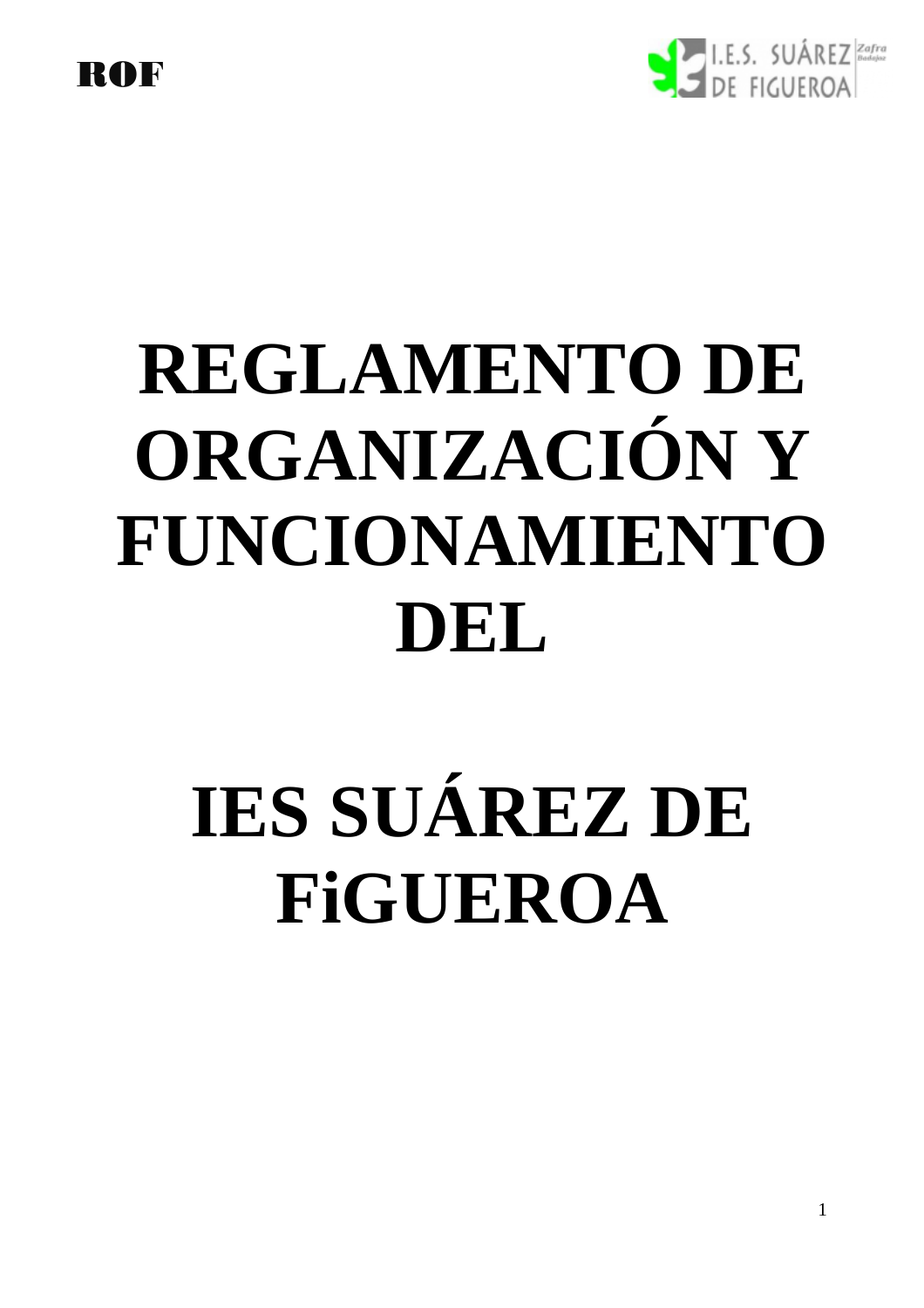

# Contenido

| 2.1.4. NORMAS GENERALES DE FUNCIONAMIENTO DE LOS ÓRGANOS           |  |
|--------------------------------------------------------------------|--|
|                                                                    |  |
|                                                                    |  |
|                                                                    |  |
| 2.2.2. DEPARTAMENTOS DIDÁCTICOS O DE COORDINACIÓN DIDÁCTICA 17     |  |
|                                                                    |  |
| 2.2.4. DEPARTAMENTO DE ACTIVIDADES COMPLEMENTARIAS Y               |  |
|                                                                    |  |
|                                                                    |  |
|                                                                    |  |
|                                                                    |  |
| 2.2.7. PROFESOR COORDINADOR DE LAS TECNOLOGÍAS DE LA INFORMACIÓN Y |  |
|                                                                    |  |
|                                                                    |  |
|                                                                    |  |
|                                                                    |  |
|                                                                    |  |
|                                                                    |  |
|                                                                    |  |
|                                                                    |  |
|                                                                    |  |
|                                                                    |  |
|                                                                    |  |
|                                                                    |  |
|                                                                    |  |
|                                                                    |  |
|                                                                    |  |
|                                                                    |  |
|                                                                    |  |
|                                                                    |  |
|                                                                    |  |
|                                                                    |  |
|                                                                    |  |
|                                                                    |  |
|                                                                    |  |
|                                                                    |  |
|                                                                    |  |
| 5. LIBROS DE TEXTO, MATERIAL DIDÁCTICO Y RECURSOS DEL CENTRO  51   |  |
|                                                                    |  |
|                                                                    |  |
|                                                                    |  |
|                                                                    |  |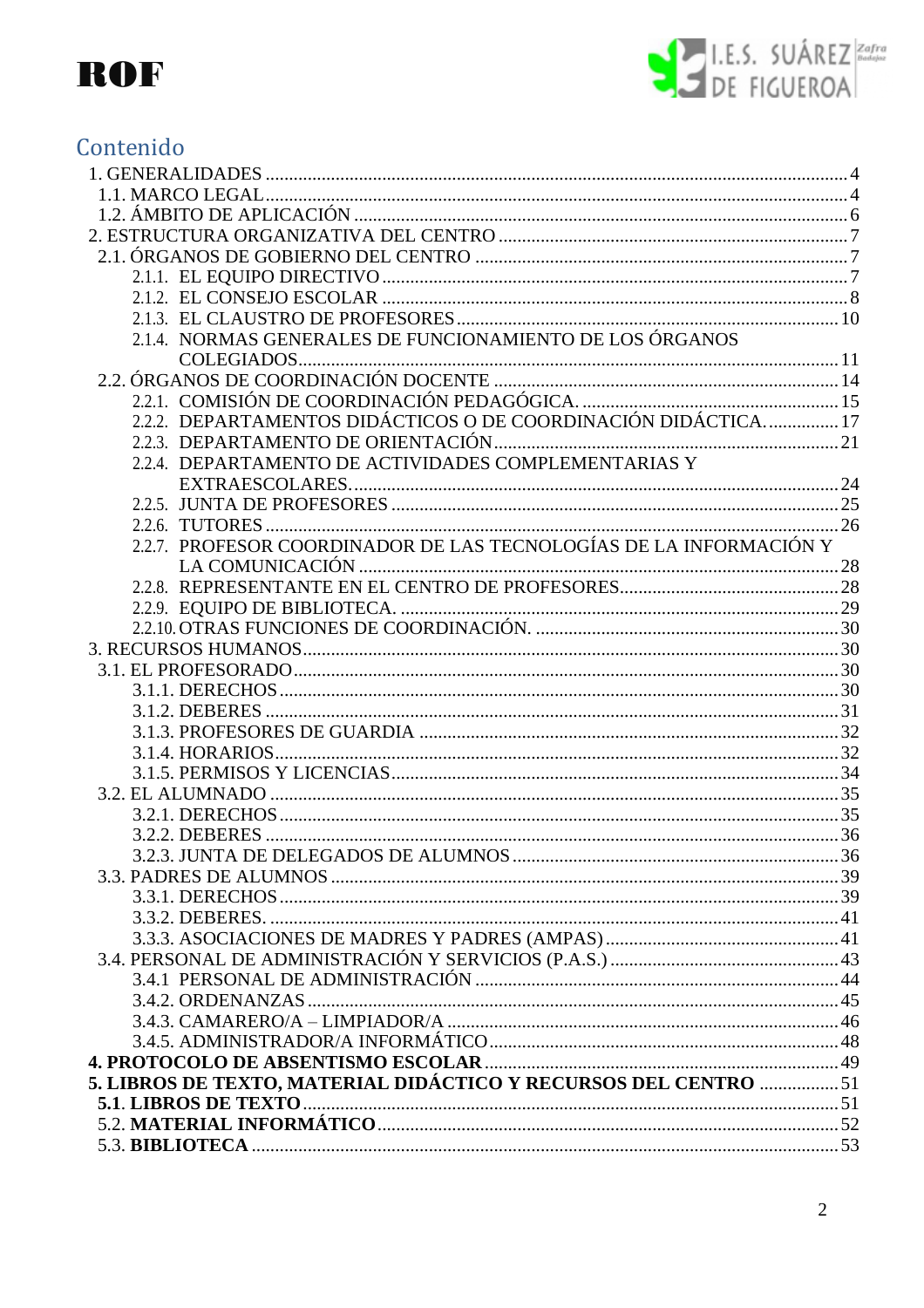

| 6.3.1. SOBRE LAS ENTRADAS Y SALIDAS DE CLASE Y EL COMPORTAMIENTO EN   |  |
|-----------------------------------------------------------------------|--|
|                                                                       |  |
|                                                                       |  |
|                                                                       |  |
| 6.3.4. SOBRE EL APROVECHAMIENTO Y LA ACTITUD DE LOS ALUMNOS  63       |  |
|                                                                       |  |
|                                                                       |  |
|                                                                       |  |
| 6.3.8. SOBRE EL MATERIAL Y EL MANTENIMIENTO DE LAS INSTALACIONES.  67 |  |
|                                                                       |  |
|                                                                       |  |
|                                                                       |  |
|                                                                       |  |
| 6.4.4. DESCRIPCIÓN DE LAS CONDUCTAS CONTRARIAS A LAS NORMAS DE        |  |
|                                                                       |  |
| 6.4.5. CORRECCIONES DE LAS CONDUCTAS CONTRARIAS A LAS NORMAS DE       |  |
|                                                                       |  |
| 6.4.6. DESCRICCIÓN DE LAS CONDUCTAS GRAVEMENTE PERJUDICIALES PARA LA  |  |
|                                                                       |  |
| 6.4.7. CORRECCIÓN DE LAS CONDUCTAS GRAVEMENTE PERJUDICIALES PARA LA   |  |
|                                                                       |  |
|                                                                       |  |
|                                                                       |  |
|                                                                       |  |
|                                                                       |  |
|                                                                       |  |
|                                                                       |  |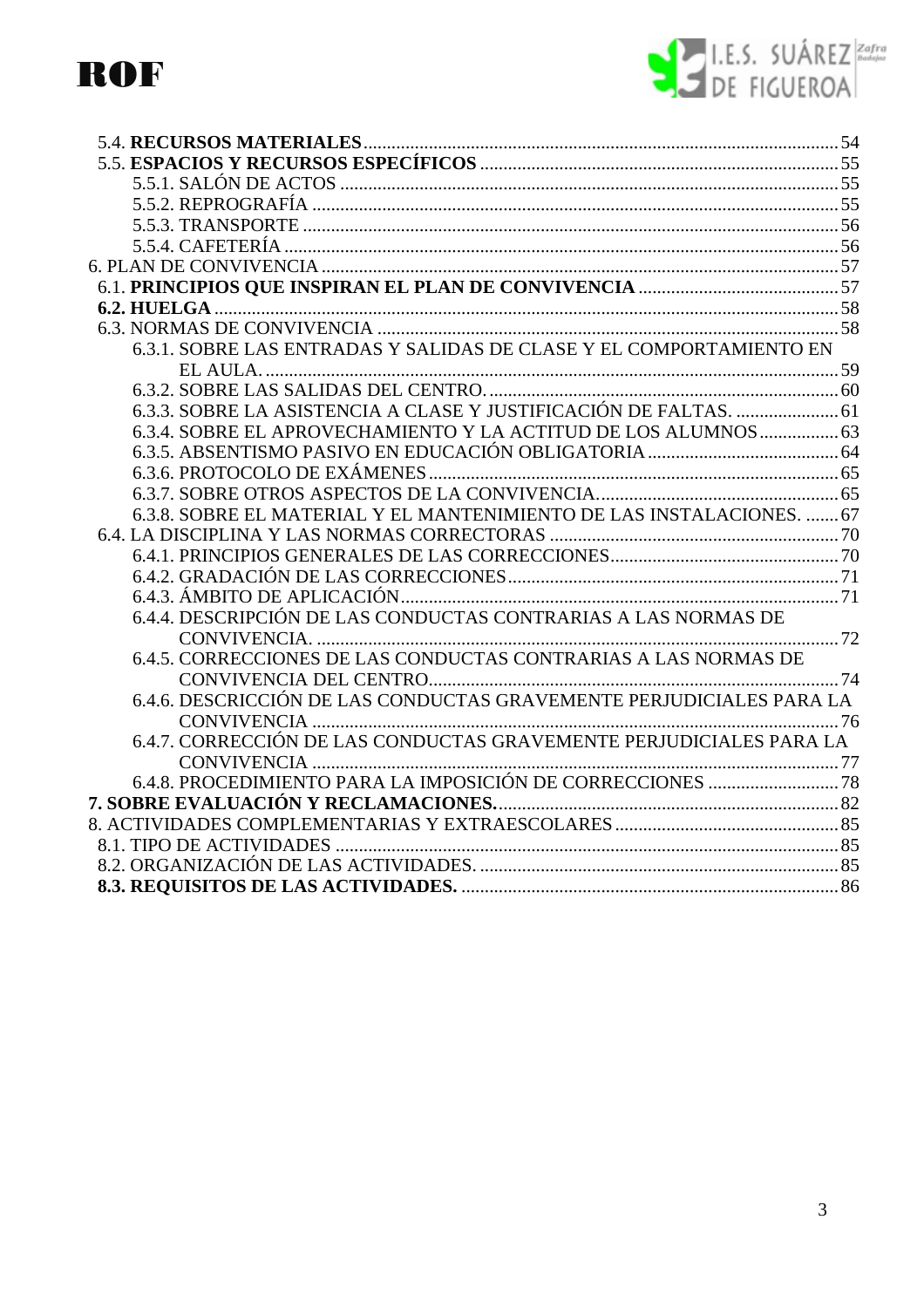



# <span id="page-3-0"></span>**1. GENERALIDADES**

### <span id="page-3-1"></span>**1.1. MARCO LEGAL**

El presente Reglamento de Organización y Funcionamiento (R.O.F.) se desarrolla al amparo de la siguiente legislación vigente:

- Declaración Universal de Derechos Humanos de 10 de diciembre de 1948.
- Declaración de los Derechos del niño de 20 de noviembre de 1959.
- La Constitución española de 1978.
- Convención sobre los Derechos del Niño de Naciones Unidas, de 20 de noviembre de 1989, ratificada por España en 1990.
- Carta Europea de los Derechos del niño, aprobada por el Parlamento Europeo en Resolución de 8 de julio de 1992.
- Ley Orgánica 1/1996 de 15 de enero, de Protección Jurídica del menor, de modificación parcial del Código Civil y de la Ley de Enjuiciamiento Civil.
- Ley Orgánica 8/1985, de 3 de julio, Reguladora del derecho a la Educación.
- Real Decreto 1532/1986, de 11 de julio, por el que se regulan las asociaciones de alumnos.
- Real Decreto 15533/1986, de 11 de julio, por el que se regulan las asociaciones de padres de alumnos.
- Ley Orgánica 1/1990, de 3 de octubre, de Ordenación General del Sistema Educativo.
- Real Decreto 732/1995, de 5 de mayo, por el que se establecen los derechos y deberes de los alumnos y las normas de Convivencia de los Centros.
- Ley Orgánica 9/1995, de 20 de noviembre de la Participación, la Evaluación y el Gobierno de los Centros Docentes.
- Real Decreto 83/1996, de 26 de enero, por el que se establece el Reglamento Orgánico de los Institutos de Enseñanza Secundaria.
- Ley Orgánica 1/1983 de 25 de febrero por la que se aprueba el Estatuto de Extremadura.
- Real Decreto 1801/1999, de 26 de noviembre, por el que la Comunidad Autónoma de Extremadura asume las funciones y servicios en materia educativa.
- Decreto 7/2004 de 10 de febrero, por el que se regula el servicio de transporte escolar a Centros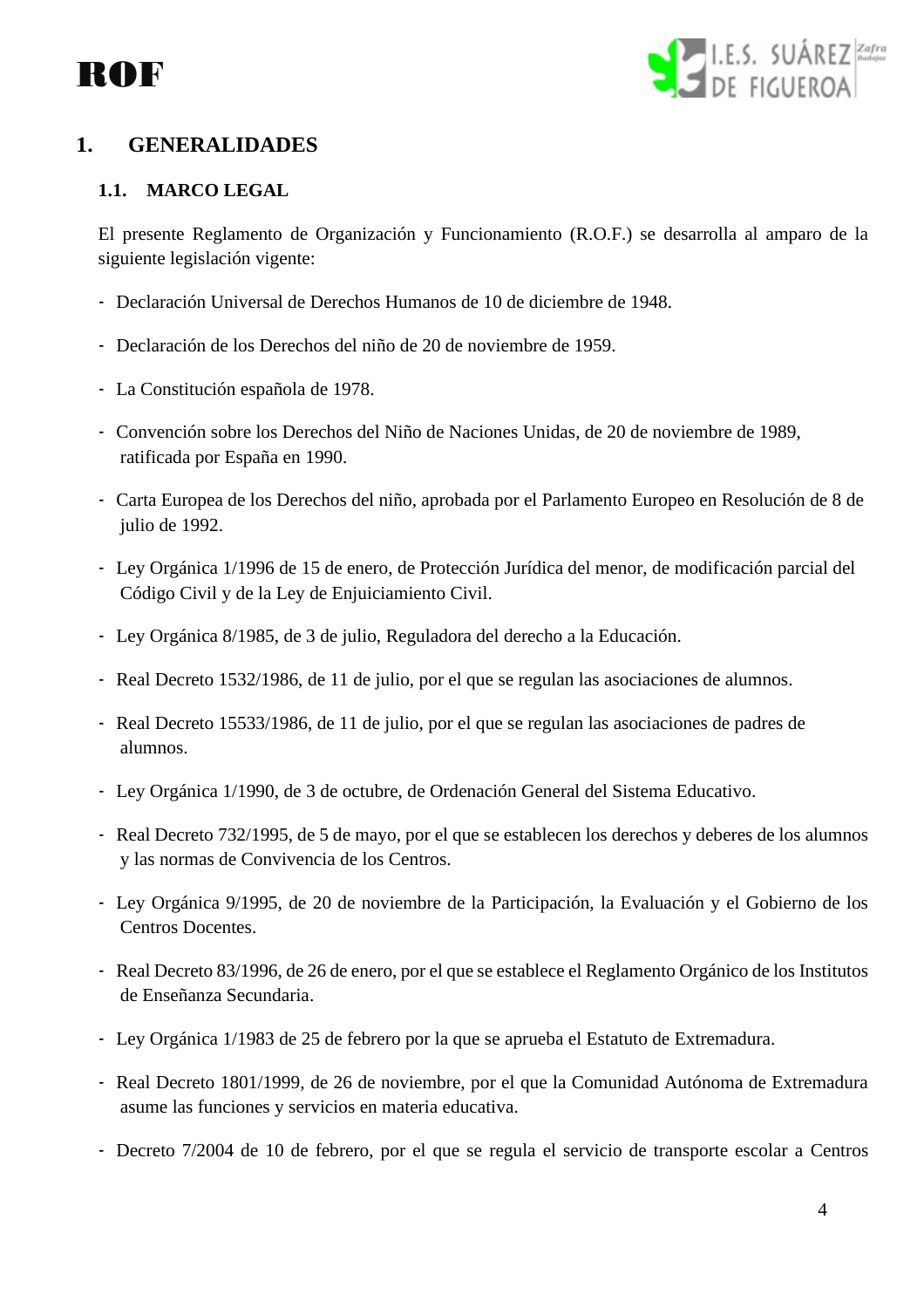



públicos de la Comunidad Autónoma de Extremadura.

- Orden de 6 de julio de 2004 por la que se desarrolla el decreto 7/2004, de 10 de febrero.
- Decreto 142/2005 de 7 de junio, por el que se regula la prevención, control y seguimiento del absentismo escolar en la Comunidad Autónoma de Extremadura.
- Orden de 19 de diciembre de 2005 por la que se regula las actuaciones de la Consejería de Educación para la prevención, control y seguimiento del absentismo escolar.
- Ley Orgánica 2/2006 de 3 de mayo, de Educación (L.O.E.).
- Instrucciones de la Dirección General de Política Educativa de 27 de junio de 2006, por la que se concretan las normas de carácter general a las que deben adecuar su organización y funcionamiento los Institutos de Educación Secundaria.
- Decreto 50/2007 de 20 de marzo, por el que se establecen los derechos y deberes de los alumnos y las normas de convivencia en los Centros.
- Decreto 83/2007 de 24 de abril, por el que se regulan determinados aspectos relativos a la ordenación e implantación de las enseñanzas de Educación Secundaria Obligatoria.
- Orden de 26 de noviembre de 2007 por la que se regula la evaluación del alumnado en Educación Secundaria Obligatoria.
- Real Decreto 1538/2006, de 15 de diciembre, por el que se establece la ordenación general de la formación profesional del sistema educativo.
- Orden de 1 de agosto de 2008 por la que se regula la Educación Secundaria Obligatoria para personas adultas en la Comunidad Autónoma de Extremadura.
- Orden de 1 de agosto de 2008 por la que se regulan determinados aspectos relativos a la ordenación e implantación de las enseñanzas de bachillerato establecidas por la Ley Orgánica 2/2006, de 3 de mayo, de Educación.
- Real decreto 1538/2006, de 15 de diciembre, por el que se establece la ordenación general de la formación profesional del sistema educativo.
- Real Decreto 33/1986 de 10 de enero por el que se aprueba el Reglamento de Régimen Disciplinario de los Funcionarios de la Administración del Estado.
- Ley 30/1992 de 26 de noviembre, de Régimen Jurídico de las Administraciones Públicas y del Procedimiento Administrativo Común.
- Decreto 95/2006, de 30 de mayo, sobre la regulación de la jornada y horario de trabajo, licencias, permisos y vacaciones del personal funcionario al servicio de la Administración Autónoma de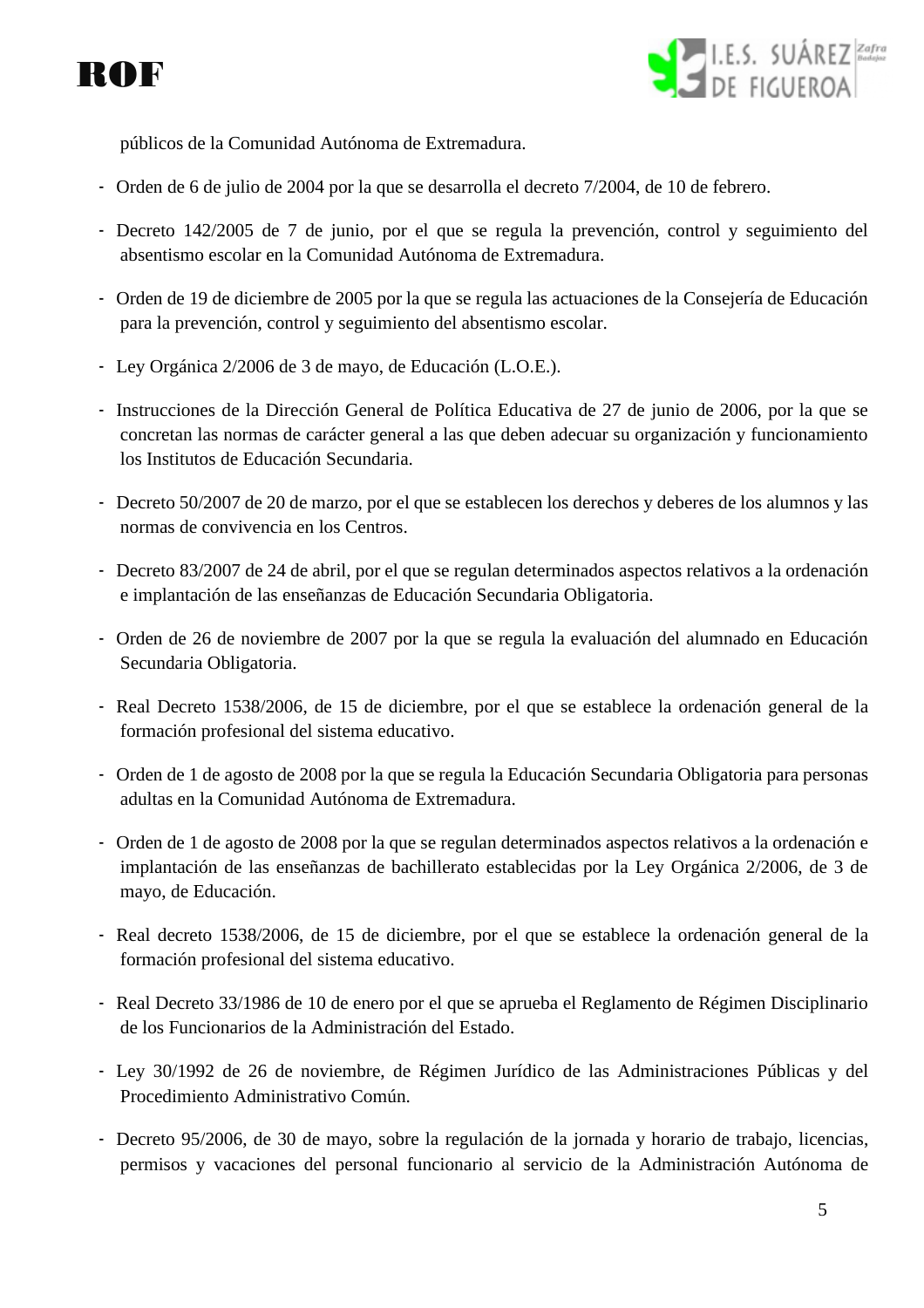



Extremadura.

- Ley 4/2011 de 7 de marzo, de Educación de Extremadura.
- Ley Orgánica 3/2020, de 29 de diciembre, por la que se modifica la Ley Orgánica 2/2006 de 3 de mayo de Educación.
- Decreto 98/2016, 5 de julio, por el que se establecen la ordenación y el currículo de la Educación Secundaria Obligatoria y del Bachillerato para la Comunidad Autónoma de Extremadura.
- ORDEN de 3 de junio de 2020 por la que se regula el derecho del alumnado a una evaluación objetiva y se establece el procedimiento de revisión y reclamación de las calificaciones y de las decisiones de promoción, certificación u obtención del título correspondiente.
- INSTRUCCIÓN nº 23/2014, de la Secretaría General de Educación sobre actividades complementarias y extraescolares organizadas por los centros docentes sostenidos con fondos públicos de la Comunidad Autónoma de Extremadura.

## <span id="page-5-0"></span>**1.2. ÁMBITO DE APLICACIÓN**

El presente R.O.F. será de obligada referencia y cumplimiento para todas las personas de la Comunidad Educativa que forman el Instituto de Educación Secundaria Suárez de Figueroa, de Zafra, así como para aquellas personas o entidades que, por cualquier motivo y temporalmente, entren dentro de la Comunidad Escolar del Instituto.

Todos los miembros de la Comunidad Educativa deberán velar por el cumplimiento de este reglamento y dar parte de su incumplimiento.

Será de aplicación en horario lectivo y en el dedicado a actividades extraescolares y complementarias y durante la utilización de servicios educativos complementarios y tanto dentro del recinto del Instituto como fuera de él.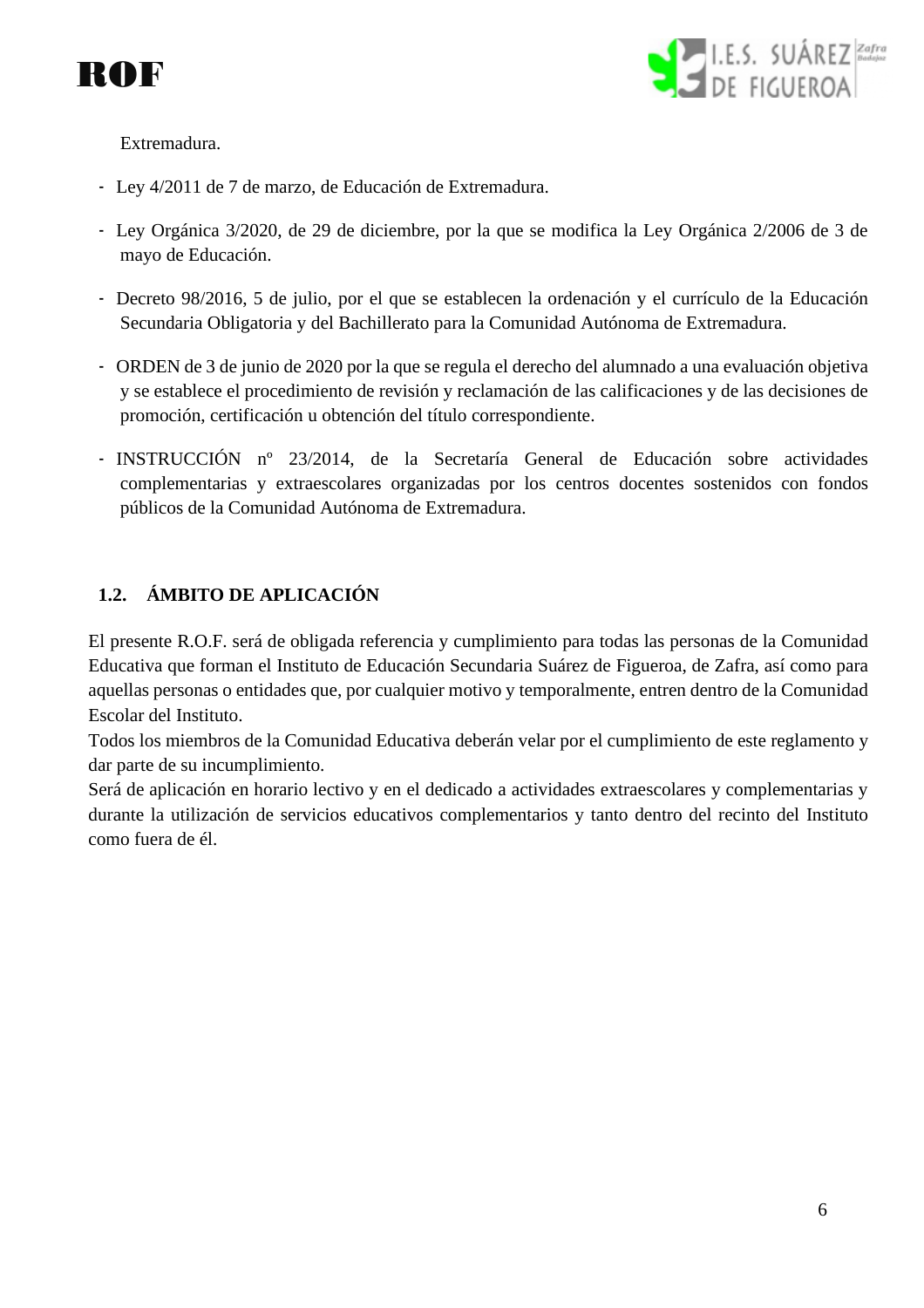



# <span id="page-6-1"></span><span id="page-6-0"></span>**2. ESTRUCTURA ORGANIZATIVA DEL CENTRO**

#### **2.1. ÓRGANOS DE GOBIERNO DEL CENTRO**

La Ley Orgánica de Educación en su artículo 119 indica que los órganos de gobierno de los Institutos de Educación Secundaria son:

Colegiados: Consejo Escolar del Centro y Claustro de Profesores.

Ejecutivos: Director/a, Secretario/a, Jefe de Estudios y Jefes de Estudios Adjuntos que forman el Equipo Directivo.

#### <span id="page-6-2"></span>2.1.1. EL EQUIPO DIRECTIVO

El equipo directivo es el órgano ejecutivo de gobierno del Centro.

#### **1. Composición**

Atendiendo a lo establecido en el Capítulo II 1.1.52 de las Instrucciones de la Dirección General de Política Educativa de 27 de junio de 2006, el Equipo Directivo del I.E.S. Suárez de Figueroa está compuesto por el Director/a, el Jefe/a de Estudios, el Jefe/a de Estudios Adjunto de Formación Profesional, el Jefe/a de Estudios Adjunto de Educación Secundaria Obligatoria de 1º y 2º, el Jefe/a de Estudios Adjunto de Educación Secundaria Obligatoria de 3º y 4º, el Jefe/a de Estudios Adjunto de Bachillerato y el Secretario/a.

Todos los componentes del Equipo Directivo del Instituto trabajarán de forma coordinada en el desempeño de sus respectivas funciones. Su objetivo fundamental es "transformar la información en acción" lo que supone: toma de decisiones, control, relaciones jerárquicas y humanas, dirección administrativa y económica del Centro, evaluación, animación....

#### **2. Funciones del Equipo Directivo.**

Las competencias del Equipo Directivo y del Director/a se encuentran reguladas en los artículos 131 y 132 de la Ley Orgánica de Educación.

Las funciones y competencias del Secretario/a y de los Jefes de Estudios son las establecidas en los Artículos 33, 34 y 39 del Real Decreto 83/1996 del Reglamento Orgánico de Institutos.

#### **3. Régimen de funcionamiento del Equipo Directivo.**

a. Durante toda la jornada lectiva habrá siempre al menos un miembro del equipo directivo de guardia en el Centro para velar por el buen funcionamiento de éste y atender a cualquiera de los componentes de la Comunidad Educativa.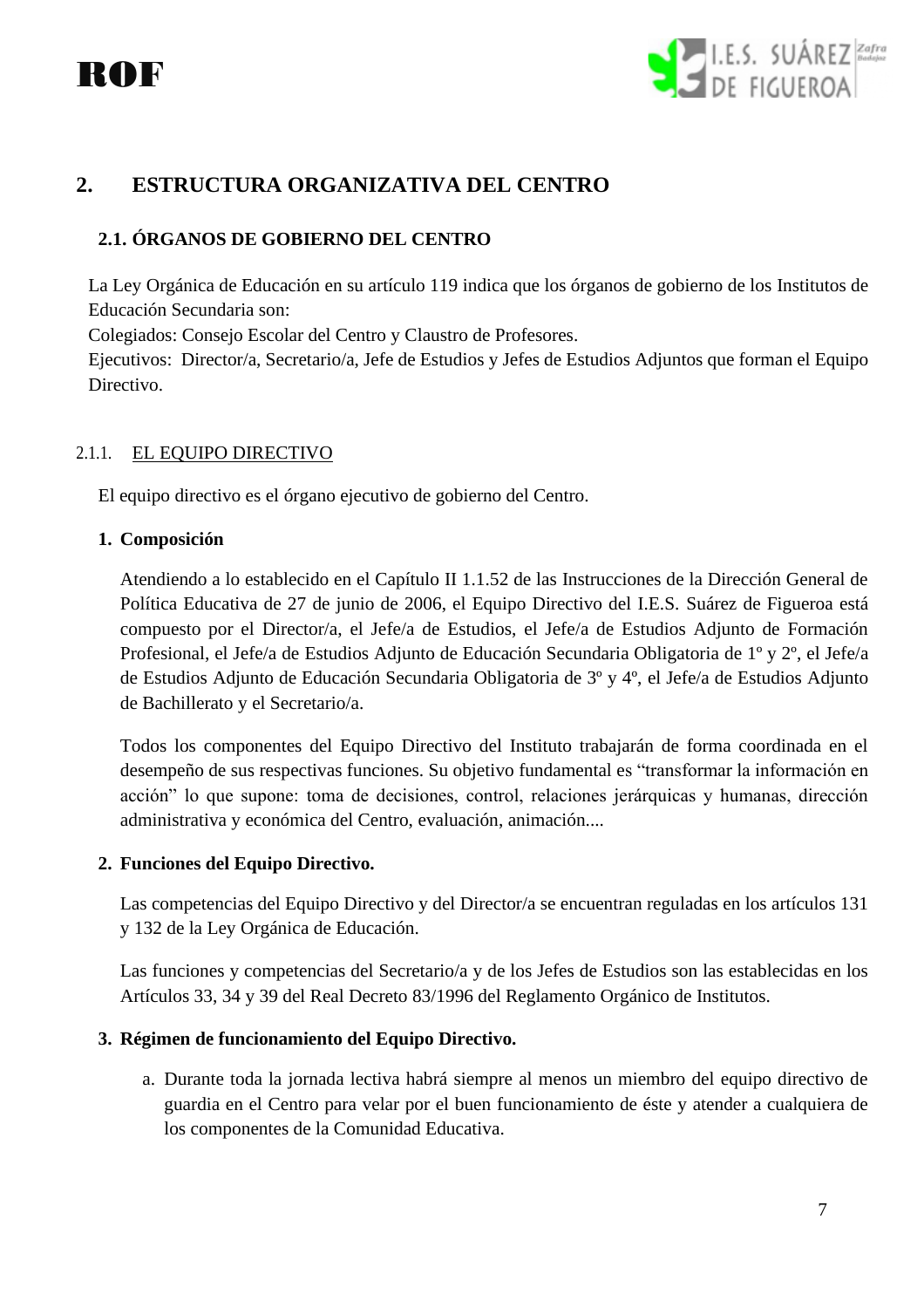



- b. El Equipo Directivo dedicará al menos dos horas semanales de su horario para reuniones de planificación y coordinación. El Equipo Directivo se reunirá siempre que lo considere conveniente cualquiera de sus miembros. Estas horas figurarán en los horarios respectivos.
- c. El Equipo Directivo estudiará y preparará la documentación necesaria de todas las propuestas educativas antes de ser presentadas al Claustro o al Consejo Escolar.
- d. El Equipo Directivo trabajará de forma coordinada en el desempeño de sus funciones, conforme a las instrucciones del Director/a y las funciones legalmente establecidas.

#### <span id="page-7-0"></span>2.1.2. EL CONSEJO ESCOLAR

El Consejo Escolar es el órgano de participación, en el gobierno del Centro, de los distintos sectores que constituyen la Comunidad Educativa.

#### **1. Composición.**

Atendiendo a lo que establece la Ley Orgánica de Educación (artículo 126) el Consejo Escolar del I.E.S. Suárez de Figueroa está compuesto por los siguientes miembros:

- El Director/a del Centro, que será su Presidente.
- El Jefe/a de Estudios.
- Un concejal/a o representante del Ayuntamiento de Zafra.
- Siete profesores elegidos por el Claustro
- Tres padres o madres de los alumnos/as de los que uno será designado por la Asociación de Madres y Padres de Alumnos (AMPA). Los otros dos serán elegidos por y entre ellos.
- Cuatro alumnos/as elegidos por y entre todos los alumnos/as del Centro.
- Un representante del personal de administración y servicios.
- El Secretario/a del Instituto, que actuará como Secretario del Consejo Escolar, con voz y sin voto.

#### **2. Competencias.**

El Consejo Escolar tendrá las competencias establecidas en la Ley Orgánica de Educación (Artículo 127).

La presidencia del Consejo Escolar procurará que los consejeros/as dispongan previamente de la documentación que afecte a los temas más relevantes de la reunión. Se intentará que las reuniones no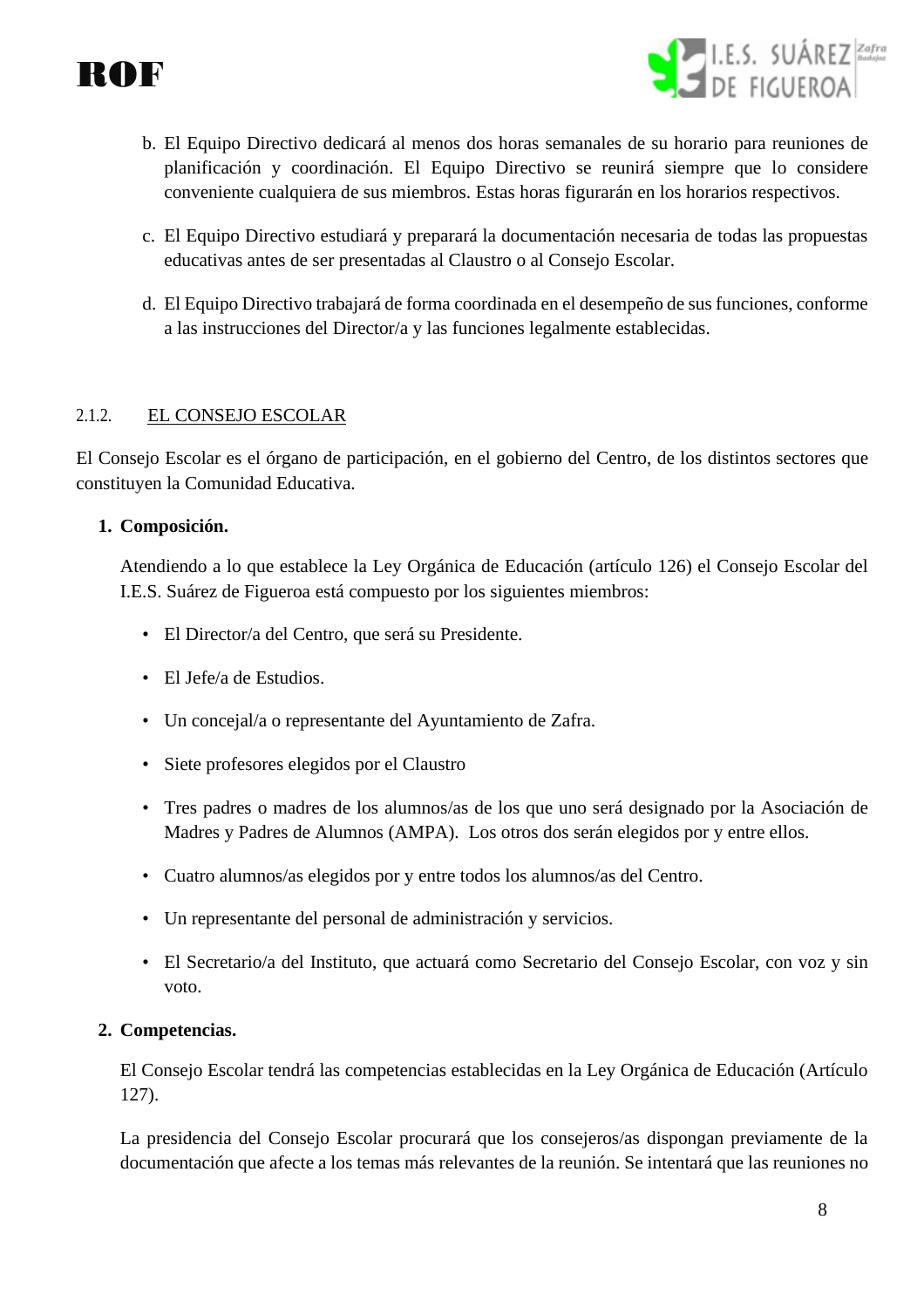



se prolonguen más allá de las tres horas.

#### **3. Comisiones del Consejo Escolar.**

Se crearán cuantas comisiones sean necesarias con el objetivo de aligerar las reuniones del Consejo Escolar.

#### a) Comisión de convivencia.

Se constituirá en la primera reunión del Consejo Escolar una vez que éste haya sido constituido y se renovará cada vez que lo haga el Consejo Escolar.

Estará integrada por el Director/a, que actuará como Presidente, el Jefe/a de Estudios, el Educador/a Social, un profesor/a, un padre o madre del alumnado y un alumno/a, elegidos por cada uno de los sectores de entre los representantes en el Consejo Escolar (Artículo 5 del Decreto 50/2007).

Las funciones de la Comisión de Convivencia se recogen en el artículo 6 del Decreto 50/2007 de derechos y deberes de los alumnos.

#### b) Comisión económica.

Se constituirá en la primera reunión del Consejo Escolar una vez que éste haya sido constituido y se renovará cada vez que lo haga el Consejo Escolar.

Estará integrada por el Director/a, el Secretario/a, un profesor/a y una madre o padre del alumnado, elegidos por cada uno de los sectores de entre sus representantes en el Consejo Escolar.

La comisión económica propondrá las iniciativas para la elaboración del presupuesto anual y estudiará la documentación de control de gastos que deba ser aprobada por el Consejo Escolar.

#### **4. Régimen de funcionamiento.**

- a) El Consejo Escolar se reunirá, como mínimo, una vez al trimestre y siempre que lo convoque el Director/a o lo solicite un tercio, al menos, de sus miembros. Será preceptiva, además, una sesión al principio del curso y otra al final del mismo.
- b) El Consejo Escolar será convocado por el Director/a o por el Secretario/a siguiendo las instrucciones de aquel. El orden del día, que acompañará a la convocatoria, será elaborado por el Presidente teniendo en cuenta, en su caso, las peticiones de los demás miembros si éstas son formuladas con suficiente antelación y por un número de miembros superior a un tercio.
- c) La convocatoria, que contendrá el orden del día y la documentación sobre los temas que vayan a ser objeto de debate, será entregada a los miembros del Consejo con una antelación mínima de 48 horas. Podrán realizarse, además, convocatorias extraordinarias con una antelación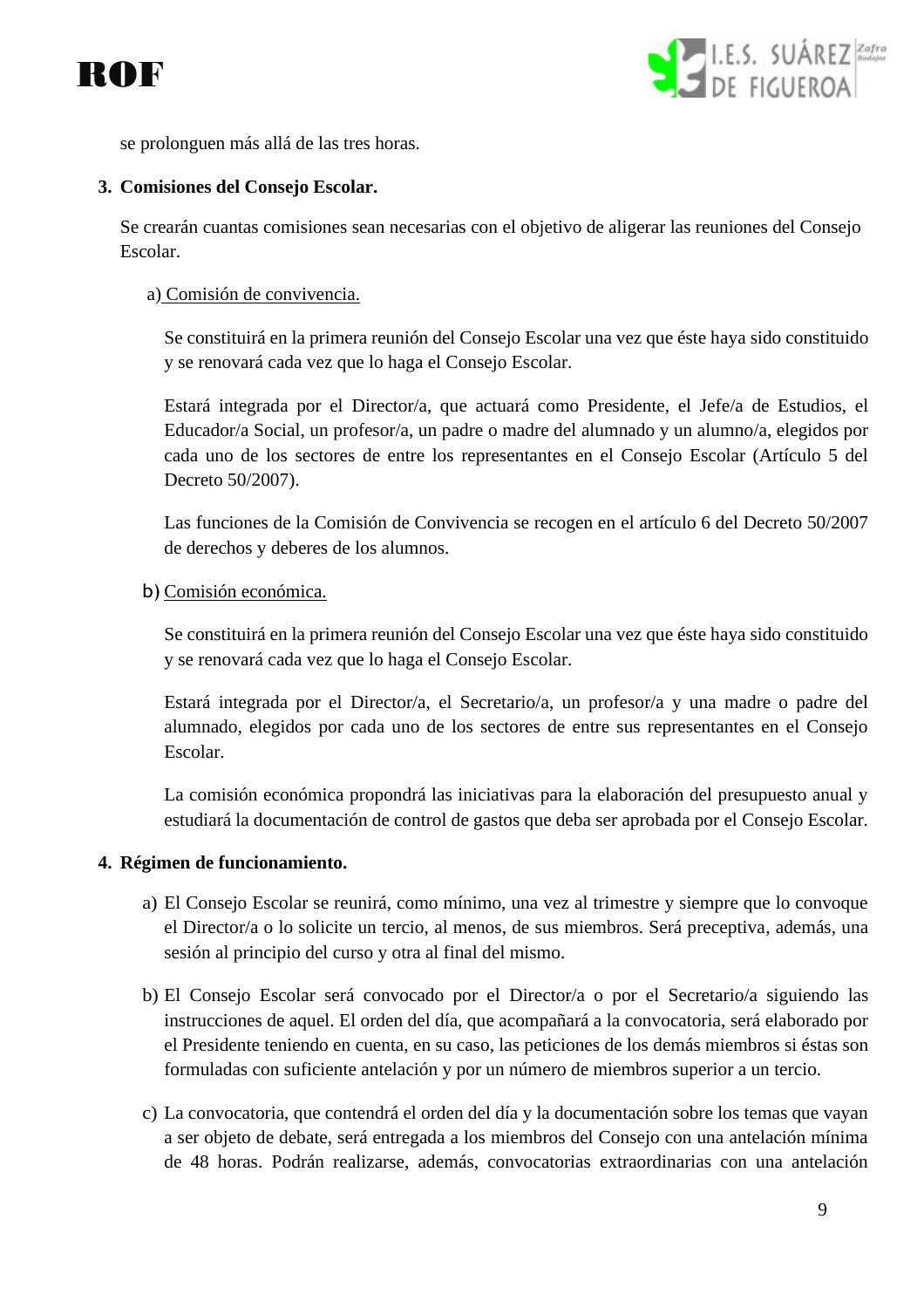



mínima de cuarenta y ocho horas, cuando la naturaleza de los asuntos que hayan de tratarse así lo aconseje. Si por razones justificadas la documentación no pudiera ser enviada personalmente, deberá tenerla el Secretario/a y a él han de acudir los miembros que quieran consultarla.

d) En las sesiones del Consejo Escolar actuará como secretario/a el Secretario/a del Centro y las presidirá el Director/a. En caso de ausencia del Director/a, será sustituido por el Jefe/a de Estudios.

#### <span id="page-9-0"></span>2.1.3. EL CLAUSTRO DE PROFESORES

El Claustro de profesores es el órgano propio de participación de los profesores en el Gobierno del Centro y tiene la responsabilidad de planificar, coordinar, informar, y en su caso, decidir sobre todos los aspectos educativos del Centro.

#### **1. Composición.**

El Claustro será presidido por el Director/a y estará integrado por la totalidad de los profesores que presten servicios en el Centro.

#### **2. Competencias.**

Las competencias del Claustro de profesores son las recogidas en el artículo 129 de la Ley Orgánica 2/2006 de Educación.

#### **3. Régimen de funcionamiento.**

- a) El Claustro se reunirá, como mínimo, una vez al trimestre y siempre que lo convoque el Director/a o lo solicite un tercio, al menos, de sus miembros. Será preceptiva, además, una sesión del Claustro al principio del curso y otra al final del mismo.
- b) El Claustro será convocado por el Director/a o por el Secretario/a siguiendo las instrucciones de aquél. El orden del día, que acompañará a la convocatoria, será elaborado por el Presidente teniendo en cuenta, en su caso, las peticiones de los demás miembros si éstas son formuladas con suficiente antelación y por un número de miembros superior a un tercio.
- c) La convocatoria, que contendrá el orden del día y la documentación sobre los temas que vayan a ser objeto de debate, será entregada a los miembros del Claustro con una antelación mínima de cuarenta y ocho horas. Si por razones justificadas la documentación no pudiera ser enviada personalmente, deberá tenerla el Secretario/a y a él han de acudir los miembros que quieran consultarla.
- d) En las sesiones de Claustro actuará como secretario/a el Secretario/a del Centro y las presidirá el Director/a. En caso de ausencia del Director/a será sustituido por el Jefe/a de Estudios o los Jefes de Estudios Adjuntos.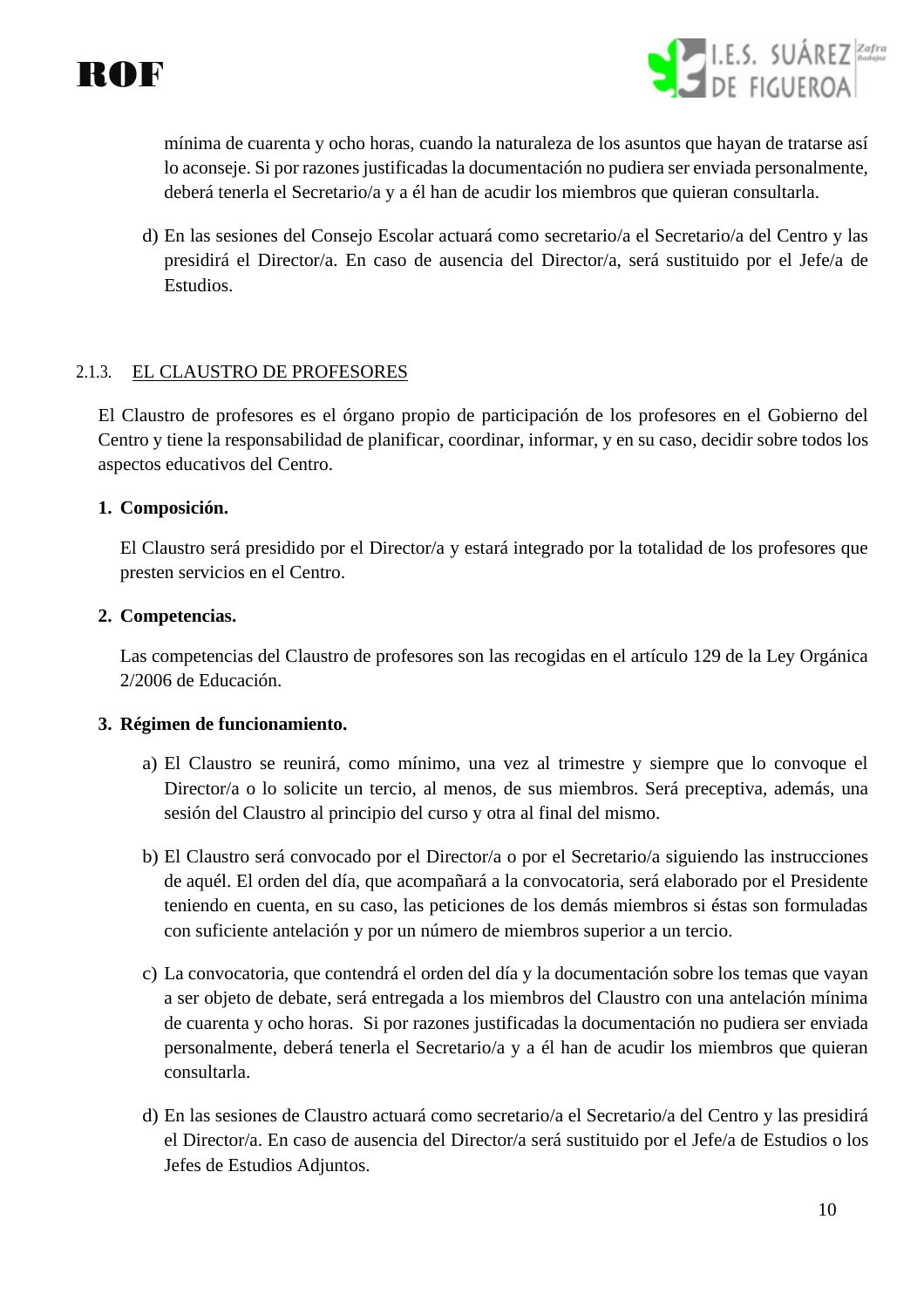- I.E.S. SUÁREZ Zafra
- e) Las reuniones se celebrarán preferentemente en el Salón de Actos, al menos dos horas después de finalizadas las actividades académicas del turno diurno y siempre que sea posible se evitará que se sitúen en viernes o víspera de festivo.
- f) Para que las reuniones de Claustro no sean numerosas ni excesivamente largas, la información, deliberaciones y propuestas se organizarán en las reuniones semanales de la Comisión de Coordinación Pedagógica, articuladas con las de los distintos departamentos didácticos. Se intentará que las reuniones de Claustro no excedan de las dos horas a fin de no interferir en el desarrollo de los turnos de enseñanza del nocturno.
- g) La asistencia a las sesiones del Claustro es obligatoria para todos sus miembros. En caso de ausencias o abandono prematuro, deberá solicitarse permiso al director/a con la debida antelación.

#### <span id="page-10-0"></span>2.1.4. NORMAS GENERALES DE FUNCIONAMIENTO DE LOS ÓRGANOS COLEGIADOS

El funcionamiento de los órganos colegiados está regulado por la L.O.E., en el R. O. de los Institutos de Educación Secundaria y por la Ley 30/1992 de 26 de noviembre de Régimen Jurídico de las Administraciones Públicas y del Procedimiento Administrativo Común.

- 1. Las sesiones comenzarán puntualmente a la hora fijada. La duración de cada sesión será como máximo de dos horas, suspendiéndose y reanudándose para su continuación al día siguiente, hasta que se termine el orden del día establecido en la convocatoria. Sin perjuicio de lo anterior, y cuando haya unanimidad por parte de los asistentes, podrá continuarse durante el día en que se inició la sesión.
- 2. Al comienzo de cada sesión ordinaria, el Secretario procederá a dar lectura del acta de la sesión anterior y la decisión sobre su aprobación podrá tomarla el presidente interpretando el sentir de la mayoría o por votación a mano alzada si lo considera necesario.
- 3. Se tratarán únicamente los temas expuestos en el orden del día. En caso de urgencia, y si se aprueba por mayoría absoluta, se podrán tratar asuntos que no figuren en el orden del día.
- 4. Salvo en las sesiones extraordinarias, el orden del día incluirá, como último punto, el de los ruegos y preguntas. Aquí sólo se plantearán aclaraciones de informaciones anteriores, recordatorio de actividades a realizar y en general temas que no revistan gran importancia. Los temas tratados en este apartado no podrán ser objeto de deliberación o acuerdo, a no ser que estando presentes todos los miembros del Claustro se considere, por mayoría, un asunto urgente.
- 5. El Presidente hará una presentación clara, precisa y breve de cada punto del orden del día. Ante una determinada propuesta de resolución por parte del Presidente, y si nadie pide la palabra, quedará aprobada por unanimidad. En caso de que se promueva el debate, los asuntos serán primero discutidos y después votados.
- 6. Los debates serán moderados por el Presidente, que podrá suspenderlos si encuentra causas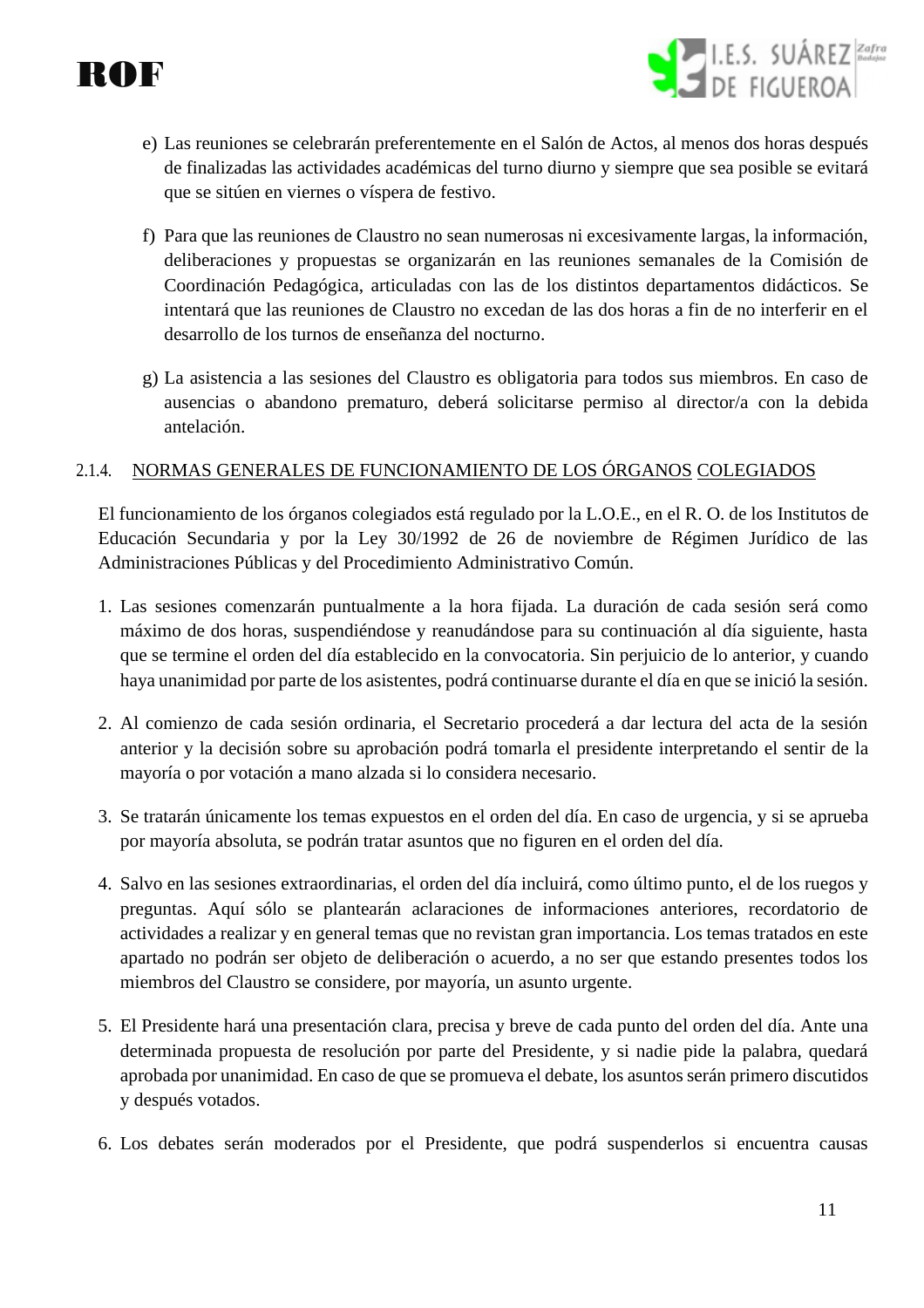



justificadas para ello, como alteración grave del orden o razones de fuerza mayor. Una vez expuestos los temas, se abrirá un turno de intervenciones las cuales se harán de forma ordenada, esperando cada uno su turno, con respeto y tolerancia y sin desviarse del tema. Se procurará ser breve y claro. No se interrumpirá a nadie que esté en el uso de la palabra.

- 7. El Secretario/a tomará notas para confeccionar el acta, que será un resumen de lo esencial; cuando un miembro de la reunión quiera que se transcriba su intervención literalmente, deberá pedir que conste en acta y entregarlo por escrito.
- 8. Presidente/a. En cada órgano colegiado corresponde al Presidente/a:
	- a) Ostentar la representación del órgano
	- b) Acordar la convocatoria de las sesiones ordinarias y extraordinarias y la fijación del orden del día, teniendo en cuenta, en su caso, las peticiones de los demás miembros formuladas con la suficiente antelación.
	- c) Presidir las sesiones, moderar el desarrollo de los debates y suspenderlos por causas justificadas
	- d) Dirimir con su voto los empates, a efectos de adoptar acuerdos.
	- e) Asegurar el cumplimiento de las leyes.
	- f) Visar las actas y certificaciones de los acuerdos del órgano.
	- g) Ejercer cuantas otras funciones sean inherentes a su condición de Presidente del órgano.

En caso de vacante, ausencia, enfermedad u otra causa legal, el Presidente/a será sustituido por el Jefe/a de Estudio o los Jefes de Estudios Adjuntos, o en su defecto por el miembro del órgano colegiado de mayor jerarquía, antigüedad y edad, por este orden, de entre sus componentes.

9. Miembros. En cada órgano colegiado corresponde a sus miembros:

- a) Recibir, con una antelación mínima de cuarenta y ocho horas, la convocatoria conteniendo el orden del día de las reuniones. La información sobre los temas que figuren en el orden del día estará a disposición de los miembros en igual plazo.
- b) Participar en los debates de las sesiones.
- c) Ejercer su derecho al voto y formular su voto particular, así como expresar el sentido de su voto y los motivos que lo justifiquen.
- d) Formular ruegos y preguntas
- e) Obtener la información precisa para cumplir las funciones asignadas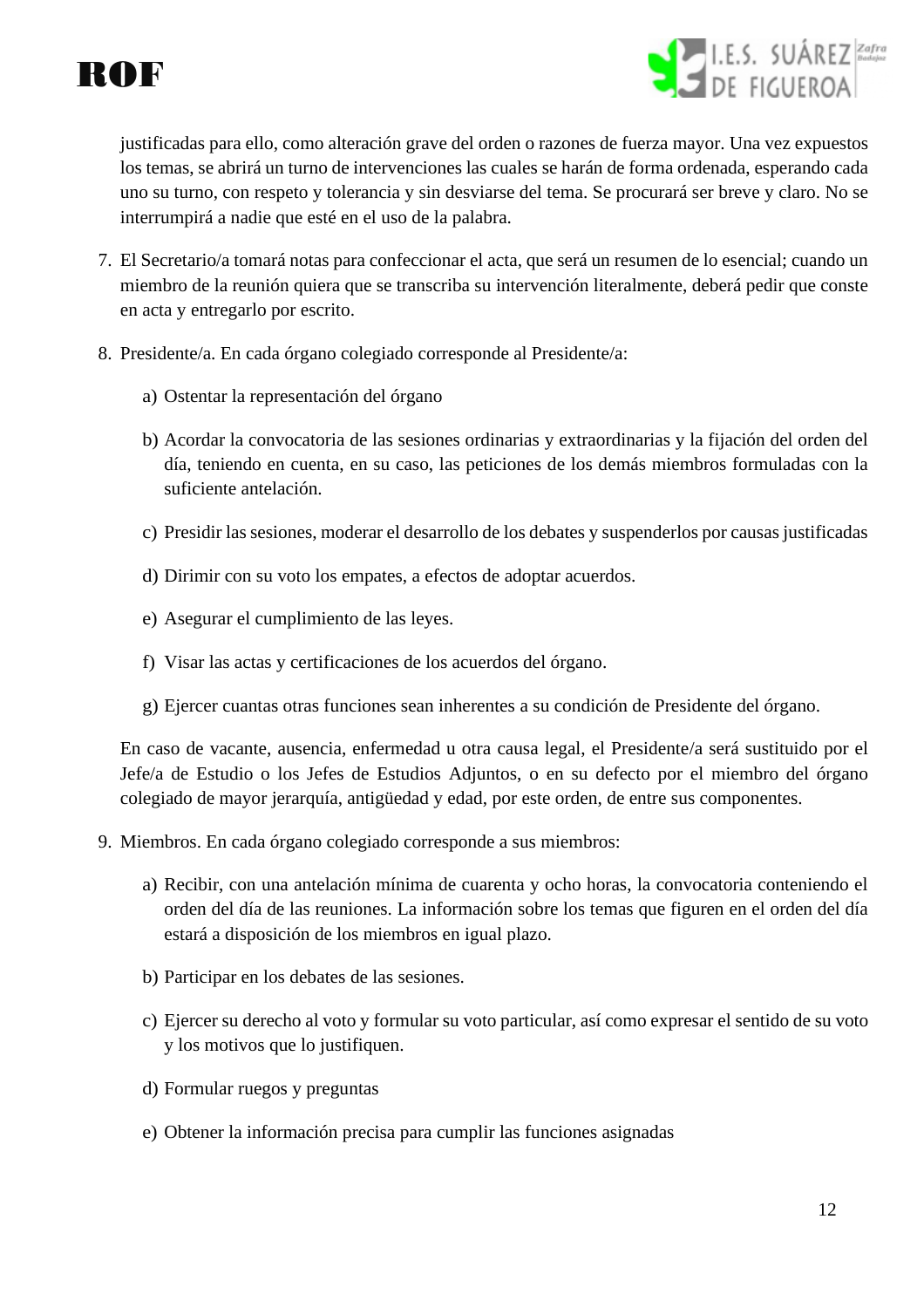



f) Cuantas otras funciones sean inherentes a su condición.

La ley establece que no podrán abstenerse en las votaciones quienes, por su cualidad de autoridades o personal al servicio de las Administraciones Públicas, tengan la condición de miembros de órganos colegiados. Por tanto, ningún miembro del Claustro de Profesores podrá abstenerse de votar los acuerdos que hayan de adoptarse en el seno de este órgano colegiado. En el caso del Consejo Escolar serán el Director/a y el Jefe/a de Estudios los que no podrán abstenerse en las votaciones.

- 10.Secretario/a. Corresponde al Secretario/a de los órganos colegiados:
	- a) Asistir a las reuniones con voz, pero sin voto en el caso del Consejo Escolar y con voz y voto en el caso del Claustro.
	- b) Efectuar la convocatoria a las Sesiones del órgano por orden del Presidente/a, así como las citaciones a los miembros del mismo.
	- c) Recibir los actos de comunicación de los miembros con el órgano y, por tanto, cuando los miembros del órgano colegiado quieran notificar alguna cuestión, pedir datos, solicitar rectificaciones o cualquier otra clase de escritos referidos al órgano colegiado del que forman parte, deberán ponerse en contacto con el secretario/a.
	- d) Prepara el despacho de los asuntos, redactar y autorizar las actas de las sesiones.
	- e) Expedir certificaciones de las consultas, dictámenes y acuerdos aprobado
	- f) Cuantas otras funciones sean inherentes a su condición de Secretario/a.

11.Convocatorias y sesiones.

- a) Para la válida constitución del órgano, a efectos de la celebración de sesiones, deliberaciones y toma de acuerdos, se requerirá la presencia del Presidente y Secretario/a o en su caso, de quienes les sustituyan, y la de la mitad al menos del resto de sus miembros.
- b) El Presidente podrá realizar una segunda convocatoria para dentro de las 48 horas siguientes a la primera, siendo suficiente en este caso la presencia de cualquier número de miembros, salvo que los asuntos que se vayan a tratar sean de especial relevancia a juicio del Director/a.
- c) No podrá ser objeto de deliberación o acuerdo ningún asunto que no figure incluido en el orden del día, salvo que estén presentes todos los miembros del órgano colegiado y sea declarada la urgencia del asunto por el voto favorable de la mayoría.
- d) Los acuerdos serán adoptados por mayoría simple de votos, dirimiendo los empates el voto de calidad del Presidente/a.
- 13. Actas.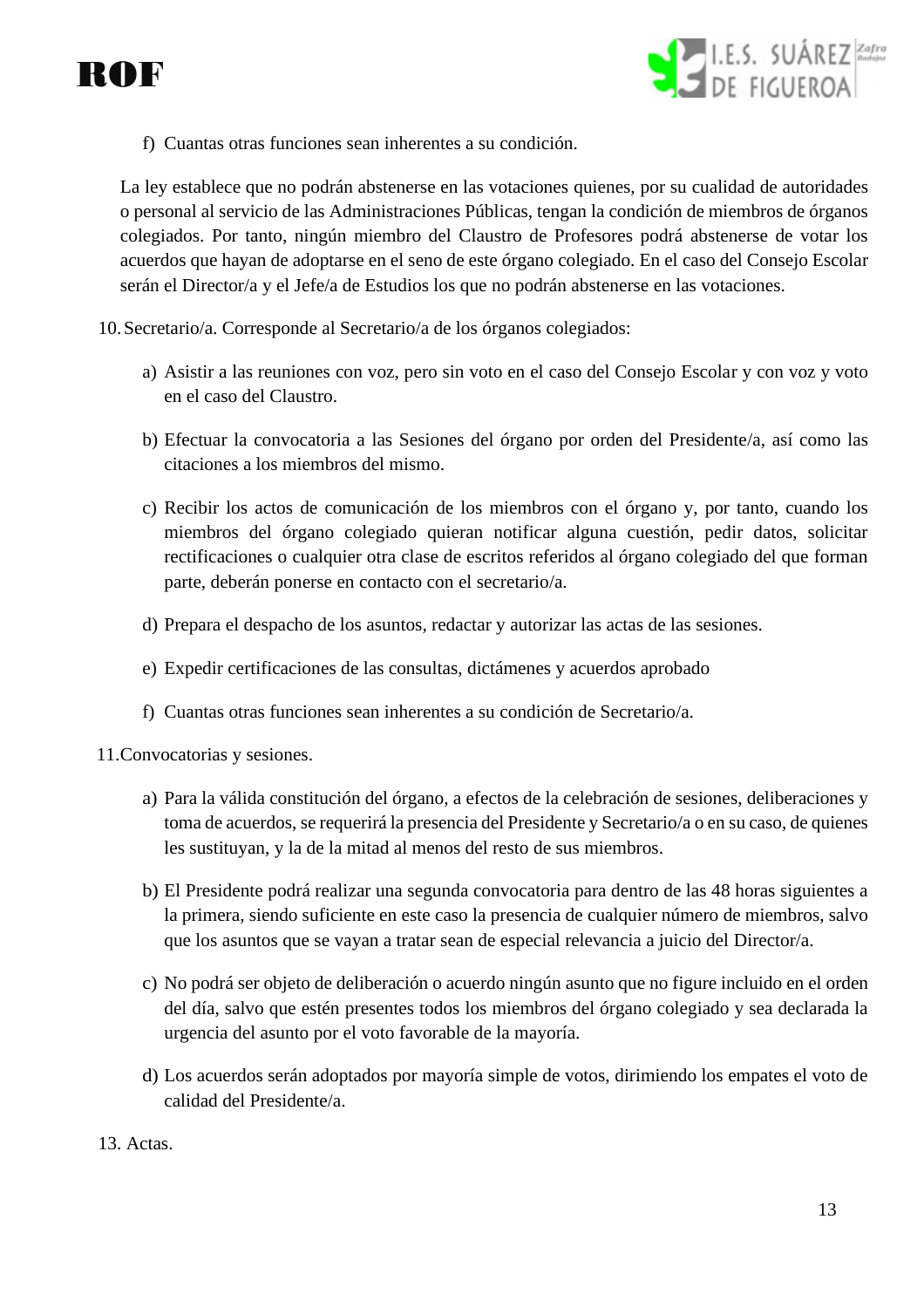



- a) De cada sesión que celebre el órgano colegiado se levantará acta por el Secretario/a, que especificará necesariamente los asistentes, el orden del día de la reunión, las circunstancias del lugar y tiempo en que se ha celebrado, los puntos principales de las deliberaciones, así como el contenido de los acuerdos adoptados.
- b) En el acta figurará, si hay algún miembro que lo solicita:
	- El voto contrario al acuerdo adoptado.
	- La abstención y los motivos que la justifiquen.
	- El sentido de su voto favorable.
	- La transcripción íntegra de su intervención o propuesta, siempre que aporte en el acto, o en el plazo de 48 horas, el texto que se corresponda fielmente con su intervención. El Secretario/a lo hará constar así en el acta y se unirá copia de la misma.
- c) Los miembros que discrepen del acuerdo mayoritario podrán formular voto particular por escrito en el plazo de cuarenta y ocho horas, que se incorporará al texto aprobado.
- d) Los acuerdos adoptados por el Claustro o por el Consejo Escolar obligan por igual a todos sus miembros.
- e) Las actas del Consejo Escolar y del Claustro se aprobarán en la siguiente sesión, pudiendo no obstante emitir el Secretario/a certificaciones sobre los acuerdos específicos que se hayan adoptados, sin perjuicio de la ulterior aprobación del acta.

# <span id="page-13-0"></span>**2.2. ÓRGANOS DE COORDINACIÓN DOCENTE**

De acuerdo a lo dispuesto en el R.D. 83/1996, de 26 de enero por el que se aprueba el Reglamento Orgánico de los Institutos de Educación Secundaria y las Instrucciones de la Dirección General de Política Educativa de la Junta de Extremadura de 27 de junio de 2006, se establecen como órganos de Coordinación Docente:

- Comisión de Coordinación Pedagógica.
- Departamentos de Coordinación Didáctica.
- Departamento de Orientación
- Departamento de Actividades Complementarias y Extraescolares.
- Equipo Docente de Grupo.
- Tutores.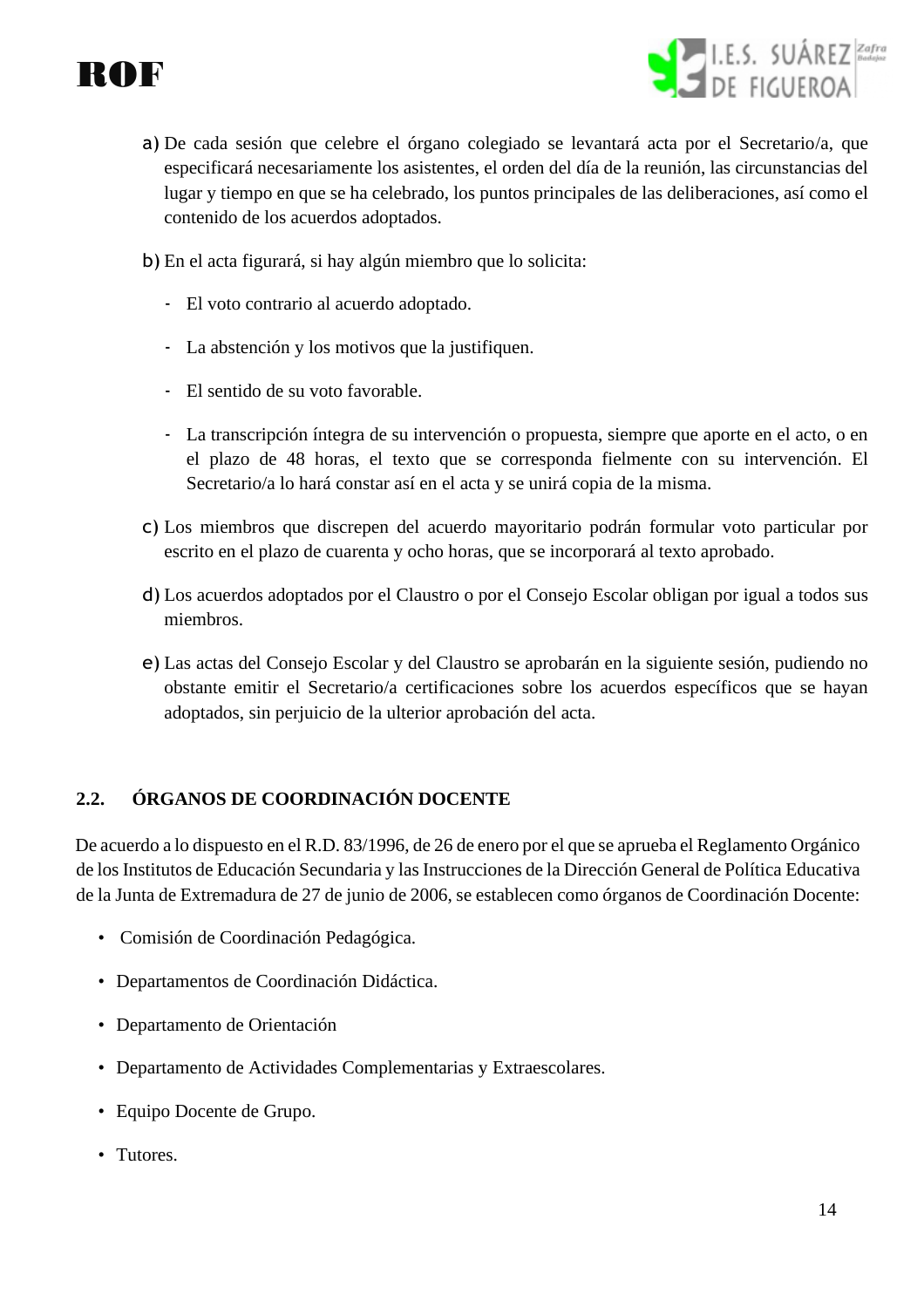



- Profesor/a coordinador del Proyecto de Integración de las Tecnologías de la Información y la Comunicación (TIC).
- Profesor/a coordinador de la Sección Bilingüe.
- Equipo de Biblioteca
- Profesor/a coordinador con el Centro de Profesores y Recursos.
- Profesores coordinadores de los diferentes proyectos que se desarrollan en el Centro.

#### <span id="page-14-0"></span>2.2.1. COMISIÓN DE COORDINACIÓN PEDAGÓGICA.

#### **1. Composición.**

La Comisión de Coordinación Pedagógica estará integrada por el Director/a, que será su presidente, el Jefe/a de Estudios, los Jefes de los distintos Departamentos y el Profesor/a Coordinador de las Actividades Complementarias y Extraescolares.

#### **2. Competencias.**

Las competencias de la Comisión de Coordinación Pedagógica son las establecidas en el artículo 54 del R.O. de los I.E.S. y en el apartado 6.1 de las Instrucciones de la D.G.P.E. del 27 de junio.

La Comisión de Coordinación Pedagógica tiene las siguientes competencias:

- a. Establecer las directrices generales para la elaboración y revisión de los proyectos curriculares de etapa.
- b. Supervisar la elaboración y revisión, así como coordinar y responsabilizarse de la redacción de los proyectos curriculares de etapa y su posible modificación, y asegurar su coherencia con el Proyecto Educativo del Centro.
- c. Establecer las directrices generales para la elaboración y revisión de las Programaciones Didácticas de los Departamentos, del Plan de Orientación Académica y Profesional y del Plan de Acción Tutorial, incluidos en el Proyecto Curricular de Etapa.
- d. Proponer al Claustro los Proyectos Curriculares para su aprobación.
- e. Velar por el cumplimiento y posterior evaluación de los Proyectos Curriculares de etapa.
- f. Proponer al Claustro la planificación general de las sesiones de evaluación y calificación y el calendario de exámenes o pruebas extraordinarias, de acuerdo con la Jefatura de Estudios.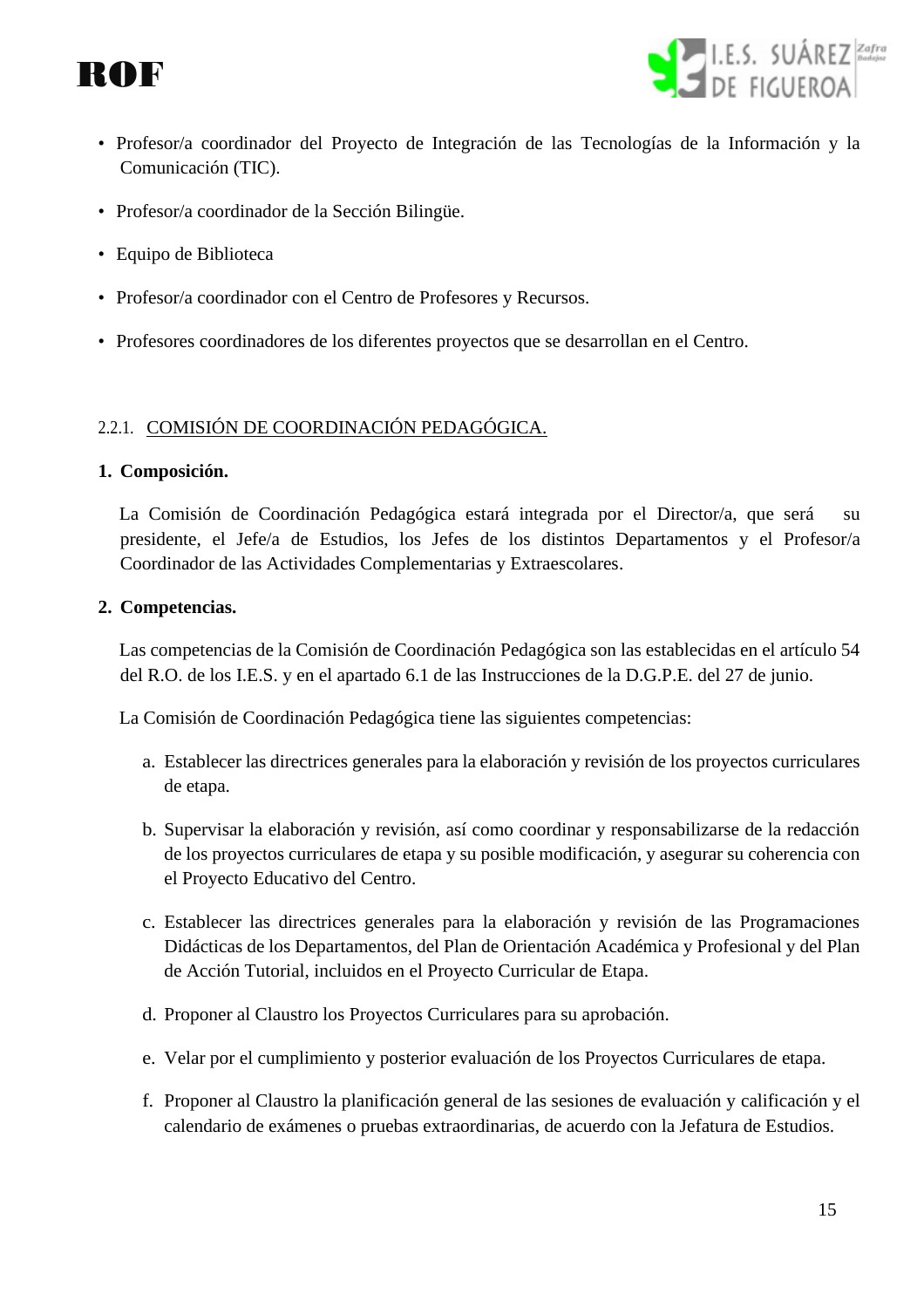



- g. Proponer al Claustro de profesores el plan para evaluar el Proyecto Curricular de cada etapa, los aspectos docentes del Proyecto Educativo y la Programación General Anual, la evolución del rendimiento escolar del Instituto y el proceso de enseñanza.
- h. Establecer los criterios de selección, registro y control de los materiales didácticos, entendiendo por tales los libros de texto, los materiales en soporte electrónico o cualquier otro y velará para que se ajusten a lo dispuesto en el Decreto 143/2005 sobre materiales curriculares.
- i. Establecer los criterios para la integración de las tecnologías de la información y la comunicación en las distintas áreas y materias.
- j. Establecer las medidas para garantizar que todos los alumnos de escolarización obligatoria reciban la atención educativa ordinaria hasta la fecha de final de curso.
- k. Fomentar la evaluación de todas las actividades y proyectos del Instituto, colaborar con las evaluaciones que se lleven a cabo a iniciativa de los órganos de gobierno o de la Administración educativa e impulsar planes de mejora en caso de que se estime necesario, como resultado de dichas evaluaciones.

#### **3. Régimen de funcionamiento**

- a. La Comisión de Coordinación Pedagógica se reunirá como mínimo una vez al mes y celebrará una reunión extraordinaria al comienzo del curso, otra al finalizar éste y cuantas otras se consideren necesarias.
- b. Durante el mes de septiembre, y previo al inicio de las actividades lectivas, la Comisión establecerá un calendario de actuaciones para el seguimiento y evaluación de los proyectos curriculares de etapa y de las posibles modificaciones de los mismos que puedan producirse como resultado de la evaluación.
- c. La Comisión, igualmente antes del inicio de las actividades lectivas y de acuerdo con la Jefatura de Estudios, propondrá al Claustro la planificación general de las sesiones de evaluación y calificación de los alumnos/as, así como el calendario de pruebas extraordinarias para su aprobación.
- d. La Comisión de Coordinación Pedagógica será convocado por el Director/a. El orden del día, que acompañará a la convocatoria, será elaborado por el Presidente/a teniendo en cuenta, en su caso, las peticiones de los demás miembros si éstas son formuladas con suficiente antelación y por un número de miembros superior a un tercio.
- e. La convocatoria, que contendrá el orden del día y la documentación sobre los temas que vayan a ser objeto de debate, será entregada a los miembros con una antelación mínima de cuarenta y ocho horas. Si por razones justificadas la documentación no pudiera ser enviada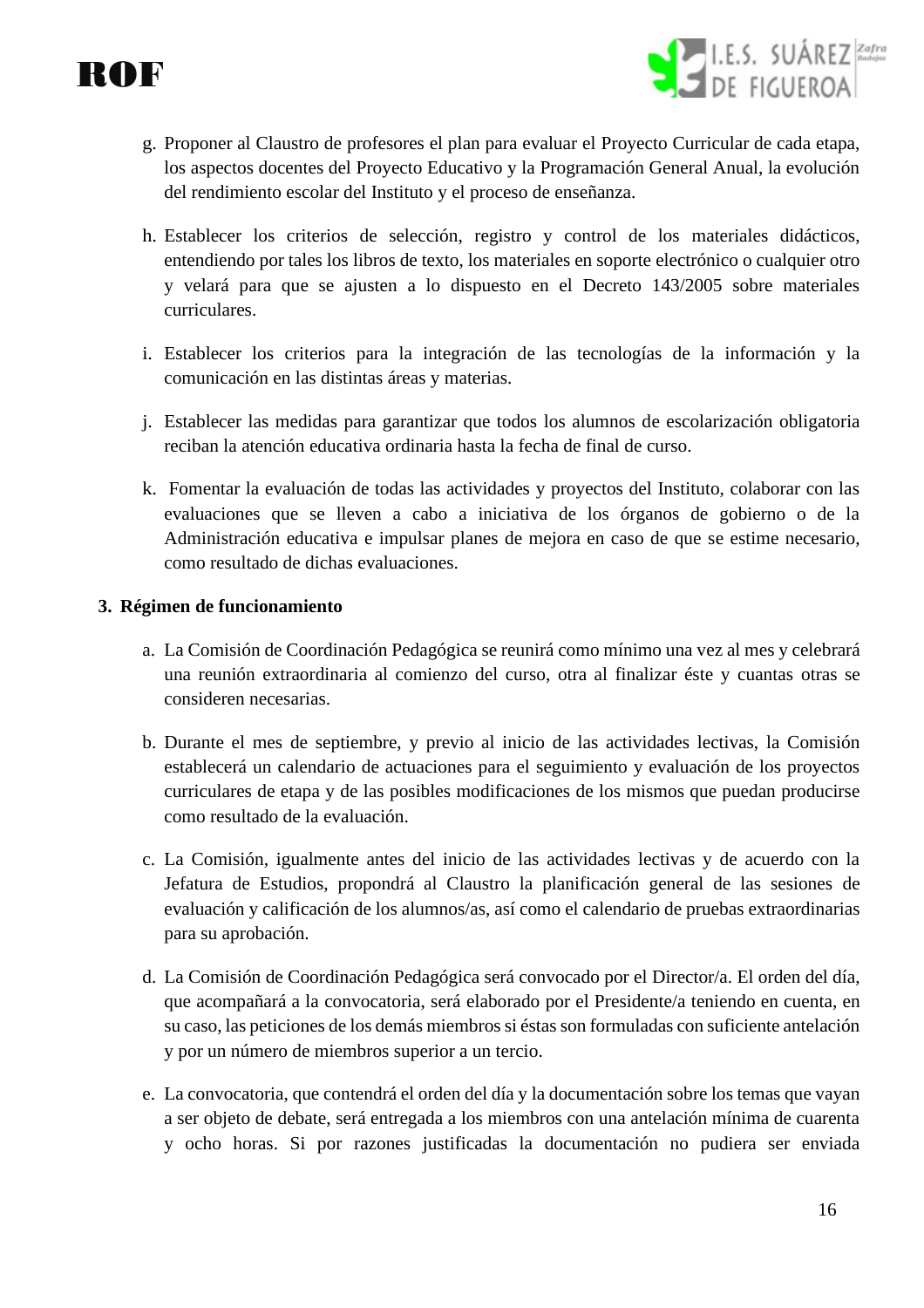



personalmente, deberá tenerla el Jefe/a de Estudios y a él han de acudir los miembros que quieran consultarla.

- f. Las sesiones de la C.C.P. las presidirá el Director/a y actuará como secretario/a el Jefe/a de Departamento de menor edad, y en caso de empate el de menor antigüedad en el cuerpo.
- g. En caso de ausencia del Director/a será sustituido por el Jefe/a de Estudios o los Jefes de Estudios Adjuntos.
- h. Las reuniones se celebrarán preferentemente en la Biblioteca u otra aula que se estime adecuada y en el horario que se fije cada curso.
- i. De cada reunión se levantará el acta correspondiente.
- j. La asistencia a las sesiones de la C.C.P. es obligatoria para todos sus miembros. En caso de ausencias, se seguirá el mismo procedimiento que con el resto de las ausencias.
- k. En cuanto al desarrollo de las sesiones, competencias de los distintos miembros y actas será de aplicación lo previsto para órganos colegiados.

#### <span id="page-16-0"></span>2.2.2. DEPARTAMENTOS DIDÁCTICOS O DE COORDINACIÓN DIDÁCTICA.

Su composición y competencias se atiene a lo dispuesto en el R.D. 83/1996, de 26 de enero en sus artículos 48 a 52 y los art. 67 a 73 de las Instrucciones de la Dirección General de Política Educativa de la Junta de Extremadura de 27 de junio de 2006.

Los Departamentos Didácticos son los órganos básicos encargados de organizar y desarrollar las enseñanzas propias de las asignaturas, módulos o ámbitos de conocimiento que tengan asignados, y las actividades que se les encomienden, dentro del ámbito de sus competencias.

#### **1. Composición.**

- a. Forman parte de cada Departamento Didáctico los profesores/as de las especialidades que impartan las enseñanzas propias de las asignaturas, ámbitos de conocimiento o módulos asignados al Departamento. Del mismo modo, estarán adscritos a un Departamento los profesores que, aun perteneciendo a otro, impartan alguna asignatura o módulo del primero.
- b. Aquellos profesores que posean más de una especialidad o que ocupen una plaza asociada a varias especialidades, pertenecerán al Departamento al que corresponda la plaza que ocupan (por concurso de traslado o por cualquier otro procedimiento) con independencia de que, en su caso, pudieran estar adscritos a otros Departamentos en los términos antes citados.
- c. Cuando en un Departamento se integren profesores de más de una de las especialidades establecidas, la programación o impartición de las asignaturas o módulos de cada especialidad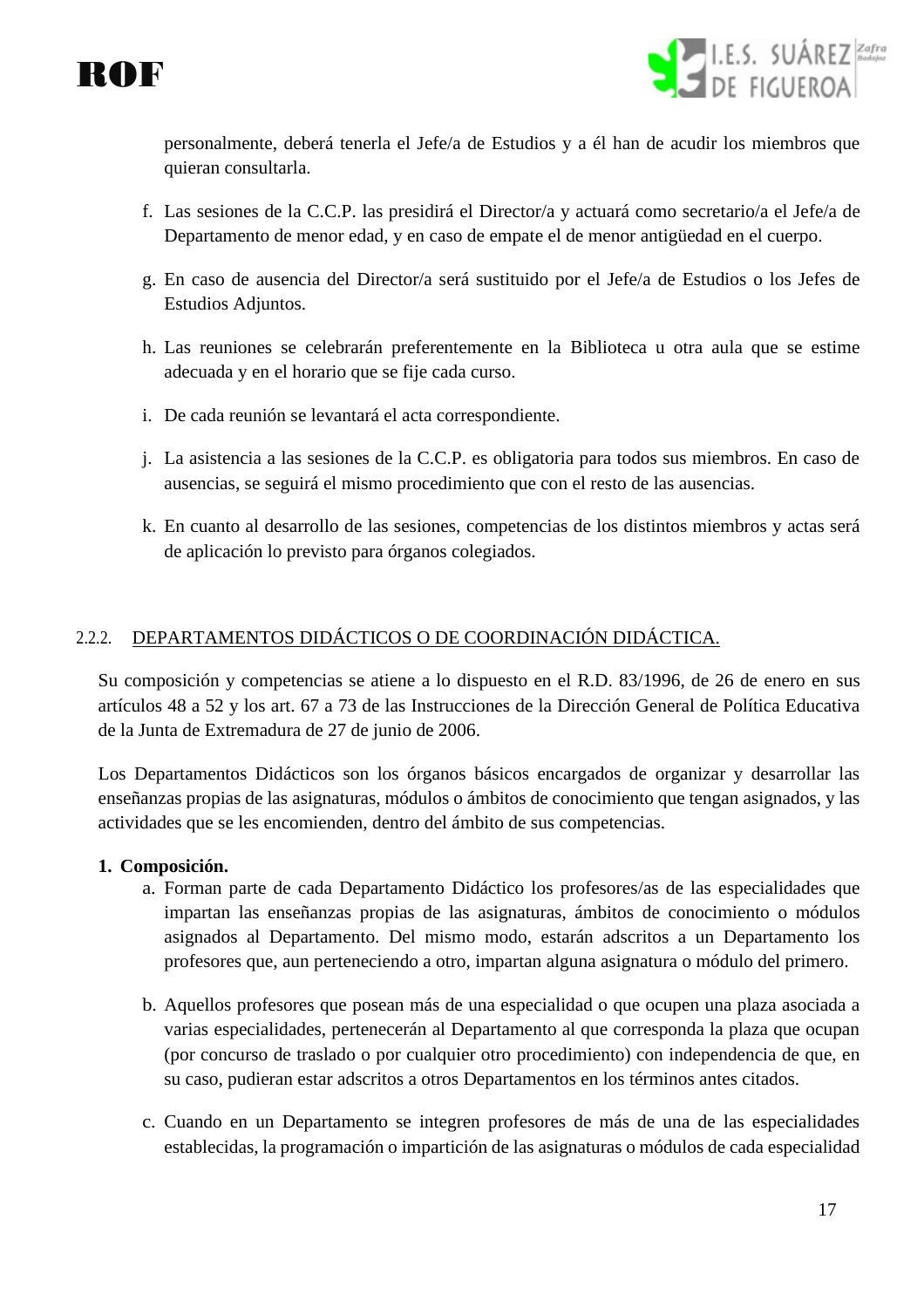



corresponderá a los profesores respectivos.

d. En el caso de materias, ámbitos o módulos no asignados a un Departamento o que puedan ser impartidos por profesores de distintos Departamentos y cuya prioridad de asignación no aparezca establecida en la normativa vigente, la Dirección, a propuesta de la Comisión de Coordinación Pedagógica, adscribirá dichas enseñanzas a uno de dichos Departamentos. Este Departamento será el responsable de resolver todas las cuestiones pertinentes a ese módulo, ámbito o materia asignada.

#### **2. Competencias**

- a. Formular propuestas al Equipo Directivo y al Claustro relativas a la elaboración o modificación del Proyecto Educativo del Centro y la Programación General Anual.
- b. Formular propuestas a la Comisión de Coordinación Pedagógica relativas a la elaboración o modificación de los Proyectos Curriculares de etapa.
- c. Proponer materias optativas dependientes del Departamento, que serán impartidas por los profesores/as del mismo.
- d. Elaborar, antes del comienzo del curso académico, la programación didáctica de las enseñanzas correspondientes a las áreas, materias, ámbitos y módulos integrados en el Departamento, bajo la coordinación y dirección del jefe/a del mismo, y de acuerdo con las directrices generales establecidas por la Comisión de Coordinación Pedagógica.
- e. Promover la investigación educativa y proponer actividades de perfeccionamiento de sus miembros.
- f. Mantener actualizada la metodología didáctica.
- g. Colaborar con el Departamento de Orientación, bajo la dirección de la Jefatura de Estudios, en la prevención y detección temprana de problemas de aprendizaje y elaborar la programación y aplicación de adaptaciones curriculares para los alumnos/as que lo precisen, entre los que se incluye a los alumnos/as con necesidades educativas especiales y los que sigan programas de diversificación.
- h. Organizar y realizar las pruebas necesarias para los alumnos de E.S.O., Bachillerato o Ciclos Formativos con materias o módulos pendientes y, en su caso, para los alumnos/as libres.
- i. Organizar el desarrollo de los programas de refuerzo destinados a superar las materias calificadas negativamente, cuando un alumno/a promocione con materias pendientes en E.S.O.
- j. Determinar las medidas específicas para los planes personalizados que seguirán los alumnos/as cuando no promocionen.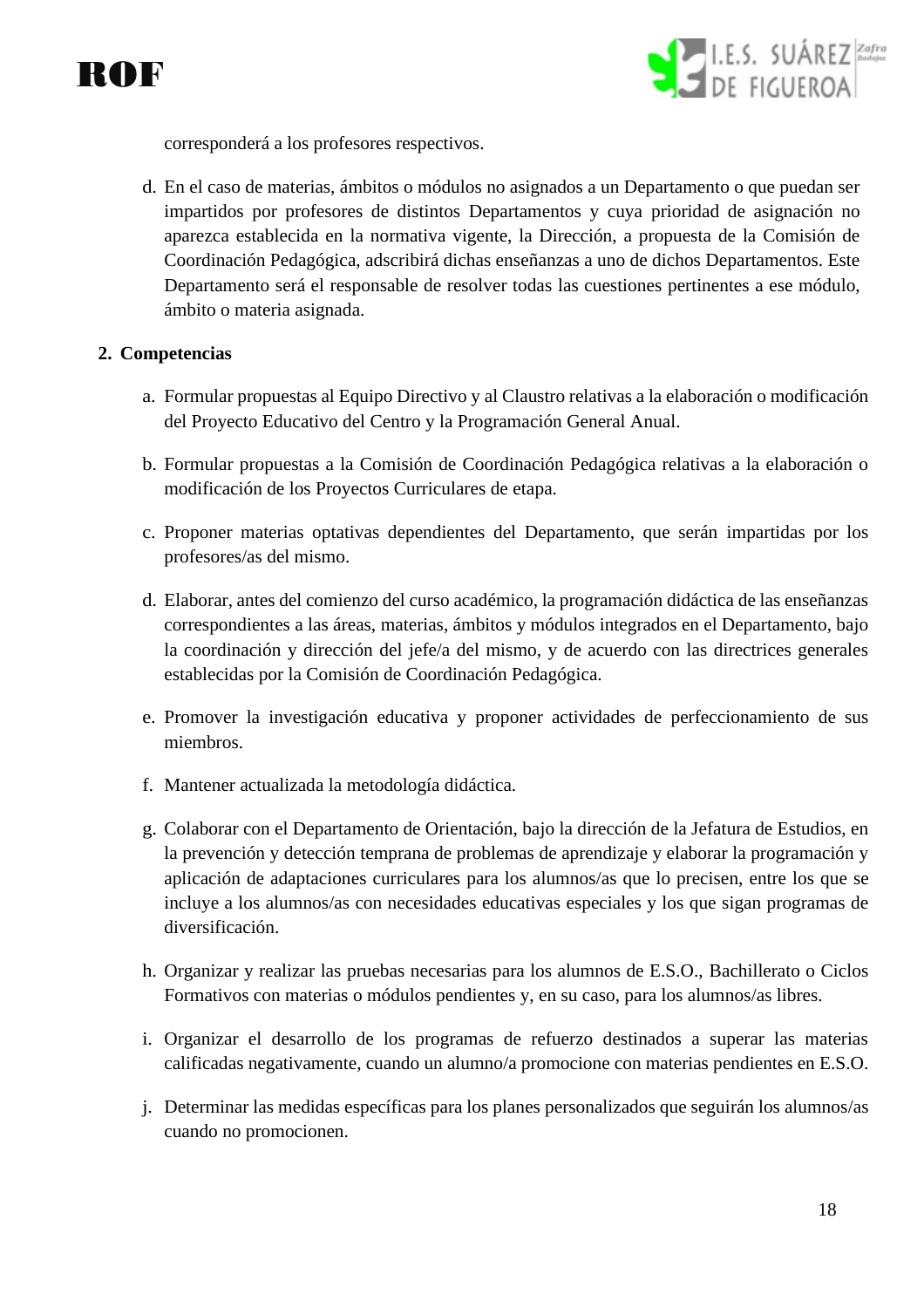



- k. Concretar las pruebas extraordinarias, para los alumnos/as de E.S.O., en el segundo trimestre.
- l. Resolver reclamaciones derivadas del proceso de evaluación formuladas por los alumnos/as al Departamento, dictando los informes pertinentes.
- m.Elaborar, al finalizar el curso, una memoria en la que se evalúe el desarrollo de la programación didáctica, la práctica docente y los resultados obtenidos.

#### **3. Régimen de funcionamiento.**

- a. Los Departamentos, para ejercer sus competencias, celebrarán reuniones semanales que serán de obligada asistencia para todos sus miembros. La Jefatura de Estudios, al confeccionar los horarios, reservará un período complementario semanal para estas reuniones, que constará en el horario individual del profesorado.
- b. En las reuniones que deberán realizar los Departamentos, se prestará especial atención a la coordinación y desarrollo de las programaciones didácticas, a los procesos de enseñanza – aprendizaje, a las medidas de atención a la diversidad, a la organización y seguimiento de las actividades de refuerzo de aspectos básicos que faciliten la consecución de los objetivos de la E.S.O., dirigidas a alumnos tanto individualmente como en pequeños grupos, a la selección y valoración de materiales didácticos, a la utilización de las T.I.C. como recurso didáctico, así como a la valoración de los resultados de la evaluación del alumnado.
- c. Los Jefes/as de Departamento deberán levantar acta de los aspectos más significativos del seguimiento de las programaciones y de los procesos de enseñanza – aprendizaje y, al menos una vez al trimestre, de los resultados de la evaluación del alumnado. En estas actas se recogerán las propuestas de modificación, adaptación o mejora que dichos procesos de seguimiento y valoración aconsejen.
- d. Al final del curso, los Departamentos recogerán en una memoria la evaluación del desarrollo de la programación didáctica y los resultados obtenidos. La memoria redactada por el Jefe/a de Departamento será entregada al Director/a antes del 30 de junio, y será tenida en cuenta en la elaboración o revisión del Proyecto Curricular y de la programación del curso siguiente.

#### **4. El Jefe/a de Departamento**

- a. El Jefe/a de Departamento será designado por la Dirección del Instituto, y desempeñará su cargo durante cuatro cursos académicos. Dicha jefatura será desempeñada por un funcionario/a del Cuerpo de Catedráticos de Enseñanza Secundaria, titular de alguna de las especialidades que lo integren. En el caso de contar con más de un catedrático/a, la jefatura será desempeñada por el catedrático/a designado por la Dirección, una vez oído el Departamento.
- b. Si el Departamento no contara con algún catedrático/a o éste hubiera sido cesado por la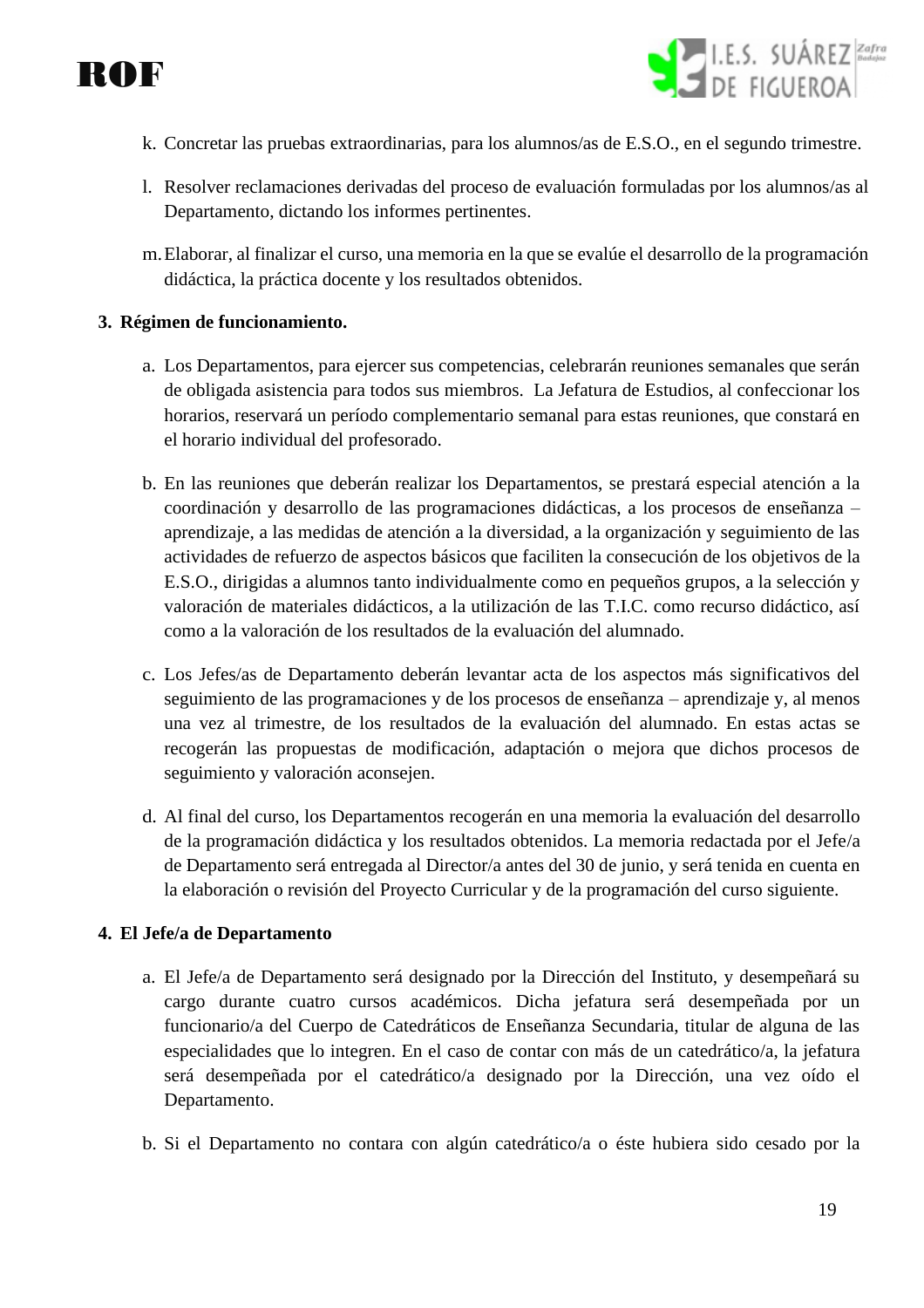



Dirección siguiendo el procedimiento expresado en la normativa vigente, la jefatura será desempeñada por un profeso/a del Cuerpo de Profesores de Enseñanza Secundaria, que pertenezca al mismo, siendo igualmente designado por la Dirección tras oír al Departamento.

c. Los jefes/as de Departamento cesarán: al concluir el período de su mandato; al cesar la Dirección que les designó; mediante renuncia expresa y motivada aceptada por la Dirección; a propuesta de la propia Dirección, tras oír al Claustro y mediante un informe razonado y audiencia del interesado; a propuesta de la mayoría absoluta de los miembros del Departamento en informe razonado dirigido por la Dirección y con audiencia del interesado/a.

#### **5. Competencias del Jefe/a de Departamento.**

- a. Participar en la elaboración del Proyecto Curricular de Etapa, coordinar la elaboración de la programación didáctica de las áreas, materias, ámbitos y módulos que se integran en el Departamento y la memoria final de curso, así como redactar ambas.
- b. Dirigir y coordinar las actividades académicas del Departamento.
- c. Convocar y presidir las reuniones ordinarias del Departamento y las que, con carácter extraordinario, fuera preciso celebrar.
- d. Elaborar y dar a conocer a los alumnos/as la información relativa a la programación, con especial referencia a los objetivos, los mínimos exigibles y los criterios de evaluación.
- e. Realizar las convocatorias, cuando corresponda, de los exámenes para los alumnos/as de E.S.O., bachillerato o ciclos formativos con materias o módulos pendientes, alumnos/as libres, y de las pruebas extraordinarias, siempre en coordinación con la Jefatura de Estudios. Presidirá la realización de los ejercicios correspondientes y los evaluará en colaboración con los miembros del Departamento.
- f. Velar por el cumplimiento de la programación didáctica del Departamento y la correcta aplicación de los criterios de evaluación.
- g. Resolver las reclamaciones de final de curso que afecten a su Departamento, de acuerdo con las deliberaciones de sus miembros, y elaborar los informes pertinentes.
- h. Coordinar la organización de espacios e instalaciones, adquirir el material y el equipamiento específico asignado al Departamento y velar por su mantenimiento.
- i. Promover la evaluación de la práctica docente de su Departamento y de los distintos proyectos y actividades del mismo.
- j. Colaborar en las evaluaciones que, sobre el funcionamiento y las actividades del Instituto, promuevan los órganos de gobierno del mismo o la Administración educativa.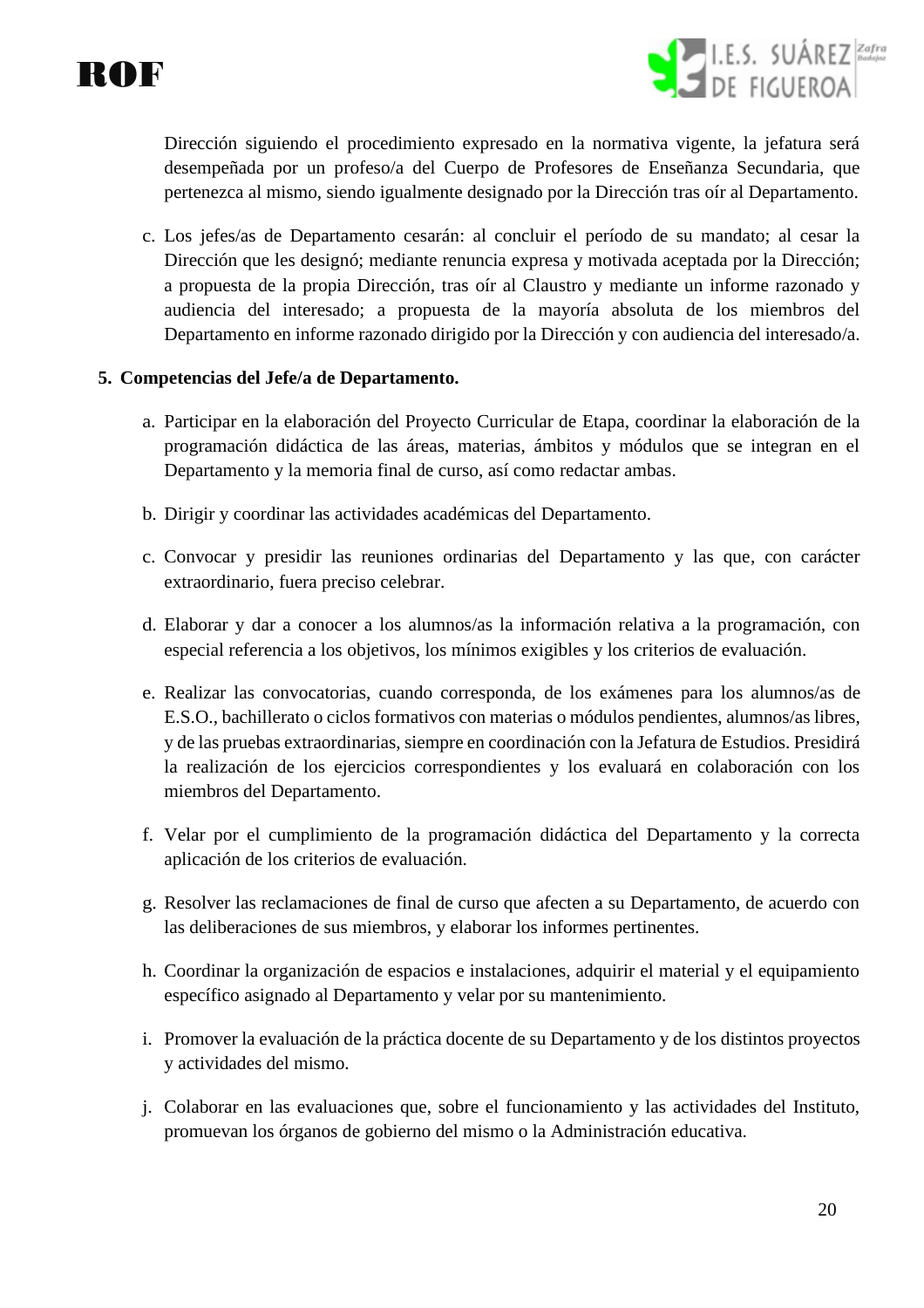



#### 6. **Las Jefaturas de Departamento de la familia profesional.**

Las jefaturas de departamento de los ciclos que se imparte en el Centro, además de las competencias ya especificadas, tendrá igualmente las siguientes:

- a. Coordinar la programación de los Ciclos Formativos.
- b. Colaborar con la Jefatura de Estudios y con los Departamentos correspondientes en la planificación de la oferta de materias y actividades de iniciación profesional en la Educación Secundaria Obligatoria y de materias optativas de formación profesional de base en el bachillerato.
- c. Colaborar con el Equipo Directivo en el fomento de las relaciones con las empresas e instituciones que participen en la formación de los alumnos en el Centro de trabajo.

#### <span id="page-20-0"></span>2.2.3. DEPARTAMENTO DE ORIENTACIÓN

Su composición y competencias se atiene a lo dispuesto en los art. 41 a 44 del R.D. 83/1996, de 26 de enero, por el que se aprueba el Reglamento Orgánico de los Institutos de Educación Secundaria y los art. 74 a 77 de las Instrucciones de la Dirección General de Política Educativa de la Junta de Extremadura de 27 de junio de 2006.

#### **1. Composición**

Forman parte del Departamento de Orientación:

- a) Un profesor/a de enseñanza secundaria de la especialidad de Psicología o Pedagogía.
- b) Un profesor/a de enseñanza secundaria del ámbito científico tecnológico y otro del ámbito socio – lingüístico.
- c) Un maestro/a de la especialidad de Pedagogía Terapéutica y otro de la especialidad de Audición y Lenguaje.
- d) El Educador/a Social se integrará funcionalmente en el Departamento de Orientación, participando desde sus propias responsabilidades profesionales en las funciones que a dicho Departamento se le asignen en el presente Reglamento.

#### **2. Competencias.**

Las funciones que el art. 42 del Reglamento Orgánico de los Institutos de Educación Secundaria asigna al Departamento de Orientación deberán ser asumidas colegiadamente con carácter general por todos sus miembros, aunque de acuerdo a su cualificación profesional asumirán las responsabilidades específicas que se indican en la normativa citada.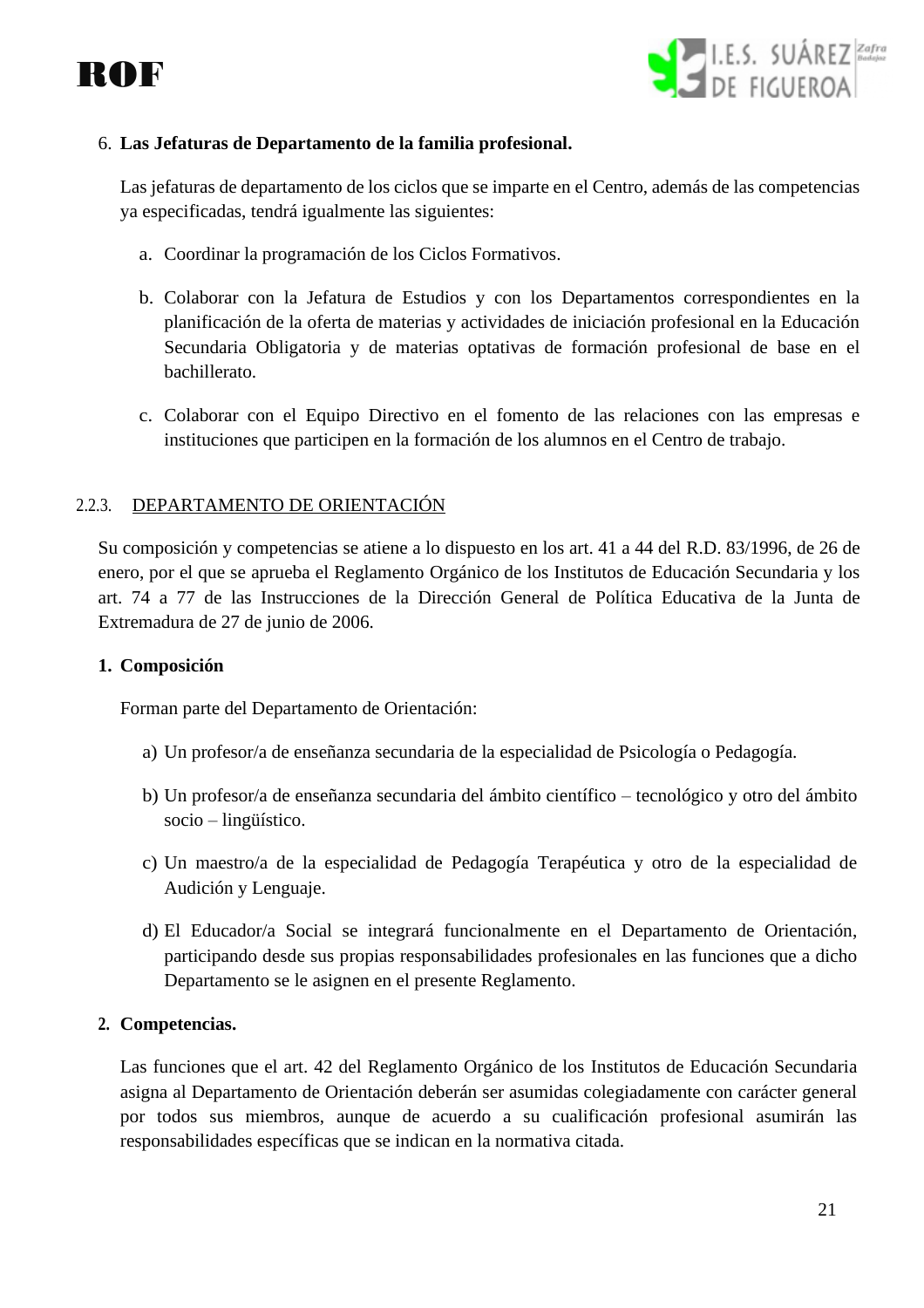



- a) Formular propuestas al Equipo Directivo y al Claustro relativas a la elaboración o modificación del Proyecto Educativo del Centro y la Programación General Anual.
- b) Elaborar, de acuerdo con los criterios establecidos por el Claustro, las directrices establecidas por la Comisión de Coordinación Pedagógica y en colaboración con los tutores, el Plan de Orientación Académica y Profesional y del Plan de Acción Tutorial, incorporando la figura y funciones de los Educadores Sociales. Dichos Planes serán elevados a la Comisión de Coordinación Pedagógica para su discusión y posterior inclusión en los Proyectos Curriculares de etapa, debiendo ser evaluados en la memoria que a tal fin realizará el Departamento de Orientación al finalizar el curso.
- c) Contribuir al desarrollo de la Orientación Educativa, Psicopedagógica y Profesional de los alumnos/as, especialmente en lo que concierne a los cambios de ciclo o etapa, y a la elección entre las distintas opciones académicas, formativas y profesionales.
- d) Contribuir al desarrollo del Plan de Orientación Académica y Profesional y del Plan de Acción Tutorial, que deberá incluir la planificación de las actividades que corresponden a los tutores.
- f) Colaborar con los profesores/as del Instituto, bajo la dirección de la Jefatura de Estudios, en la prevención y detección de problemas de aprendizaje, y en la programación y aplicación de adaptaciones curriculares dirigidas a los alumnos/as que lo precisen, entre los que están los alumnos/as con necesidades educativas especiales (N.E.E.) y los que sigan programas de Diversificación Curricular.
- g) Realizar la evaluación psicológica y pedagógica previa prevista en la normativa vigente.
- h) En el caso de los profesores/as especialistas en Pedagogía Terapéutica y Audición y Lenguaje, deberán atender preferentemente al alumnado con necesidades educativas especiales (N.E.E.), teniendo esta consideración aquel alumnado cuya evaluación psicopedagógica así lo determine. Del mismo modo, y cuando la organización y planificación de los apoyos así lo permita, podrán atender a alumnos/as que manifiesten necesidades educativas que, sin ser especiales, requieran la intervención de este profesorado especialista.
- h) Asumir la docencia de los grupos de alumnos que le sean encomendados, de acuerdo con las normas que se dicten al efecto.
- i) Participar en la elaboración del consejo orientador que sobre el futuro académico y profesional del alumno/a ha de realizarse al término de la Educación Secundaria Obligatoria.
- j) Formular propuestas a la Comisión de Coordinación Pedagógica sobre los aspectos psicopedagógicos del Proyecto Curricular.
- k) Promover la investigación educativa y proponer actividades de perfeccionamiento de sus miembros.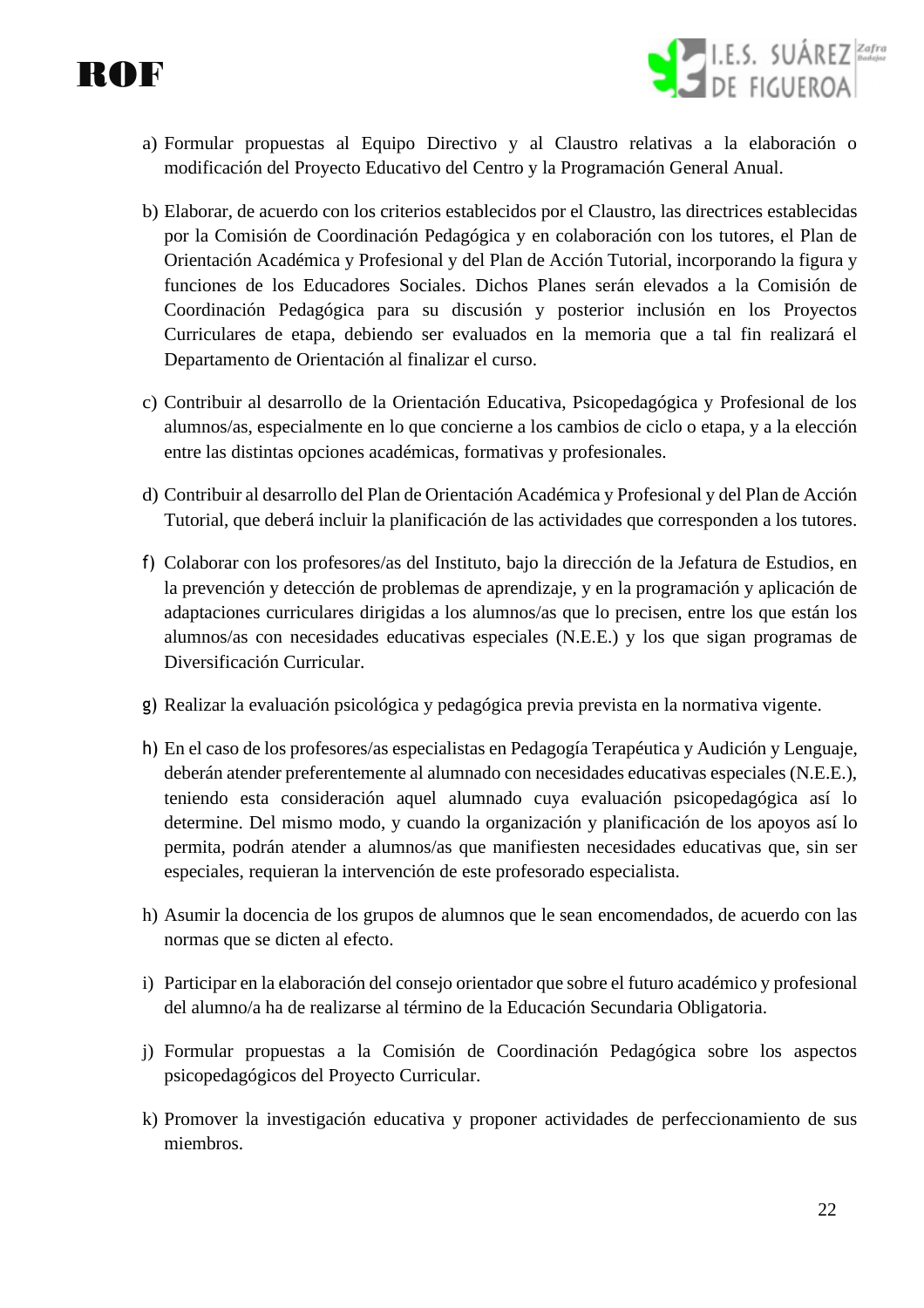



- l) Organizar y realizar actividades complementarias en colaboración con el Departamento correspondiente.
- m)Coordinar la orientación laboral y profesional con otras Administraciones o instituciones competentes en la materia.
- n) Elaborar el plan de actividades del Departamento y, al final de curso, una memoria donde se señalen los logros alcanzados, las dificultades encontradas y los aspectos que necesitan ser mejorados en los distintos programas que se hayan desarrollado.

#### **3. Régimen de funcionamiento.**

El Departamento de Orientación celebrará reuniones semanales para la coordinación y seguimiento de sus actividades. El Jefe/a del Departamento levantará acta de los aspectos más significativos del seguimiento de las actividades, así como de las propuestas de mejora que se hayan formulado**,** y actuará bajo la dependencia directa del Jefe/a de Estudios y en estrecha colaboración con el Equipo Directivo.

Al final del curso elevará al Consejo Escolar una memoria en el que se evaluará el funcionamiento del Plan de Orientación Académica y Profesional y del Plan de Acción Tutorial.

#### **4. El Jefe de Departamento**.

La jefatura del Departamento de Orientación será elegida por la Dirección y desempeñará su cargo durante cuatro cursos académicos, actuando bajo la dependencia directa de la Jefatura de Estudios.

De acuerdo a la normativa vigente, la jefatura del Departamento será desempeñado por un profesor del mismo, preferentemente de la especialidad de Psicología y Pedagogía o que ostente la titularidad de una plaza de esta especialidad.

#### **5. Competencias del Jefe de Departamento**

- a) Participar en la elaboración del Proyecto Curricular de Etapa.
- b) Redactar el plan de actividades del Departamento y la memoria final del curso.
- c) Dirigir y coordinar las actividades del Departamento.
- d) Convocar y dirigir las reuniones ordinarias y extraordinarias del Departamento levantando acta de las mismas.
- e) Elaborar y dar a conocer a los alumnos/as la información relativa a las actividades del Departamento.
- f) Coordinar la organización de espacios e instalaciones, adquirir el material y el equipamiento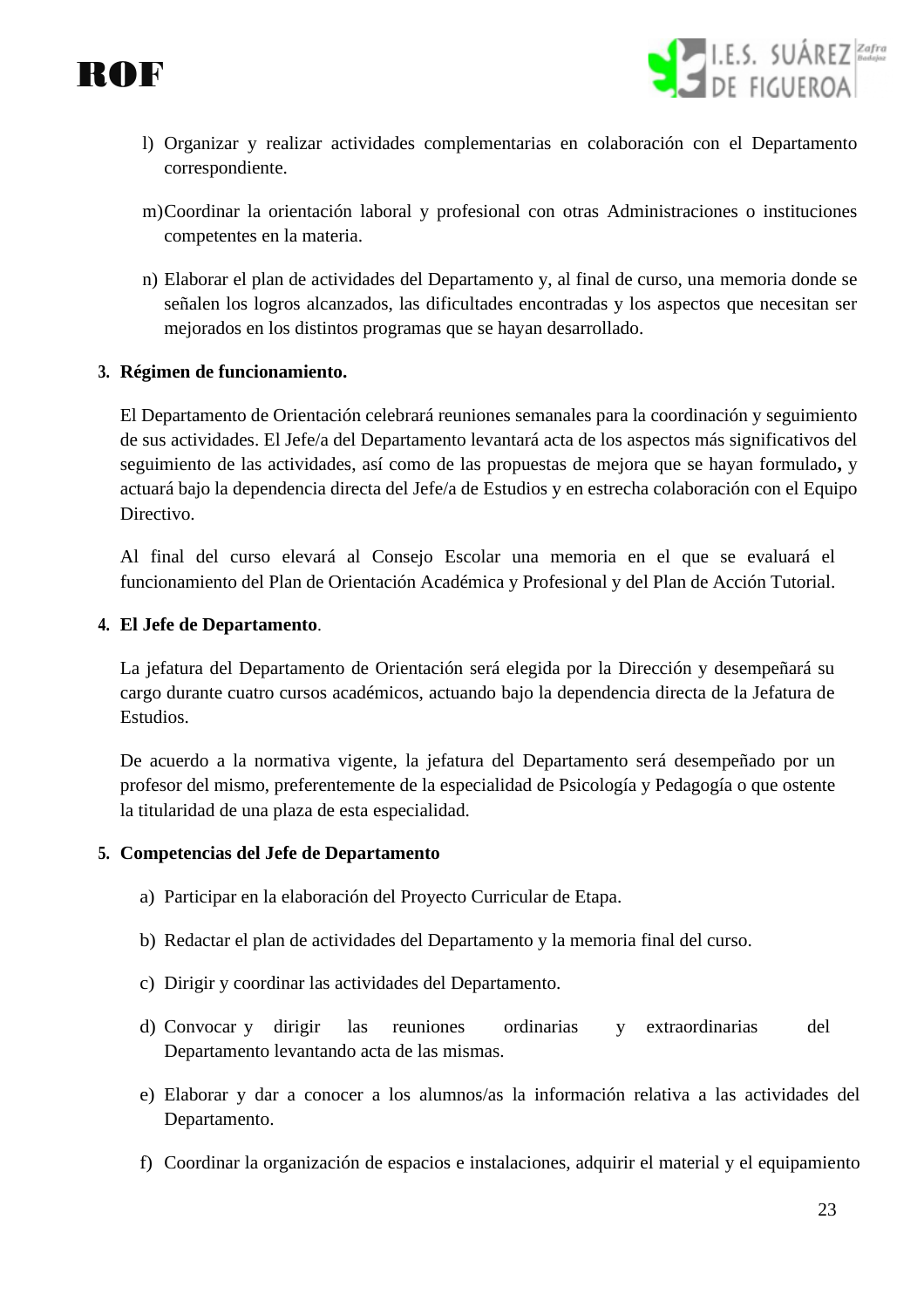



específico y velar por su mantenimiento.

- g) Promover la evaluación de la práctica docente de su Departamento y de los proyectos y actividades del mismo.
- h) Colaborar en las evaluaciones que, sobre el funcionamiento y las actividades del Instituto, promuevan los órganos de gobierno del mismo o la Administración educativa.
- i) Velar por el cumplimiento del plan de actividades del Departamento.

#### **6. Profesores especialistas en Pedagogía Terapéutica y Audición y Lenguaje.**

- a) En el caso del profesorado especialista en Pedagogía Terapéutica y Audición y Lenguaje, deberá atender preferentemente al alumnado con necesidades educativas especiales, teniendo esta consideración solamente aquel alumnado cuya evaluación psicopedagógica así lo determine. Del mismo modo, y siempre que la organización y planificación de los apoyos así lo permita, podrán atender a alumnos que en un momento determinado manifiesten una necesidad educativa que, sin necesidad de ser especial, requiera la intervención de este profesorado especialista.
- b) Deberá evitarse, siempre que las características del alumnado lo permitan, la atención al alumno/a de forma individualizada. Se considerará esta forma de apoyo como excepcional, procurando que el apoyo se realice en grupo.

#### <span id="page-23-0"></span>2.2.4. DEPARTAMENTO DE ACTIVIDADES COMPLEMENTARIAS Y EXTRAESCOLARES.

#### **1. Composición.**

De acuerdo con lo establecido en el artículo 45 del Reglamento Orgánico de los Institutos de Enseñanza Secundaria, el Departamento de Actividades Complementarias y Extraescolares estará integrado por el jefe/a del mismo y, para cada actividad concreta, por los profesores/as y alumnos/as responsables de la misma.

#### **2. Competencias.**

El Departamento de Actividades Complementarias y Extraescolares se encargará de promover, organizar y facilitar este tipo de actividades. Elaborará la Programación General de estas actividades teniendo en cuenta las directrices marcadas por el Consejo Escolar y recogiendo las propuestas del Claustro, del resto de los Departamentos, de los representantes del alumnado y de los representantes de las Madres y Padres y de la Junta de Delegados.

#### **3. El Jefe del Departamento.**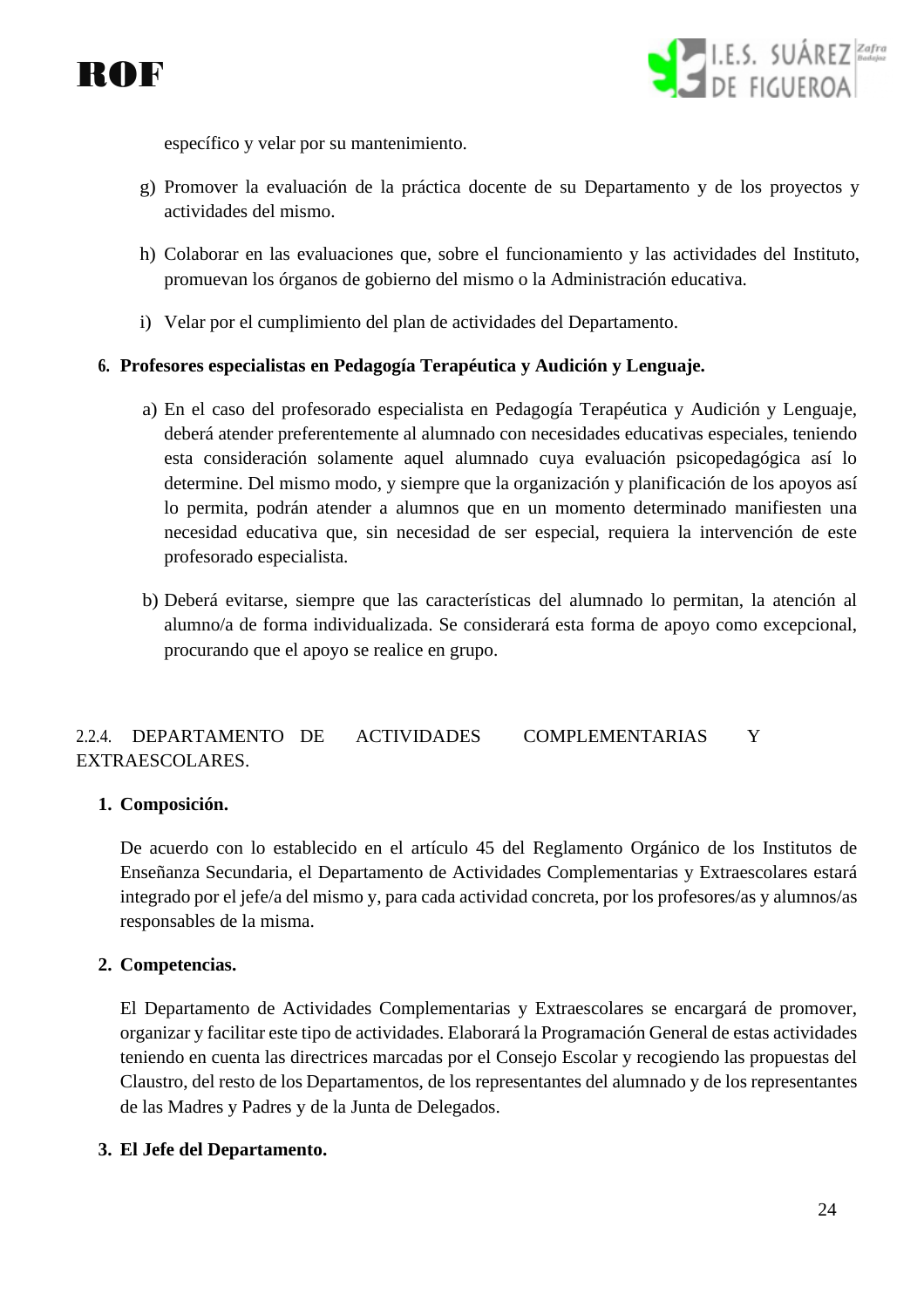

- I.E.S. SUÁREZ *zafra*<br>DE EIGLIEROA
- a. El Jefe/a del Departamento de Actividades Complementarias y Extraescolares será designado por el Director/a mientras dure su Jefatura.
- b. La jefatura del Departamento será desempeñada preferentemente por un profesor/a con destino definitivo en el Instituto, a propuesta del Jefe/a de Estudios.
- c. El Jefe/a del Departamento de Actividades Complementarias y Extraescolares actuará bajo la dependencia directa del Jefe/a de Estudios y en estrecha colaboración con el Equipo Directivo.

#### **4. Competencias del Jefe del Departamento.**

De acuerdo con lo recogido en el art. 47 del R.O. de los I.E.S., son funciones del Jefe del Departamento de Actividades Complementarias y Extraescolares:

- a. Participar en la elaboración del Proyecto Curricular de Etapa.
- b. Elaborar el Programa Anual de las Actividades Complementarias y Extraescolares en el que se recogerán las propuestas de los Departamentos, de los profesores/as, de los alumnos/as y de los padres, madres y representantes legales.
- c. Elaborar y dar a conocer a los alumnos/as la información relativa a las actividades del Departamento.
- d. Promover y coordinar las actividades culturales y deportivas en colaboración con el Claustro, los Departamentos, la Junta de Delegados de alumnos/as y las Asociaciones de padres, madres y de alumnos/as.
- e. Coordinar la organización de viajes de estudios, los intercambios escolares y cualquier tipo de viajes que se realicen con los alumnos/as.
- f. Distribuir los recursos económicos destinados por el Consejo Escolar a las Actividades Complementarias y Extraescolares, en estrecha colaboración con el Secretario/a.
- g. Al finalizar el curso, la jefatura del Departamento de Actividades Complementarias y Extraescolares redactará la Memoria de evaluación de las actividades realizadas, que deberá incluirse en la Memoria Final.

#### <span id="page-24-0"></span>2.2.5. JUNTA DE PROFESORES

La composición y funciones de las Juntas de profesorado será la establecida en el Real Decreto 83/1996, de 26 de enero, de Reglamento Orgánico de Institutos en los artículos 57 y 58.

#### **1. Composición**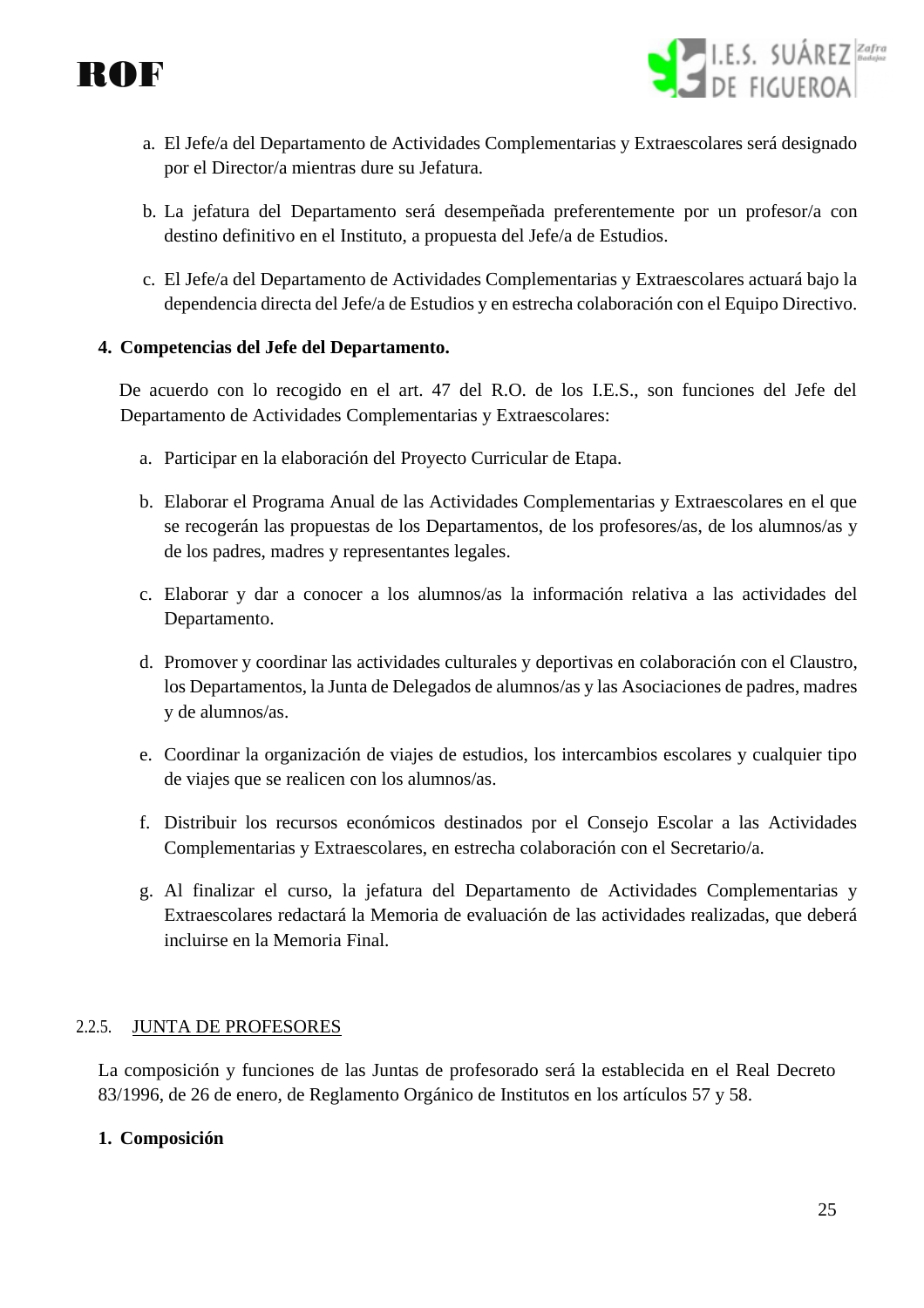



La junta de profesores de grupo estará constituida por todos los profesores que imparten docencia a los alumnos/as del grupo y será coordinada por el tutor/a.

#### **2. Funciones**

- a. Coordinar todas las actividades de enseñanza aprendizaje de los alumnos/as del grupo.
- b. Contribuir al clima de convivencia de los alumnos/as del grupo.

#### **3. Régimen de funcionamiento.**

- a. Por lo general y en todas las enseñanzas del Centro, las Juntas de profesores se reunirán en las sesiones de evaluación preceptivas.
- b. En la Enseñanza Secundaria Obligatoria, además de las sesiones de evaluación preceptivas, las juntas de profesores de grupo se reunirán dos veces al trimestre.
- c. En cualquier caso, a lo largo del curso, se harán reuniones de las Juntas de profesorado siempre que el Tutor/a o el Jefe/a de Estudios lo considere necesario.
- d. A las reuniones de las Juntas del Profesorado, que serán coordinadas por el tutor/a del grupo, asistirá un miembro del Departamento de Orientación. En la Educación Secundaria Obligatoria asistirá también un miembro del Equipo Directivo.

#### <span id="page-25-0"></span>2.2.6. TUTORES

La tutoría y la orientación del alumnado forma parte de la función docente. Para la designación de Tutores/as se seguirán las pautas establecidas en el artículo 55 del Reglamento Orgánico de Institutos y sus funciones son las recogidas en el artículo 56 de dicho Reglamento.

#### **1. Funciones del Tutor/a**

- a) Los Tutores/as serán los intermediarios entre los alumnos/as, padres, madres y representantes legales y profesores/as del grupo, poniendo a las partes en contacto siempre que lo soliciten.
- b) Los Tutores/as colaborarán directamente con la Jefatura de Estudios y con el apoyo del Departamento de Orientación, en aquellas actuaciones encaminadas a mejorar el clima de convivencia y el absentismo escolar.
- c) El Tutor/a mediará y resolverá los conflictos que puedan surgir, si lo considera necesario, pedirá ayuda a la Educadora Social y a la Jefatura de Estudios.
- d) El Tutor/a recogerá los justificantes de faltas de los alumnos/as y las justificará en Rayuela.
- e) El Tutor/a revisará, semanalmente, las faltas de los alumnos/as de su grupo. Si observa que un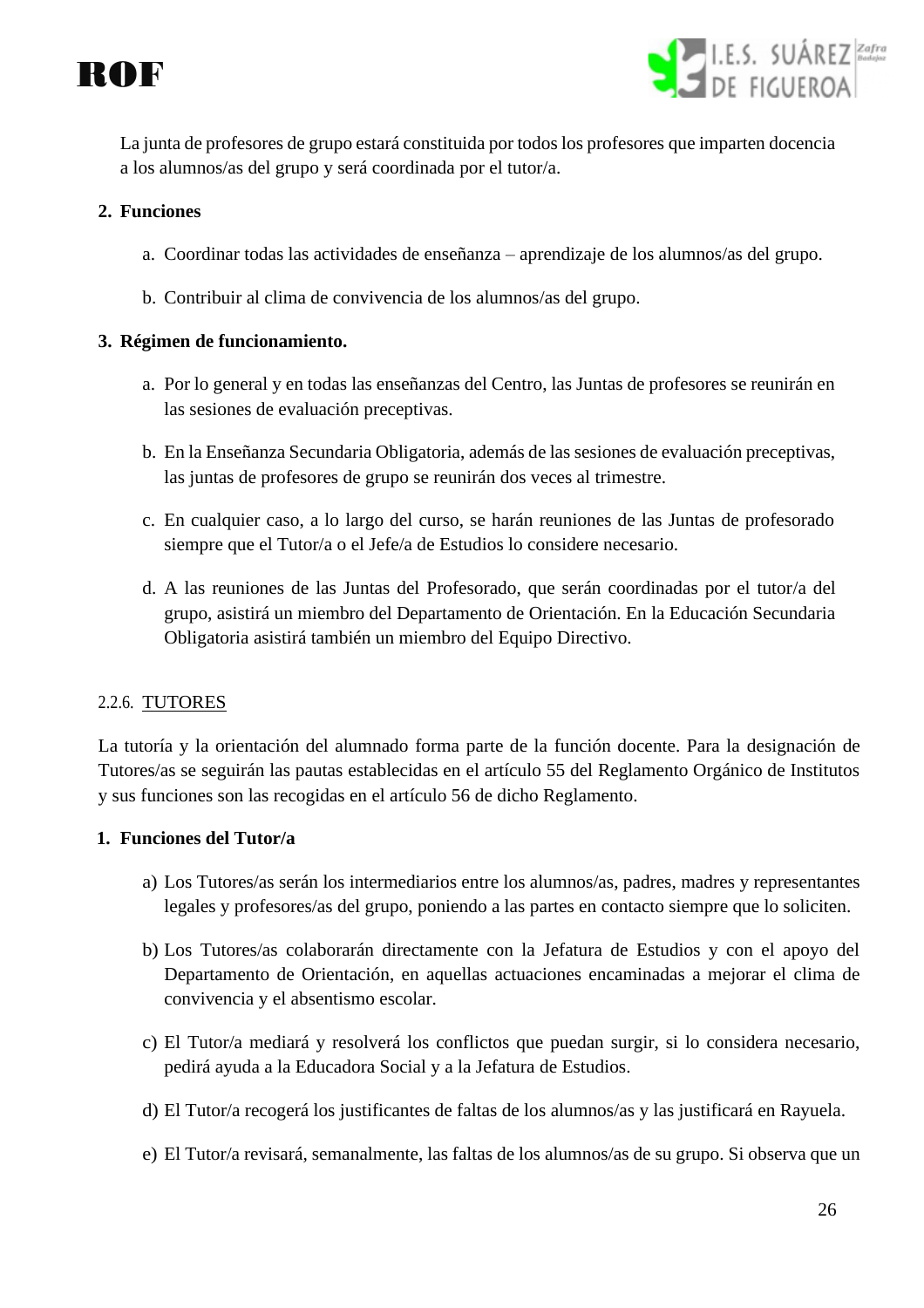

I.E.S. SUÁREZ Zafra

alumno/a cuenta con faltas injustificadas se pondrá en contacto telefónico con la familia, para informarle de la situación, solicitar su colaboración y tratar de resolver el problema.

- f) El Tutor/a, al final de cada trimestre, enviará a los padres, madres o tutores legales de los alumnos/as con faltas no justificadas o mal justificadas el informe de faltas que proporciona Rayuela.
- g) El tutor/a de cada grupo presidirá las sesiones de evaluación y levantará acta del desarrollo de las mismas, haciendo constar las decisiones adoptadas, en particular aquellas referidas a las medidas de refuerzo educativo propuestas, anotando en la ficha registro los aspectos más destacados.
- h) Finalizada la evaluación inicial, los Tutores/as junto con el Departamento de Orientación y la Jefatura de Estudios convocarán a los padres, madres o a los tutores legales a una reunión informativa, en horario de tarde.
- i) En la evaluación final, el tutor/a coordinará el equipo docente en la toma de decisiones sobre la promoción al siguiente curso o la titulación de los alumnos/as.
- j) Al finalizar la evaluación final el tutor/a elaborará el informe individualizado de los alumnos/as, haciendo constar el grado de consecución de los objetivos y competencias básicas y las medidas adoptadas para aquellos alumnos/as que deban repetir curso o que promocionen con materias pendientes.

#### **2. Nombramiento del Tutor//a.**

- a) La Jefatura de Estudios nombrará un Tutor/a por cada grupo, preferentemente, entre los profesores/as que imparta docencia a todos los alumnos/as del grupo.
- b) Las tutorías del primero y segundo de la E.S.O. se asignarán, preferentemente, a los maestros y maestras que impartan clase a dichos grupos.
- c) Las tutorías de los grupos de Diversificación Curricular se asignarán al profesorado del Departamento de Orientación.
- d) En los Ciclos Formativos, el Tutor/a del 2º curso será también el tutor de la F.C.T. y asumirá las funciones establecidas en el artículo 56.2 y en las instrucciones que se reciban cada curso de la Dirección General de Formación Profesional y Aprendizaje Permanente.

#### **3. Funcionamiento de las Tutorías.**

a) El Tutor/a tendrá un periodo lectivo a la semana para la tutoría con todo el grupo de alumnos/as y dos periodos complementarios semanales para la atención a familias y reunión con la Jefatura de Estudios y con el Departamentos de Orientación.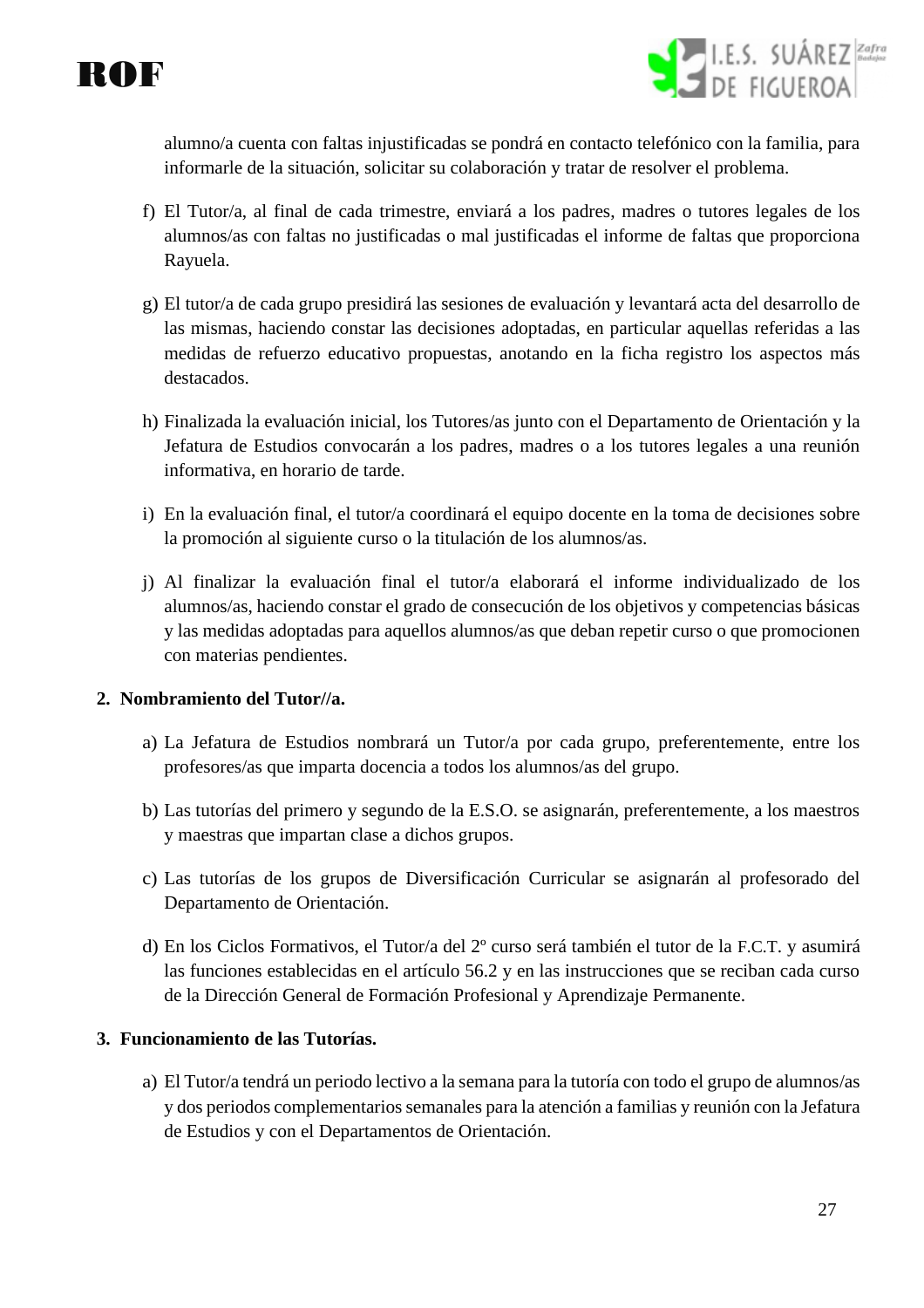



b) En la tutoría de ESO, la hora lectiva se dedicará a temas de interés para los alumnos/as, que se planificarán entre el tutor/a y el Departamento de Orientación.

#### **4. Tutorías especiales.**

- a) La Jefatura de Estudios podrá asignar al profesorado, sin tutoría de grupo ordinario, la tutoría de alumnos/as con materias pendientes u otras tutorías especiales.
- b) En cada caso, la Jefatura de Estudios determinará las tareas específicas que habrá de realizar este profesorado y las responsabilidades que deberá asumir.

### <span id="page-27-0"></span>2.2.7. PROFESOR COORDINADOR DE LAS TECNOLOGÍAS DE LA INFORMACIÓN Y LA **COMUNICACIÓN**

- 1. El Profesor/a Coordinador de las Tecnologías de la Información y la Comunicación será designado por el Director/a por cada curso académico entre el profesorado que preste sus servicios en el Centro con acreditada experiencia en la gestión de las T.I.C. con fines educativos.
- 2. Sus **funciones** serán las siguientes:
	- a) Elaborar, de acuerdo con el Equipo Directivo, y contando con el apoyo técnico del Programador/a Informático, la programación anual de trabajo con las T.I.C.
	- b) Coordinar las actividades que se realicen en el Centro en relación con el uso de estos medios.
	- c) Organizar los recursos educativos relacionados con las T.I.C. a los que tenga acceso el Centro.
	- d) Informar al profesorado sobre las nuevas herramientas, productos y sistemas disponibles para la educación e impulsará entre el profesorado el uso de éstas.
	- e) Apoyar al profesorado en la integración de las T.I.C. en el currículum.
	- f) Gestionar la página web del Centro.
	- g) Elaborar el Proyecto de Integración de las T.I.C. en el Centro.
	- h) Elaborar la memoria final

#### <span id="page-27-1"></span>2.2.8. REPRESENTANTE EN EL CENTRO DE PROFESORES

En la primera reunión ordinaria del Claustro de cada curso académico se procederá a la elección del representante en el Centro de Profesores y de Recursos.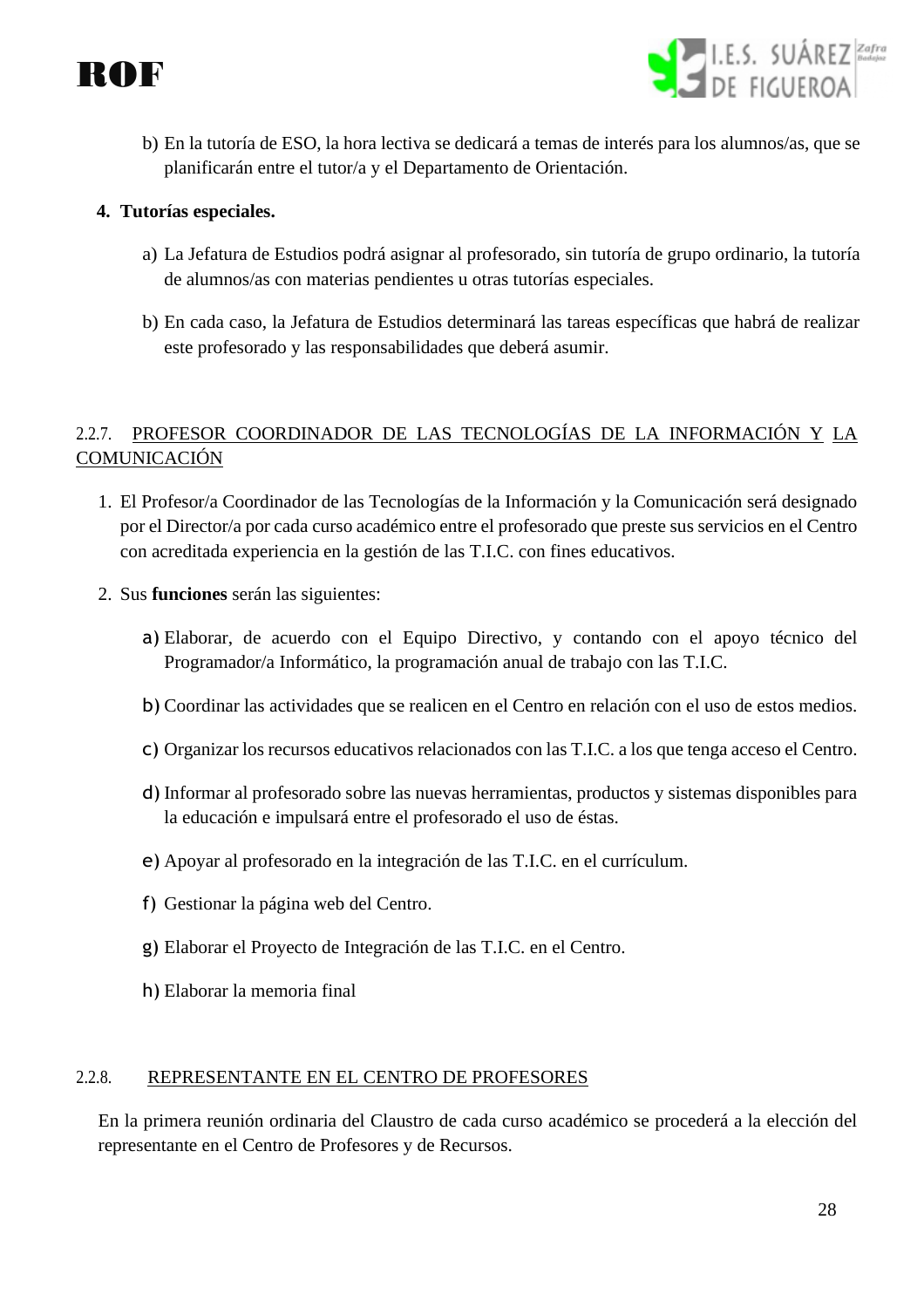



#### **1. Funciones.**

- a) Hacer llegar al Consejo del Centro de Profesores y de Recursos y a su Director/a las necesidades de formación y las sugerencias sobre la organización de las actividades acordadas por el Claustro de Profesores o por cada uno de los Departamentos.
- b) Participar en las reuniones que al efecto convoque el Director/a del Centro de Profesores y de Recursos o la Jefatura de Estudios del Instituto.
- c) Informar al Claustro y difundir entre el profesorado las actividades de formación que les afecte.
- d) Colaborar con la Jefatura de Estudios en la coordinación de la participación del profesorado en las actividades del Centro de Profesores y de Recursos cuando se haga de forma colectiva.
- e) Cualquier otra que le encomiende la Dirección del Centro en relación con su ámbito de competencias.

#### <span id="page-28-0"></span>2.2.9. EQUIPO DE BIBLIOTECA.

#### **1. Composición.**

El grupo de profesores responsables de la Biblioteca está constituido por un grupo de docentes pertenecientes a diversos Departamentos. Uno de los profesores actúa como responsable – coordinador del grupo.

#### **2. Funciones.**

- a) Velar por los equipamientos e instalaciones.
- b) Proponer actividades para mejorar los fondos y su gestión.
- c) Elaborar y llevar a cabo un plan de Fomento de la Lectura para el Centro.
- d) Realizar proyectos documentales, actividades de formación de usuarios y de fomento de las habilidades para usar la información.
- e) Atender las necesidades de los Departamentos Didácticos.
- f) Proponer iniciativas para incorporar la Biblioteca en los documentos del Centro.
- g) Difundir información sobre todas las actividades que se realizan en la biblioteca y dinamizar al máximo sus posibilidades.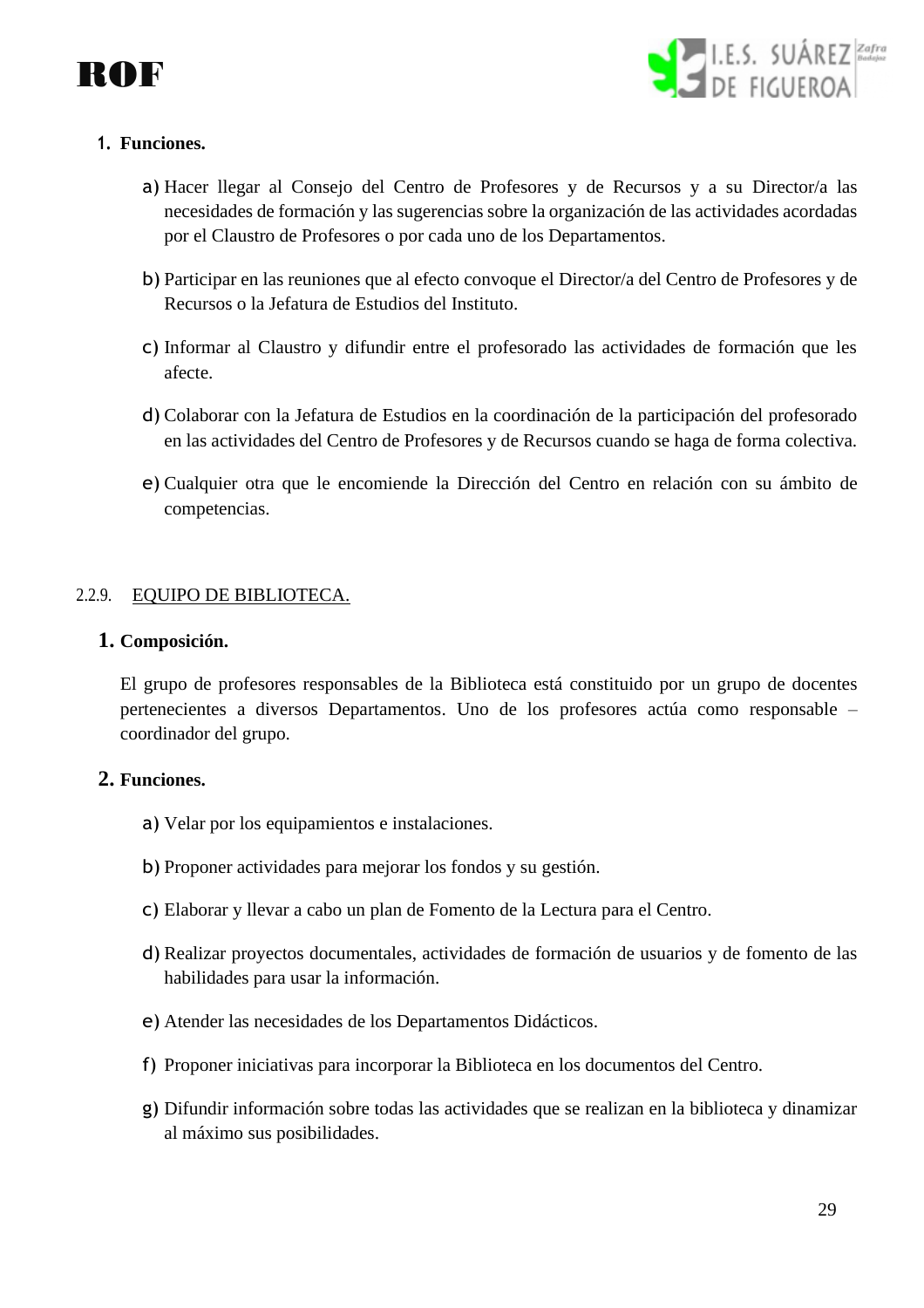



h) Evaluar el funcionamiento de la biblioteca en todos sus aspectos y proponer medidas de corrección en aquellos que se consideren deficientes.

#### <span id="page-29-0"></span>2.2.10. OTRAS FUNCIONES DE COORDINACIÓN.

La Jefatura de Estudios podrá asignar al profesorado las tareas de coordinación que considere necesarias para el buen funcionamiento del Instituto, de acuerdo con las actuaciones y programas incluidos en la Programación General Anual.

## <span id="page-29-1"></span>**3. RECURSOS HUMANOS**

#### <span id="page-29-2"></span>**3.1. EL PROFESORADO**

Las funciones del profesorado, así como sus derechos están regulados por la Ley Orgánica 2/2006, de 3 de mayo, de Educación en el Título III, Capítulo I, II, III, IV.

#### <span id="page-29-3"></span>3.1.1. DERECHOS

- 1. Derecho a la formación permanente. Las Administraciones Educativas planificarán y garantizarán una oferta diversificada y gratuita de estas actividades y establecerán las medidas oportunas para favorecer la participación del profesorado en ellas.
- 2. Derecho al reconocimiento, apoyo y valoración de su tarea. Las Administraciones educativas velarán para que los profesores reciban el trato y la consideración que merecen.
- 3. Derecho a la mejora de las condiciones en las que se realiza su trabajo.
- 4. Derecho a la debida acreditación para el acceso gratuito a bibliotecas y museos dependientes de los poderes públicos.
- 5.Derecho a la debida protección y asistencia jurídica, así como la cobertura de la responsabilidad civil, en relación con los hechos que se deriven de su ejercicio profesional.
- 6. Derecho al reconocimiento de la función tutorial, mediante los oportunos incentivos profesionales y económicos.
- 7. Derecho al reconocimiento del trabajo de los profesores que impartan clases de su materia en una lengua extranjera en los centros bilingües.
- 8. Derecho a la obtención de licencias retribuidas, de acuerdo con las condiciones y requisitos que se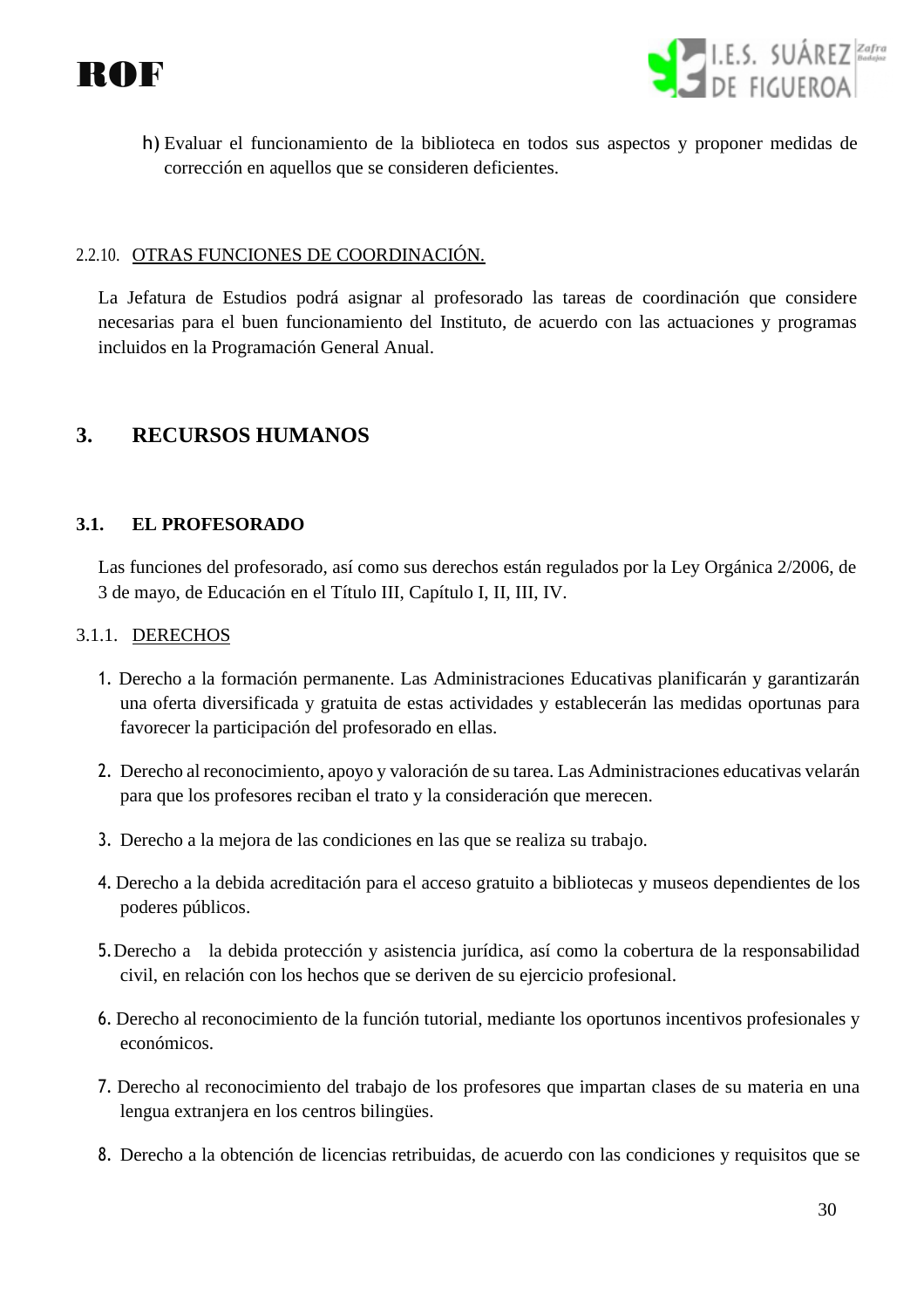



establezcan, con el fin de realizar actividades de formación y de investigación e innovación educativa.

9. Derecho a la reducción de jornada lectiva de aquellos profesores mayores de 55 años que lo soliciten, aceptando las condiciones dictadas por las Administraciones Educativas.

#### <span id="page-30-0"></span>3.1.2. DEBERES

Todos los profesores tienen las siguientes obligaciones:

- 1. La programación y la enseñanza de las áreas, materias y módulos que tengan asignados.
- 2. La evaluación del proceso enseñanza aprendizaje del alumnado
- 3. La tutoría de los alumnos y la orientación de su aprendizaje en colaboración con las familias.
- 4. La organización y participación en las actividades complementarias del Centro.
- 5.La información periódica a las familias sobre el proceso de aprendizaje de sus hijos.
- 6. La participación en los planes de evaluación que determinen las administraciones educativas o los propios centros.
- 7. La investigación, la experimentación y la mejora de los procesos de enseñanza correspondiente.
- 8. La participación en la actividad general del Centro bajo el principio de colaboración y trabajo en equipo.
- 9.Colaborar con la Jefatura de Estudios en el cumplimiento de las normas de convivencia.
- 10. Dar a conocer a sus alumnos los objetivos, contenidos y criterios de evaluación, indicándoles los niveles que se consideran imprescindibles para obtener una valoración positiva de la materia.
- 11. Poner las calificaciones en la plataforma Rayuela en la fecha que indique la Jefatura de Estudios.
- 12. Anotar en la plataforma Rayuela las faltas de asistencia de sus alumnos, sean de E.S.O., Bachillerato o Formación Profesional.
- 13. Cumplir el horario de obligada permanencia en el Centro y las funciones que se le hayan asignado.
- 14.Puntualidad en todas las actividades.
- 15.Justificar las ausencias a cualquier actividad.
- 16.Justificar las faltas de asistencia el mismo día de su incorporación al Centro.
- 17.Si conocen que van a faltar, han de avisar por teléfono al Centro.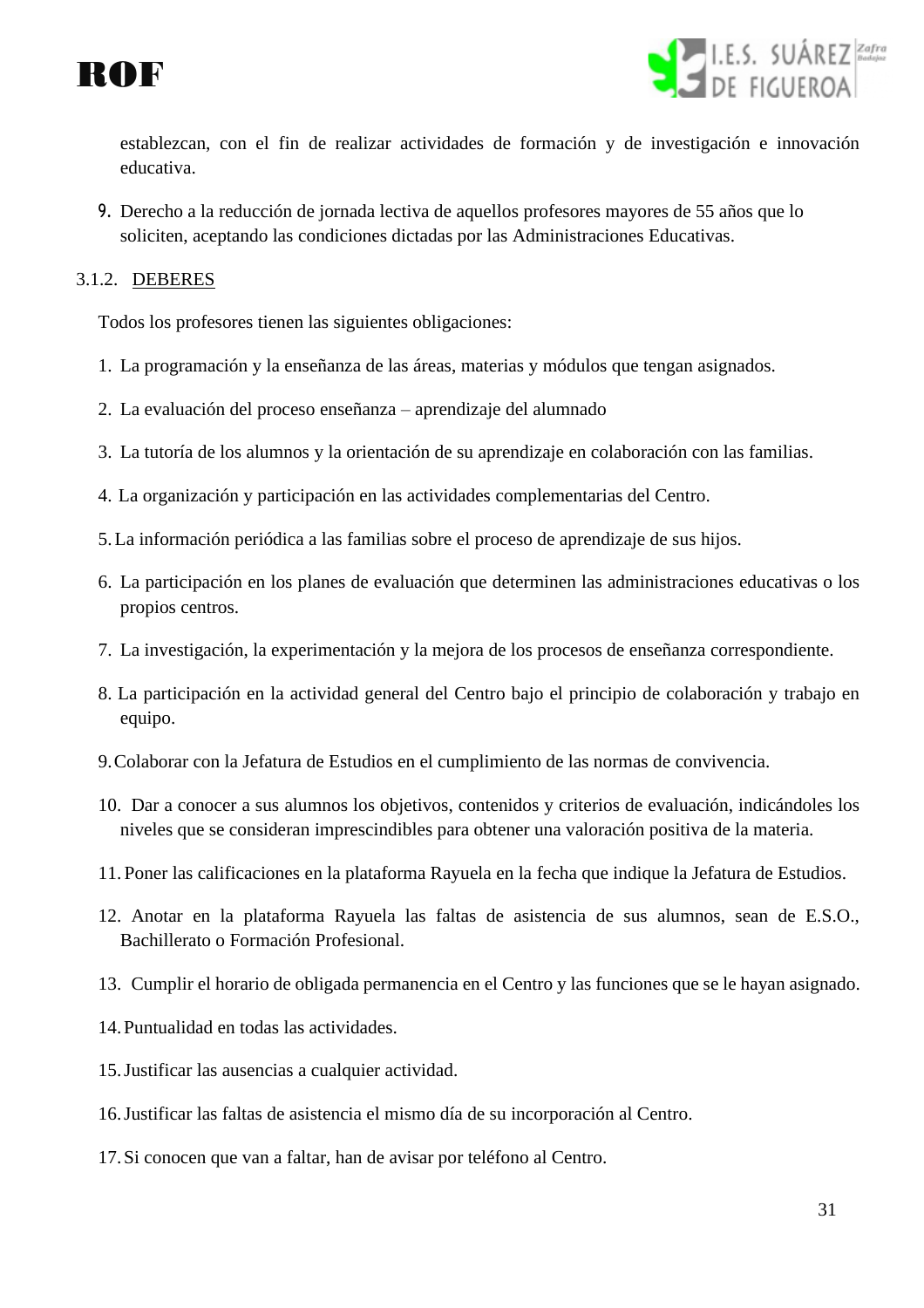- I.E.S. SUÁREZ Zafra
- 18. Conocer el plan de autoprotección del Centro y cumplir la función que tenga asignada ante una emergencia o simulacro de evacuación.

#### <span id="page-31-0"></span>3.1.3. PROFESORES DE GUARDIA

- 1. Son funciones del profesor/a de guardia:
	- a) Atender a los alumnos/as que se encuentren sin profesor/a, decidiendo y responsabilizándose de las actividades que deben realizar. En ningún caso se puede contemplar la posibilidad de que los alumnos abandonen el recinto escolar, excepto cuando la ausencia del profesor coincida con la última hora de la jornada escolar, siempre que el grupo afectado no sea de 1º o 2º de E.S.O. Así mismo, pasará lista y anotará las ausencias de los alumnos en la aplicación Rayuela.
	- b) Responsabilizarse de aquellos grupos que, teniendo profesor, éste tenga que ausentarse del aula por motivos justificados.
	- c) Velarán por que se mantengan el orden y la disciplina en el Centro (aulas, pasillos, patios, etc.) y por el cumplimiento de las normas de convivencia durante su período de guardia.
	- d) Resolver en el acto cuantas incidencias y eventualidades se produzcan, sin perjuicio de la comunicación correspondiente a los Jefes de Estudios o al Director/a.
	- e) En el caso de accidente o indisposición de algún alumno, el profesor/a de guardia deberá atenderle y lo comunicará inmediatamente al equipo Directivo, que contactará con la familia para que venga a recogerle. En casos graves o si tuviera la más mínima duda sobre la urgencia del caso, avisará al servicio de urgencia para que dé las instrucciones oportunas y si fuese necesario trasladar al alumno a un Centro médico, se hará preferentemente en taxi o ambulancia.
	- f) Acompañar al alumno/a que se encuentre fuera de su aula para que se incorpore a la misma.
	- g) Una vez finalizado el período de guardia, cumplimentar el parte de faltas, anotando las ausencias, retrasos y salidas anticipadas de los profesores, así como cualquier otra incidencia.
	- h) Para el buen funcionamiento del Centro, los profesores que estando de guardia no tengan que atender a ningún grupo de alumnos permanecerán en la sala de profesores correspondiente durante toda la hora.

#### <span id="page-31-1"></span>3.1.4. HORARIOS

1. Las directrices para la elaboración del horario de profesores son las contempladas en las Instrucciones de la Dirección General de Política Educativa de 27 de junio de 2006. Capítulo III.3. Horarios del profesorado; así como las que aparecen en las instrucciones de inicio de curso que desarrolla la Secretaría General de Educación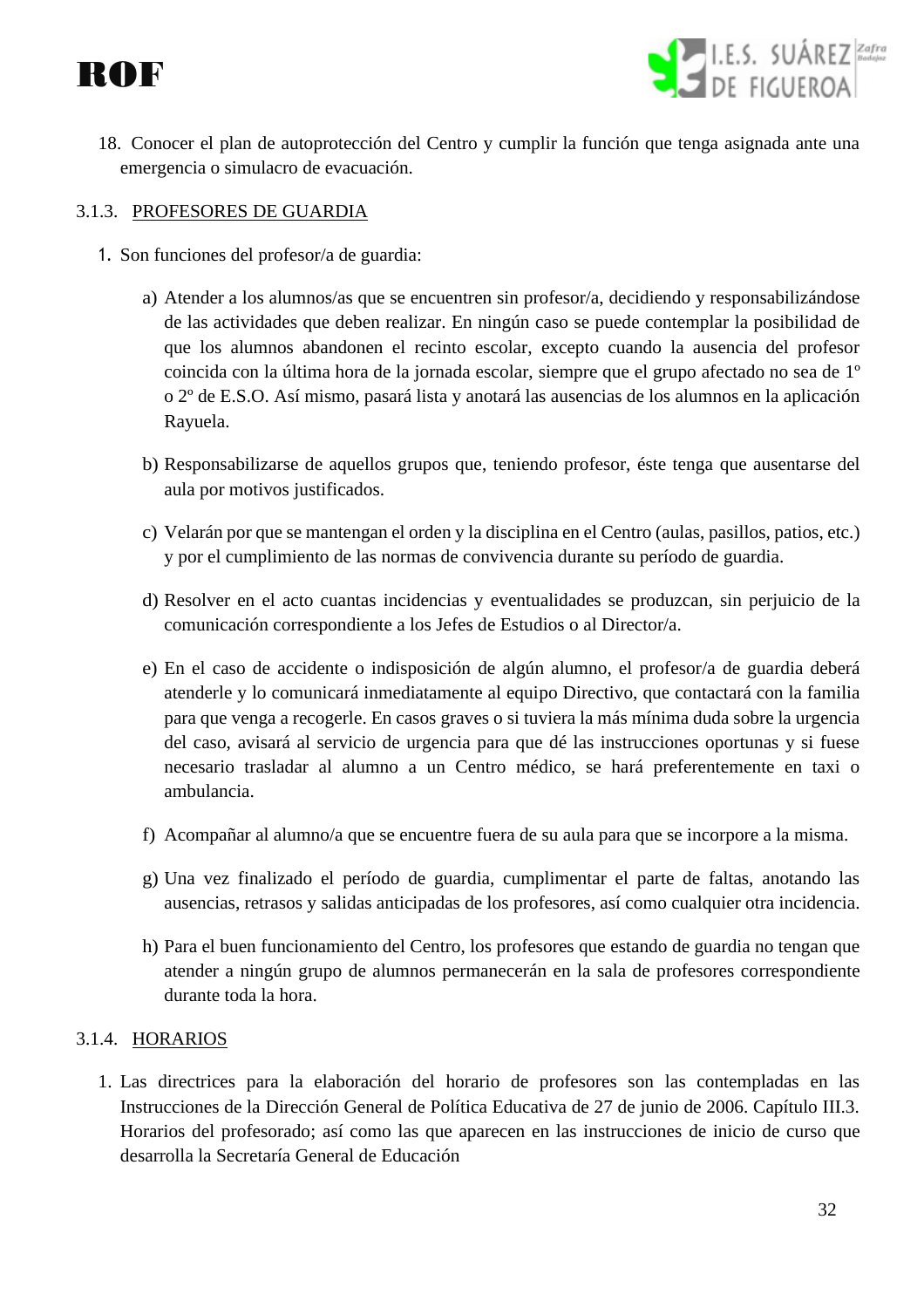



Según estas Instrucciones, el profesorado deberá incorporarse a los centros en la fecha que señale el Calendario Escolar aprobado por la Dirección General de Política Educativa para el inicio del curso.

- 2. La jornada laboral de los funcionarios será la establecida con carácter general para los funcionarios públicos, adecuándola a las funciones concretas que deben realizar.
- 3. El profesorado permanecerá en el Centro treinta horas semanales. Estas horas tendrán la consideración de lectivas y complementarias de cómputo semanal. Las restantes horas hasta el total de la jornada laboral será de libre disposición del profesorado para la preparación de las actividades docentes, el perfeccionamiento profesional o cualquier actividad pedagógica complementaria señalada por la Jefatura de Estudios.
- 4.El total de los periodos lectivos y complementarios de obligada permanencia en el Centro, recogidos en el horario individual de cada profesor/a será de veinticinco horas.
- 5.Dentro de las veinticinco horas del cómputo semanal recogidas en el horario individual, la permanencia mínima de un profesor/a en el Centro no podrá ser, de lunes a viernes, inferior a cuatro horas.
- 6. El profesorado deberá impartir un mínimo de dos periodos diarios y un máximo de cinco. Los profesores técnicos de Formación Profesional un máximo de seis periodos lectivos.
- 7.Todos los profesores impartirán, como mínimo, diecinueve períodos lectivos pudiendo llegar a 21.
- 8. El horario complementario será asignado por la Jefatura de Estudios en función de las actividades programadas en el Centro.
- 9. A los profesores/as con 19 períodos lectivos se le asignarán tres períodos complementarios de guardia y a los profesores/as con más de 19 períodos lectivos se les reducirá una hora de guardia por cada período lectivo que sobrepase a los 19.
- 10. A los profesores encargados de la Biblioteca se le asignarán tres períodos complementarios de guardias en la biblioteca.
- 11. A los profesores, coordinador de las T.I.C. y el Jefe de Departamento de Actividades Extraescolares no se le asignarán guardias y dedicarán tres períodos complementarios a la página Web y a la organización de las actividades.
- 12. A los profesores encargados de Proyectos en los que participe el Centro se le asignarán tres períodos complementarios para la coordinación del proyecto y se le reducirán una o dos horas de guardias a criterio del Jefe de Estudios.
- 13. A los miembros del Equipo Directivo se les asignarán como mínimo tres períodos complementarios a guardias de Equipo Directivo.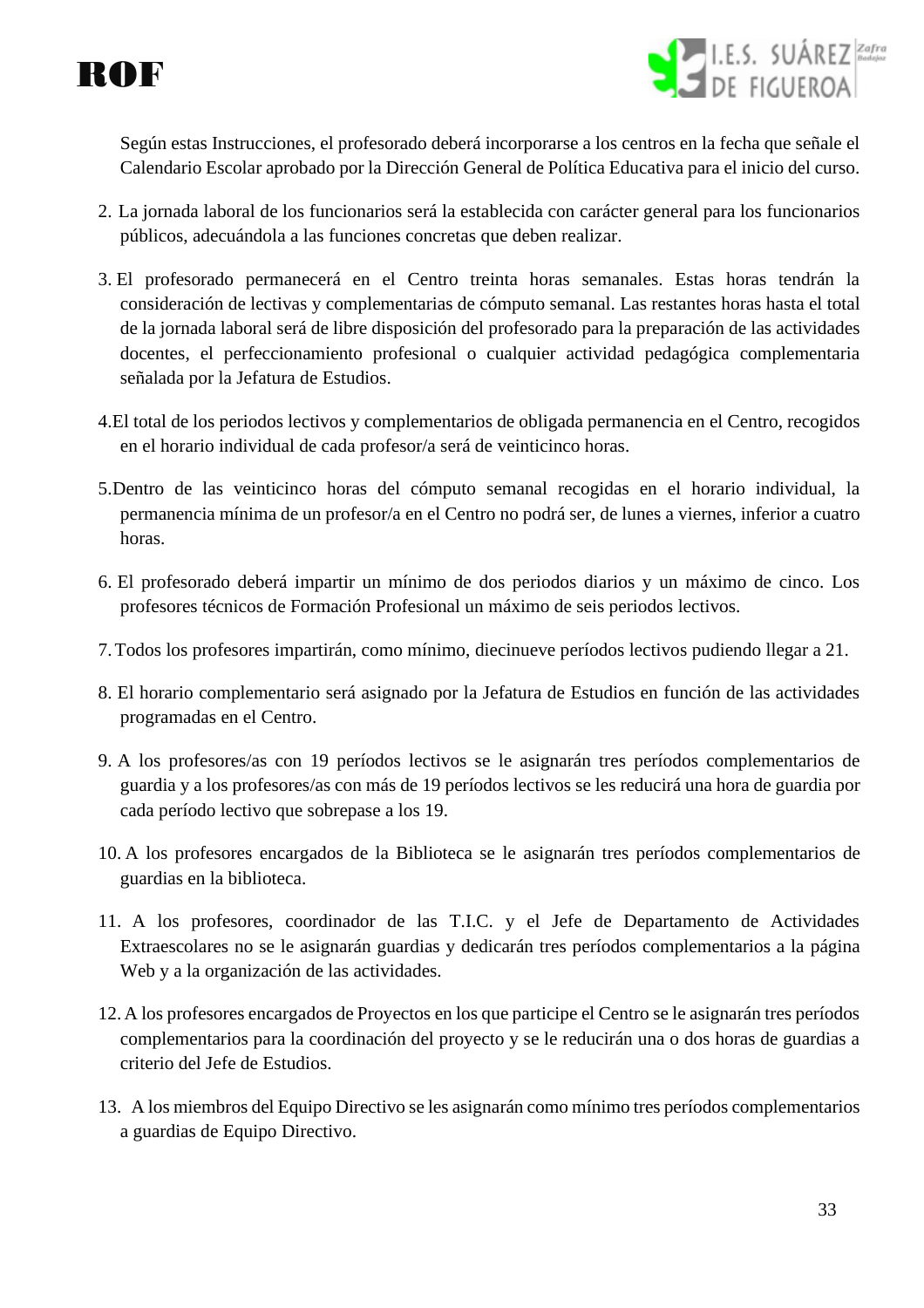



- 14. El profesorado que comparta su horario lectivo en más de un Instituto repartirá sus horas complementarias de permanencia en el Centro en la misma proporción en que estén distribuidas las horas lectivas. Las Jefaturas de Estudios de los respectivos centros coordinarán sus actuaciones para la elaboración del horario de este profesorado.
- 15. Para la elaboración de horarios, en el primer Claustro del curso, la Jefatura de Estudios dará a conocer a los Departamentos los turnos y el número de grupos de alumnos/as que corresponde a cada materia o módulo de acuerdo con los datos de matrícula y el número de profesores que componen el Departamento.
- 16. En el trascurso de esta sesión, los Departamentos celebrarán una reunión extraordinaria para distribuir los turnos, materias y grupos entre sus miembros.
- 17. Los horarios del profesorado deberán ser aprobados provisionalmente por el Director/a del Centro antes del inicio de las actividades lectivas y será de obligado cumplimiento sin perjuicio de las reclamaciones o modificaciones que pudieran hacerse.

#### <span id="page-33-0"></span>3.1.5. PERMISOS Y LICENCIAS

- 1. Los profesores/as tienen derecho a la obtención de permisos y licencias ateniéndose a la normativa vigente:
	- a) E.B.E.P., Ley 7/2007, de 12 de abril, de Estatuto Básico del Empleado Público.
	- b) Resolución de 14 de febrero de 2007, de la Dirección General de Trabajo, por la que se dispone la publicación de Acuerdo entre la Consejería de Educación y las organizaciones sindicales para el desarrollo de las condiciones laborales del profesorado en el marco de la mejora del sistema educativo extremeño.
- 2. El control del horario del profesorado corresponde a la Jefatura de Estudios, que ayudada por las Jefaturas de Estudios Adjuntas y, en su caso, por los profesores de guardia, velará por el buen funcionamiento de la actividad docente.
- 3. Los permisos para la realización de Actividades de Formación deberán ser solicitados con, al menos, 20 días de antelación al inicio de la actividad.
- 4. Las ausencias deberán comunicarse a Jefatura de Estudios a la mayor brevedad posible. Los justificantes de las mismas serán entregados en Jefatura de Estudios el mismo día de la incorporación al trabajo.
- 5. Los partes de faltas relativos al mes anterior, elaborados por la Jefatura de Estudios deberán ser enviados por el Director/a al Inspector del Centro antes del día 5 de cada mes.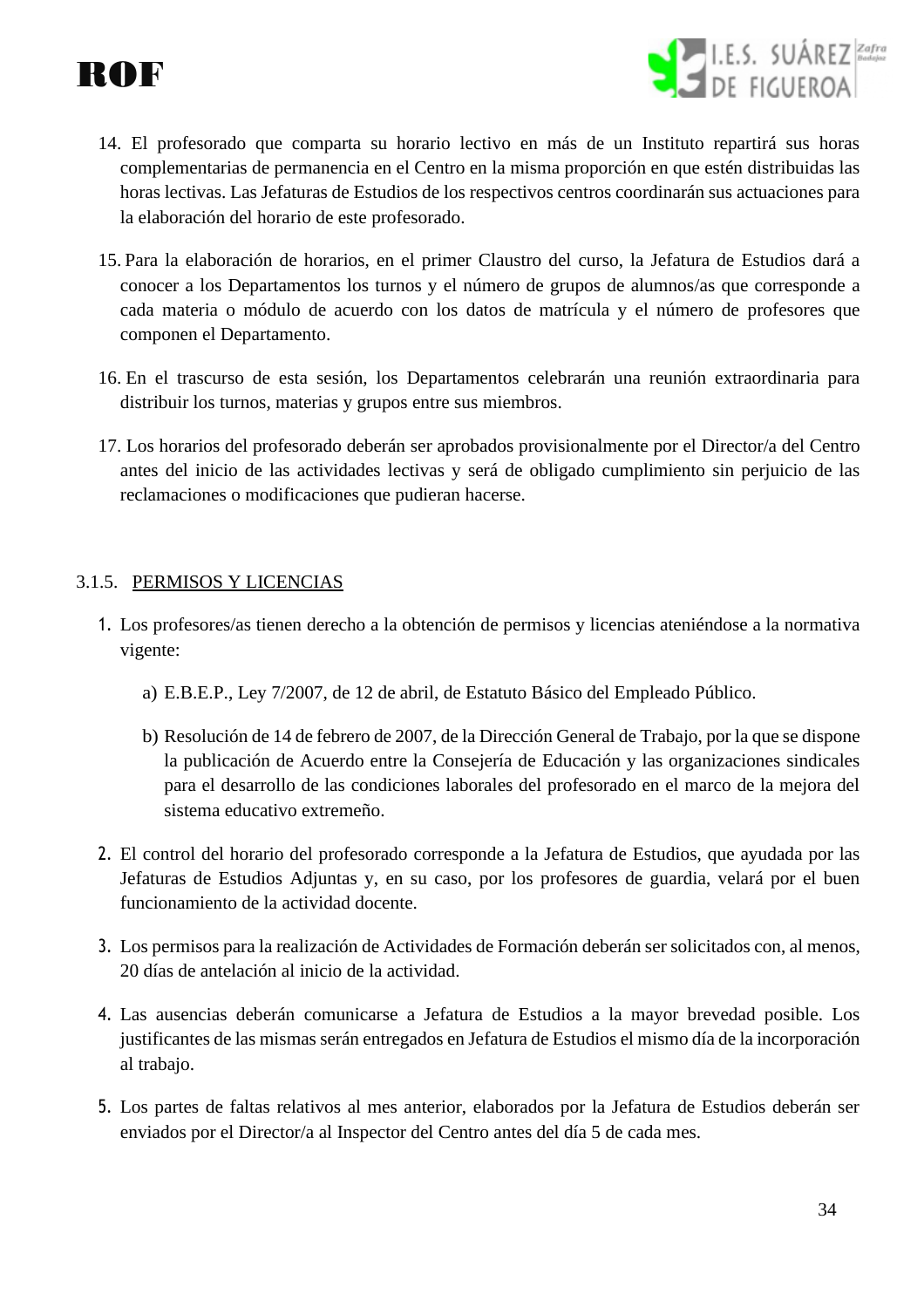



6. El Director/a del Instituto comunicará al Delegado Provincial en el plazo de tres días cualquier ausencia o retraso de un profesor que resulte injustificado.

#### <span id="page-34-0"></span>**3.2. EL ALUMNADO**

Los derechos y deberes de los alumnos se encuentran recogidos en el Decreto 50/2007, de 20 de marzo.

#### <span id="page-34-1"></span>3.2.1. DERECHOS

- 1. Derecho a una formación integral
- 2.Derecho a ser evaluado con objetividad
- 3.Derecho a la igualdad de oportunidades y a las medidas compensatorias que garanticen la igualdad real y efectiva de oportunidades.
- 4. Derecho a percibir ayudas para compensar las carencias de tipo familiar, económico o sociocultural.
- 5. Derecho de protección social y atención sanitaria en los términos que establece la ley
- 6. Derecho al estudio y, por tanto, a participar en las actividades orientadas al desarrollo del currículo.
- 7. Derecho a la Orientación Escolar y Profesional para conseguir el máximo desarrollo personal, social y profesional.
- 8.Derecho a la libertad de conciencia y a la no discriminación por su elección.
- 9. Derecho a que se respete su intimidad, integridad y dignidad personales, así como a que su actividad académica se desarrolle en las debidas condiciones de seguridad e higiene.
- 10.Derecho a participar en la vida del Centro a través de los Delegados de grupo y de sus representantes en el Consejo Escolar.
- 11.Derecho a la correcta utilización de las instalaciones del Centro
- 12.Derecho de reunión en el Centro para actividades con una finalidad educativa o formativa.
- 13.Derecho a la libertad de expresión teniendo en cuenta el respeto que merecen las instituciones de acuerdo con los principios y derechos constitucionales.
- 14.Derecho a la libertad de asociación incluso al término de su escolarización.
- 15.Derecho a presentar una discrepancia respecto a decisiones educativas cuando ésta revista carácter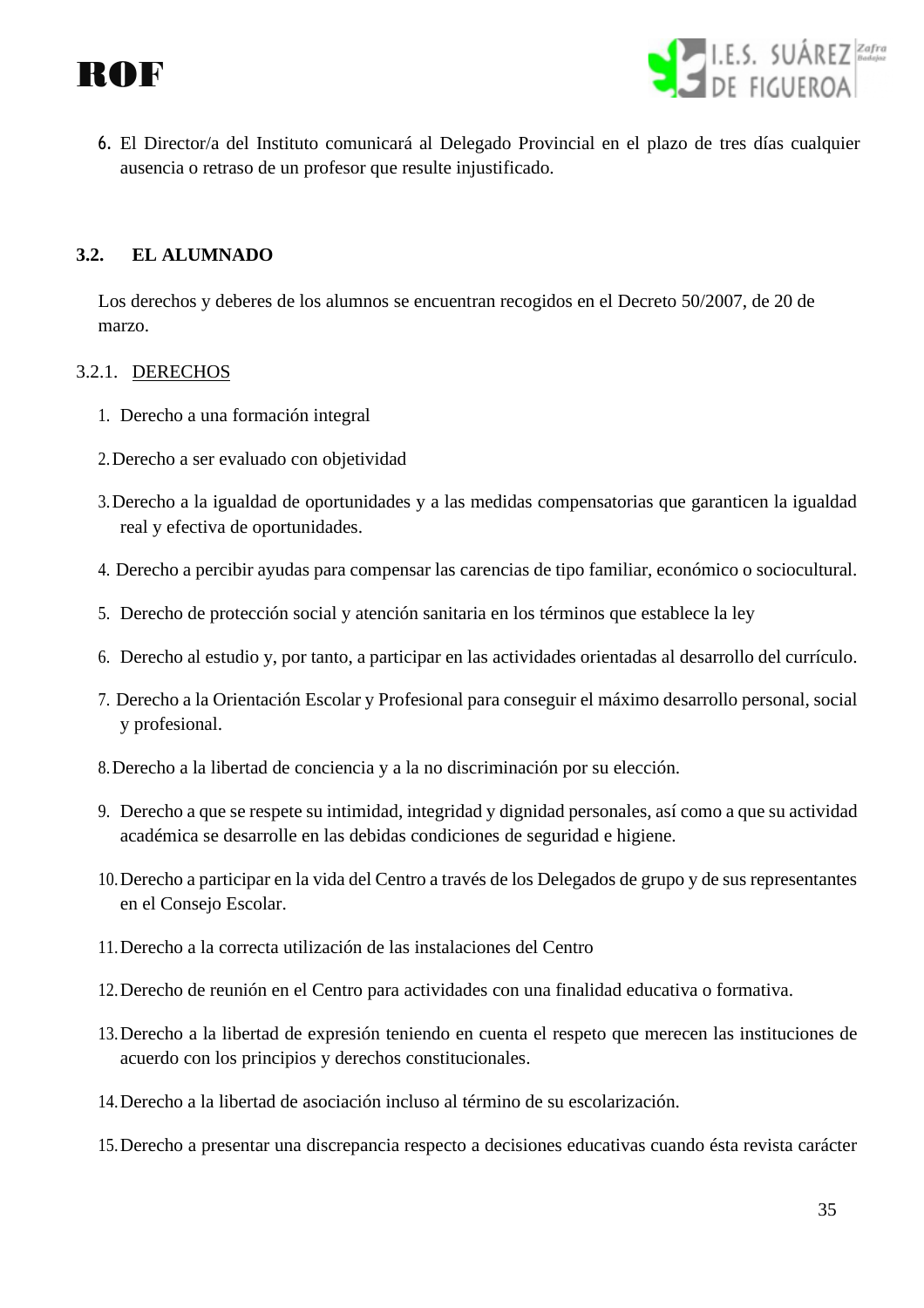



colectivo. Se canalizará a través de los Delegados de grupo y se presentará ante la Dirección del Centro mediante escrito o verbalmente.

16.Respeto a los derechos del alumnado anteriormente indicados.

#### <span id="page-35-0"></span>3.2.2. DEBERES

- 1. Deber de aprovechar positivamente el puesto escolar que la sociedad pone a su disposición
- 2. Obligación de asistir con regularidad y puntualidad a clase
- 3. Deber de realizar y participar en las tareas formativas que los profesores les encomiendan.
- 4. Obligación a cumplir y respetar los horarios del Centro
- 5. Deber de respetar la libertad de conciencia y las convicciones religiosas y morales de todos los miembros de la Comunidad Educativa.
- 6. Deber de respetar la diversidad de los miembros de la Comunidad Educativa sin hacer discriminación por razones de nacimiento, raza, sexo o cualquier otra circunstancia personal o social.
- 7. Deber de utilizar correctamente las instalaciones y los recursos materiales del Centro.
- 8. Deber de respetar el Proyecto Educativo del Centro y la normativa que de él se derive.
- 9. Deber de conocer y cumplir las normas de convivencia recogidas en el Reglamento de Organización y Funcionamiento del Centro.
- 10.Deber de respetar a todos los miembros de la comunidad educativa, así como sus pertenencias.
- 11.Deber de participar en la vida y funcionamiento del Centro de acuerdo con la normativa vigente.
- 12.Deber de respetar y cumplir las decisiones adoptadas por el profesorado y por los órganos del Centro en el ejercicio de sus respectivas competencias.

#### <span id="page-35-1"></span>3.2.3. JUNTA DE DELEGADOS DE ALUMNOS

#### **1. Composición y régimen de funcionamiento de la Junta de Delegados.**

a. En el I.E.S. Suárez de Figueroa existe una Junta de Delegados integrada por representantes de los alumnos/as de los distintos grupos y por los representantes de los alumnos/as en el Consejo Escolar.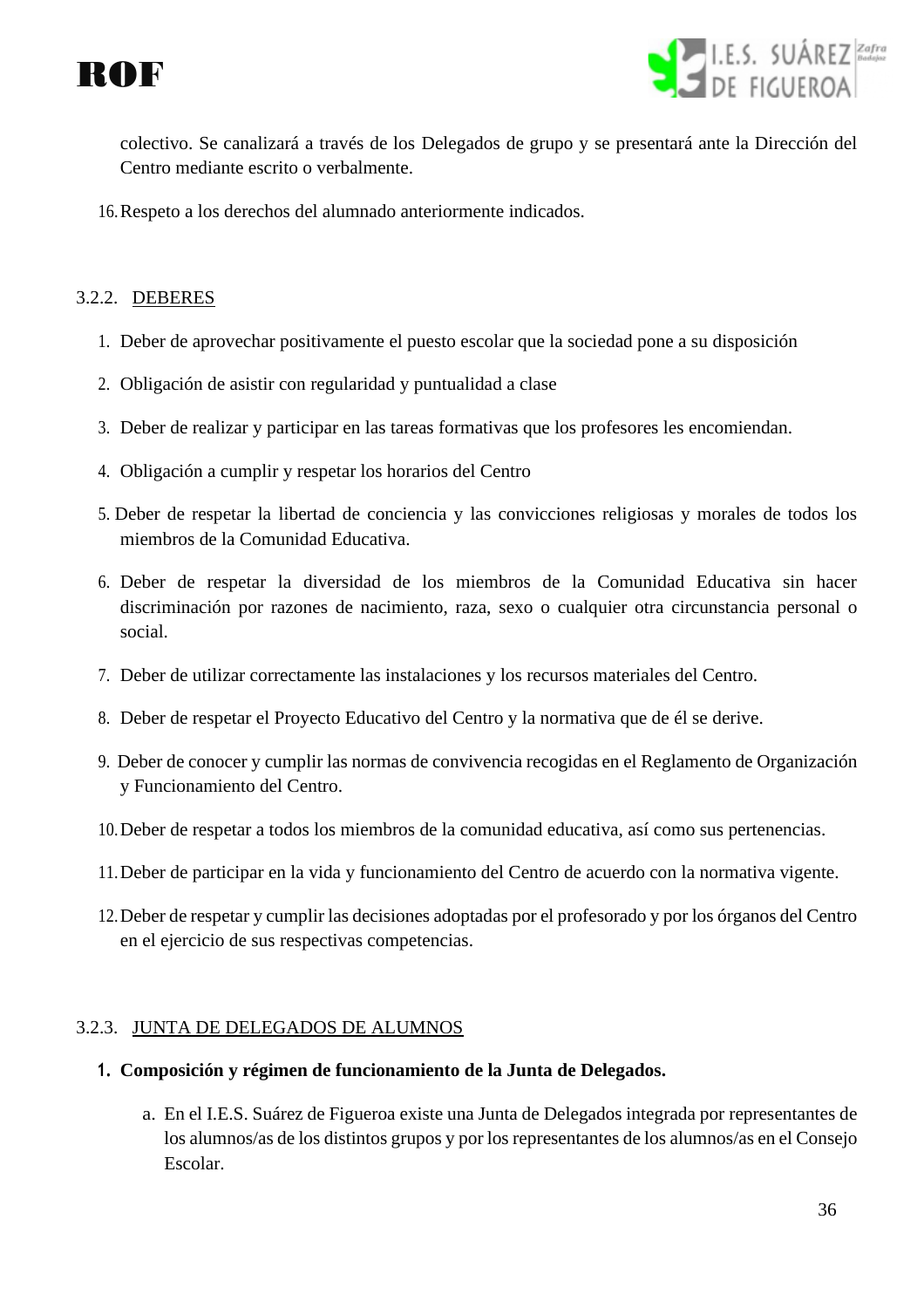

- I.E.S. SUÁREZ *zafra*<br>DE EIGLIEROA
- b. La Junta de Delegados podrá reunirse y el Jefe de Estudios facilitará a la Junta de Delegados un espacio adecuado para que pueda celebrar sus reuniones y los medios materiales necesarios para su correcto funcionamiento.

#### **2. Funciones de la Junta de Delegados.**

La Junta de Delegados tiene las siguientes funciones:

- a. Elevar al Equipo Directivo propuestas para la elaboración del Proyecto Educativo del Instituto y la Programación General Anual.
- b. Informar a los representantes de los alumnos en el Consejo Escolar de los problemas de cada grupo o curso.
- c. Recibir información de los representantes de los alumnos en dicho Consejo sobre los temas tratados en el mismo, y de las confederaciones, federaciones estudiantiles y organizaciones juveniles legalmente constituidas.
- d. Elaborar informes para el Consejo Escolar a iniciativa propia o a petición de éste.
- e. Elaborar propuestas de modificación del Reglamento de Régimen Interior, dentro del ámbito de su competencia.
- f. Informar a los estudiantes de las actividades de dicha junta.
- g. Formular propuestas de criterios para la elaboración de los horarios de actividades docentes y extraescolares.
- h. Debatir los asuntos que vaya a tratar el Consejo Escolar en el ámbito de su competencia y elevar propuestas de resolución a sus representantes en el mismo.
- i. Los miembros de la Junta de Delegados, en ejercicio de sus funciones, tienen derecho a conocer y a consultar las actas de las sesiones del Consejo Escolar, y cualquier otra documentación administrativa del Instituto, salvo aquella cuya difusión pudiera afectar al derecho a la intimidad de las personas.

Cuando lo solicite, la Junta de Delegados, en pleno o en comisión, deberá ser oída por los órganos de gobierno del Instituto, en los asuntos que, por su naturaleza, requieran su audiencia y, especialmente, en lo que se refiere a:

- a. Celebración de pruebas y exámenes.
- b. Establecimiento y desarrollo de actividades culturales, recreativas y deportivas en el Instituto.
- c. Presentación de reclamaciones en los casos de abandono o incumplimiento de las tareas educativas por parte del Instituto.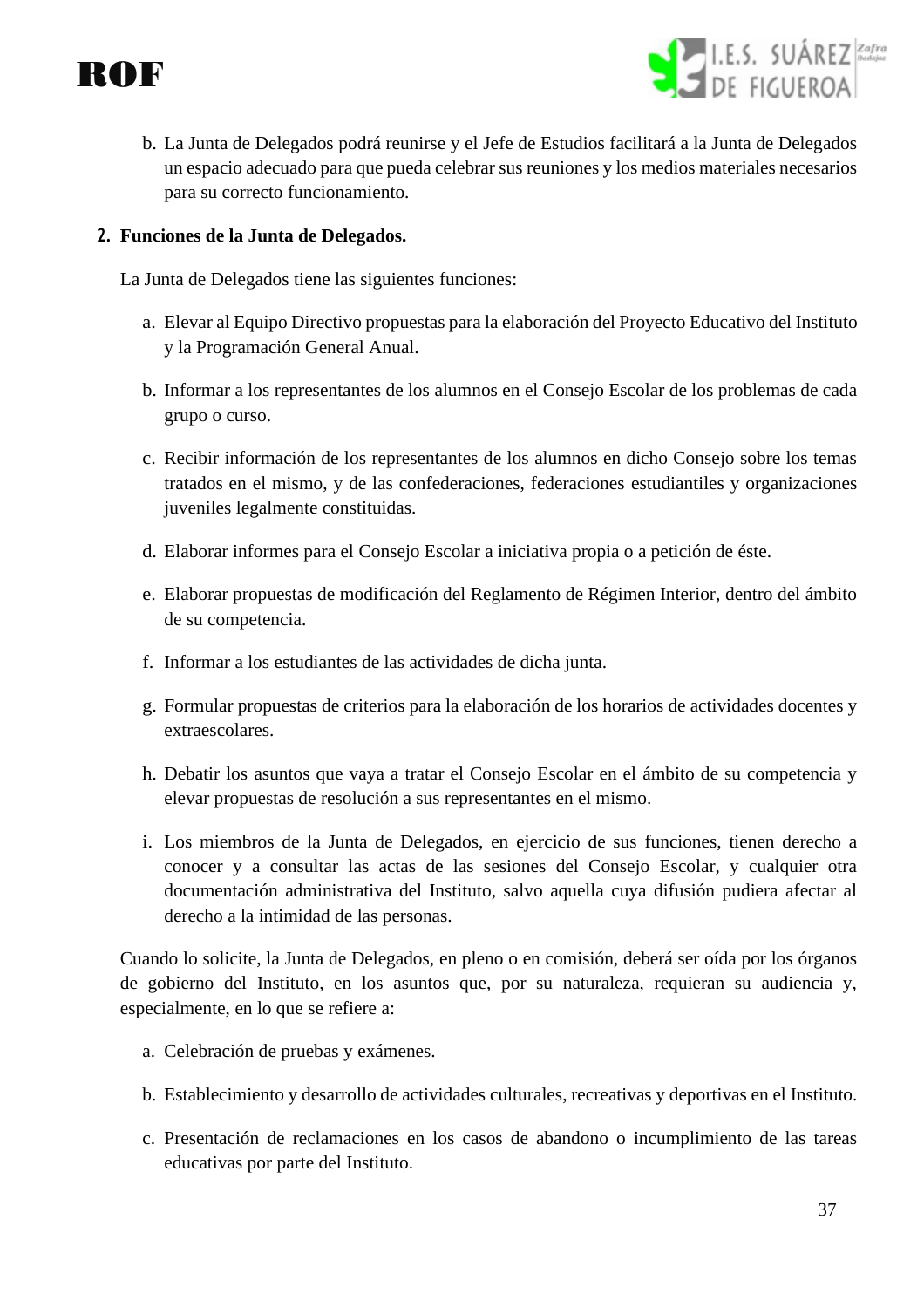



- d. Alegaciones y reclamaciones sobre la objetividad y eficacia en la valoración del rendimiento académico de los alumnos.
- e. Propuesta de sanciones a los alumnos por la comisión de faltas que lleven aparejada la incoación de expediente.
- f. Otras actuaciones y decisiones que afecten de modo específico a los alumnos.

# **3. Delegados de grupo.**

- a. Cada grupo de estudiantes elige, por sufragio directo y secreto, durante el primer mes del curso escolar, un Delegado/a de grupo, que forma parte de la Junta de Delegados. Se elige también un Subdelegado/a, que sustituirá al Delegado/a en caso de ausencia o enfermedad y lo apoyará en sus funciones.
- b. Las elecciones de Delegados son organizadas y convocadas por el Jefe/a de Estudios, en colaboración con los Tutores/as de los grupos y los representantes de los alumnos/as en el Consejo Escolar.
- c. Los Delegados/as y Subdelegados/as pueden ser revocados, previo informe razonado dirigido al Tutor/a, por la mayoría absoluta de los alumnos/as del grupo que los eligieron. En este caso, se procederá a la convocatoria de nuevas elecciones, en un plazo de quince días y de acuerdo con lo establecido en el apartado anterior.
- d. Los Delegados/as no pueden ser sancionados por el ejercicio de las funciones que les encomienda el presente Reglamento.

#### 4. **Funciones de los Delegados de grupo**.

Corresponde a los Delegados/as de grupo:

- a. Asistir a las reuniones de la Junta de Delegados y participar en sus deliberaciones.
- b. Exponer a los órganos de gobierno y de coordinación didáctica las sugerencias y reclamaciones del grupo al que representan.
- c. Fomentar la convivencia entre los alumnos/as de su grupo.
- d. Colaborar con el Tutor/a y con la Junta de Profesores del grupo en los temas que afecten al funcionamiento de éste.
- e. Colaborar con los profesores/as y con los órganos de gobierno del Instituto para el buen funcionamiento del mismo.
- f. Cuidar de la adecuada utilización del material y de las instalaciones del Instituto.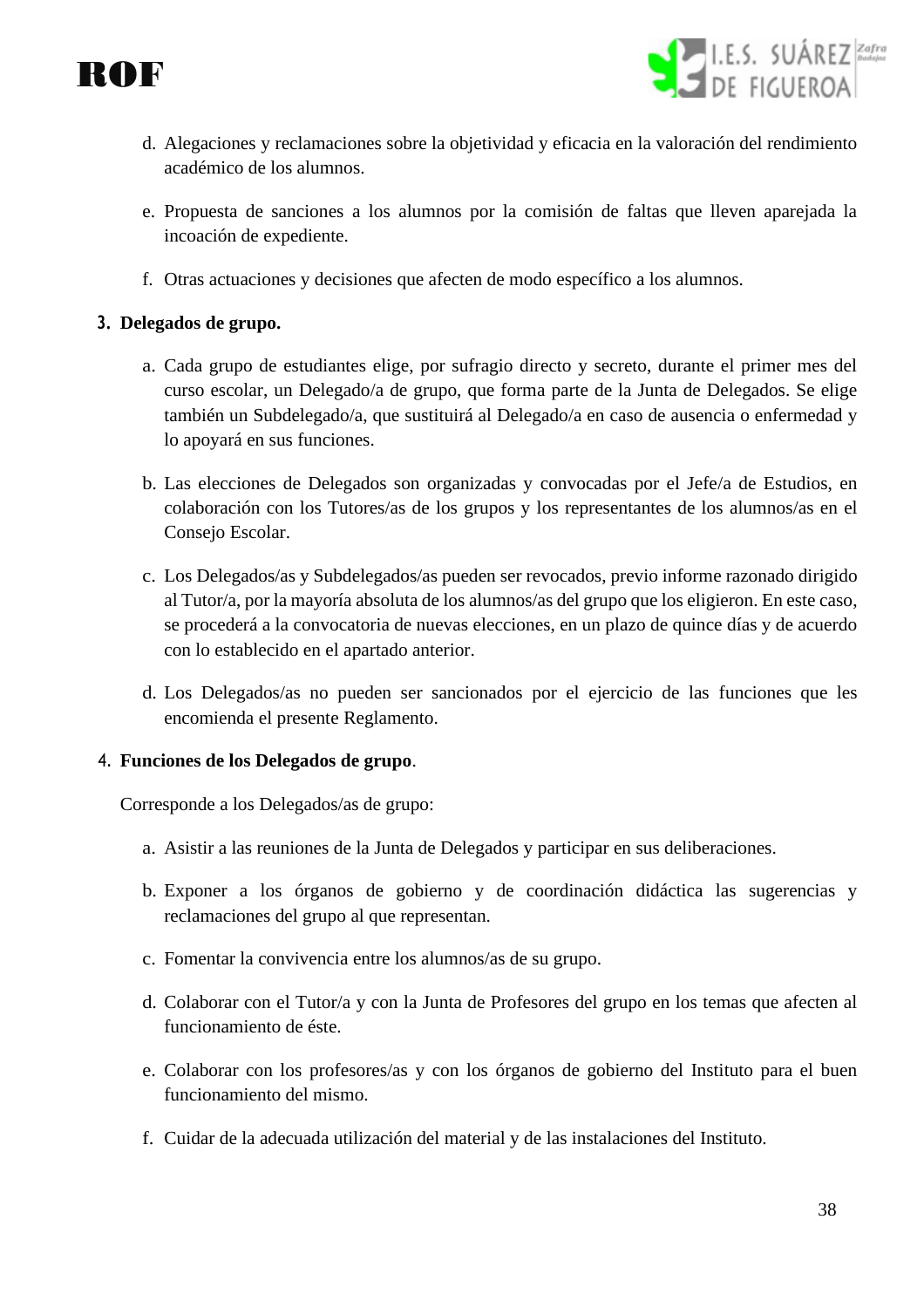



g. Todas aquellas funciones que establezca el Reglamento de Régimen Interior.

#### **5. Asociaciones de alumnos.**

Las asociaciones de alumnos pueden:

- a. Elevar al Consejo Escolar propuestas para la elaboración del Proyecto Educativo y de la Programación General Anual.
- b. Informar al Consejo Escolar de aquellos aspectos de la marcha del Instituto que consideren oportuno.
- c. Informar a todos los miembros de la comunidad educativa de su actividad.
- d. Recibir información del Consejo Escolar sobre los temas tratados en el mismo, así como recibir el orden del día de dicho Consejo antes de su realización, con el objeto de poder elaborar propuestas.
- e. Elaborar informes para el Consejo Escolar a iniciativa propia o a petición de éste.
- f. Elaborar propuestas de modificación del Reglamento de Organización y Funcionamiento del Centro.
- g. Formular propuestas para la realización de actividades complementarias.
- h. Conocer los resultados académicos globales y la valoración que de los mismos realice el Consejo Escolar.
- i. Recibir un ejemplar del Proyecto Educativo, de los Proyectos Curriculares de Etapa y de sus modificaciones.
- j. Recibir información sobre los libros de texto y los materiales didácticos adoptados por el Centro.
- k. Fomentar la colaboración entre todos los miembros de la comunidad educativa.
- l. Utilizar las instalaciones del Centro en los términos que establezca el Consejo Escolar.

#### **3.3. PADRES DE ALUMNOS**

Todos los padres, madres o tutores legales de los alumnos/as matriculados en el Centro tienen el deber y el derecho de cooperar en el proceso educativo y participar en la vida del Centro.

#### 3.3.1. DERECHOS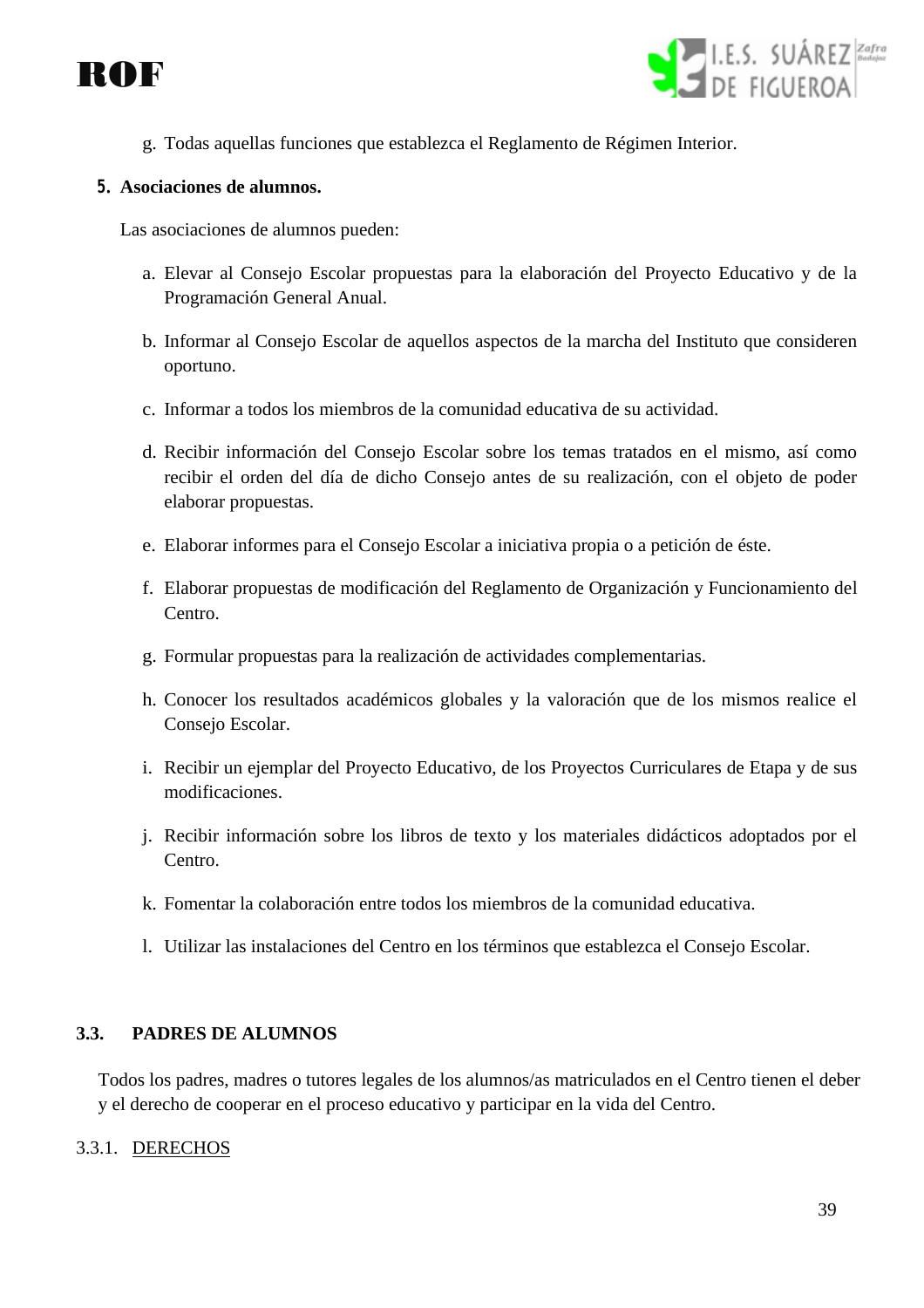



- 1. Derecho a que sus hijos reciban una educación, con la máxima garantía de calidad conforme a los fines establecidos en el Proyecto Educativo.
- 2. Derecho a elegir la formación religiosa y moral que esté de acuerdo con sus propias convicciones, siempre desde una actitud de respeto y tolerancia hacia los demás.
- 3. Derecho a ser electores y elegibles de los miembros del Consejo Escolar del Centro.
- 4. Derecho a ser escuchados en sus sugerencias e iniciativas sobre la marcha del Instituto.
- 5. Derecho a ser tratados con respeto por todos los miembros de la Comunidad Escolar.
- 6. Derecho a ser informados a través de su tutor/a, profesores/as o sus representantes en los órganos colegiados de todo lo referente a sus hijos/as.
- 7. Derecho a que se les notifique cualquier acto de indisciplina, mal comportamiento o falta de respeto a profesores/as, personal no docente o compañeros/as, así como de las sanciones a que ello daría lugar.
- 8. Derecho a recibir información periódica sobre el rendimiento de sus hijos/as.
- 9. Derecho a recibir información sobre las normas del Centro que sus hijos deben cumplir (normas de asistencia, para conectar con tutores u otro personal del Centro...), sobre el Reglamento de Organización y Funcionamiento y las normas de convivencia.
- 10. Derecho a presentar reclamación ante el Consejo Escolar contra las correcciones impuestas a sus hijos por razón de conductas contrarias a las Normas de Convivencia en el plazo de dos días lectivos.
- 11. Derecho a recusar al Instructor en caso de incoación de expediente a sus hijos/as.
- 12. Derecho a entrevistarse con los profesores/as y tutores, dentro de los cauces y horario establecidos por el Centro y recibir información periódica sobre el rendimiento de sus hijos.
- 13. Derecho a recibir información sobre la actividad escolar y servicios educativos que se prestan desde el Centro.
- 14. Derecho a dar su autorización para la evaluación psicopedagógica de sus hijos/as y recibir información de los resultados correspondientes.
- 15. Derecho a constituir asociaciones de Madres y Padres de alumnos/as (AMPAS).
- 16. Derecho a participar en la vida del Centro de forma personal o a través de sus representantes en el Consejo Escolar y las AMPAS.
- 17. Derecho a utilizar las instalaciones del Instituto para las necesidades de las asociaciones de Madres y Padres y la realización de actividades complementarias y extraescolares, previa solicitud a la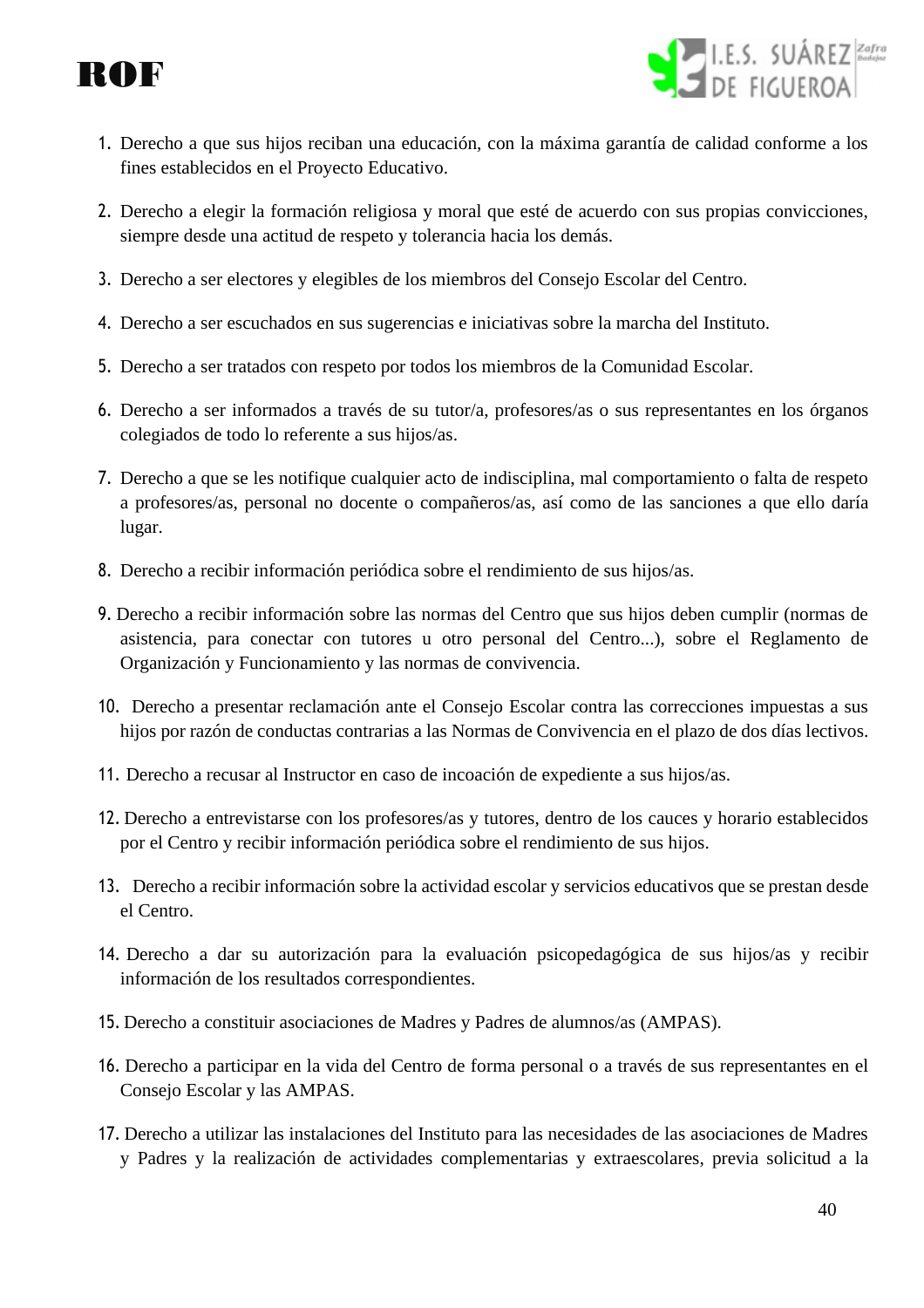



Dirección del Centro.

- 18. Derecho a reclamar contra las decisiones y calificaciones resultantes de la evaluación final de curso.
- 19. Derecho a conocer el funcionamiento del Centro y el Proyecto Educativo.

# 3.3.2. DEBERES.

- 1. Conocer el Proyecto Educativo del Centro y respetar y hacer respetar las normas contenidas en el Reglamento de Organización y Funcionamiento (R.O.F.)
- 2. Procurar que sus hijos/as tengan una disposición favorable hacia el estudio, el Centro, profesores/as, compañeros/as y personal no docente.
- 3. Velar porque sus hijos/as acudan al Instituto con puntualidad, higiene y descanso suficiente.
- 4. Procurarles el material necesario para su uso en el estudio y la ayuda que para el mismo puedan necesitar y/o potenciar su aprendizaje.
- 5. Interesarse por su comportamiento y rendimiento escolar.
- 6. Mantener contacto fluido con su tutor/a y sus profesores/as con la mejor disposición para resolver cualquier problema o queja y asistir a las citaciones que reciban del Centro.
- 7. Respetar las horas de visita establecidas en el Centro.
- 8. Justificar las faltas de asistencia a clase de sus hijos/as en tiempo y forma establecidos en el R.O.F.
- 9. Colaborar en el cumplimiento de las sanciones aplicadas a sus hijos/as por conductas contrarias a las normas de convivencia.
- 10. Comunicar al Centro datos médicos de interés de sus hijos/as.
- 11. Facilitar al Centro un teléfono de localización inmediata en caso de posibles emergencias.
- 12. Respetar y hacer respetar las normas establecidas por el Centro y fomentar el respeto a todos los miembros de la Comunidad Educativa.
- 13. Abstenerse de hacer comentarios difamatorios que menoscaben la integridad moral del personal que trabaja en el Centro o que dañen la buena imagen del mismo y que no son propios del lugar donde a sus hijos se les quiere inculcar una educación rica en valores.
- 14. Cumplimentar encuestas, solicitudes o cualquier otro documento que sea requerido por el Instituto
- 15. Cumplir con las demás obligaciones establecidas en la Legislación Vigente.

#### 3.3.3. ASOCIACIONES DE MADRES Y PADRES (AMPAS)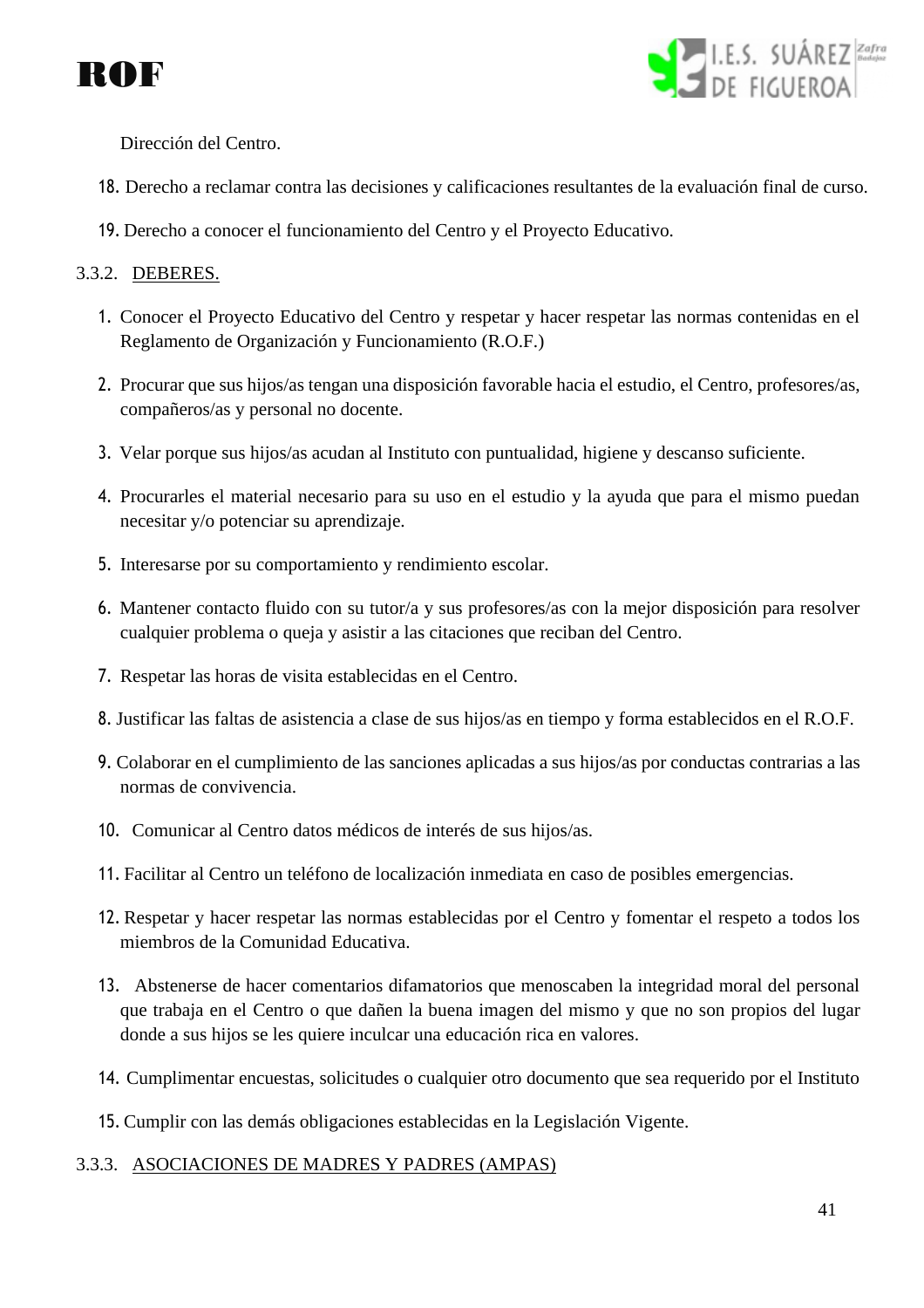



Las Asociaciones de Madres y Padres de Alumnos constituidas en este Instituto podrán:

- 1. Elevar al Consejo Escolar propuestas para la elaboración del Proyecto Educativo y de la Programación General Anual.
- 2. Informar al Consejo Escolar de aquellos aspectos de la marcha del Instituto que consideren oportuno.
- 3. Informar a todos los miembros de la comunidad educativa de su actividad.
- 4. Recibir información del Consejo Escolar sobre los temas tratados en el mismo, así como recibir el orden del día de dicho Consejo antes de su realización, con el objeto de poder elaborar propuestas.
- 5. Elaborar informes para el Consejo Escolar a iniciativa propia o a petición de éste.
- 6. Formular propuestas para la realización de actividades complementarias.
- 7. Conocer los resultados académicos globales y la valoración que de los mismos realice el Consejo Escolar.
- 8. Participar en las Actividades Complementarias y Extraescolares y formular propuestas.
- 9. Convocar reuniones de padres para informar y debatir sobre los temas educativos que le afectan.
- 10. Recibir información sobre los libros de texto y los materiales didácticos adoptados por el Centro.
- 11. Utilizar las instalaciones del Centro en los términos que establezca el Consejo Escolar.
- 12. Promover la participación de los padres y madres de los alumnos/as en la gestión del Centro. La asociación de madres y padres de alumnos más representativa en el Centro designará directamente a un padre o madre en el Consejo Escolar del Centro.

#### 3.3.4. COMUNICACIÓN CON LOS PADRES Y MADRES

Para facilitar la comunicación entre el Centro y las familias se organizarán:

- 1. Reuniones informativas generales por grupos al comienzo del curso académico tras la evaluación inicial con la presencia del tutor del grupo.
- 2. Los padres pueden entrevistarse con los tutores/as de sus hijos/as en la hora que éstos tienen recogida en sus horarios y que se les comunicará por escrito al principio de curso.
- 3. Así mismo, los padres y madres podrán concertar una entrevista con cualquiera de los profesores de su hijo a través del Tutor/a.
- 4. Los padres y madres o tutores legales del alumno/a podrán concertar por teléfono entrevistarse con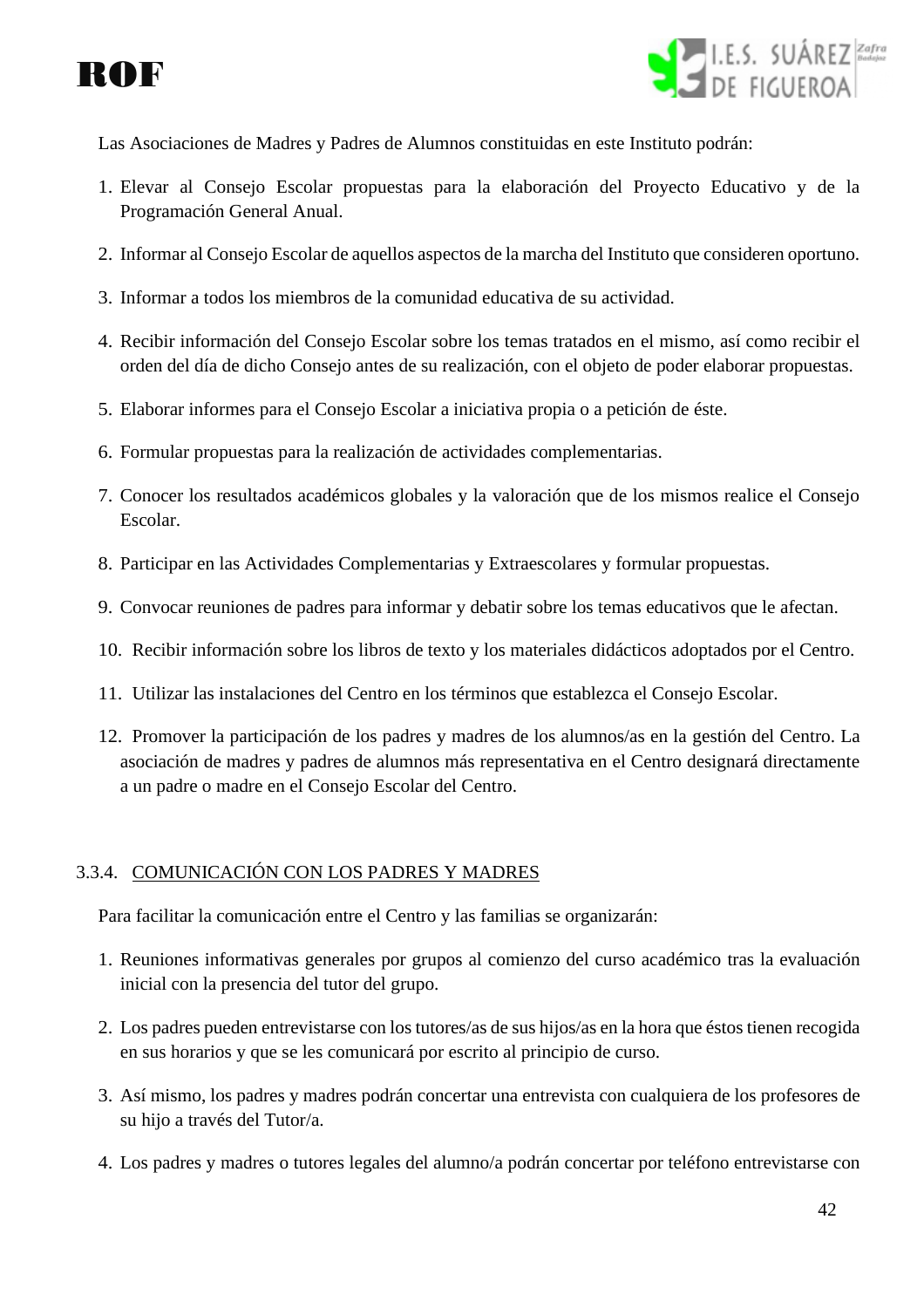



el Educador/a Social.

- 5. Los padres y madres o tutores legales del alumno podrán igualmente concertar por teléfono entrevistarse con el Orientador/a del Centro.
- 6. Habrá siempre un miembro del equipo directivo disponible para atender a los padres y madres.
- 7. En el tercer trimestre se llevarán a cabo en 3º y 4º de E.S.O. reuniones informativas generales para la orientación académica y profesional.

# **3.4. PERSONAL DE ADMINISTRACIÓN Y SERVICIOS (P.A.S.)**

- 1. Constituye una pieza clave para el buen funcionamiento del Centro y sus funciones vienen reguladas por la Resolución de 13 de julio de 2005, de la Dirección General de Trabajo, por la que se acuerda la inscripción en el Registro y publicación del "V Convenio Colectivo para el personal laboral al servicio de la Junta de Extremadura". Expte.: 6/2005 y el estatuto básico del empleado público, Decreto 95/2006 de 30 de mayo.
- 2. Para que su esfuerzo y dedicación den resultados óptimos, se deben clarificar sus competencias, funciones, dependencia jerárquica y proporcionarles los medios técnicos y materiales para el desempeño de sus tareas.
- 3. Corresponde a los Equipos Directivos ordenar el funcionamiento del personal y señalarle las prioridades.
- 4. El P.A.S. está integrado por aquellas personas que realizan funciones de administración, conserjería, vigilancia y limpieza, además del Educador/a Social y los Programadores Informáticos.
- 5. Tendrá derecho a recibir información y a formular peticiones para que el Consejo Escolar trate asuntos de su interés, a través de su representante en el mismo.
- 6. El Personal de Administración y Servicios podrá celebrar reuniones en los locales del Centro, en lugar designado por la Dirección, respetando en todo caso el normal funcionamiento del Instituto y el desarrollo de sus actividades. A dichas reuniones asistirá la Dirección siempre que así lo requieran sus componentes.
- 7.El Equipo Directivo informará al Personal de Administración y Servicios de asuntos de su interés y facilitará su acceso a la formación y reciclaje, incluso dentro del horario laboral, siempre que ello no perturbe el normal desarrollo de las labores que atiende.
- 8. Los miembros del Personal de Administración y Servicios deberán mantener el orden y el cuidado de las dependencias y materiales a su cargo.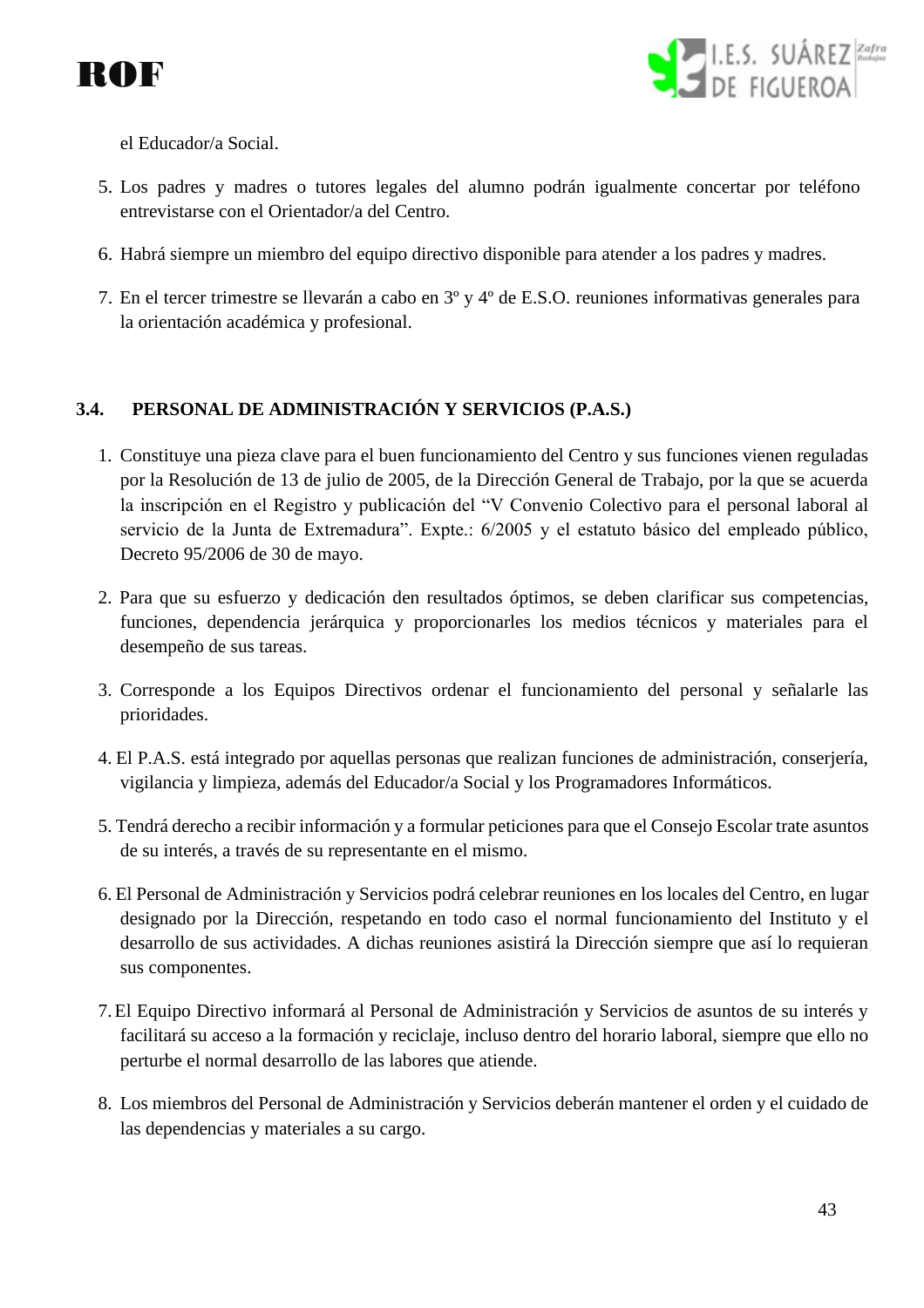# ROF

- LE.S. SUÁREZ Zafra
- 9. Todo el personal de Administración y Servicios deberá conocer el Plan de autoprotección del Centro y cumplir la función que tenga asignada ante una emergencia o un simulacro de actuación.
- 10. La jornada laboral deberá cumplirse en su integridad en el propio Instituto. De acuerdo con las necesidades del Centro, la Dirección podrá establecer horarios diferenciados, en cuanto a turnos, hora de comienzo y de finalización de dicha jornada laboral. Durante el primer trimestre se elaborará el horario de trabajo anual entre la Dirección y los trabajadores del Centro. Al Vigilante, que desempeña su puesto de trabajo con casa – habitación dentro del Centro, se le podrá ampliar hasta doce horas la jornada de trabajo con derecho a cuatro horas de descanso, incluido el de la comida, dentro de las horas de servicio diarias.
- 11. El Secretario/a velará por el cumplimiento de la jornada del Personal de Administración y Servicios y pondrá en conocimiento inmediato del Director/a cualquier incumplimiento. Si el incumplimiento se refiere al personal laboral destinado en el Instituto se estará a lo dispuesto en la normativa vigente y en su convenio laboral.

El procedimiento que hay que seguir en caso de ausencia o retraso será el mismo que se fija para el personal docente. El Secretario/a llevará el control de las ausencias y de los incumplimientos del horario (retrasos, salidas antes de terminar la jornada laboral, ausencias durante la misma).

- 12. Los permisos, vacaciones y licencias de este colectivo serán los determinados para los empleados públicos de la Administración de la Junta de Extremadura en el Decreto 95/2006, de 30 de mayo del Estatuto Básico del Empleado Público o por el "V Convenio Colectivo para el personal laboral al servicio de la Junta de Extremadura"
- 13. Sin perjuicio de lo establecido en la legislación vigente, los permisos deberán ser solicitados, salvo casos de fuerza mayor, con una antelación mínima de dos días lectivos a la Dirección del Centro. De la misma manera, las ausencias deberán comunicarse a la mayor brevedad posible. Los justificantes de las mismas serán entregados al Secretario, el mismo día de la incorporación al trabajo.
- 14. Salvo excepciones apreciadas por el Director/a, que deberá garantizar en todo caso la prestación de los distintos servicios, los períodos vacacionales y días de libre disposición se disfrutarán en períodos no lectivos.
- 15. El Personal de Administración y Servicios tendrá derecho a un descanso de 20 minutos dentro de la jornada laboral.

# 3.4.1 PERSONAL DE ADMINISTRACIÓN

Las funciones del personal de administración adscrito a la Secretaría estarán relacionadas con los aspectos administrativos del Instituto y las labores que tiene encomendadas el Secretario:

- a) Confeccionar libros, expedientes y documentos oficiales de los alumnos.
- b) Expedir las certificaciones y otros documentos que demande la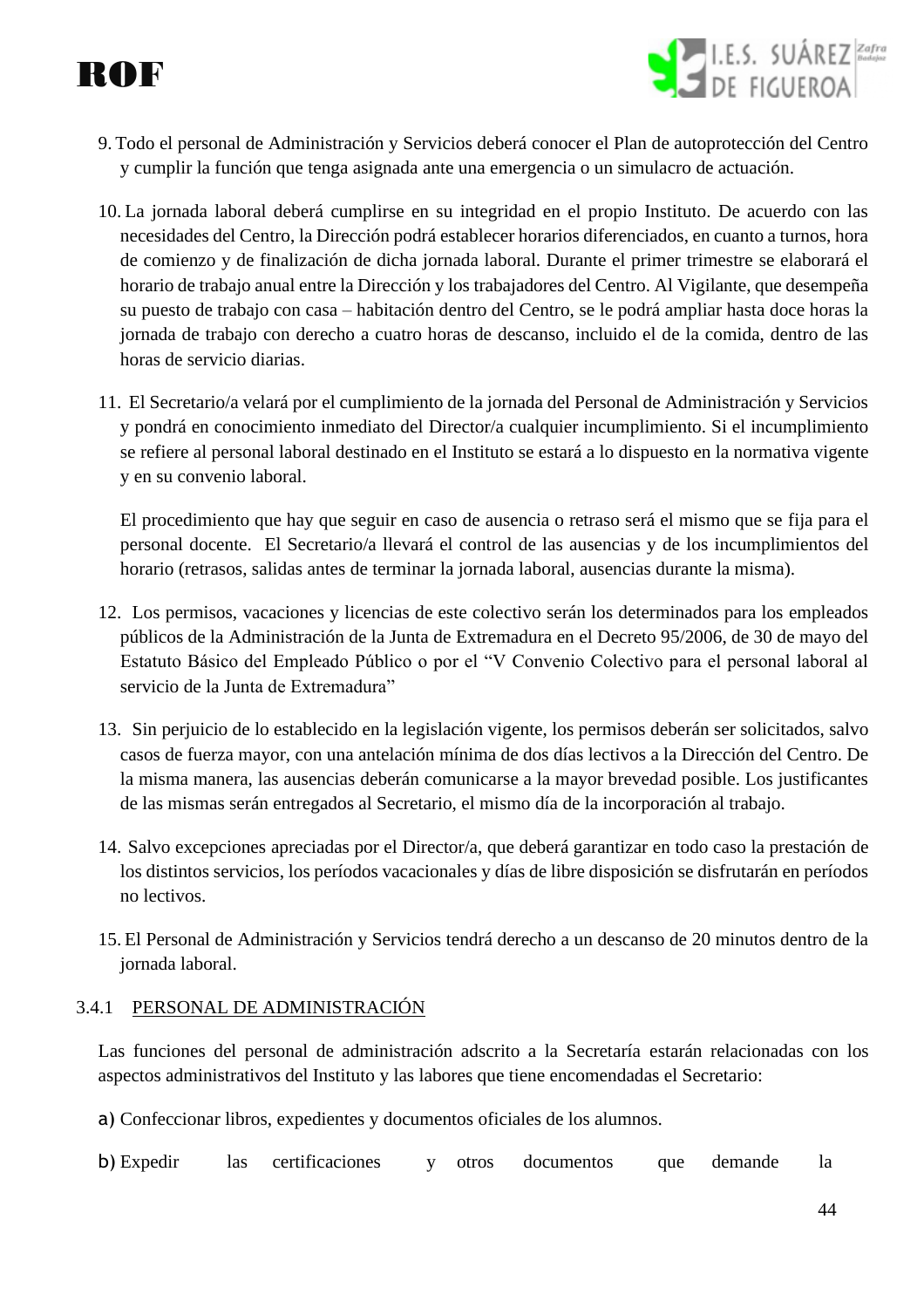



administración o los interesados.

- c) Apoyar al Secretario en la realización y mantenimiento del inventario general del Instituto.
- d) Custodiar y ordenar los libros y archivos del Instituto.
- e) Confeccionar el libro de entradas y salidas de documentos del Registro interno del Centro.
- f) Mantener y actualizar los archivos del personal que trabaje en el Centro.
- g) Redactar oficios, convocatorias y otras comunicaciones que requieran registro de entrada o salida.
- h) Gestión de becas y ayudas al estudio.
- i) Mantener actualizada la base de datos de alumnos.
- j) Cuantas otras tareas le encomienden la Dirección del Centro relacionadas con su actividad.
- k) El personal de administración deberá guardar el celo debido a la protección de los datos de los miembros de la comunidad educativa.

El horario de atención al público de la Secretaría del Centro será de 10:00 a 13.30 horas. Dicho horario podrá modificarse y adaptarse en periodos no lectivos o cuando la naturaleza de las tareas que haya que realizar así lo aconseje.

#### 3.4.2. ORDENANZAS

Son funciones de los ordenanzas:

- 1. Ejecutar encargos oficiales dentro o fuera del Centro.
- 2. La apertura y cierre de las dependencias y el control de las entradas y salidas de las personas ajenas al servicio.
- 3. Apoyar al Educador Social o a los miembros del Equipo Directivo, en caso preciso, en la vigilancia de las salidas y entradas de los alumnos en el Centro durante los períodos de recreo.
- 4. Informar y orientar al público sobre los servicios que demanda del Centro, así como avisar al profesor o miembro del Equipo Directivo requerido y acompañar a la visita a la dependencia a la que deban dirigirse.
- 5. Realizar el porteo del material y enseres que fueran necesarios.
- 6. Franquear, depositar, entregar, recoger y distribuir la correspondencia.
- 7. Atender la central telefónica, siempre que no requiera su presencia continuada.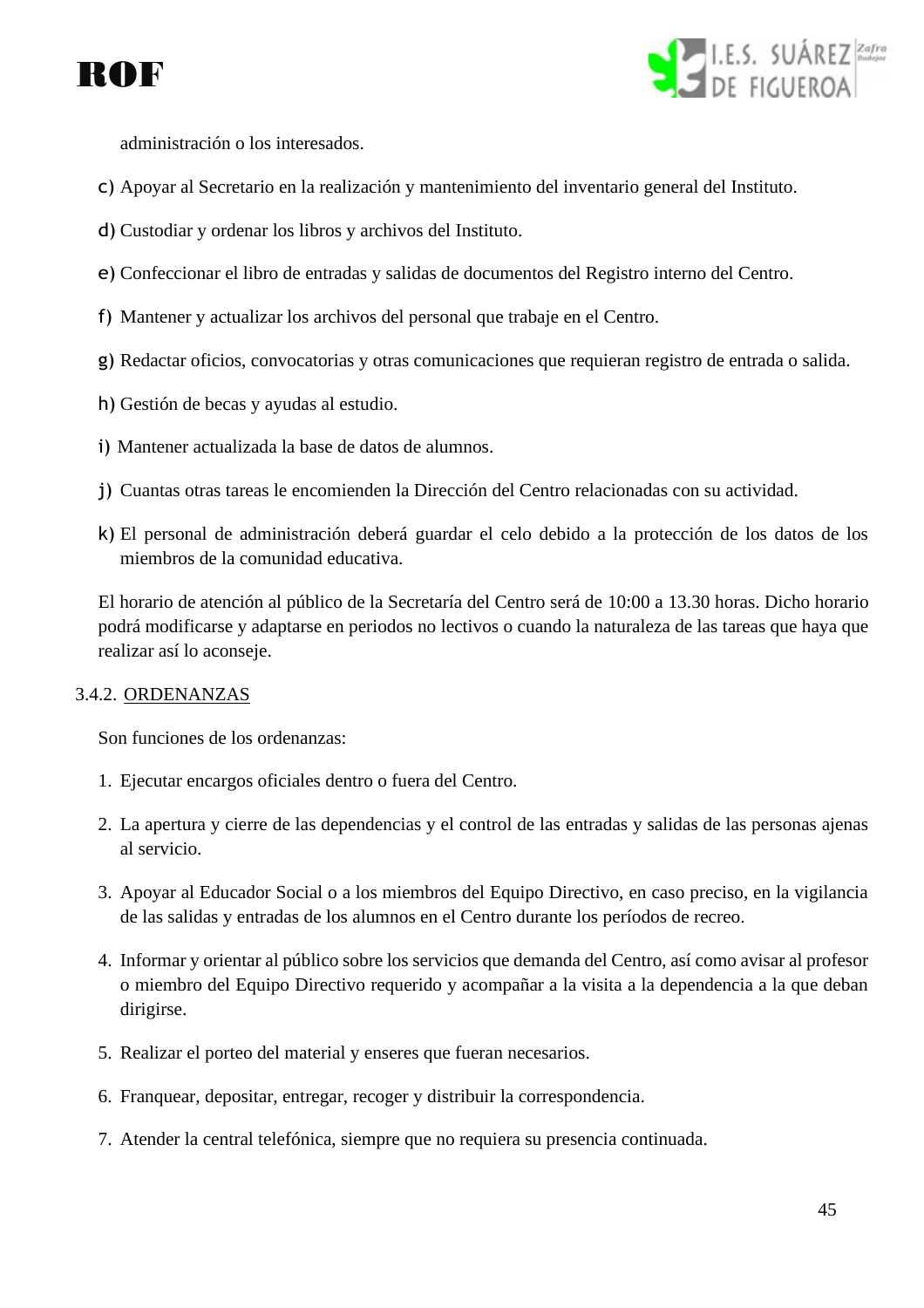



- 8. Realizar copias de documentos y otras tareas relacionadas con el manejo de máquinas sencillas de oficina.
- 9. Se preocuparán por el correcto orden en todas las instalaciones del Centro y el buen uso de las mismas, al igual que del mobiliario.
- 10. Cuidarán de que los alumnos cumplan con las normas de convivencia del Centro.
- 11. Encender y apagar la calefacción y cuidar de que todas las luces y aparatos del Centro están fuera de uso a la hora de cerrar.
- 12. Realizar pequeñas tareas de mantenimiento que no requieran un profesional especializado: controlar llaves de agua y luz, el riego de superficies ajardinadas de menos de 300 metros cuadrados, etc.
- 13. Informar al Secretario de los desperfectos que se observen en los materiales e instalaciones.
- 14. Se encargarán de la distribución de documentación o comunicados internos utilizando los casilleros asignados al efecto.
- 15. Cualquier otra actividad que le encomiende el Director/a dentro de susompetencias.
- 16. El horario será el mismo que el general lectivo del Centro.

#### 3.4.3. CAMARERO/A – LIMPIADOR/A

Son funciones:

- 1. Realizar los trabajos que abarcan las tareas de limpieza.
- 2. Se repartirán las zonas que hay que limpiar y cada persona encargada de este servicio será responsable de la suya.
- 3. Los productos de limpieza los encargará el secretario, previa petición del personal.
- 4. Su horario será establecido por el Director/a y el Secretario/a, dentro del convenio.

#### 3.4.4. EDUCADOR/A SOCIAL

Atendiendo a las Instrucciones de 7 de julio de 2004, de la Secretaría General de Educación, por la que se concretan las normas de carácter general a las que deben adecuar su organización y funcionamiento los Centros de Educación Secundaria, **son funciones del Educador/a Social**:

- 1. Elaboración de propuestas de programas sobre convivencia en el Centro, detectando previamente los posibles factores de riesgo, para su incorporación al Proyecto Educativo de Centro y la P.G.A.
- 2. Mediación en conflictos escolares, familiares y sociales en colaboración con el Tutor y en su caso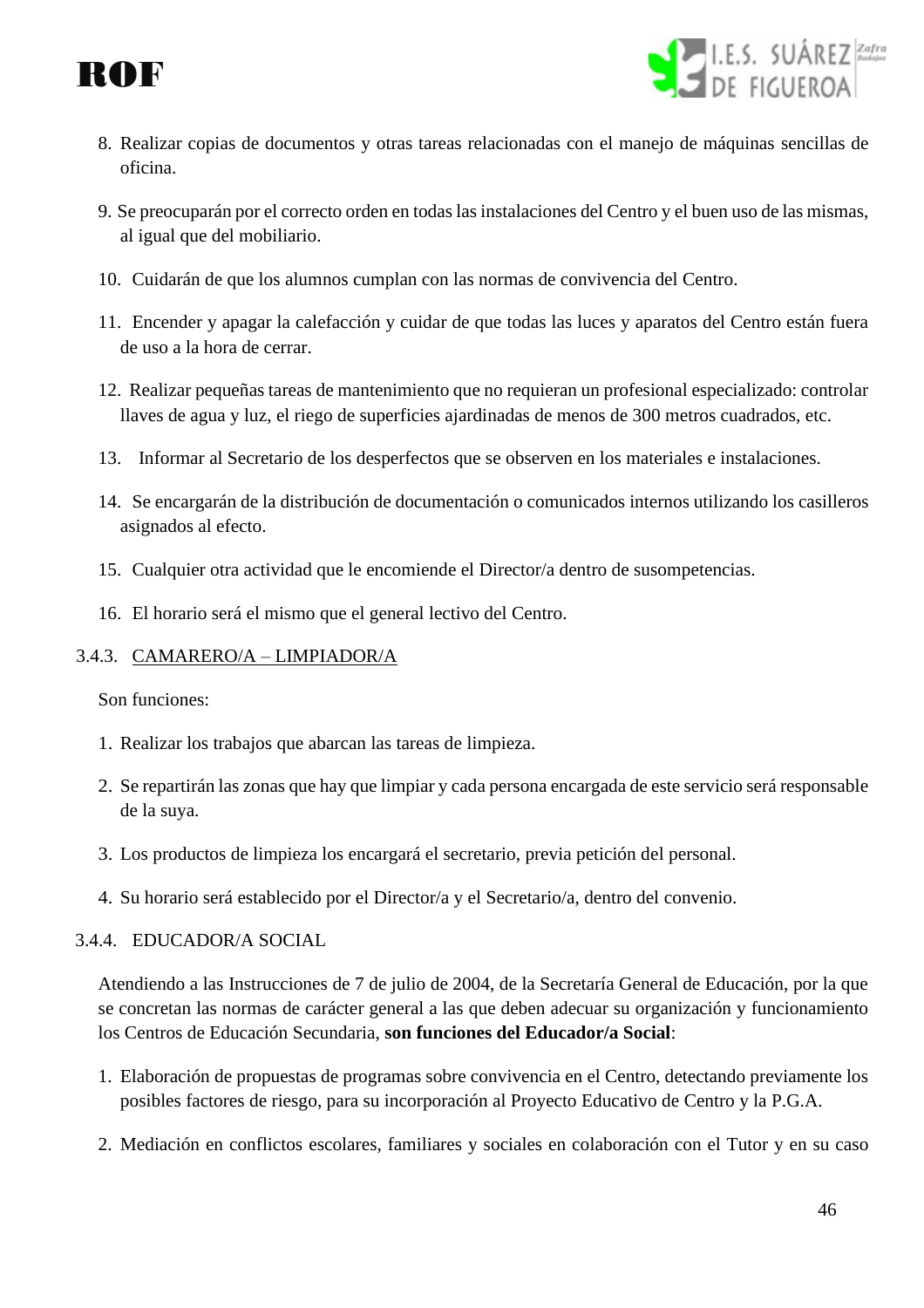



con el Profesor Técnico de Servicios a la Comunidad, propiciando las estrategias para la resolución de los mismos.

- 3. Colaboración en el cumplimiento de las normas que aseguren la permanencia del alumnado de Enseñanza Secundaria Obligatoria en el recinto del Centro durante toda la jornada escolar, según lo establecido en la Orden de 4 de julio de 2002, y en el Reglamento de Régimen Interior, en su caso.
- 4. Participar, en la forma que determine la normativa específica, en la elaboración del Plan de Prevención y Control del Absentismo escolar.
- 5. Seguimiento e intervención en las situaciones de absentismo escolar, en colaboración, con el Tutor de cada grupo y en su caso, con el Profesor Técnico de Servicios a la Comunidad.
- 6. Participar en el Plan de Acción Tutorial en lo referente a desarrollo de habilidades sociales, prevención y resolución de conflictos, educación para la salud, prevención de conductas xenófobas y racistas, y prevención de la violencia contra las mujeres fomentando la igualdad de oportunidades entre sexos.
- 7. Colaborar en el desarrollo del Programa de Orientación Académica y Profesional.
- 8. Redacción de propuestas para fomentar las relaciones del Centro con el entorno social en que está encuadrado, para su incorporación a la P.G.A.
- 9. Realización y evaluación de los programas de convivencia y relaciones entre sectores de la Comunidad Educativa y de ésta con el entorno social que hayan sido incluidos en el Proyecto Educativo de Centro y en la P.G.A.
- 10. Colaboración con el Departamento de Orientación en la respuesta educativa al alumnado con comportamientos problemáticos, así como en el seguimiento de los mismos.
- 11. Colaborar con el Departamento de Actividades Complementarias y Extraescolares en la programación y desarrollo de actividades culturales y deportivas.
- 12. Participar en programas de formación de padres / madres.
- 13. Y aquellas otras que le sean encomendadas por el Equipo directivo del Centro encaminadas a favorecer la convivencia escolar.
- 14. En los centros que cuenten con alumnado de transporte escolar, el Educador/a Social realizará, además de las funciones descritas en el punto anterior, las siguientes:
	- Recepción diaria del alumnado de Enseñanza Obligatoria transportado a su llegada al Centro o a sus inmediaciones; acompañamiento de ese alumnado hasta el interior del mismo e, igualmente, en el retorno al transporte escolar al finalizar la jornada escolar.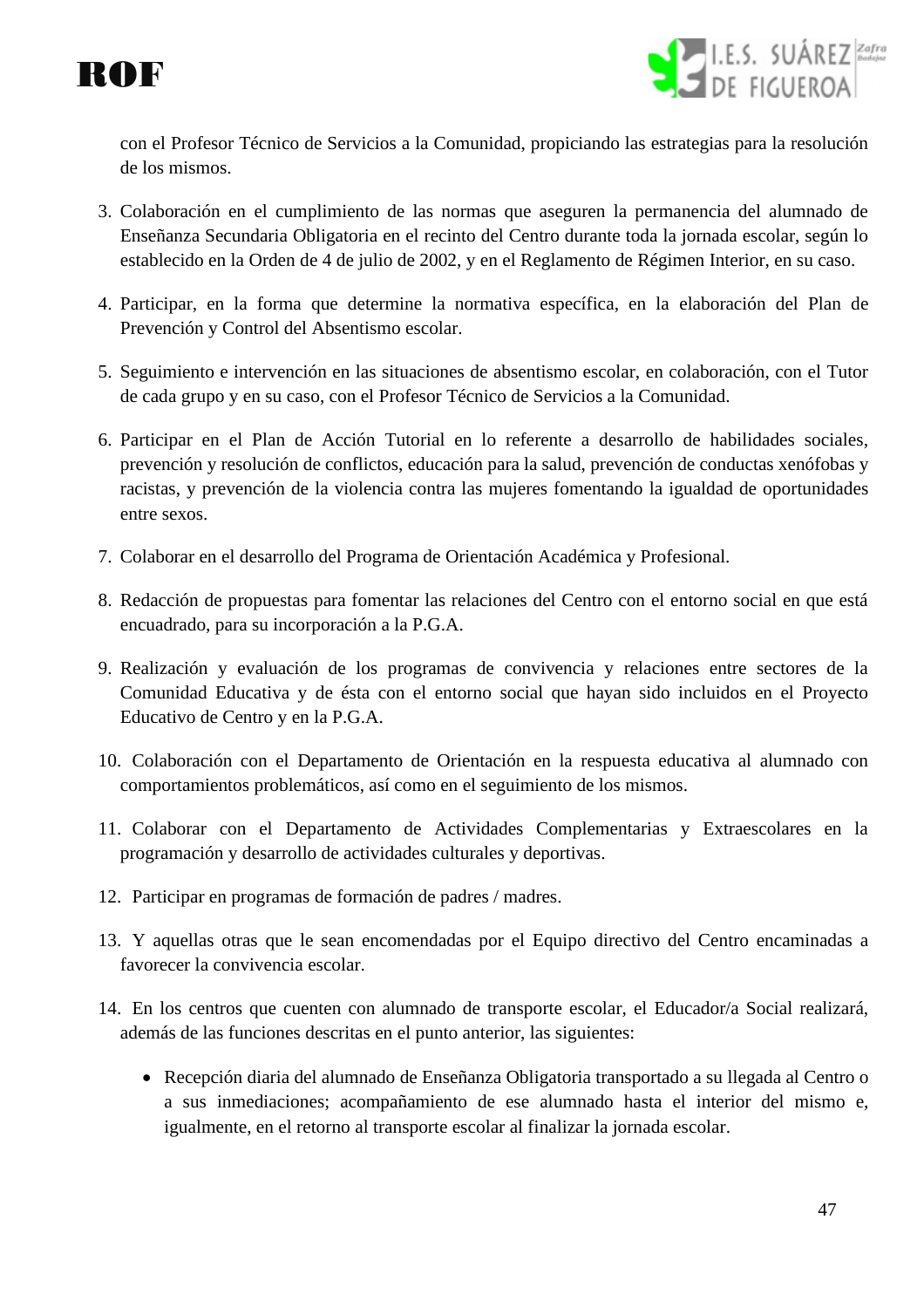



- Informar puntualmente al equipo directivo del Centro y a las familias de los alumnos/as de cualquier incidencia producida durante el transporte y que le haya sido comunicada por el acompañante
- 15. A instancias del Director/a, el Educador/a Social podrá participar, con voz, pero sin voto, en las sesiones de los órganos de participación en el control y gestión de los centros y en las comisiones que se formen en el seno de éstos, cuando se traten asuntos relacionados con sus funciones. En todo caso, formarán parte como miembros de pleno derecho de la comisión de convivencia del Consejo Escolar a la que se refiere el art. 8 del R.D. 732/1995 de 5 de mayo, por el que se establecen los derechos y deberes de los alumnos/as.

#### 3.4.5. ADMINISTRADOR/A INFORMÁTICO

- 1. Realizar todas las tareas necesarias para la correcta administración y mantenimiento de los sistemas informáticos del Centro, velando por su correcto funcionamiento: diagnóstico de problemas y reparación de los mismos; mantenimiento de la red; actualización del sistema operativo y demás software; gestión de usuarios y realización de copias de seguridad.
- 2. Custodia de las contraseñas de *root* que sólo será compartida con el Director/a del Centro para garantizar la seguridad de los sistemas*.*
- 3. Comunicación, a través de la Dirección del Centro, de todos los cambios significativos en la configuración de los servidores, conjunto de los clientes, políticas de seguridad, etc., a la Dirección General de Política Educativa para que se estudie su conveniencia y, en su caso, la extensión de los mismos a todos los Centros.
- 4. Mantenimiento de la seguridad ante posibles ataques a los sistemas informáticos.
- 5. Instalación y puesta a disposición del profesorado del software recomendado por la Consejería de Educación.
- 6. Apoyo técnico a las tareas administrativas del Centro, asesorando en el uso y explotación de las aplicaciones de gestión.
- 7. Apoyo técnico a la elaboración y mantenimiento del portal del Centro, así como favorecer las posibles comunicaciones con otros Centros y con la Administración Educativa.
- 8. Facilitar y colaborar en la implantación en el Centro de la plataforma integral educativa extremeña.
- 9. Aquellas otras tareas que le sean encomendadas por el Director/a del Centro relacionadas con los sistemas informáticos.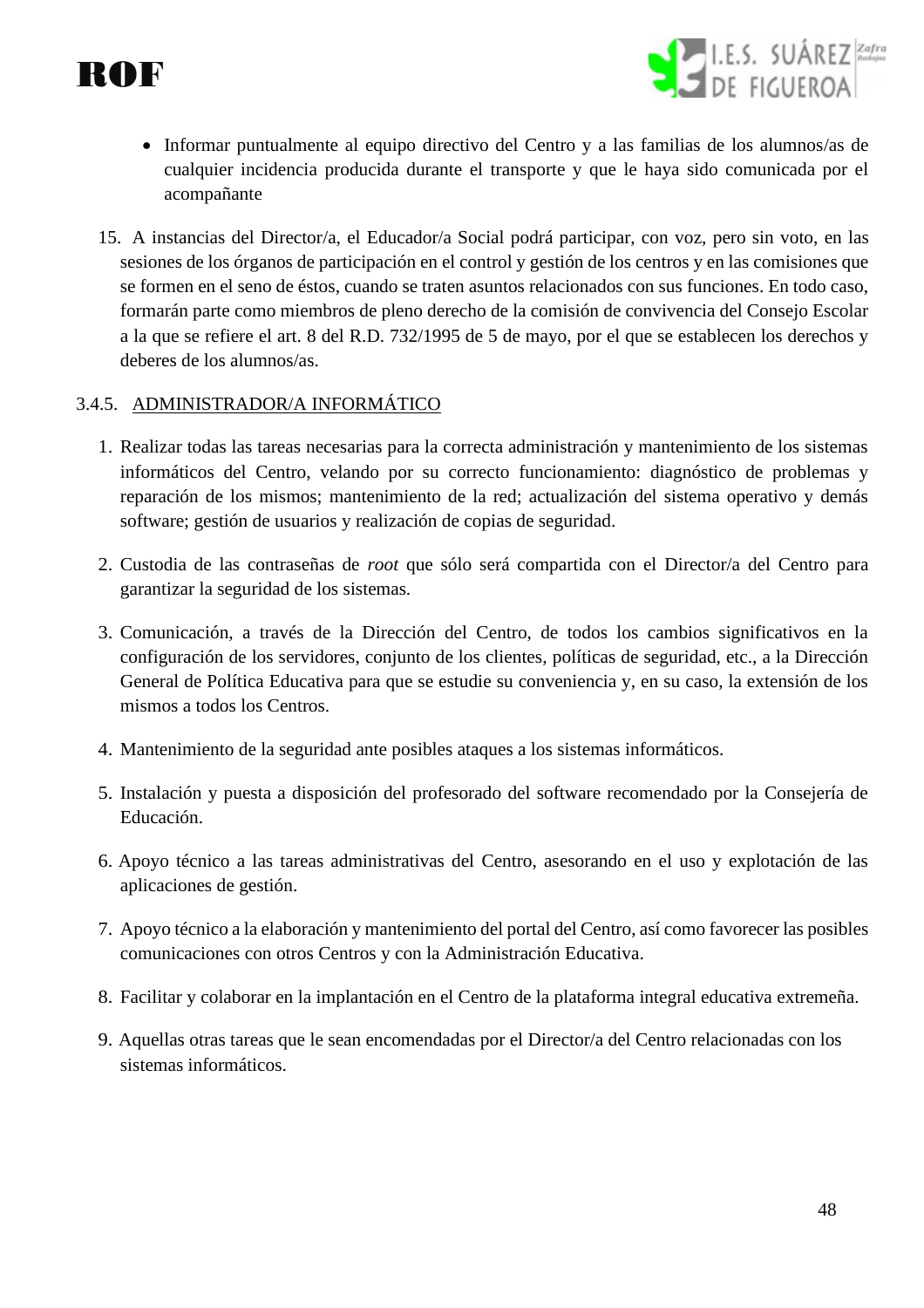# ROF



# **4. PROTOCOLO DE ABSENTISMO ESCOLAR**

El Protocolo de Absentismo Escolar pretende realizar un seguimiento exhaustivo de las distintas situaciones individuales del alumnado que, por diferentes circunstancias personales, familiares y/o sociales, sufren o provocan la necesidad de ser atendidos ante esta problemática.

Antes de entrar a desarrollar el plan de acción ante las situaciones de absentismo, conviene realizar una distinción entre los diferentes casos con los que nos podemos encontrar:

- 1. **Absoluto**: cuando el alumnado, estando en edad de escolarización obligatoria, no se matricula o se matricula y no asiste nunca al centro.
- 2. **Crónico**: cuando el alumnado matriculado no asiste de forma habitual al centro.
- 3. **Puntual o intermitente**: cuando el alumnado no asiste al centro determinados días, o a determinadas áreas.
- 4. **De temporada**: cuando el alumnado no asiste al centro en determinadas épocas del curso escolar.
- 5. **Pasivo:** cuando el alumno/a asiste al centro, pero manifiesta una conducta de ruptura y/o boicot en el proceso de enseñanza – aprendizaje.

Teniendo en cuenta estos diferentes aspectos y siguiendo la Orden de 15 de junio de 2007, por la que se aprueba el Plan Regional para la Prevención, Control y Seguimiento del Absentismo Escolar en la Comunidad Autónoma de Extremadura, el modo de proceder ante un caso de absentismo será el siguiente:

- Cuando se acumulen doce faltas se pondrán en marcha medidas preventivas: comunicación escrita con registro de salida del tutor/a a la familia (entregará copia en jefatura de estudios) y comunicará a la educadora social.
- Cuando se alcancen las veinte faltas, reunión del tutor/a con la familia de la que quedará constancia escrita, entregará copia en jefatura y comunicará a la educadora social.
- Si las faltas llegan a treinta y dos estaríamos hablando de absentismo significativo, y pasaríamos a realizar una reunión entre jefatura de estudios, tutor/a y educadora social con la familia. Se levantará acta para que quede constancia de los acuerdos adoptados.
- Si el problema no se soluciona, se llevará a cabo un seguimiento exhaustivo desde el Departamento de Orientación, en el que se realizará una estimación de la situación propia de cada alumno, y evaluará, mediante entrevista, todos los aspectos que puedan estar influyendo en las condiciones creadas.

Una vez recogida toda la información directamente del alumno/a, se procederá a recabar toda su historia personal en el centro.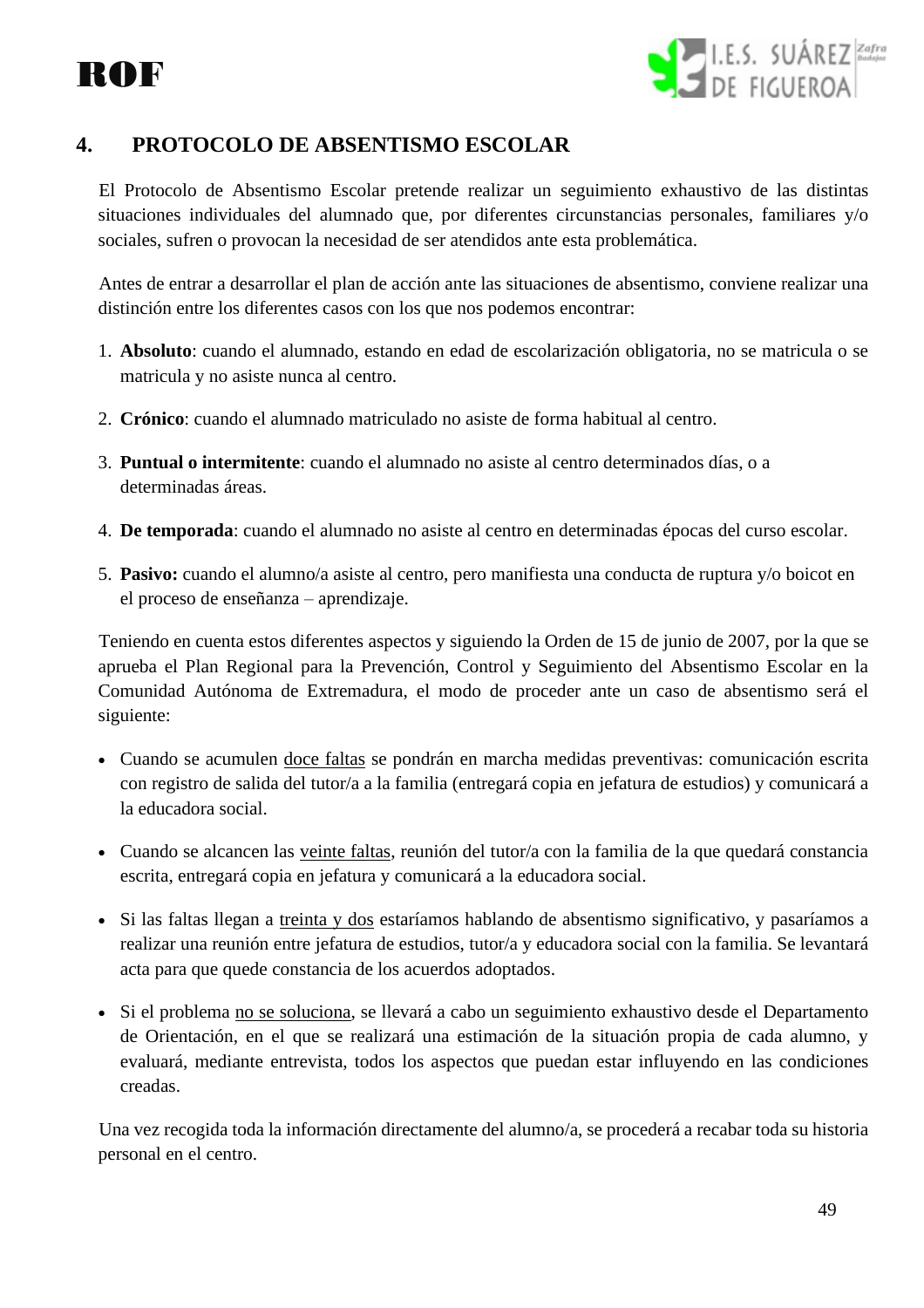



Con el objetivo de encuadrar las posibles causas que han podido invitar al alumno/a a ocupar su tiempo fuera del centro académico, y que actualmente, mantienen al menor apartado del sistema educativo se hará hincapié, en aspectos tales como:

- Inicio de las faltas injustificadas.
- Comportamientos en el aula.
- Relaciones con la comunidad educativa.
- Relaciones con los iguales.
- Historia fuera del centro.
- Historia académica pasada (si procede).
- Relaciones de la familia con el centro.

Este seguimiento se concreta en la elaboración de informes técnicos y de un programa individual de intervención en colaboración con los Servicios Sociales.

La relevancia de la intervención en los casos de absentismo se centra en el intento de erradicar o minimizar la situación lo antes posible, evitando la cronicidad del hábito, que lo único que aporta son mayores resistencias ante el proceso correctivo – educativo.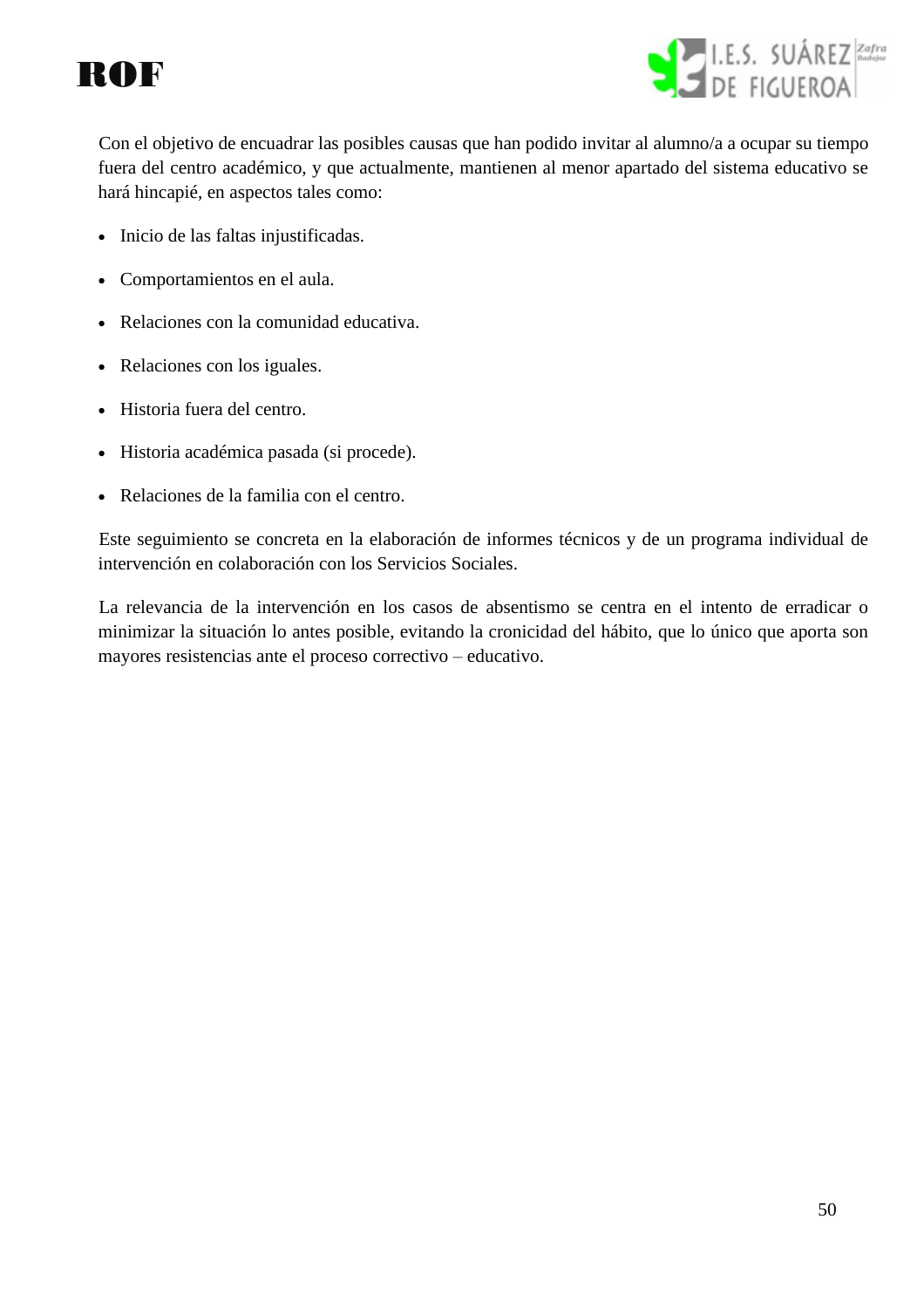

# **5. LIBROS DE TEXTO, MATERIAL DIDÁCTICO Y RECURSOS DEL CENTRO**

# **5.1**. **LIBROS DE TEXTO**

- 1. Selección de libros de texto. Seguimos aquello que se contempla en el Decreto 143/2005, de 7 de junio, por el que se crea y regula el registro, la supervisión y la selección de materiales curriculares para las enseñanzas escolares de régimen general en los Centros Docentes no Universitarios de la Comunidad Autónoma de Extremadura.
	- a. Los Departamentos Didácticos elegirán los libros de texto, que consideren más adecuados pedagógicamente siguiendo los criterios que establece el Decreto antes citado durante el tercer trimestre.
	- b. Los Departamentos Didácticos elevarán a la Comisión de Coordinación Pedagógica informe sobre aquellos elegidos para su implantación, justificando su idoneidad.
	- c. Dicho informe se elevará al Consejo Escolar del Centro para que exprese su parecer motivado que será vinculante para el órgano competente.
	- d. Con carácter general, los libros de texto y materiales curriculares adoptados no podrán ser sustituidos por otros durante un periodo mínimo de cuatro años, salvo que concurra alguno de los siguientes supuestos:
		- Imposibilidad de adquirir los materiales a consecuencia de la falta de distribución.
		- Cambios producidos por la evolución científica que alteren considerablemente el contenido de los mismos.
	- e. Las solicitudes de sustitución, debidamente justificadas, se presentarán por el Centro educativo una vez adoptada la correspondiente decisión por el órgano competente para la selección de los materiales, con el informe favorable del Consejo Escolar del Centro, en la Dirección Provincial de Educación correspondiente, antes de la finalización del plazo de vigencia.
	- f. En un mismo curso no se podrá sustituir más del 30% de los libros en vigor.
	- g. El listado de libros de texto se expondrá en la web del centro y en los tablones informativos durante los meses de junio y julio. Asimismo, aparecerán las advertencias necesarias que aclaren a las familias los casos en que sea necesaria una información más detallada por el profesorado relacionada con optatividad o agrupamientos. Junto a este listado aparecerá el de libros de lectura obligatoria de los departamentos.
	- h. Los departamentos informarán a la dirección cuando alguna editorial, cuyos textos se estén utilizando, haga donaciones de material a los propios departamentos didácticos.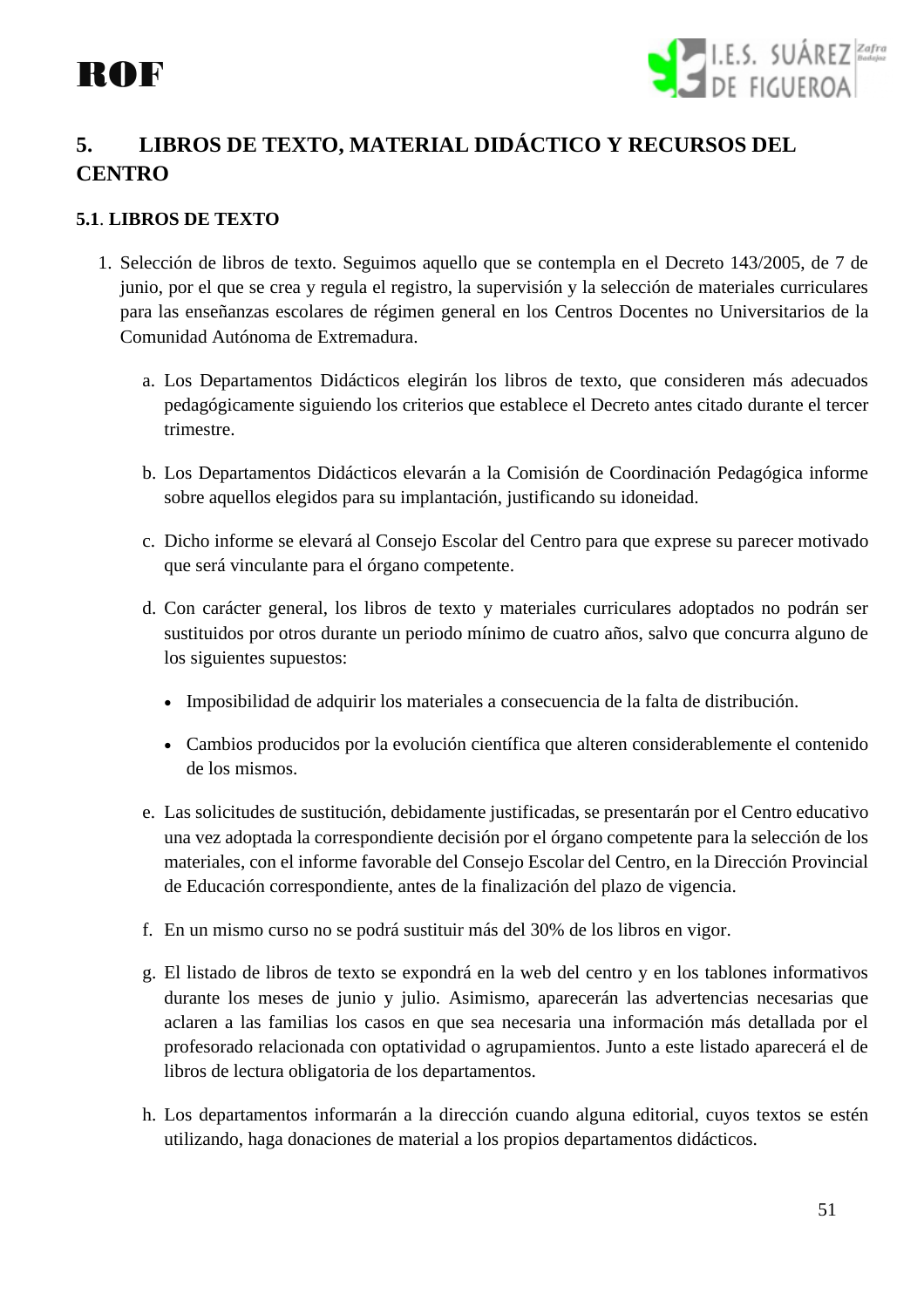



- 2. Banco de Libros. Siguiendo lo dispuesto en el Decreto 92/2008, de 9 de mayo, en el Capítulo 1 del Título II, el IES Suárez de Figueroa gestiona el reparto de los libros de texto a los alumnos/as.
	- a. El Centro dispone de un banco de libros de texto que prestará a los alumnos/as.
	- b. Tendrá prioridad para su préstamo aquellos alumnos que sean becarios de libros de texto.
	- c. Una vez completado el reparto para los alumnos/as becados, se entregarán lotes al resto de alumnado hasta agotar los mismos.
	- d. A lo largo del mes de junio se procederá, desde Jefatura de Estudios, a conformar los lotes de libros para los distintos cursos de la ESO.
	- e. En la primera semana de inicio de curso, se procederá a la entrega de los lotes de libros a los alumnos/as por parte de Jefatura de Estudios y los tutores/as correspondientes.
	- f. Los alumnos/as deberán rellenar una hoja de registro en el que se reflejarán los libros entregados. La hoja deberá ser firmada por parte de los tutores legales del alumno/a.
	- g. Al final de curso, se entregarán los lotes de libros recibidos.
	- h. Los alumnos/as tienen el deber de cuidar el material recibido en préstamo para poder ser aprovechado en cursos sucesivos.
	- i. El deterioro culpable, así como el extravío de los libros de texto, supondrá la obligación de reponer el material deteriorado o extraviado por parte de los representantes legales del alumnado.

# 5.2. **MATERIAL INFORMÁTICO**

- 1. El centro posee materiales informáticos destinados al préstamo al alumnado y profesorado.
- 2. Préstamo de equipos informáticos al alumnado.
	- a. Al inicio de curso, los tutores sondearán entre sus tutorandos las necesidades de disponibilidad de material informático.
	- b. Se solicitará a los administradores informáticos la preparación de los portátiles para su entrega en usufructo durante el periodo escolar de esos materiales.
	- c. Las familias deberán firmar un documento en el que se hacen responsables de esos materiales que se les han entregado.
	- d. Al finalizar el periodo lectivo, los alumnos deberán entregar los equipos recibidos.
	- e. Los alumnos/as tienen el deber de cuidar el material recibido en préstamo para poder ser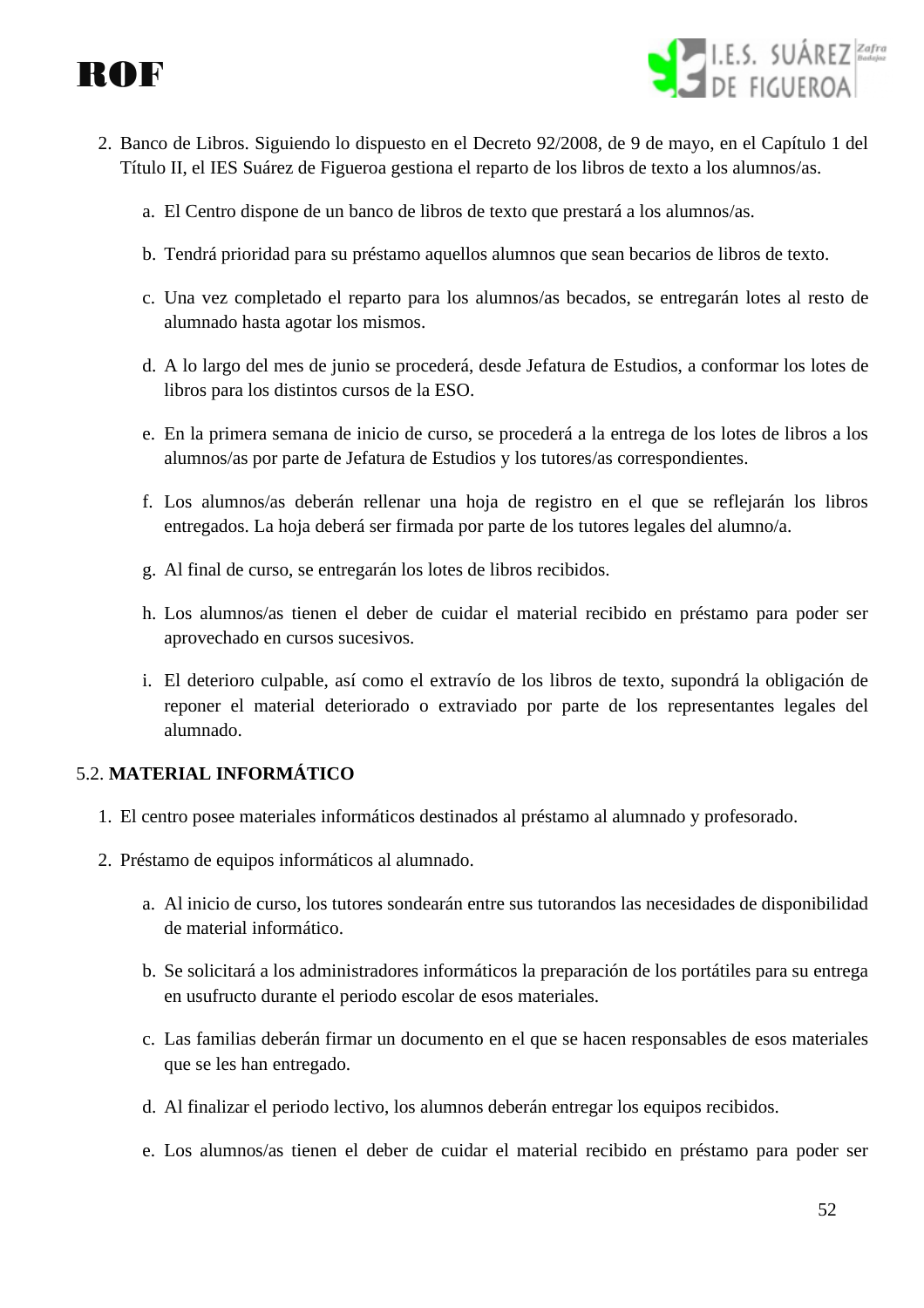



aprovechado en cursos sucesivos.

- f. El deterioro culpable, así como el extravío de los equipos informáticos, supondrá la obligación de reponer el material deteriorado o extraviado por parte de los representantes legales del alumnado.
- 3. Préstamo de equipos informáticos al profesorado.
	- a. El centro dispone de un conjunto de tablets para el préstamo a los profesores.
	- b. El profesor/a coordinador de las TIC's controla siempre qué profesores tienen tablets y cuántas están disponibles en cada momento.
	- c. Al comienzo del curso, el profesor/a coordinador de las TIC's solicitará la relación de profesorado según su situación en el centro: definitivo, en comisión de servicio, en expectativas, en prácticas, en interinidad, en interinidad a media jornada.
	- d. Se entregará la táblet a aquel profesor/a que no la tiene y la solicita, siguiendo el orden expresado en el punto anterior, hasta que se agote su disponibilidad.
	- e. Al finalizar el curso se solicitará la devolución de la táblet a todos los profesores que no sean definitivos en el centro.

### 5.3. **BIBLIOTECA**

- 1. La biblioteca del centro es un espacio de préstamo y consulta bibliográfico.
- 2. La biblioteca dispone de distintas plataformas informáticas desde las que se puede acceder al catálogo bibliográfico del que dispone.
- 3. La biblioteca deberá disponer de un profesorado que la atienda tanto en los periodos de recreo como en distintas horas lectivas. Será responsabilidad del profesor/a encargada de Biblioteca la elaboración de un horario de atención a la biblioteca.
- 4. Existe un protocolo para el servicio de préstamos de biblioteca para según quien sea tomador del préstamo.
- 5. El alumnado:
	- a. Las lecturas normales podrán prestarse dos ejemplares con un máximo de días en préstamo de 21 y con solo una prórroga posible.
	- b. Las lecturas obligatorias podrán prestarse un máximo de tres ejemplares, con 90 días de préstamo y sin posibilidad de prórroga.
	- c. Los libros electrónicos, solamente se podrá prestar un dispositivo con un máximo de 30 días y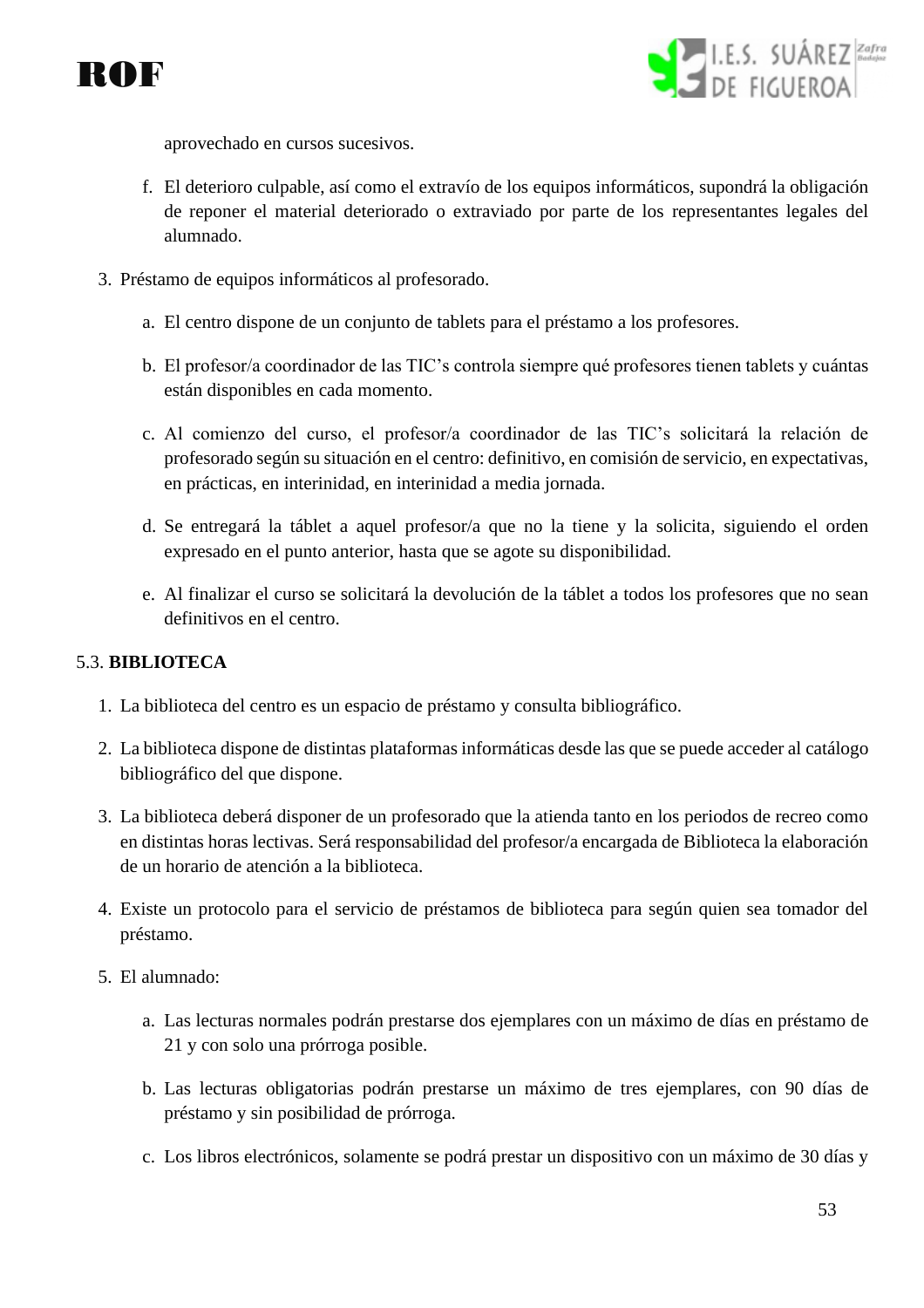



una sola prórroga.

- 6. El profesorado:
	- a. Las lecturas normales podrán prestarse hasta tres ejemplares con un máximo de días en préstamo de 30 y una posibilidad de prórroga.
	- b. Las lecturas obligatorias podrán prestarse hasta tres ejemplares con un máximo de días en préstamo de 90 y sin posibilidad de prórroga.
	- c. Los libros electrónicos, solamente se podrá prestar un dispositivo con un máximo de 30 días y dos prórrogas.
- 7. Las familias podrán recibir un libro electrónico durante 30 días de préstamo y la posibilidad de una prórroga.
- 8. Por cada día de retraso en la devolución del préstamo, se aplicará una sanción de tres días, durante los cuales el alumnado no podrá solicitar nuevos préstamos.
- 9. Ningún alumno/a o profesor/a podrá realizar nuevas solicitudes si tiene préstamos pendientes de entregar del curso o cursos anteriores.
- 10. La renovación de algún libro se notificará a través del correo de la biblioteca [biblioteca@suarezdefigueroa.es.](mailto:biblioteca@suarezdefigueroa.es) Este mecanismo también podrá utilizarse para solucionar dudas o transmitir cualquier incidencia.
- 11. El deterioro culpable, así como el extravío de algún libro recibido en préstamo, supondrá la obligación de reponer el material deteriorado o extraviado por parte de los representantes legales del alumnado o por el profesor/a.

#### 5.4. **RECURSOS MATERIALES**

- 1. Los recursos materiales estarán a disposición de todo el Centro, independientemente del Departamento en el que estén ubicados o que haya generado la necesidad del recurso. En la distribución de las instalaciones y materiales prevalecerá el criterio educativo sobre cualquier otro. El Equipo directivo es el encargado de distribuirlos, teniendo en cuenta los criterios que puedan establecer el Consejo Escolar y el Claustro de profesores.
- 2. El cuidado y conservación del material y de las instalaciones del Centro corresponde a todos los miembros de la Comunidad Educativa. Cuando alguno de sus miembros observe cualquier desperfecto lo comunicará a la mayor brevedad posible al Secretario del Centro o al personal de conserjería. Con el fin de responsabilizar a los alumnos de la importancia en la conservación de instalaciones y material, el tutor/a del grupo realizará a principios de curso actividades encaminadas a este fin. De la misma manera, a lo largo del curso procurará la limpieza y cuidado del aula.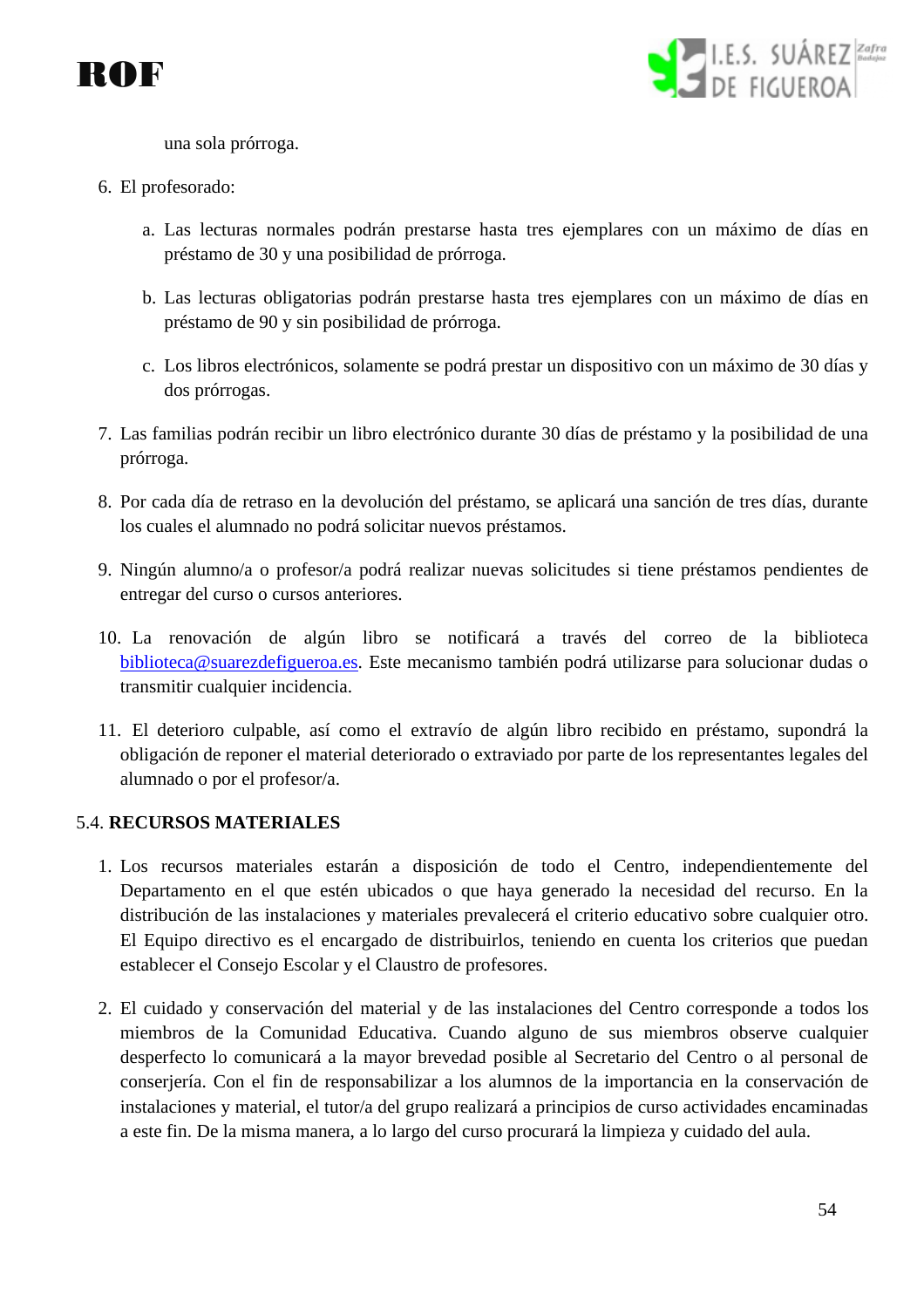

- I.E.S. SUÁREZ Zafra
- 3. Cuando se produzca un desperfecto, el alumnado deberá comunicarlo rápidamente al delegado de curso, señalando además cómo se ha producido y quién es responsable del desperfecto.
- 4. En los periodos lectivos el responsable del aula es el profesor y debe comunicar cualquier desperfecto que se origine en el transcurso de la clase.
- 5. Los alumnos que utilizan material del centro para todas aquellas actividades que permitan su formación, sin la presencia del profesor, deben tener permiso explícito de alguno de ellos y figurará algún alumno/a como responsable del material que utilice.
- 6. Sobre el **material del Departamento Didáctico**:
	- a. El Jefe/a de Departamento es el responsable del material que éste tiene asignado para cumplir tareas docentes y de su distribución adecuada para el cumplimiento de sus fines.
	- b. Para la adquisición de material inventariable es necesaria la aprobación por parte del Consejo Escolar. Las solicitudes presentarán una justificación del gasto que se pretende realizar. La compra de material no inventariable exige conocimiento por parte del Jefe/a de Departamento. Los albaranes de compra deberán de contener toda la información necesaria para realizar después la factura correspondiente más el dato del Departamento y del profesor/a que realiza la compra.
	- c. La actualización del inventario será entregada por los Jefes/as de Departamento antes del último día hábil del mes de marzo.
- 7. Los recursos del Centro necesitan obligatoriamente autorización escrita del Secretario/a y visto bueno del Director/a para ser prestados; además del recibí firmado por la persona o entidad solicitante del préstamo correspondiente, con compromiso de devolución en perfecto estado y a fecha fijada.
- 8. Aquellas entidades o personas que pretendan utilizar (siempre sin afán de lucro) dependencias del Centro, deberán solicitarlo por escrito, justificando el uso y comprometiéndose (de aceptarse su solicitud) a no interferir en la actividad docente y, en su caso, responsabilizarse del posible deterioro y limpieza de las dependencias.

# 5.5. **ESPACIOS Y RECURSOS ESPECÍFICOS**

# 5.5.1. SALÓN DE ACTOS

El Salón de Actos está destinado a actividades generales del Centro y, al igual que todas las dependencias y materiales del centro, necesitará permiso para otro uso.

# 5.5.2. REPROGRAFÍA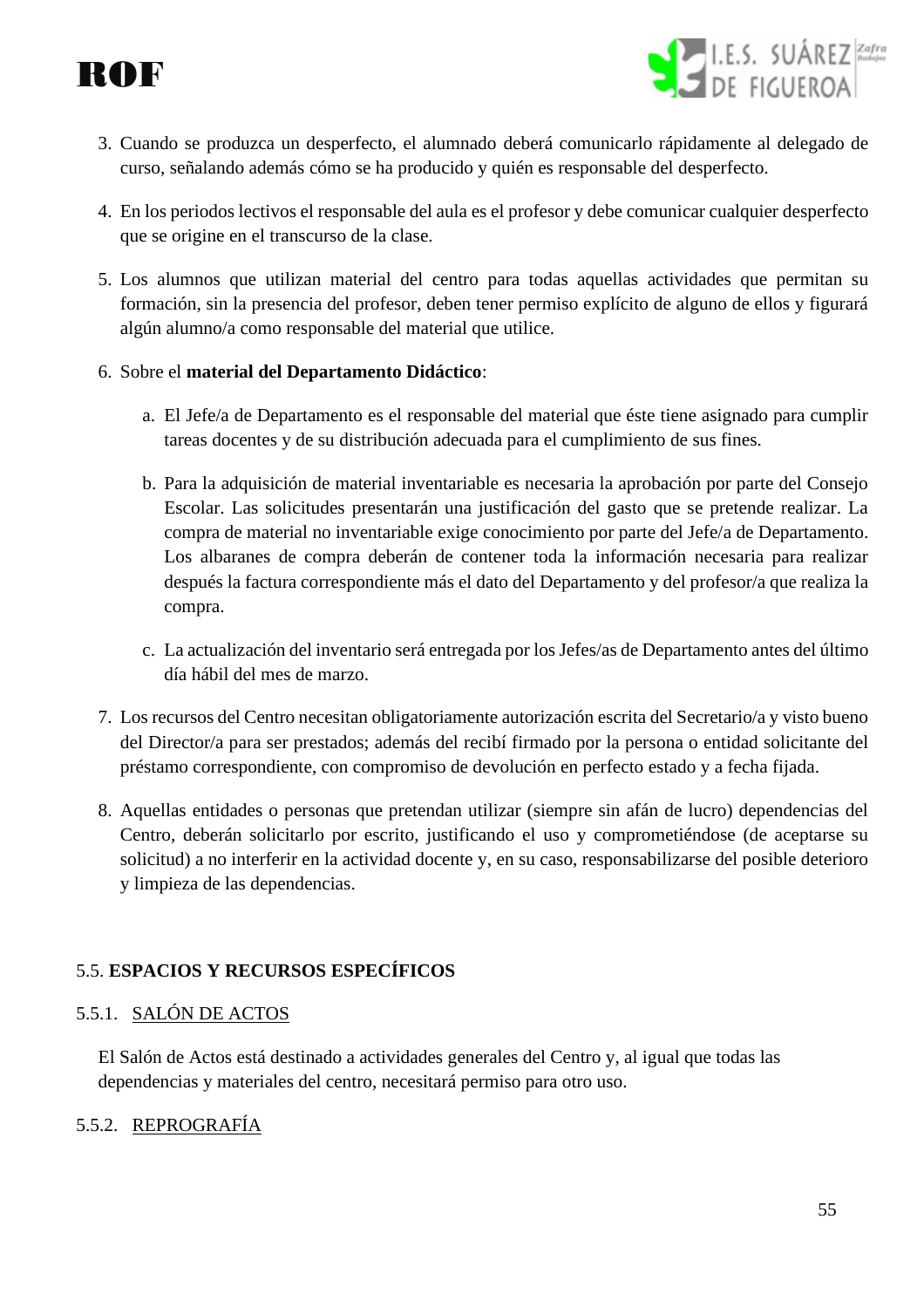



- 1. Siguiendo la legislación vigente, R.D. 1/1996 de 12 de abril, por el que se aprueba el texto refundido de la Ley de Propiedad Intelectual, no se permite la fotocopia de libros. Para casos excepcionales (ediciones agotadas, etc.) será necesaria la autorización de la Dirección.
- 2. Los profesores deben intentar encargar sus trabajos con la mayor antelación posible para facilitar el buen funcionamiento de la reprografía.
- 3. Los profesores que imparten una misma asignatura de un mismo curso se coordinarán a la hora de realizar las fotocopias a fin de abaratar los costes.
- 4. Cuando se elija apuntes en vez o además de libro de texto, el profesor encargará los trabajos a principios de curso (si es posible en julio o septiembre). La cantidad que se cobrará a cada alumno por el trabajo será fijada por el Secretario/a y debe cubrir en todo caso los costes.

#### 5.5.3. TRANSPORTE

La normativa a aplicar en la gestión del transporte escolar será la que emana del Decreto 203/2008, de 26 de septiembre, por el que se regula el servicio de transporte escolar a centros públicos de la Comunidad Autónoma de Extremadura.

#### 5.5.4. CAFETERÍA

- 1. La concesión del servicio de cafetería será aprobada por el Consejo Escolar y salvo denuncia expresa se entenderá renovada cada curso.
- 2. Las cafeterías deberán atenerse a lo dispuesto por la legislación vigente en cuanto a expedición de tabaco y alcohol en los Centros docentes.
- 3. Se respetarán las siguientes normas:
	- a. Se prohíbe la entrada (salvo autorización expresa del Equipo Directivo) a toda persona ajena a la Comunidad Educativa.
	- b. Se prohíbe los juegos de azar.
	- c. El horario del bar coincidirá con el horario lectivo del Centro (salvo previa autorización del Equipo Directivo).
	- d. El alumnado no podrá permanecer en el bar durante su horario lectivo salvo en casos excepcionales expresamente autorizados por el Equipo Directivo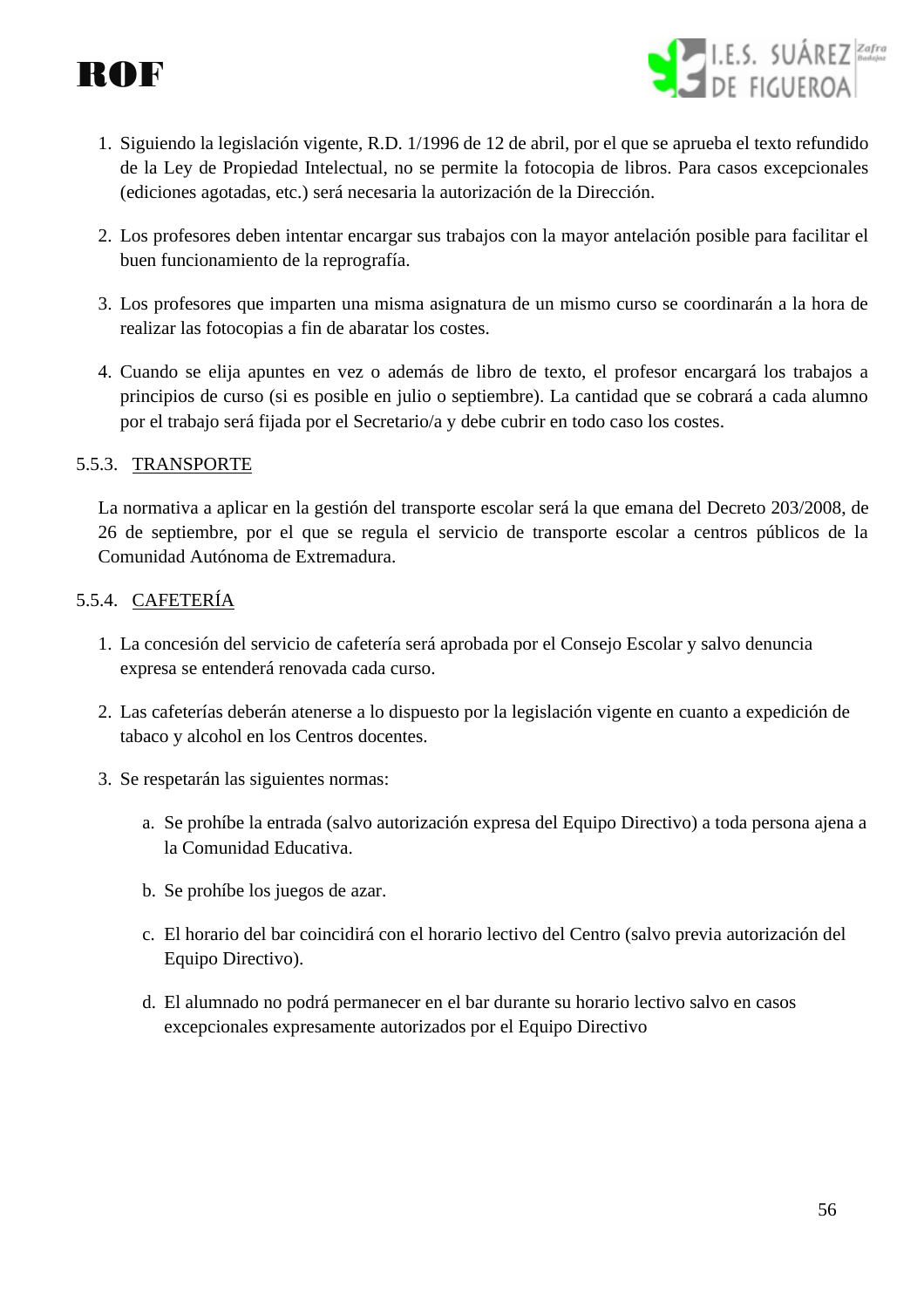

# **6. PLAN DE CONVIVENCIA**

# 6.1. **PRINCIPIOS QUE INSPIRAN EL PLAN DE CONVIVENCIA**

1. **Principio de Planificación**, determinado a través de programas con unos objetivos, actuaciones, metodología y procesos de evaluación determinados, es decir, de un Plan de Actuación.

A la vez ha de ser considerado como un proceso, y esto indica su carácter inacabado ya que cada una de nuestras intervenciones dará paso a la obtención de nuevos puntos de partida desde los que volver a iniciar la intervención y plantear las modificaciones que se estimen oportunas en el plan de convivencia.

2. **Principio de Participación**, como eje fundamental de dicho plan. Requiere la implicación de la totalidad de los componentes de la Comunidad Educativa desde un marco de colaboración y cooperación.

La convivencia exige no solo un buen comportamiento de todos los miembros de la comunidad educativa sino además, al mismo tiempo, la participación de todos en el fomento del más adecuado clima de convivencia. Aquí cobra especial relevancia las familias, que deben ser igualmente parte esencial del proceso de gestión de la convivencia. Se potenciarán de forma adecuada los mecanismos de participación, transmisión de la información, colaboración y derecho a la reclamación.

- 3. **Principio de Prevención**, planteando como objetivo fundamental la prevención de dificultades de distinta índole que pudieran surgir en el marco del proceso educativo. Por tanto, las actuaciones preventivas para evitar el deterioro de la convivencia han de presidir la organización y la gestión de los recursos del centro.
- 4. **Principio de corrección**. Las sanciones se corresponderán de manera proporcional y justa con la causa que las motive, teniendo en cuenta el contexto del alumno/a y partiendo siempre como referente la escala de responsabilidad. A tal fin debe existir una estrecha coordinación entre Jefatura de Estudios, Departamento de Orientación, Tutoría y Delegados de Grupo para el tratamiento de cuestiones individuales.
- 5. **Principio de Sistema**, concibiendo el centro como un sistema global que se conforma, a su vez, como distintos subsistemas de forma que la actuación que se desarrolle o el cambio que se promueva en uno de ellos afectará o producirá cambios en los restantes elementos del sistema.

En nuestro plan de convivencia tendremos que tener presente de un lado el nivel de desarrollo del centro, partiremos de los recursos de que dispone el centro, de sus características y posibilidades organizativas, de las concepciones actitudes del profesorado, y de otro lado, teniendo en cuenta el contexto en el que se encuentra el centro educativo y las influencias que ejerce en el mismo.

6. En conclusión, pretendemos: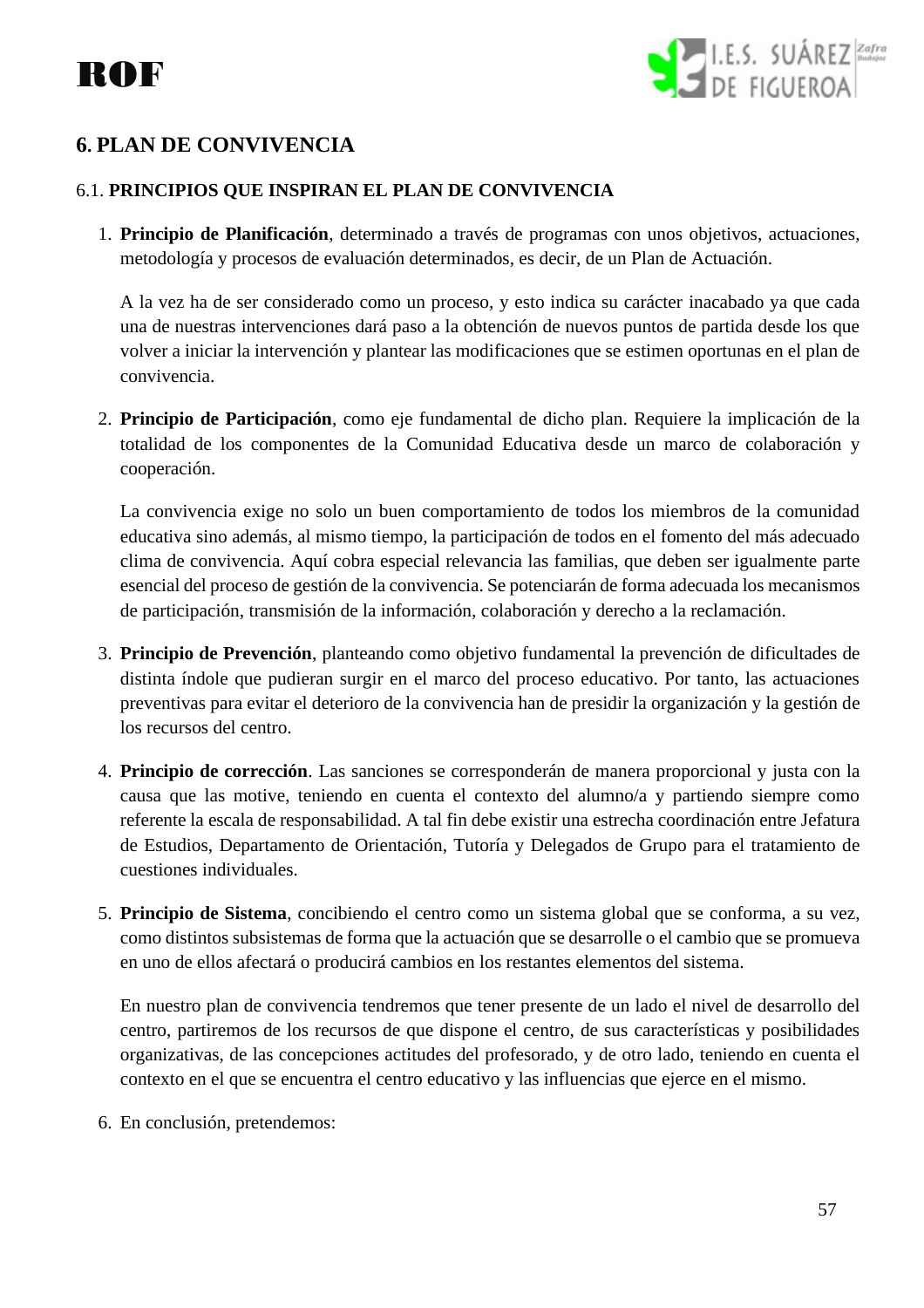



- a. Favorecer el desarrollo de medidas de carácter formativo, preventivo y correctivo y la creación de protocolos válidos para la gestión de la convivencia.
- b. Fomentar la asunción de responsabilidades de cada sector de la comunidad educativa.
- c. Favorecer la observación continuada del clima de convivencia del centro para analizar el mismo y realizar todas aquellas propuestas de mejora necesarias para una adecuada gestión de la convivencia escolar.

# **6.2. HUELGA**

En el Decreto 50/2007 sobre Derechos y deberes de los alumnos, se recoge en el artículo 21 el procedimiento para la inasistencia a clase en caso de discrepancias colectivas por motivaciones educativas.

- 1. Ante una convocatoria de huelga, el alumnado de 3º de ESO en adelante tendrá derecho a reunirse a través de la Junta de Delegados.
- 2. La Junta de Delegados deberá presentar a la dirección del centro, con una antelación mínima de tres días, una propuesta razonada de la convocatoria de huelga. La propuesta debe venir avalada por más del 50% de los Delegados/as y por el 20% del alumnado con derecho a ejercer huelga. La dirección del centro comprobará que la propuesta se ajusta a la normativa arriba señalada.
- 3. Los delegados/as con 48 horas de antelación, deberán recoger de los alumnos/as de cada grupo, un documento (con formato oficial) con nombre y firma de aquellos alumnos/as que vayan a ejercer su derecho a huelga. El documento firmado deberá ser entregado a Jefatura de Estudios.
- 4. Los tutores deberán informar, con un mínimo de 24 horas de antelación, a las familias de la convocatoria de inasistencia a clase.
- 5. El profesorado, si así lo estima conveniente podrá impartir sus clases con normalidad y seguir adelante con su programación didáctica.
- 6. En caso de que estuviera establecido una prueba o examen con anterioridad a la convocatoria de inasistencia, el alumnado que no la secunde tendrá derecho a que se le realice dicha prueba. De cualquier forma, el alumnado que se ausente ese día tendrá derecho a que se le repita esa prueba.

#### **6.3. NORMAS DE CONVIVENCIA**

Las normas de convivencia para garantizar el correcto funcionamiento del Instituto se explicitan en el reconocimiento y ejercicio de los derechos y deberes de cada uno de los componentes de la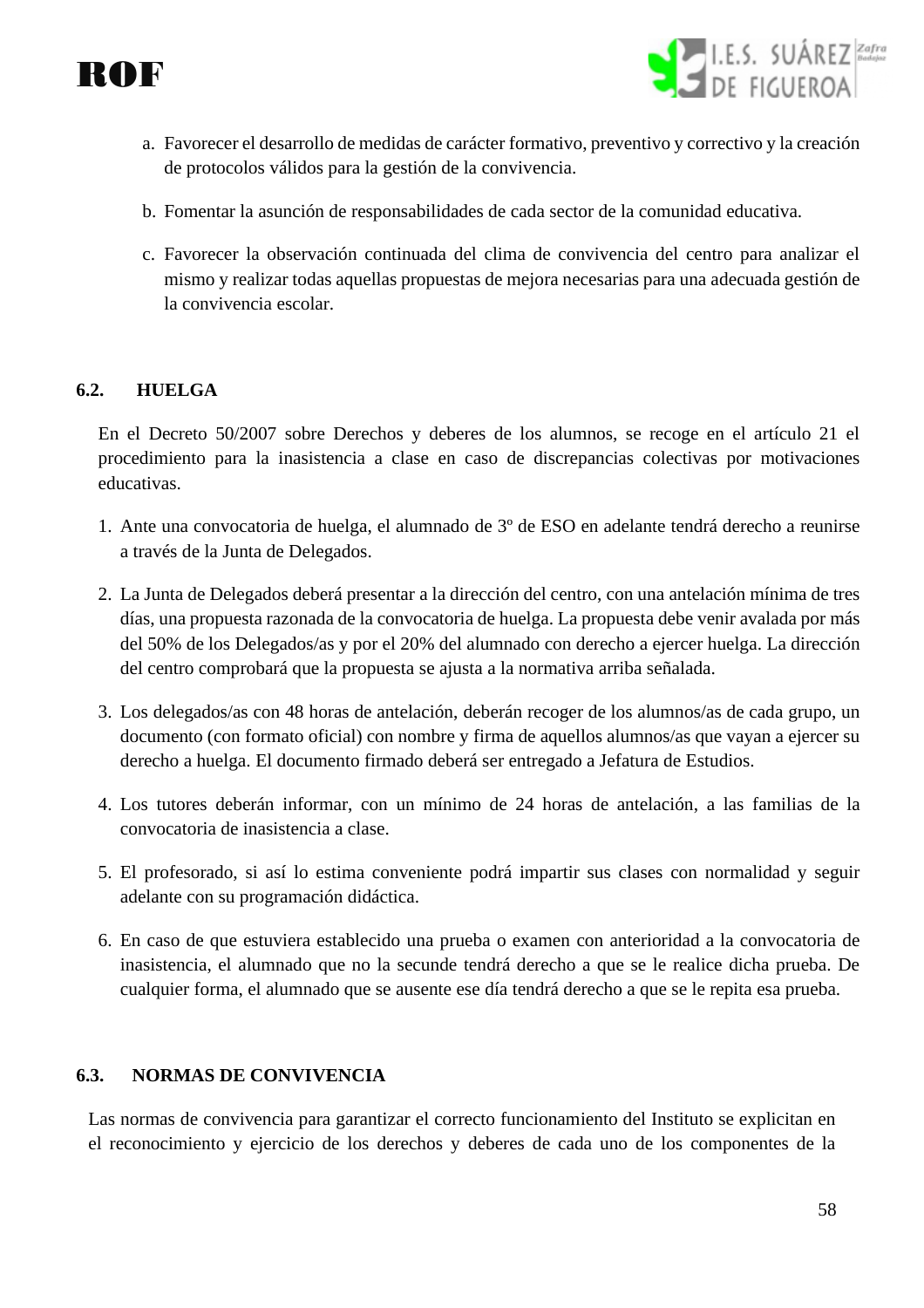



Comunidad Educativa: profesores/as, alumnos/as, padres y madres y personal no docente.

# 6.3.1. SOBRE LAS ENTRADAS Y SALIDAS DE CLASE Y EL COMPORTAMIENTO EN EL AULA.

1. Los alumnos/as y profesores/as serán puntuales en las entradas y salidas de clase, respetando los toques de timbre.

El horario de clase estará marcado por un toque de timbre, al principio y al final de cada sesión.

- 2. Durante las horas de clase los alumnos/as no deberán salir del aula; en casos excepcionales es el profesor/a correspondiente quien concederá permiso para hacerlo.
- 3. Si Jefatura de Estudios lo creyese oportuno, para uno o varios grupos o niveles, se establecerá un cuadrante de salidas del aula que el profesorado deberá rellenar para tener un control de las mismas.
- 4.Los alumnos/as permanecerán en el aula durante el tiempo que transcurre entre clase y clase guardando la debida compostura; este tiempo lo utilizarán para el cambio de material. Sólo podrán, excepcionalmente, abandonar el aula con el permiso del profesor/a entrante.
- 5.Los cambios de clase se efectuarán con rapidez y orden. Cuando los alumnos/as de un grupo se desplacen a aulas especiales (plástica, música, gimnasio...), la puerta de su aula la cerrará el último alumno/a que salga y a la vuelta no entrarán al pabellón hasta que haya tocado el timbre de salida.

Si así lo considerase Jefatura de Estudios y para los niveles que crea oportunos, serán los profesores salientes quienes cerrarían las aulas en los cambios de clase y los profesores entrantes quienes deberán abrirlas. Si coincide con el final del recreo, los profesores entrantes recogerán a los alumnos/as en el patio.

- 6.Cuando un profesor/a tenga examen, todos los alumnos/as permanecerán en el aula hasta el final de la clase. En caso de pruebas que ocupen el recreo, los alumnos/as podrán salir del aula al finalizar el ejercicio, a criterio del profesor/a.
- 7. Los alumnos/as permanecerán en el aula durante las horas lectivas, incluso si se produce la ausencia de un profesor/a, en este caso, los alumnos/as serán atendidos por el profesor/a de guardia.
- 8. Las puertas del aula, siempre que los alumnos/as estén en ella y no haya ningún profesor/a, han de permanecer abiertas.
- 9. Durante los recreos los alumnos/as no podrán permanecer en las aulas ni en los pasillos. El último alumno/a que salga del aula cerrará la puerta, salvo que se aplique el punto 5.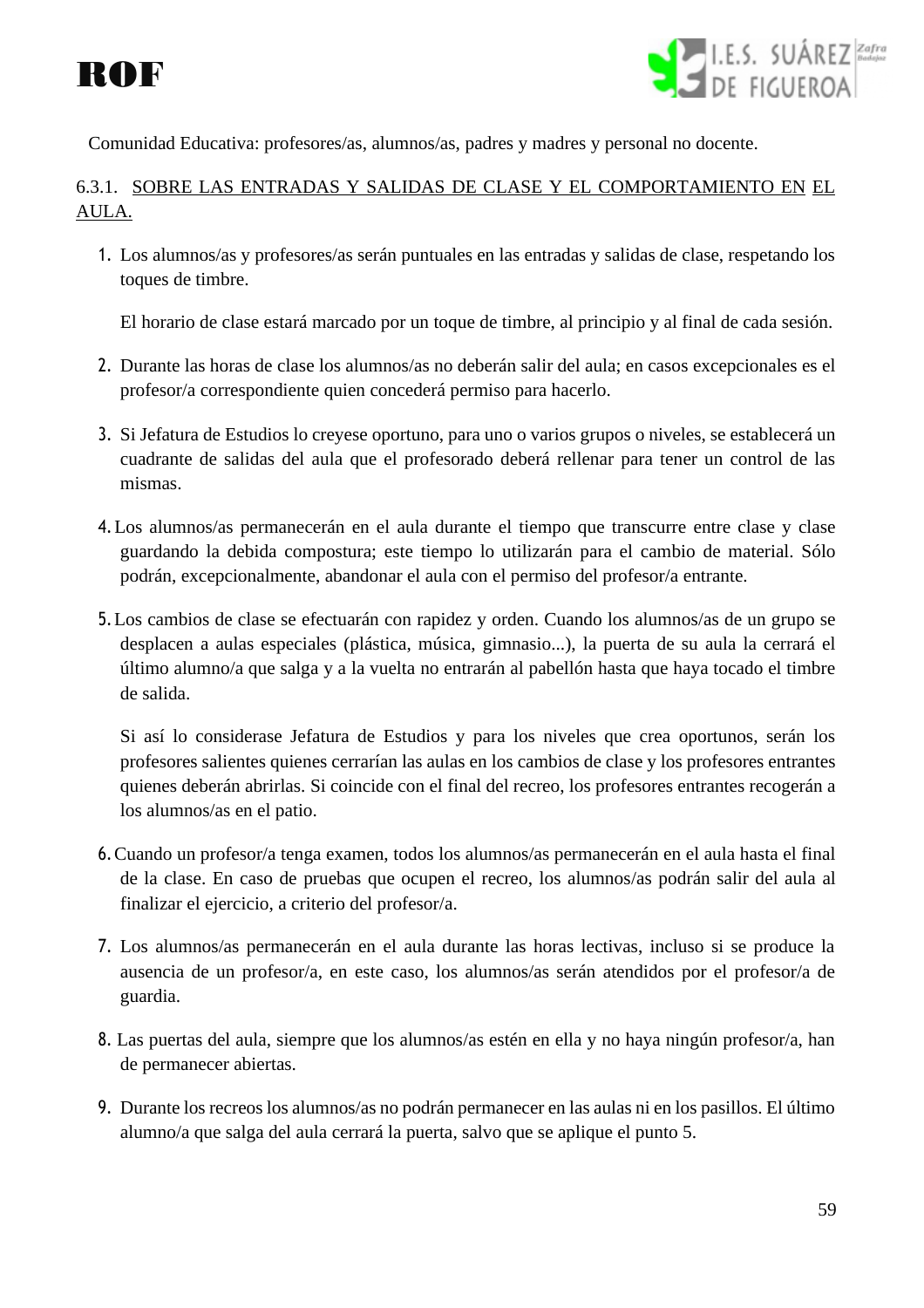

- I.E.S. SUÁREZ Zafra
- 10. Después de un período de recreo, sonará un timbre que indica el final del período de descanso, por lo que los alumnos/as se dirigirán con rapidez y orden a ocupar sus asientos, salvo que se aplique el punto 5.
- 11. Los alumnos/as deben observar un comportamiento que permita el normal desarrollo de la actividad docente.
- 12. Estas normas podrán ser modificadas en caso de planes de contingencia derivadas de causa mayor.

# 6.3.2. SOBRE LAS SALIDAS DEL CENTRO.

- 1. Ningún alumno/a podrá abandonar injustificadamente el Centro durante las horas lectivas.
- 2. Si un alumno/a menor de 18 años necesita salir del Centro, contará con la autorización de Jefatura de Estudios, y solo podrá hacerlo con el acompañamiento de un progenitor o persona autorizada. Desde Conserjería se tomará registro de la salida del alumno/a y quién lo acompaña.
- 3.Cuando un alumno/a se encuentre enfermo, el Centro se pondrá en contacto telefónico con la familia y ésta deberá venir a recogerle. Sólo en caso de una urgencia, el alumno/a será trasladado a un Centro Hospitalario acompañado por una persona responsable del Centro.
- 4.Las puertas del Centro permanecerán cerradas durante toda la jornada lectiva y sólo se abrirán durante los periodos de recreo. Los/as conserjes vigilarán especialmente la entrada de personas ajenas al Centro educativo.
- 5.Solo aquellos alumnos/as mayores de edad podrán abandonar el centro durante el periodo de recreo.
	- a. Jefatura de Estudios, a través de los tutores/as les aportará un carnet que deberán presentar a la salida al profesor/a que esté de guardia en ese punto del centro.
	- b. La puerta de salida solo se abrirá los primeros cinco minutos, permaneciendo cerrada el resto del recreo. Será ese momento el que utilicen los alumnos/as mayores de edad para abandonar el centro.
- 6. Aquellos alumnos/as con materias sueltas recibirán un carnet especial que les permitirá entrar y salir según sus necesidades horarias.
- 7. Estas limitaciones arriba expuestas sólo podrán ser eliminadas en caso de ausencia a última hora de un profesor/a, por alumnos/as a partir de 3º de ESO, habiendo firmado previamente los tutores legales del alumno/a un documento que así lo autorice.

El profesor/a de guardia deberá acompañar a los alumnos/as a la salida del Centro habiendo pasado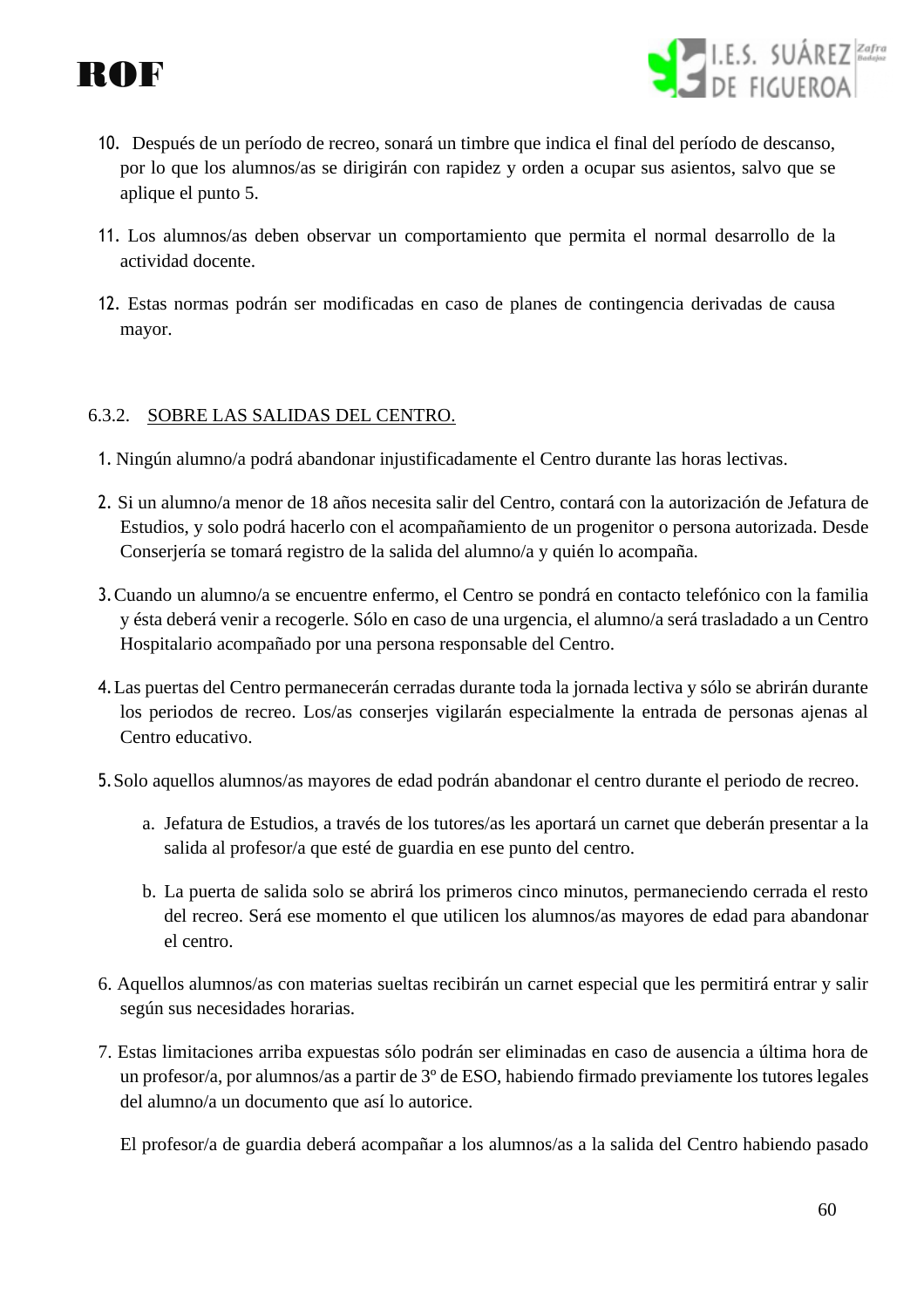



las faltas de asistencia al grupo y habiendo verificado el listado de alumnos/as que tienen autorización para salir, que estará en la carpeta de guardias.

# 6.3.3. SOBRE LA ASISTENCIA A CLASE Y JUSTIFICACIÓN DE FALTAS.

- 1. Los alumnos/as asistirán con regularidad y puntualidad a clase como medio indispensable para su formación humana y académica.
- 2. Todos los profesores/as anotarán diariamente las faltas de asistencia, si la hubiera, de los alumnos/as tanto de E.S.O. como de Bachillerato y Ciclos Formativos en la aplicación Rayuela.
- 3. Toda falta de asistencia o impuntualidad deberá ser justificada por los propios alumnos/as (si fueran mayores de edad) o por sus padres, madres o tutores legales, en un plazo máximo de tres días desde su incorporación a las clases.

Será Rayuela la primera vía de justificación de faltas, también puede realizarse la misma mediante el impreso oficial del Centro debidamente firmado por los tutores legales y acompañado de justificante de asistencia médica cuando fuera el caso.

El justificante se entregará al Tutor/a enseñándolo si así lo requirieran, a los profesores/as implicados.

El impreso oficial de justificación de faltas se puede recoger en la conserjería. La valoración de los justificantes de faltas enviados por los progenitores las realizará el Tutor/a.

4. En el caso de los retrasos, con 5 retrasos acumulados por un alumno/a se le trasladará un apercibimiento por Rayuela.

Cuando se alcancen los 10 retrasos una expulsión del centro. Además, se planteará la posibilidad de realización de tareas para el Centro durante el periodo de descanso.

- 5. En caso de solicitar la realización de un examen no hecho por no haber asistido a clase, el alumno deberá presentar justificante de asistencia médica o documento de garantía suficiente. En caso de dudas, el profesor podrá contactar con las familias para justificar la falta.
- 6.Cuando un alumno/a que teniendo una prueba de evaluación falte a las clases anteriores sin justificar debidamente (aportando certificado médico o similar), el examen de este alumno/a quedará custodiado por Jefatura de Estudios y se entregarán presencialmente a los tutores legales del alumno.

Quedará a criterio del profesor/a posponer, en esta situación, a este alumno/a, la prueba a otro día.

7. Los tutores/as regularmente y siguiendo los protocolos de absentismo se coordinarán con Jefatura de Estudios, Educadora Social y familias para buscar soluciones a la irregularidad en la asistencia a clase.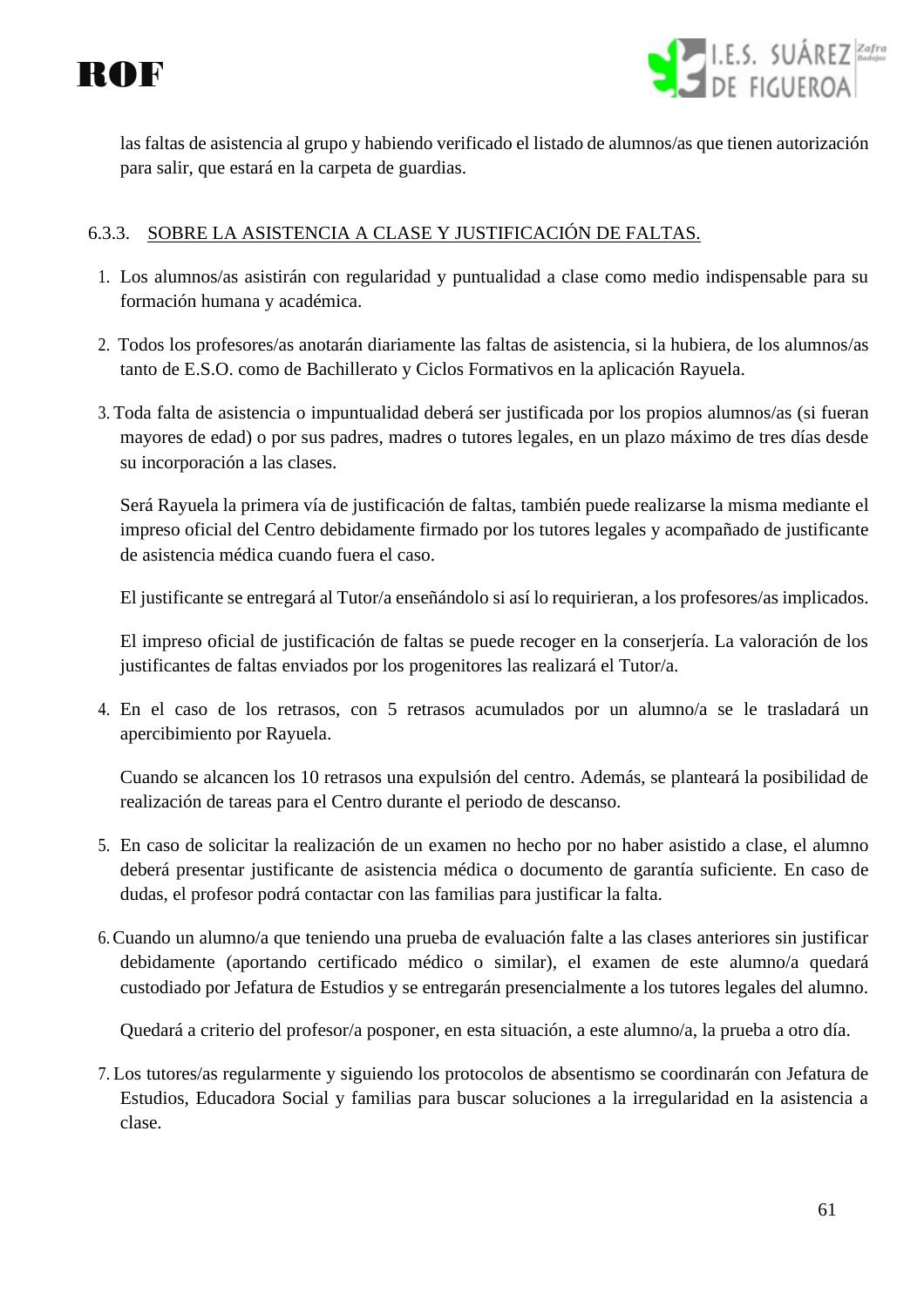



8. Cuando en el Centro se impartan clases de áreas, materias o módulos no superados del curso anterior y el alumno/a necesite asistir, su asistencia será obligatoria, al igual que en el resto de las clases.

En el caso de alumnos/as que quieran asistir como oyentes, deberán hacerlo con la confirmación del profesor/a de la materia y con el compromiso de asistencia.

- 9. Sin perjuicio de las correcciones que se impongan en caso de faltas, a juicio del tutor/a injustificadas, a efectos de la evaluación y promoción del alumno/a se establecen los siguientes criterios y porcentajes de faltas:
	- a. En Formación Profesional:
		- Si el alumnado supera el 20% de faltas de asistencia de las horas totales de un módulo profesional (injustificadas o justificadas), puede perder el derecho a la evaluación continua. Es el profesorado de los módulos el que se encarga de informar a las familias, previamente a alcanzar ese porcentaje (preferiblemente por escrito para que quede constancia) y cuando ya lo haya alcanzado, se informará mediante documento oficial firmado por el profesor de la materia y el visto bueno de Jefatura de Estudios.
		- Si la justificación de las faltas de asistencia es razonable, el profesorado puede considerar no llevar a cabo esta actuación.
		- Si el alumnado supera el 20% de faltas de asistencia injustificadas, de las horas totales del curso, o si una vez iniciado el curso escolar y transcurridos quince días lectivos continuados, se observa la no incorporación o la inasistencia injustificada del alumno a las actividades lectivas, se informará previamente por escrito a la familia de que se puede proceder a la anulación de la matrícula.
		- Una vez alcanzado ese porcentaje, se debe emitir comunicación del Director/a del Centro de que se procede a la anulación de matrícula, concediéndole un plazo de 10 días para presentar alegaciones y documentación pertinente. Se mandará Certificada y con acuse de recibo.
		- Pasado el tiempo, se emite la Resolución que se manda al alumno y familia y se adjunta una copia a su expediente.
	- b. En Formación Profesional Básica:
		- El alumnado no pierde el derecho de la evaluación continua.
		- Si el alumnado supera el 20% de faltas de asistencia injustificadas, de las horas totales del curso, o si una vez iniciado el curso escolar y transcurridos quince días lectivos continuados, se observa la no incorporación o la inasistencia injustificada del alumno a las actividades lectivas, se informará previamente por escrito a la familia de que se puede proceder a la anulación de la matrícula.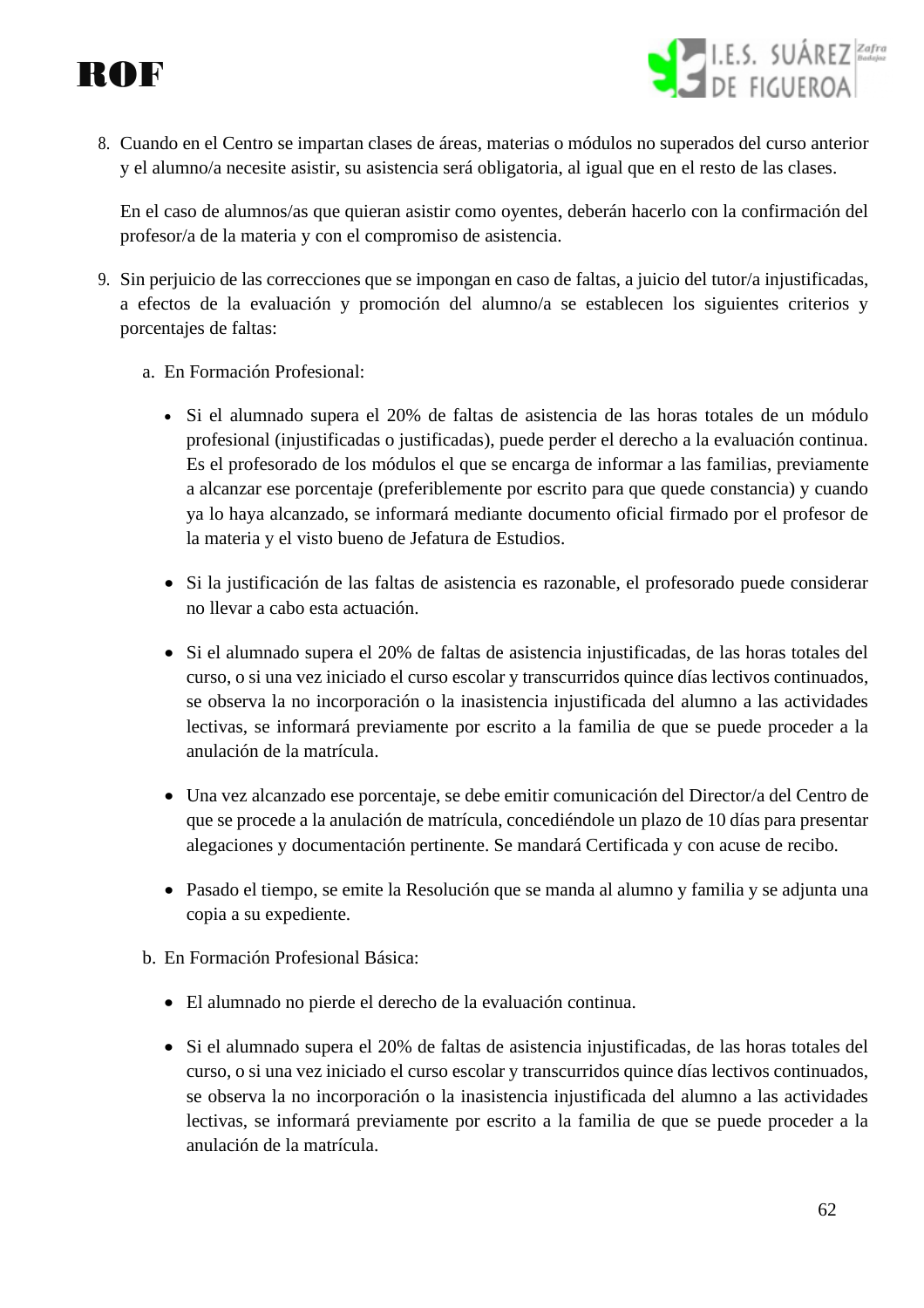

- **SALES.** SUÁREZ<sup>Zafra</sup>
- La anulación de matrícula por inasistencia no será de aplicación al alumnado que está en edad obligatoria de escolarización.
- Una vez alcanzado ese porcentaje, se debe emitir comunicación del Director del Centro de que se procede a la anulación de matrícula, concediéndole un plazo de 10 días para presentar alegaciones y documentación pertinente. Se mandará Certificada y con acuse de recibo.
- Pasado el tiempo, se emite la Resolución que se manda al alumno y familia y se adjunta una copia a su expediente.
- c. En Bachillerato y ESO:
	- Cuando la inasistencia a clase sea debida a enfermedad u otras circunstancias graves, el alumno, tan pronto como se reincorpore al Centro y asista con regularidad a las clases, tendrá derecho a que su trabajo y rendimiento sea evaluado de forma continua en la siguiente evaluación y a realizar todas las pruebas o exámenes que hayan tenido sus compañeros durante su ausencia.
	- Cuando las ausencias prolongadas no sean justificadas, el alumno de ESO y Bachillerato tendrá que atenerse a los criterios establecidos en las programaciones del Departamento de las materias a las que haya decidido no asistir, independientemente de las sanciones que se le puedan imponer y que se reflejan en la siguiente tabla.

| ESO.- Mayores de 16 años. Bachillerato. Al llegar a acumular |                                                                    |
|--------------------------------------------------------------|--------------------------------------------------------------------|
| 12 faltas                                                    | Medidas preventivas: comunicación del tutor/a con la familia y con |
|                                                              | jefatura de Estudios                                               |
| 20 faltas                                                    | 1 día de expulsión del Centro                                      |
| 28 faltas                                                    | 1 día de expulsión del Centro                                      |
| 36 faltas                                                    | 1 día de expulsión del Centro                                      |
| 44 faltas                                                    | 1 día de expulsión del Centro                                      |
| 52 faltas                                                    | 1 día de expulsión del Centro                                      |
| 60 faltas                                                    | Falta grave. Medidas cautelares discrecionales.                    |

10.En cualquier caso, para prevenir y controlar el absentismo escolar se seguirán las actuaciones previstas en el "Plan para la Prevención, el Control y Seguimiento del Absentismo Escolar" del Centro.

# 6.3.4. SOBRE EL APROVECHAMIENTO Y LA ACTITUD DE LOS ALUMNOS

1. El control de aprovechamiento y actitud del alumnado se comunicará en el boletín de calificación escolar, después de cada evaluación. Debidamente firmado por el padre, madre o representante legal del alumno, será devuelto al profesor/tutor en el plazo máximo de una semana.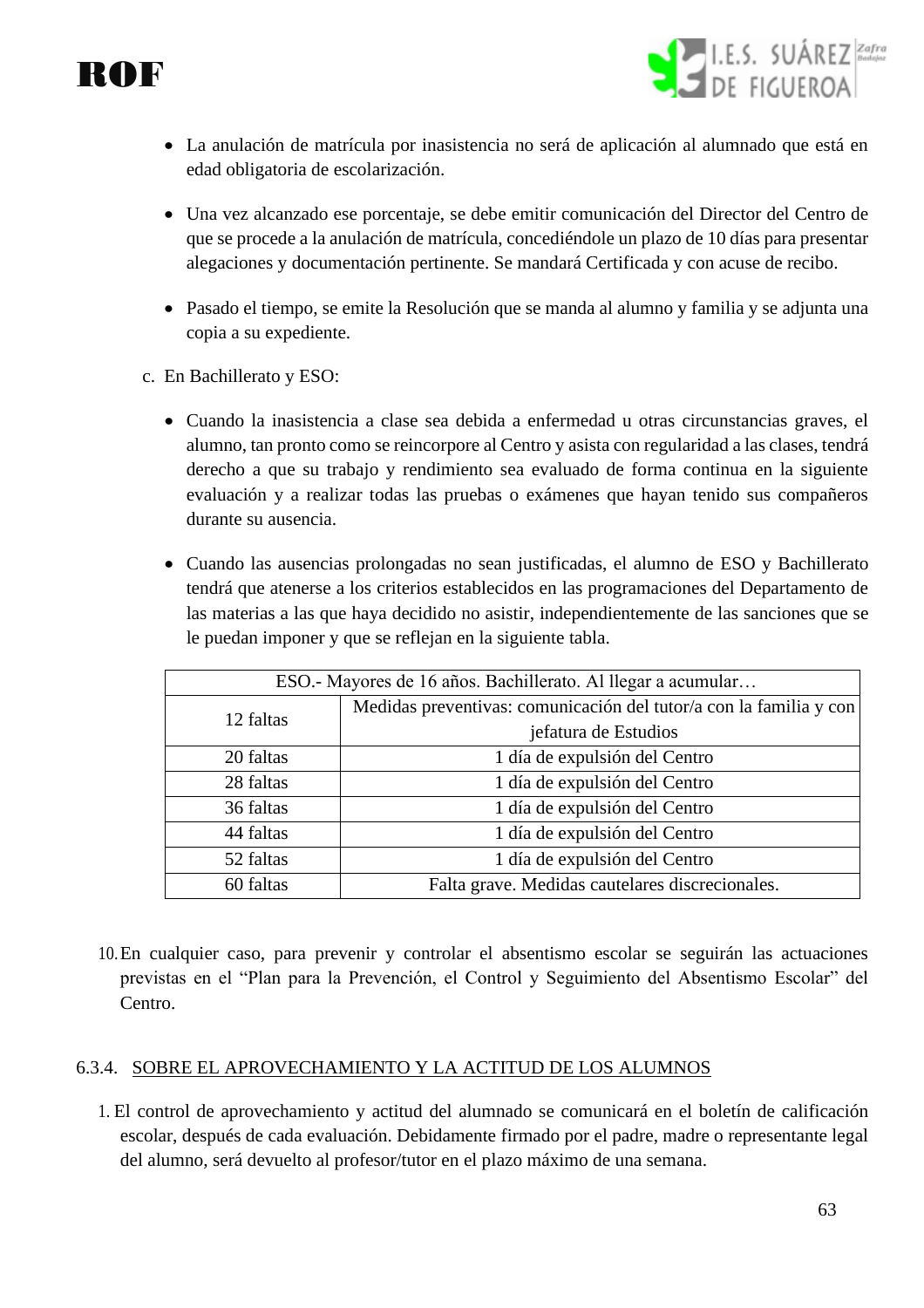



- 2. Los padres tendrán derecho a recabar información sobre el rendimiento y actitud de su hijo a través de su profesor tutor/a. Así mismo, deberán acudir a cuantas reuniones se les convoque al efecto.
- 3. Los profesores tutores, de acuerdo con la Jefatura de Estudios y con el Departamento de Orientación, podrán convocar en cada periodo de evaluación reuniones de profesores/as, padres, madres y alumnos/as para analizar y comentar incidencias académicas o de convivencia.
- 4. Cada profesor/a tutor/a preparará con los alumnos/as cada sesión de evaluación y les comunicará posteriormente las observaciones de la Junta de Evaluación.

# 6.3.5. ABSENTISMO PASIVO EN EDUCACIÓN OBLIGATORIA

- 1. Las actuaciones de la comunidad educativa irán encaminadas a desarrollar y consolidar en los alumnos hábitos de estudio y de trabajo que permitan su formación en un clima de respeto a los demás.
- 2. Consideramos la presencia de absentismo pasivo cuando aparezcan alguna de estas actitudes en algún alumno/a:
	- a. Faltas de asistencia, sin justificar adecuadamente, en un 25% o más de las clases de la asignatura.
	- b. El alumno o la alumna muestra una actitud en clase de nula o mínima colaboración: no trae materiales, charla, no se centra, mantiene actitud pasiva (no saca material, no participa en el desarrollo de la misma, etc.) acumula partes disciplinarios, etc. Así como no presenta las tareas mandadas para casa.
	- c. Las pruebas escritas las entrega frecuentemente en blanco o prácticamente sin hacer. O bien, no responde frecuentemente a las cuestiones de los exámenes orales, no sale a la pizarra si se le pide, etc. (Anexo registro de exámenes y tareas)
	- d. Hace ostentación de su actitud de abandono de la asignatura, mientras que en la mayoría de las asignaturas tiene un comportamiento distinto.
	- e. A pesar de ser informado por el profesorado de la situación de abandono no realiza cambios en los criterios anteriormente descritos.
	- f. Tras la entrega de calificaciones de la 1ª o 2ª evaluación se procederá a informar a las familias a través del tutor de las circunstancias que pueden conducir al abandono
- 3. Cuando se detecte la reiteración en alguno de los alumnos/as de las casuísticas establecidas en el punto 2, se seguirá el siguiente protocolo (Anexo Protocolo abreviado):
	- a. Paso 1. El profesor o profesora del área comunica al tutor/a de la sospecha de abandono de la materia por parte del alumno/a. El tutor o tutora del alumno o alumna solicita al equipo educativo información sobre los resultados académicos, trabajo diario, interés y esfuerzo en el resto de áreas. Esta información será trasladada al profesor de área para valoración conjunta de continuar con el protocolo.
	- b. Paso 2. Entrevista con la familia para informarles de la situación del alumno o alumna. En esta entrevista se firmará un documento en el que quede constancia del abandono y se especifique las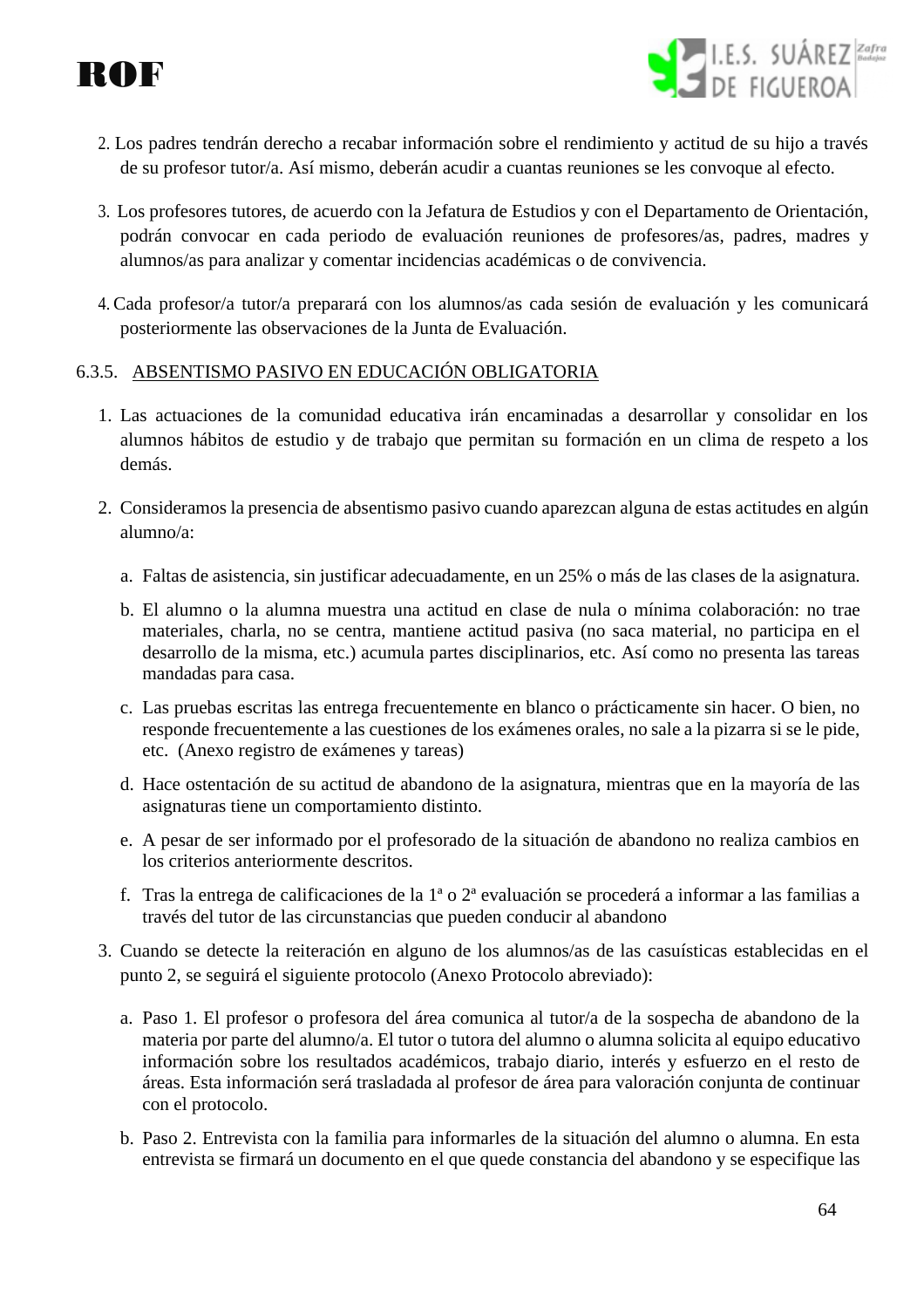



posibles consecuencias (dependiendo del curso y nivel del alumno). (Anexo Modelo de Abandono de una Asignatura).

- c. Paso 3. Estudiar con la familia las causas del abandono y se establecen medidas encaminadas para reconducir la actitud del alumno (en esta parte de la entrevista se aconseja solicitar la presencia del alumno para dichos acuerdos) (Anexo Compromiso educativo).
- d. Paso 4. De no corregirse definitivamente la actitud de abandono y desinterés: Comunicado del profesor/a de área al tutor o tutora y éste a su vez a la familia del al alumno/a, por correo certificado a la familia sobre la nula disposición del alumno y el no aprovechamiento de las medidas desarrolladas por el profesorado. (Anexo Modelo de Carta).
- 4. Toda la documentación tendrá original para el profesor del área y copia que se deberá entregar a la Jefatura de Estudios.
- 5. Cuando se ha aplicado el protocolo de abandono de materia y no se ha obtenido el compromiso del alumno/a, se atenderá tal circunstancia en las decisiones que sobre la titulación o promoción se planteen con el mismo.
- 6. La reiteración de la actitud será considerada conducta gravemente perjudicial y su corrección será la definida en este ROF ante tales conductas.

# 6.3.6. PROTOCOLO DE EXÁMENES

- 1. Todos los exámenes deben estar expuestos en la plantilla existente en clase.
- 2. Los exámenes deben, en lo posible, estar consensuados con los alumnos.
- 3. Buscar una fecha en la que no haya ningún examen ya establecido.
- 4. No cambiar (salvo causa mayor) la fecha del examen.
- 5. Se establecen una serie de prioridades:
	- a. Un examen por día, evitando situar varios exámenes en la misma fecha.
	- b. Un máximo de cuatro exámenes por semana.
	- c. En lo posible, establecer un día entre examen y examen.
	- d. Recordar que existen formas de evaluar que van más allá de los exámenes.

#### 6.3.7. SOBRE OTROS ASPECTOS DE LA CONVIVENCIA.

1. El recinto del Instituto está reservado a los alumnos/as matriculados en el mismo, por lo tanto, no se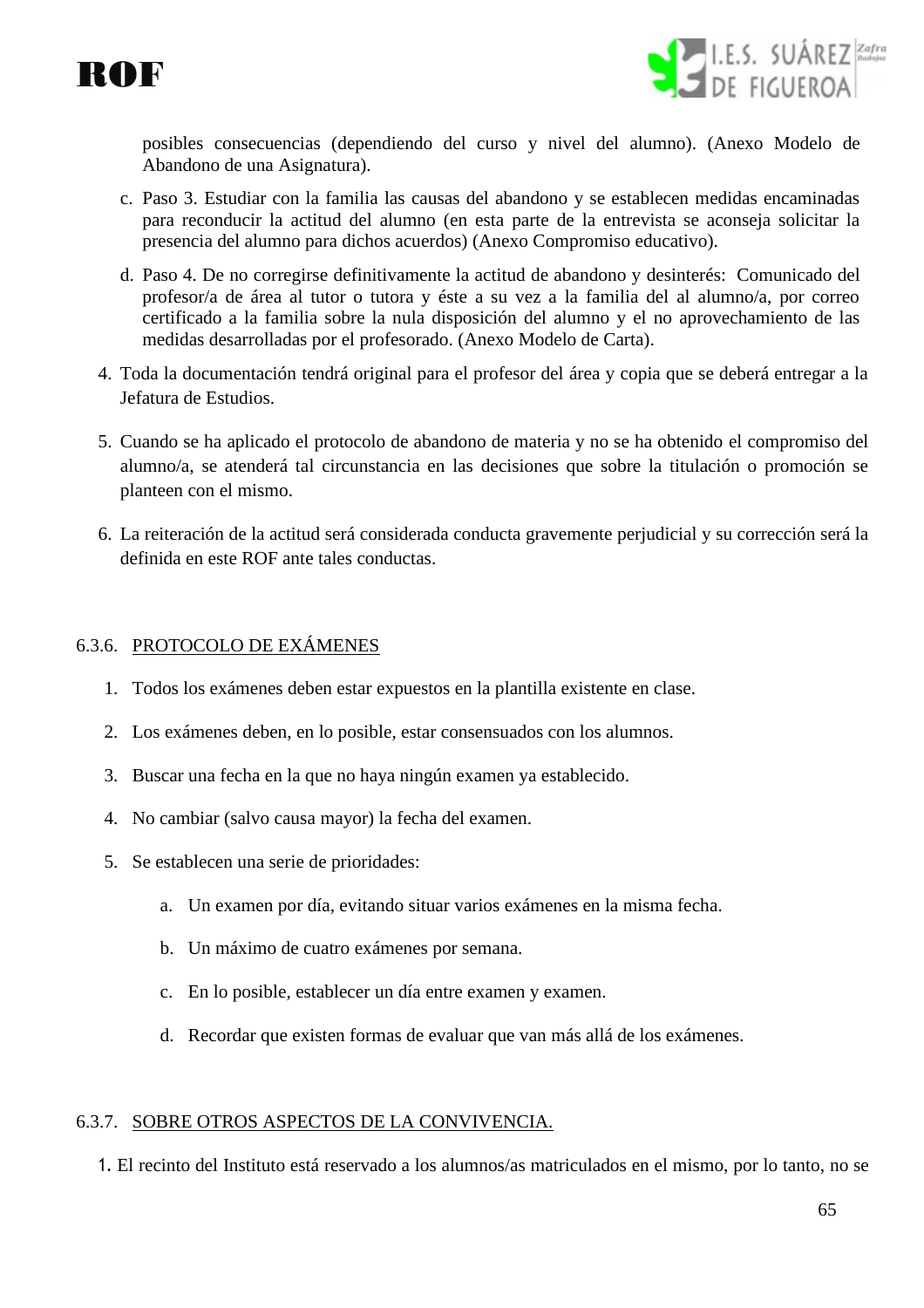



permitirá la entrada de personas ajenas al mismo a no ser que vengan a realizar gestiones que tengan que ver con el funcionamiento del Centro.

2. La comunicación del alumnado con sus familias está garantizada durante toda la jornada escolar por medio de los teléfonos del Centro, por lo que no se podrán usar los teléfonos móviles en el recinto escolar. Los móviles se mantendrán siempre apagados y guardados. Si no se cumple la norma, los móviles serán confiscados y depositados en Jefatura de Estudios y sólo se devolverán a los padres, al margen de las medidas correctoras que se impongan.

En ningún caso el Instituto se responsabilizará de la pérdida, daños o hurto de los teléfonos móviles, correspondiendo a cada alumno/a su guarda y custodia.

- 3. Queda prohibido utilizar de cualquier modo, aparatos grabadores y reproductores, alarmas sonoras de relojes, mp3 o similares, etc. con el fin de evitar innecesarias distracciones en el aula y especialmente acciones contra la dignidad e integridad física y moral de cualquier miembro de la comunidad educativa.
- 4. Se prohíbe la posesión o consumo de drogas o bebidas alcohólicas en el Centro.
- 5. Como establece la Ley 28/2005 de 26 de diciembre, modificada por la Ley 42/2010 de 30 de diciembre, está rigurosamente prohibido fumar en el recinto del Centro, así como en los accesos y en las aceras circundantes.
- 6. En el interior de los pabellones no se puede consumir, abrir o manipular alimentos, ni sólidos ni líquidos, ni mascar chicle. Este consumo se realizará exclusivamente en el patio y cafetería y los envases, envoltorios, chicles... se depositarán en los puntos de reciclaje situados en los patios.
- 7. El horario de clases establecido a principio de curso sólo podrá alterarse cuando a juicio del Jefe/a de Estudios existan circunstancias que lo aconsejen.
- 8. Las reuniones de madres y padres, alumnos/as, profesores/as y órganos colegiados del Centro se convocarán en horario que no perturben el normal desarrollo de la vida académica. Sólo en situaciones muy extraordinarias y por decisión del Director/a se podrá convocar una reunión que exija la interrupción del horario lectivo.
- 9. En el Centro existen tablones de anuncios para que todos los miembros de la comunidad escolar puedan ejercer su derecho a la libertad de expresión, siempre de acuerdo con los principios y derechos constitucionales.

Los carteles y comunicados sólo se podrán fijar en los tablones colocados al efecto, previo conocimiento de la Dirección y deberán llevar el sello del Instituto y si se trata de escritos que contengan manifestaciones personales, deberán ir firmados.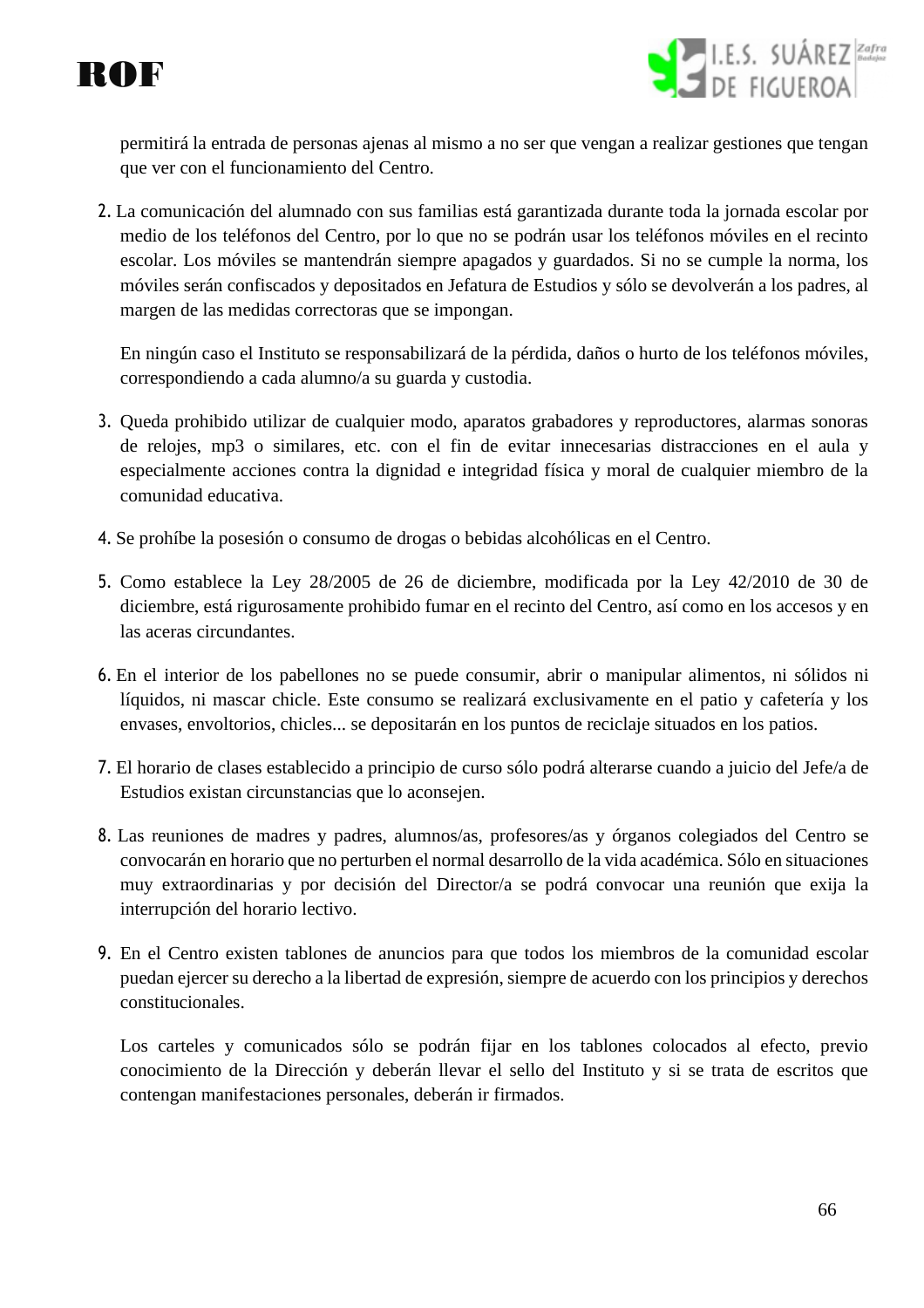

# 6.3.8. SOBRE EL MATERIAL Y EL MANTENIMIENTO DE LAS INSTALACIONES.

- 1. Los alumnos, profesores y demás miembros de la Comunidad Educativa procurarán contribuir eficazmente al mantenimiento de la limpieza, cuidado y embellecimiento de las instalaciones y material del Centro.
- 2. Los responsables de los desperfectos producidos en las instalaciones, material o mobiliario por negligencia, mala intención o por uso indebido, así como las sustracciones de material serán sancionados, exigiéndose la reposición o las reparaciones precisas, incluso económicas, a que hubiera lugar. En último término, será responsable de los daños y se hará cargo del coste de reparación el grupo, curso o sector de alumnos donde se produzcan los daños, salvo constancia del responsable o responsables de los desperfectos o sustracciones. En todo caso, los padres, madres o representantes legales de los alumnos/as serán responsables civiles en los términos previstos en las leyes.

#### 6.3.9. SOBRE LAS GUARDIAS

- 1. Las Funciones del profesorado de guardia.
	- a. Los profesores de guardia serán responsables de los grupos de alumnos/as que se encuentren sin profesor/a por cualquier circunstancia.
	- b. Velarán por el orden y buen funcionamiento del Centro, tanto por lo que se refiere a los alumnos que estén en clase como a los que, por cualquier motivo, estén fuera.
	- c. Los profesores/as de guardia de la primera hora colaborarán en el control de la puntualidad.
	- d. Los profesores/as de guardia resolverán cuanta incidencia se produzca durante su turno de guardia. En caso de accidente o indisposición de un alumno/a seguirán lo establecido en el Protocolo de Emergencias del Centro.
	- e. El profesor/a de guardia anotará en el parte correspondiente las ausencias, retrasos, así como otras incidencias producidas durante su periodo de guardia.
- 2. Sobre el desempeño de las guardias en función de la disponibilidad de profesorado de guardia del centro:
	- a. Habrá un mínimo de 4 profesores/as de guardia en los tramos centrales del horario lectivo.
	- b. Habrá un mínimo de 3 profesores/as de guardia en las primeras y últimas horas lectivas.
	- c. En el recreo habrá un mínimo de dos profesores/as de guardia en cada uno de los módulos y tres en el de primero.
	- d. En caso de saturación en un tramo de guardia, se procederá de la siguiente manera: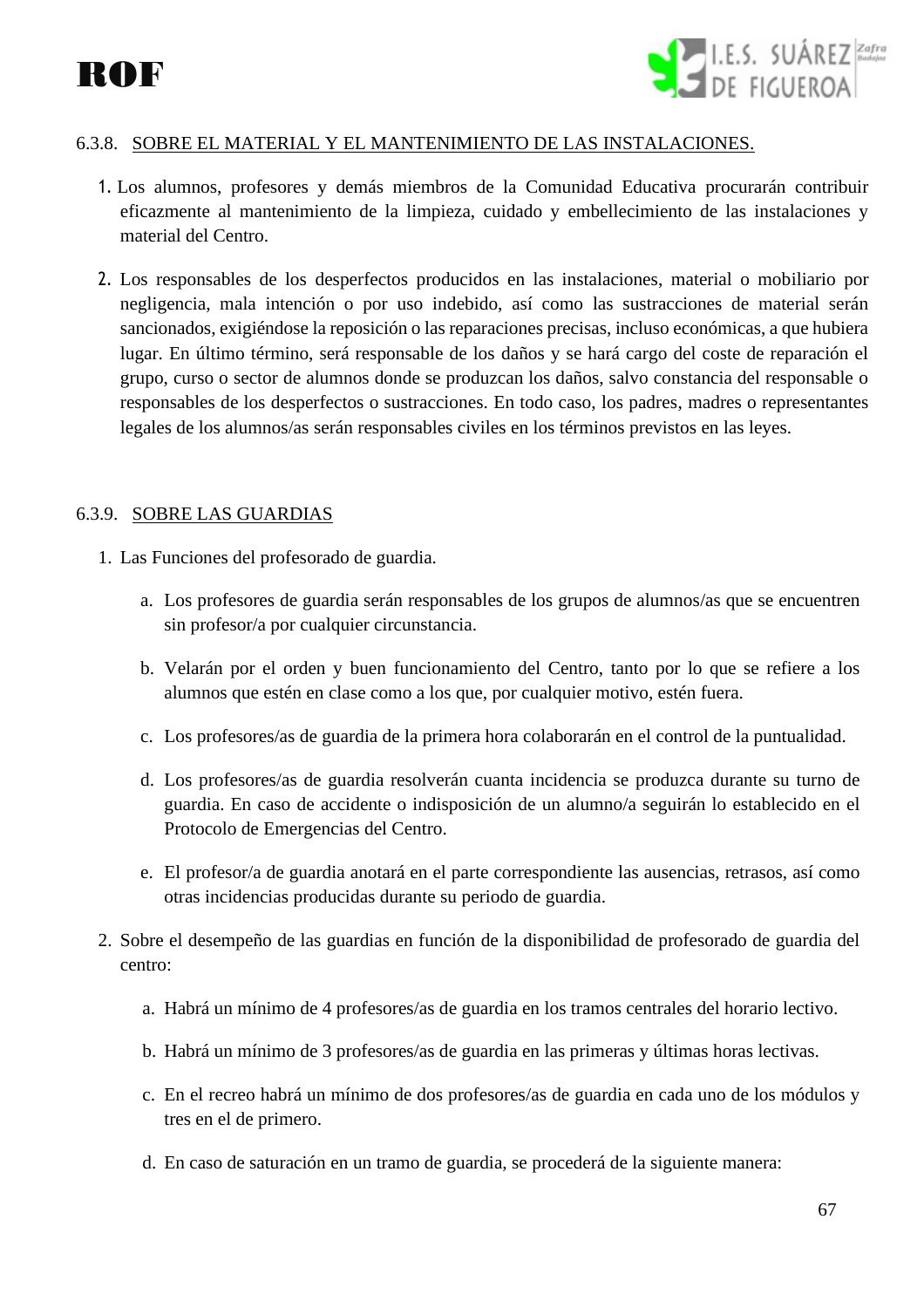



- Se dará prioridad a los grupos inferiores.
- Se agruparán en caso excepcional a los grupos mayores en espacios comunes del centro.
- 3. Habrá un espacio en el Centro dedicado a aquellos alumnos/as que tengan una expulsión interna por distintos motivos (acumulación de amonestaciones, de faltas injustificadas…).
- 4. En el turno de guardia, uno de los profesores y de forma rotatoria, tendrá que ocupar el aula de convivencia en el caso de que sea preciso.
- 5. Tendrán prioridad las guardias de aula a las de convivencia.
- 6. En el caso de que ningún profesor/a de guardia se pueda hacer cargo del aula de convivencia, enviará al alumno/a al Departamento de Orientación o a Jefatura de Estudios.
- 7. En ningún caso se expulsará a un alumno/a del aula de referencia donde esté dando clase al aula de convivencia.
- 8. Los profesores de guardia se organizarán para ocupar las aulas de los compañeros que en ese tramo horario hayan faltado a clase. Aquellos que queden libres se cerciorarán de que no quede ningún grupo sin atender.
- 9. El profesor/a de guardia se quedará en la sala de profesores principal durante el resto de la guardia. Si hay más de un profesor de guardia libre, ocupará la segunda sala de profesores también.
- 10. Si todos los profesores de guardia van a ocupar el puesto de profesores que han faltado, deberá comunicar uno de ellos a Jefatura de Estudios que no quedan profesores de guardia en activo.
- 11. No se permiten adelantos de clase en 1º y 2º de ESO.

En el resto de los niveles, por razones pedagógicas y de organización, sí se permiten los adelantos de clase; cuando esta demanda no parta de los alumnos/as y únicamente cuando el hueco sin clase se sitúe a 6ª hora del mismo día en que se produce los adelantos, en materias con la integridad del grupo.

En los Ciclos Formativos de Grado Superior, y por su estructura en bloques, se permitirá el adelanto a quinta hora también.

Todo adelanto de clase tendrá que ser comunicado a la guardia, que lo anotará en el parte.

Los profesores/as de guardia que adelanten alguna hora estarán a disposición de la guardia al inicio de la 6ª hora, y quedarán a disposición de la misma.

Todos aquellos cambios en el horario deberán ser comunicados a Jefatura de Estudios para que dé su conformidad.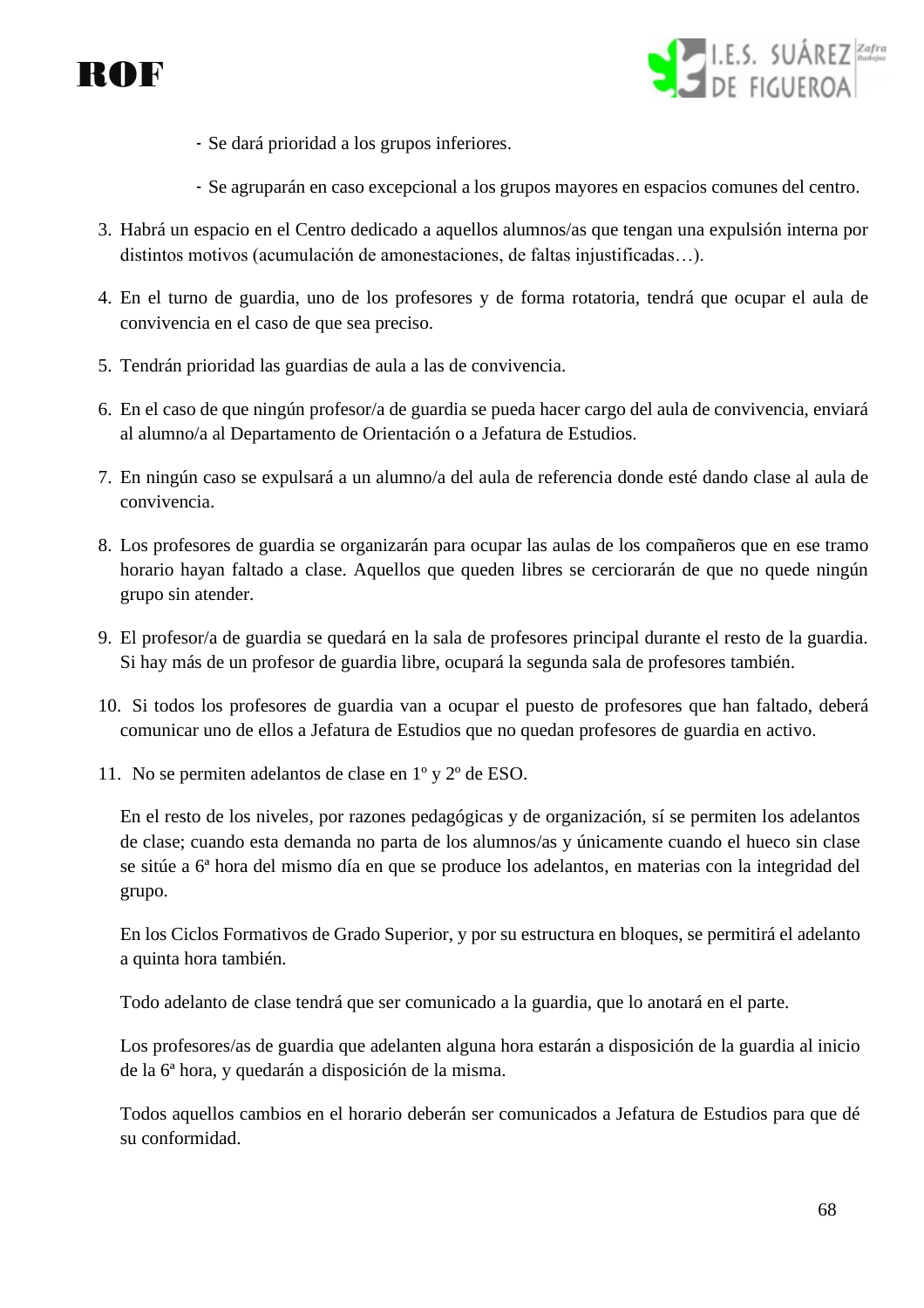



- 12. La guardia pasará lista en Rayuela a los grupos de bachillerato y ciclos formativos y 3º y 4º de ESO sin clase a 6ª hora y les invitará a abandonar el centro tras anotar las ausencias en el parte de clase, acompañándolos a la verja para controlar y autorizar su salida. Sin cumplir todo el procedimiento descrito no se permitirá salir a ningún grupo. Solo se permitirá salir del centro a los autorizados por sus padres (los listados de autorizados figurarán en la carpeta de guardias); los no autorizados serán custodiados de forma conjunta en una de las aulas libres.
- 13. Guardias de recreo.
	- a. Se establece un solo periodo de recreo de 30 minutos en el tramo central de la jornada lectiva.
	- b. La guardia de recreo deberá estar constituida por un mínimo de siete profesores del centro, aunque su número variará según disponibilidad.
	- c. Las funciones del profesor/a de guardia de recreo están descritas en el punto 3.1.3.
	- d. Los profesores de guardia se distribuirán por las zonas comunes del centro, siendo el espacio prioritario el patio de los alumnos/as de menor edad. Los profesores rotarán mensualmente en los espacios en los que están destinados en su vigilancia.
	- e. Aquellos profesores que en su guardia les toque la zona de la entrada, deberán vigilar la salida del centro. Durante los cinco minutos de inicio del recreo, abrirán la puerta para dejar salir a aquellos alumnos/as mayores de edad que estén en posesión del carnet que así lo acredite y que deberán aportar para poder salir.

Pasado ese tiempo, cerrarán la entrada y no la abrirán hasta los cinco minutos finales del recreo.

f. Los profesores de guardia de recreo deberán organizar sus turnos de guardia para que en todo momento unos queden vigilando los patios y otros realicen las patrullas por los pasillos y aulas y cerciorarse de que no queden alumnos/as en los mismos.

Los profesores de guardia controlarán el acceso a los servicios y aseos para controlar un uso correcto de los mismos.

- g. Los miembros del Equipo Directivo podrán reforzar las guardias de recreo por ausencias del profesorado de guardia. Así mismo, podrá solicitar la colaboración puntual y extraordinaria de profesorado para reforzarla.
- 14. Guardias de Biblioteca
	- a. A inicios de curso se establecerá un grupo de profesores para la realización de guardias en la biblioteca del centro.
	- b. Con la colaboración de Jefatura de Estudios, la persona encargada de la Biblioteca realizará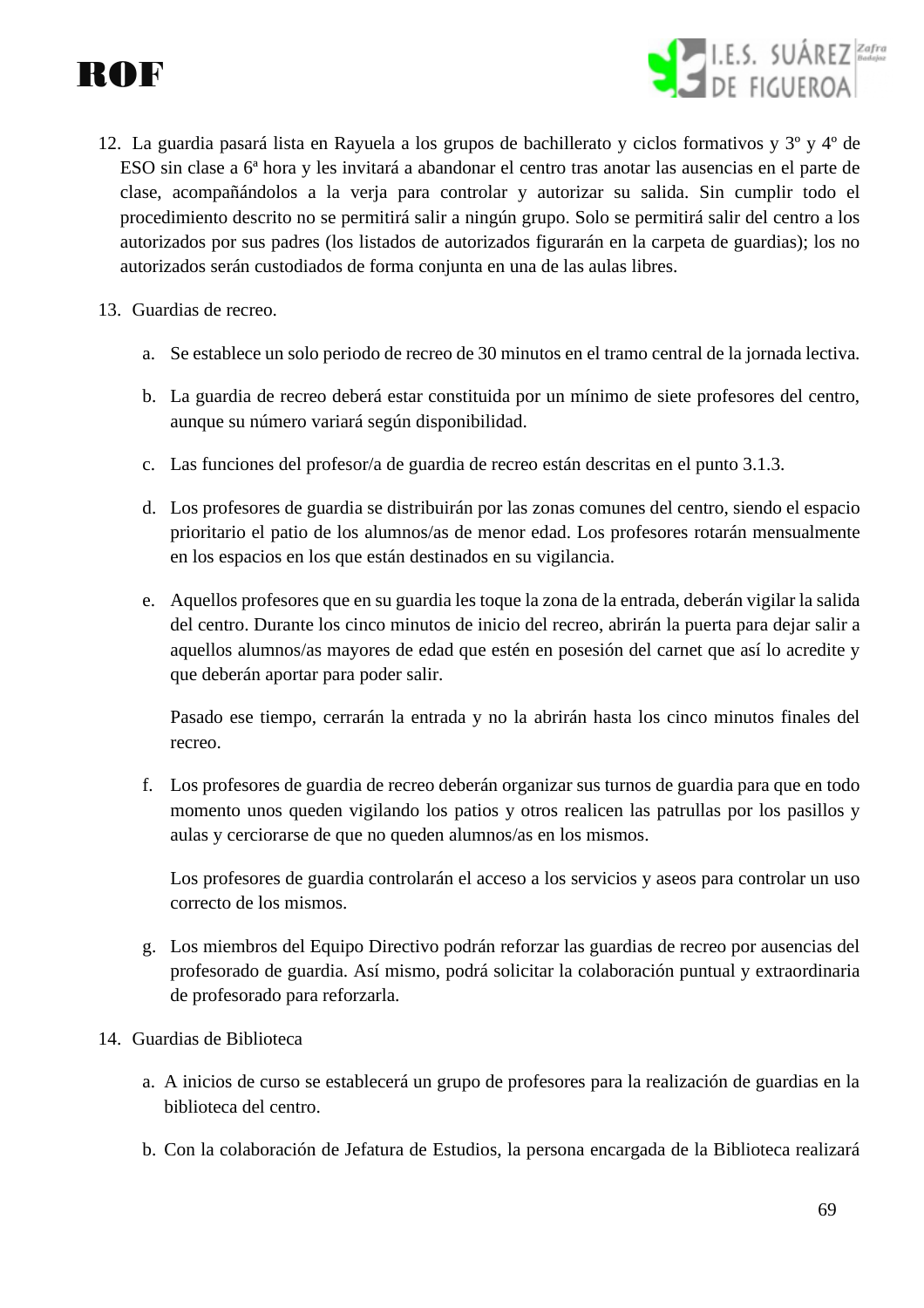



un cuadrante de guardias de biblioteca.

- c. Las guardias de biblioteca deberán contemplar aquellas destinadas a la vigilancia en momentos de recreo y a la presencia en este espacio del centro en horas de clase.
- d. La función del profesor de guardia estará determinada por lo que considere la persona encargada de la biblioteca en cuanto a actividades de préstamo, ordenación, vigilancia…

#### **6.4. LA DISCIPLINA Y LAS NORMAS CORRECTORAS**

Los profesores y personal no docente tienen regulados legalmente los procedimientos y las sanciones por incumplimiento de sus deberes. Corresponde a la Dirección del Centro y fundamentalmente al Servicio de Inspección Técnica de Educación, en el caso de los profesores, hacer cumplir sus deberes y obligaciones. Por tanto, sólo cabe regular y concretar las faltas, los procedimientos y las sanciones por incumplimiento de los deberes de los alumnos/as.

#### 6.4.1. PRINCIPIOS GENERALES DE LAS CORRECCIONES

- 1. Los incumplimientos de las normas de convivencia deberán ser valorados considerando la situación y condiciones personales del alumno/a.
- 2. Las correcciones que proceda aplicar deberán tener un carácter educativo y recuperador, respetando el respeto a los derechos del resto de los alumnos/as, además de procurar la mejora en las relaciones de todos los miembros de la comunidad educativa.

En todo caso, en las correcciones de los incumplimientos de las normas de convivencia deberá tenerse en cuenta:

- a) Ningún alumno/a podrá ser privado del ejercicio de su derecho a la educación, ni en el caso de educación obligatoria.
- b) No podrá imponerse correcciones contrarias a la integridad física y a la dignidad del alumno/a.
- c) La imposición de las correcciones respetará la proporcionalidad con la conducta del alumno/a y deberá contribuir a mejorar su proceso educativo.
- d) Los órganos competentes para la instrucción del expediente o para la imposición de correcciones deberán tener en cuenta la edad del alumno/a, tanto en momento de decidir su incoación os sobreseimiento como a efectos de graduar la aplicación de la sanción cuando proceda.
- e) Se tendrán en cuenta las circunstancias personales, familiares o sociales del alumno/a antes de resolver el procedimiento corrector. A estos efectos, se podrán solicitar los informes que se estimen necesarios sobre las aludidas circunstancias y recomendar, en su caso, a los padres, madres o representantes legales del alumno/a o a las instancias públicas competentes la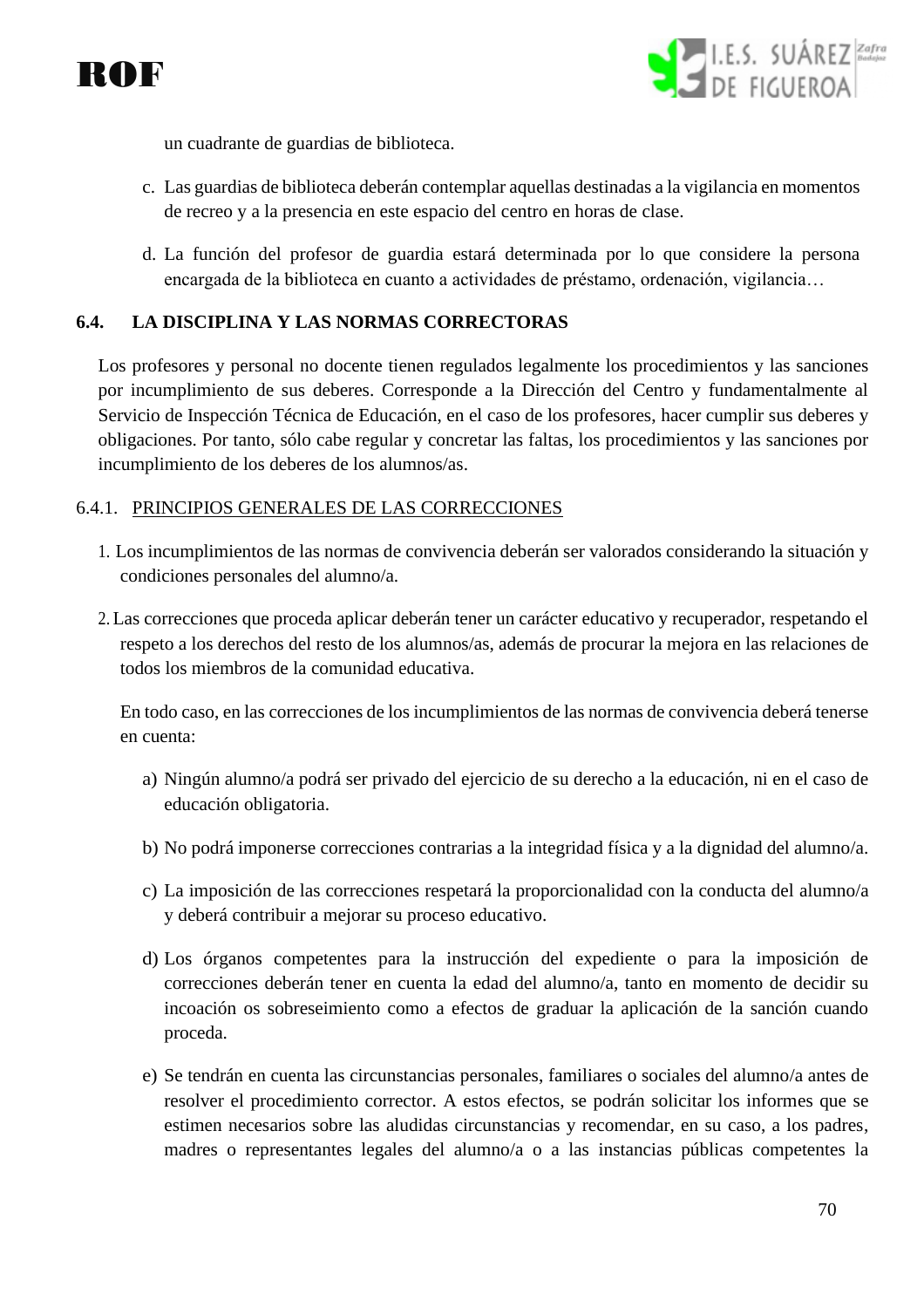



adopción de las medidas necesarias.

3. El Consejo Escolar deberá conocer la resolución de los conflictos disciplinarios y velar porque se atengan a la normativa vigente. A tales efectos el Director/a comunicará al Consejo Escolar las resoluciones que cada trimestre se hayan dictado.

#### 6.4.2. GRADACIÓN DE LAS CORRECCIONES

A efectos de la gradación de las correcciones, se considerarán:

- 1.Circunstancias eximentes:
	- a) Enfermedades que supongan alteraciones de la conducta, dictaminadas por un especialista.
- 2.Circunstancias atenuantes:
	- a) Reconocimiento espontáneo de su conducta incorrecta. Cuando el alumno/a reconozca su falta ante el profesor/a, el tutor/a o algún miembro del Equipo Directivo asumiendo su responsabilidad.
	- b) Inmadurez. Se considera este atenuante sobre todo en los alumnos/as menores de 14 años y excepcionalmente en el resto de los alumnos/as.
	- c) La falta de intencionalidad.
	- d) La petición de excusas.

3.Circunstancias agravantes:

- a) La premeditación.
- b) La reiteración.
- c) Los daños, injurias u ofensas causados al profesorado y compañeros, en particular a los de menor edad, a los recién incorporados al Centro o a los alumnos con necesidades específicas de apoyo educativo.
- d) Las acciones que impliquen la discriminación por razón de nacimiento, raza, sexo, convicciones religiosas o ideológicas, discapacidades físicas, psíquicas o sensoriales, así como por cualquier otra condición personal y social.
- e) La incitación o estímulo a la actuación colectiva lesiva de los derechos de los miembros de la comunidad educativa.

# 6.4.3. ÁMBITO DE APLICACIÓN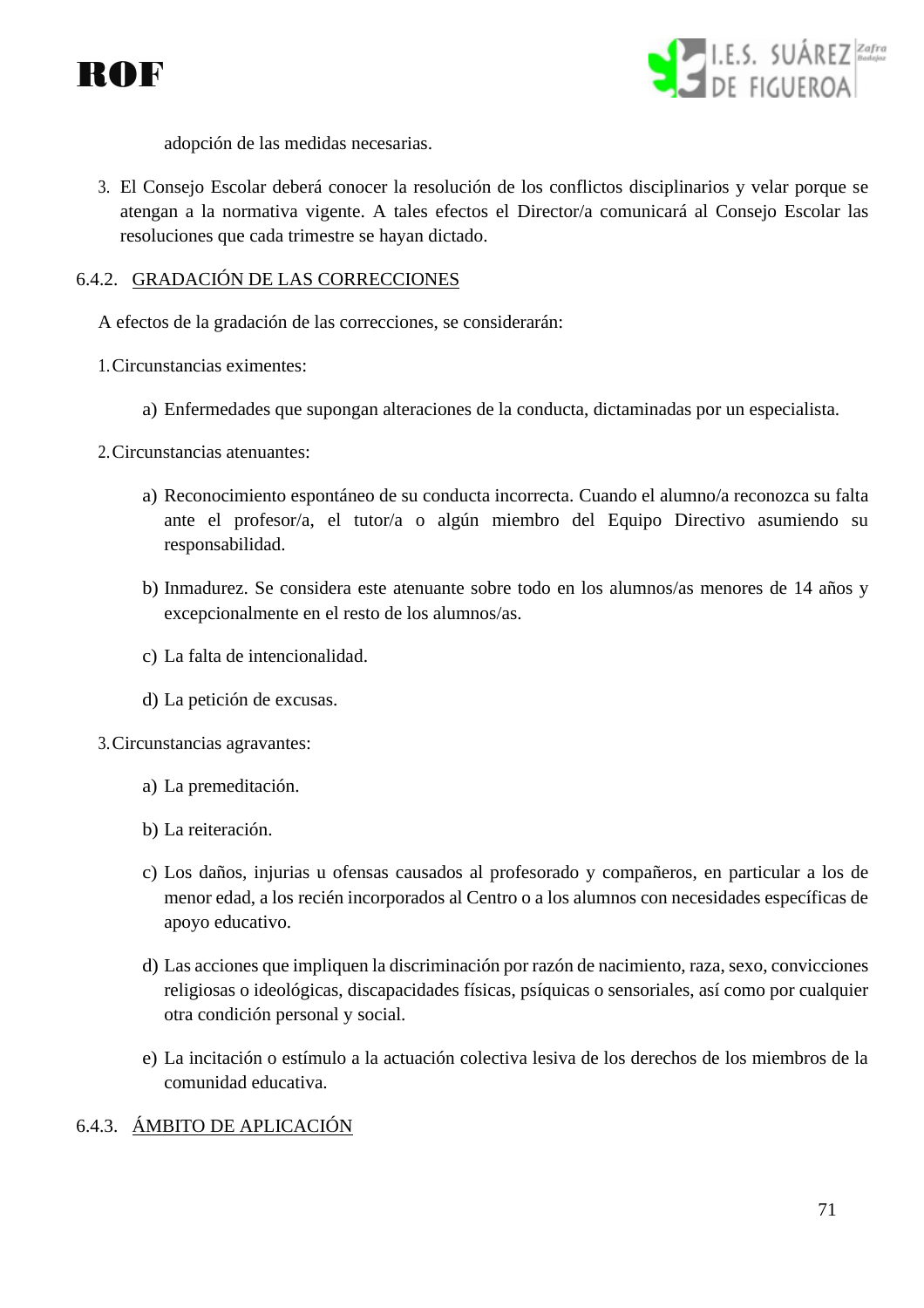



- 1. Podrán corregirse, de acuerdo con lo dispuesto en este capítulo, los actos contrarios a las normas de convivencia del Centro realizados por los alumnos/as:
	- a) En el recinto escolar.
	- b) Durante la realización de actividades complementarias y extraescolares.
	- c) En las actuaciones que, aunque realizadas fuera del recinto escolar, estén motivadas o directamente relacionadas con la vida escolar y afecten a sus compañeros o a otros miembros de la comunidad educativa.

#### 6.4.4. DESCRIPCIÓN DE LAS CONDUCTAS CONTRARIAS A LAS NORMAS DE CONVIVENCIA.

1. Constituyen conductas contrarias a las normas de convivencia aquellas conductas que perturban levemente las normas de convivencia.

Serán conductas contrarias a las normas de convivencia las siguientes conductas:

# **a. Las faltas injustificadas de asistencia a clase y las faltas injustificadas de puntualidad a las actividades académicas, así como a las actividades complementarias y extraescolares.**

Se consideran faltas injustificadas de asistencia a clase o de puntualidad del alumnado las que no sean excusadas de forma escrita por el alumnado, o sus representantes legales si son menores de edad, en las condiciones establecidas en el punto 6.3.3. de este reglamento.

Se consideran como tales, entre otras, las ausencias colectivas sin la previa autorización de la Dirección y la inasistencia a clase en periodos de exámenes.

Las faltas de asistencia o puntualidad se corregirán con parte de apercibimiento por escrito del tutor o profesor que se enviará a los tutores legales del alumno/a. En ningún caso, en aplicación de la legislación vigente, los alumnos podrán ser excluidos de su derecho a la educación por impuntualidad o faltas de asistencia.

En cualquier caso, siempre se estará a lo establecido en el Plan para la Prevención, Control y Seguimiento del Absentismo Escolar del Centro.

# **b. El deterioro no grave de las dependencias del Centro, de su material o de objetos y pertenencias de otros miembros de la Comunidad educativa causados intencionadamente.**

Se entiende por deterioro no grave el que no impide el normal uso del objeto deteriorado:

Pintar, escribir o ensuciar levemente las paredes o el mobiliario del Centro, sin que aparezcan expresiones groseras o irrespetuosas.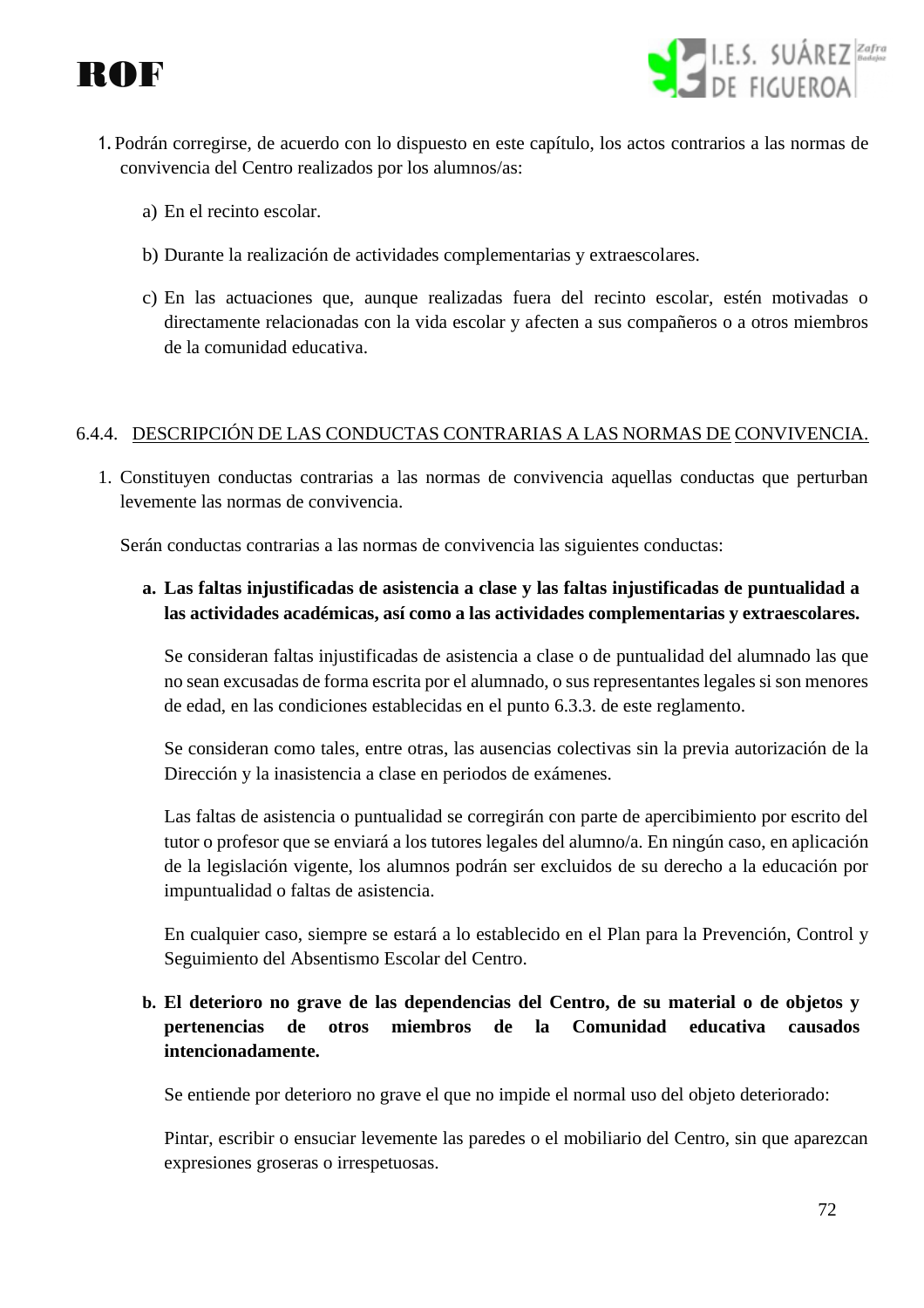



Pintar en las pizarras con fines que no sean didácticos. No utilizar correctamente los aseos.

Arrojar papeles, pipas, chicles, restos de bocadillos... en las aulas pasillos, lavabos, patios, jardines, etc.

No depositar en la conserjería cualquier objeto encontrado. Comer o manipular alimentos en el interior de los pabellones. Escribir, romper o arrancar los avisos de los tablones de anuncios.

• Será competente para corregir al alumno/a, en estos casos, cualquier miembro de la Comunidad Educativa que haya observado su conducta. Se realizará una amonestación verbal y posteriormente se podrá hacer comparecer al alumno/a ante el Jefe/a de Estudios, quien valorará las circunstancias y aplicará la corrección.

#### **c. Cualquier acto injustificado que perturbe el normal desarrollo de las actividades en el Centro.**

Permanecer en los pasillos, cafetería, biblioteca, lavabos, patios, secretaría en períodos lectivos, si no están expresamente autorizados para ello.

Correr, gritar y jugar por los pasillos y las aulas. Reunirse en escaleras y aseos.

Salir del aula entre dos clases sin autorización del profesor/a o entrar en el aula de otro grupo que no sea el suyo.

Utilizar los servicios en períodos que no sean de recreo salvo que tengan autorización del profesor.

Permanecer en el aula o en los pasillos durante el recreo.

Permanecer de manera injustificada en pabellones diferentes a donde esté ubicada su aula.

No respetar las zonas del patio reservadas para los alumnos de su curso.

La entrada y presencia de alumnos/as en la zona reservada para Secretaría, Dirección, Jefatura de Estudios, Departamentos y Salas de Profesores, salvo autorización expresa.

Fumar en el Centro

Abandonar injustificadamente el Centro durante los períodos lectivos.

En general, cualquier acto que perturbe el normal desarrollo de las actividades del Centro.

• Será competente para corregir al alumno/a, en estos casos, cualquier miembro de la Comunidad Educativa que haya observado su conducta. Se realizará una amonestación verbal o por escrito y posteriormente se podrá hacer comparecer al alumno/a ante el Jefe/a de Estudios quien valorará las circunstancias y aplicará la corrección.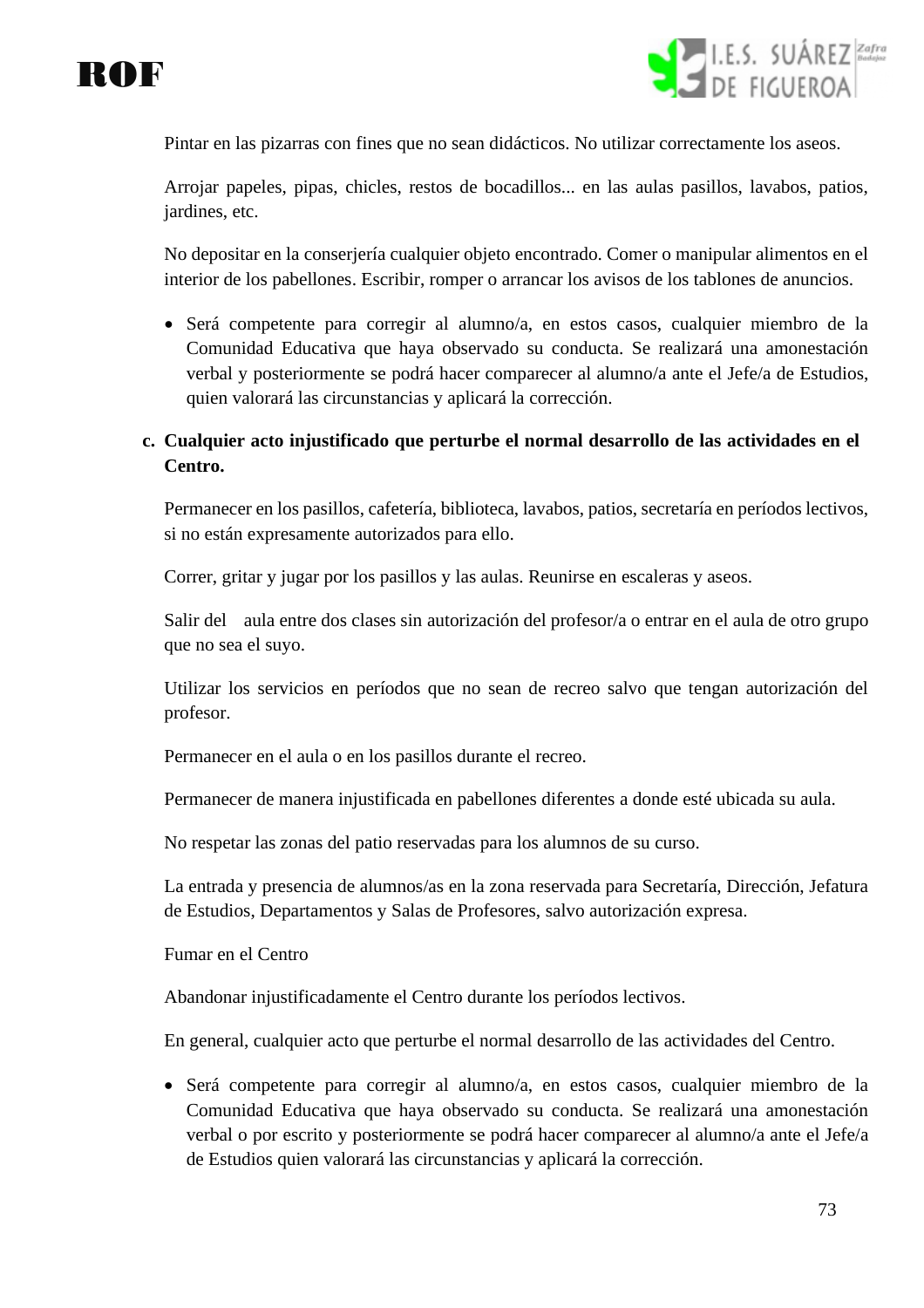



#### **d. Cualquier acto que perturbe el normal desarrollo de la actividad de la clase.**

Las conductas que puedan impedir o dificultar el ejercicio del derecho o el cumplimiento del deber de estudiar por sus compañeros o el ejercicio de la actividad docente.

Utilizar aparatos grabadoras y reproductores, teléfonos móviles, alarmas sonoras y otros objetos que perturben el curso normal de la clase.

Comer y masticar chicles en clase.

Utilizar inadecuadamente los medios informáticos

No guardar las debidas normas de seguridad establecidas en clase, utilizar el material o poner en funcionamiento aparatos sin la debida autorización del profesor.

e. Será competente para corregir al alumno, en estos casos, el profesor/a encargado de la actividad. Podrá ponerse un apercibimiento por escrito.

#### **e. Las actitudes indiferentes hacia las actividades del proceso de enseñanza-aprendizaje.**

No disponer reiteradamente del material necesario para su aprendizaje. No realizar las tareas encomendadas por el profesor/a. Actitudes de absentismo pasivo.

• Será competente para corregir al alumno/a, en estos casos, el profesor/a encargado de la actividad.

#### **f. Cualquier acto de incorrección y de desconsideración hacia el profesorado o cualquier otro miembro de la comunidad educativa.**

Ofender, insultar o desacreditar levemente a algún compañero.

Hacer comentarios despectivos u ofensivos respeto a las materias, tareas o actividades encomendadas que impliquen falta de respeto implícita o explícita a los profesores y/o alumnos.

Ignorar las llamadas de atención del personal docente y no docente del Instituto.

- Será competente para corregir al alumno/a, en estos casos, cualquier miembro de la Comunidad Educativa que haya observado su conducta. Se realizará una amonestación verbal y posteriormente se podrá hacer comparecer al alumno/a ante el Jefe/a de Estudios quien valorará las circunstancias y aplicará la corrección.
- 2. Las conductas contrarias a las normas de convivencia del Centro prescribirán en el plazo de sesenta días naturales contados a partir de la fecha de su comisión, excluyendo los periodos vacacionales establecidos en el calendario escolar.

#### 6.4.5. CORRECCIONES DE LAS CONDUCTAS CONTRARIAS A LAS NORMAS DE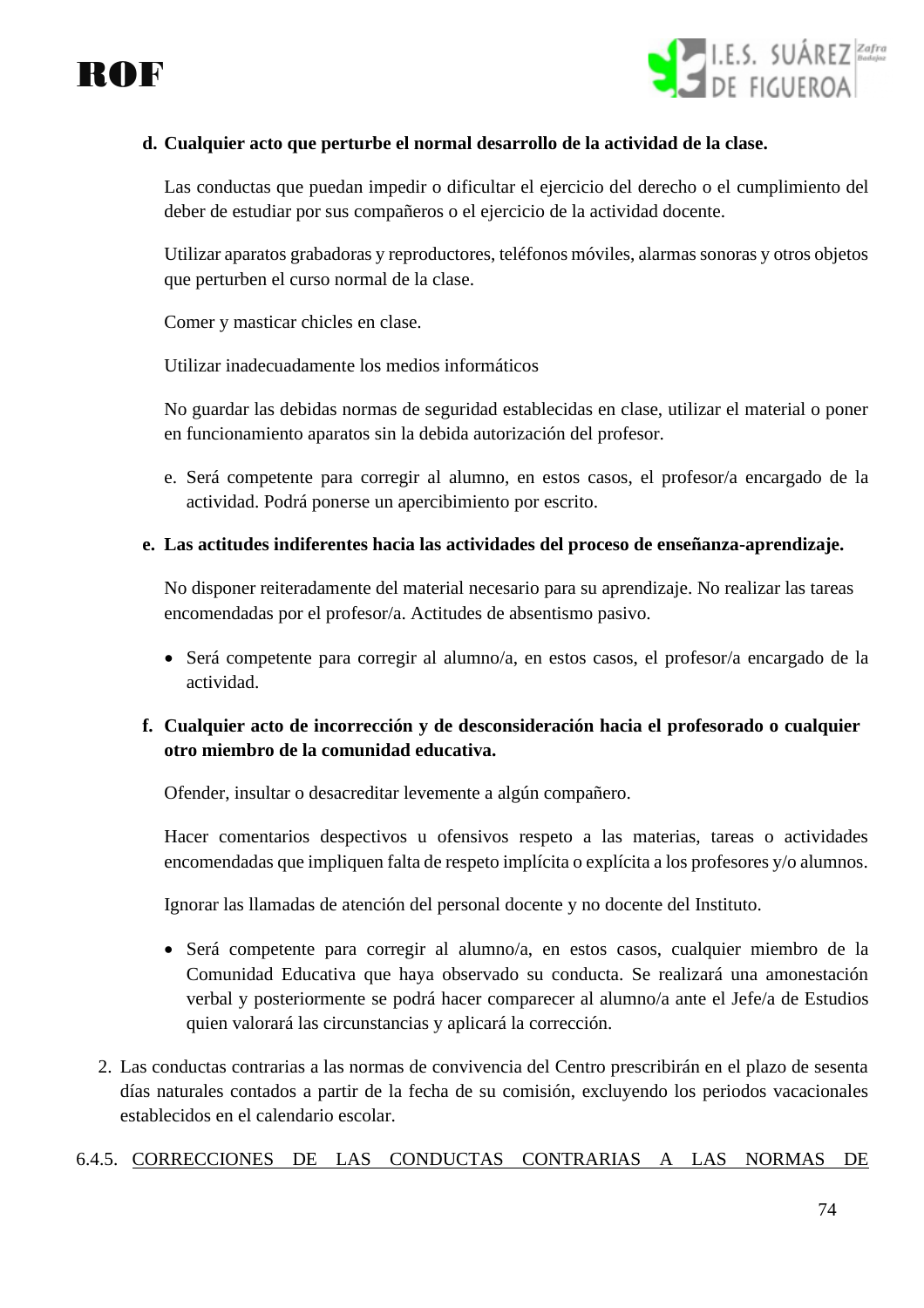



#### CONVIVENCIA DEL CENTRO.

- 1. Para corregir las conductas contrarias a las normas de convivencia podrán aplicarse las siguientes actuaciones según el tipo de falta:
	- a. Amonestación oral
	- b. Apercibimiento por escrito

El profesor/a rellenará, desde la plataforma Rayuela, este apercibimiento por escrito e informará del mismo al tutor/a del alumno/a.

c. Realizar tareas dentro del horario lectivo en el Centro.

Se procurará que estos trabajos guarden relación con el tipo de conducta que se desea corregir. Dichos trabajos deberán ser supervisados por la persona que haya impuesto la sanción.

d. Reparar el daño causado en las instalaciones, recursos materiales o documentos del Centro y/o en las pertenecías de otros miembros.

Cuando el daño de las instalaciones, materiales o pertenencias impliquen la necesidad de que sean reparados, o sustituidos por otros nuevos, el alumno/a los reparará, si ello es posible, o en su caso, los repondrá haciéndose cargo de los gastos que conlleven.

e. Suspensión del derecho a participar en las actividades extraescolares y complementarias.

Se fijan en tres el número de partes con esta propuesta de sanción en la primera evaluación, cinco hasta el término de la segunda (los tres de la primera se acumulan) y seis hasta el término de la tercera (los cinco anteriores se acumulan). Jefatura de Estudios podrá decidir, a propuesta del profesor organizador, la exclusión de un alumno en una actividad si éste tuviera acumulación de partes generales.

f. Suspender el derecho de asistencia a determinadas clases entre 1 y 3 días

El profesor/a de estas materias indicará al alumno/a las actividades formativas que debe realizar y serán los encargados de comprobar que el alumno/a las ha realizado.

El alumno/a será atendido durante estos periodos por el Departamento de Orientación o por la Jefatura de Estudios.

g. Suspender el derecho de asistencia al centro entre 1 y 3 días.

Durante el tiempo que dure la suspensión, el alumno/a deberá realizar las actividades formativas que se le indiquen. Los profesores del grupo al que pertenece el alumno/a deberán entregar en Jefatura de Estudios las tareas que debe realizar el alumno/a durante este periodo y comprobar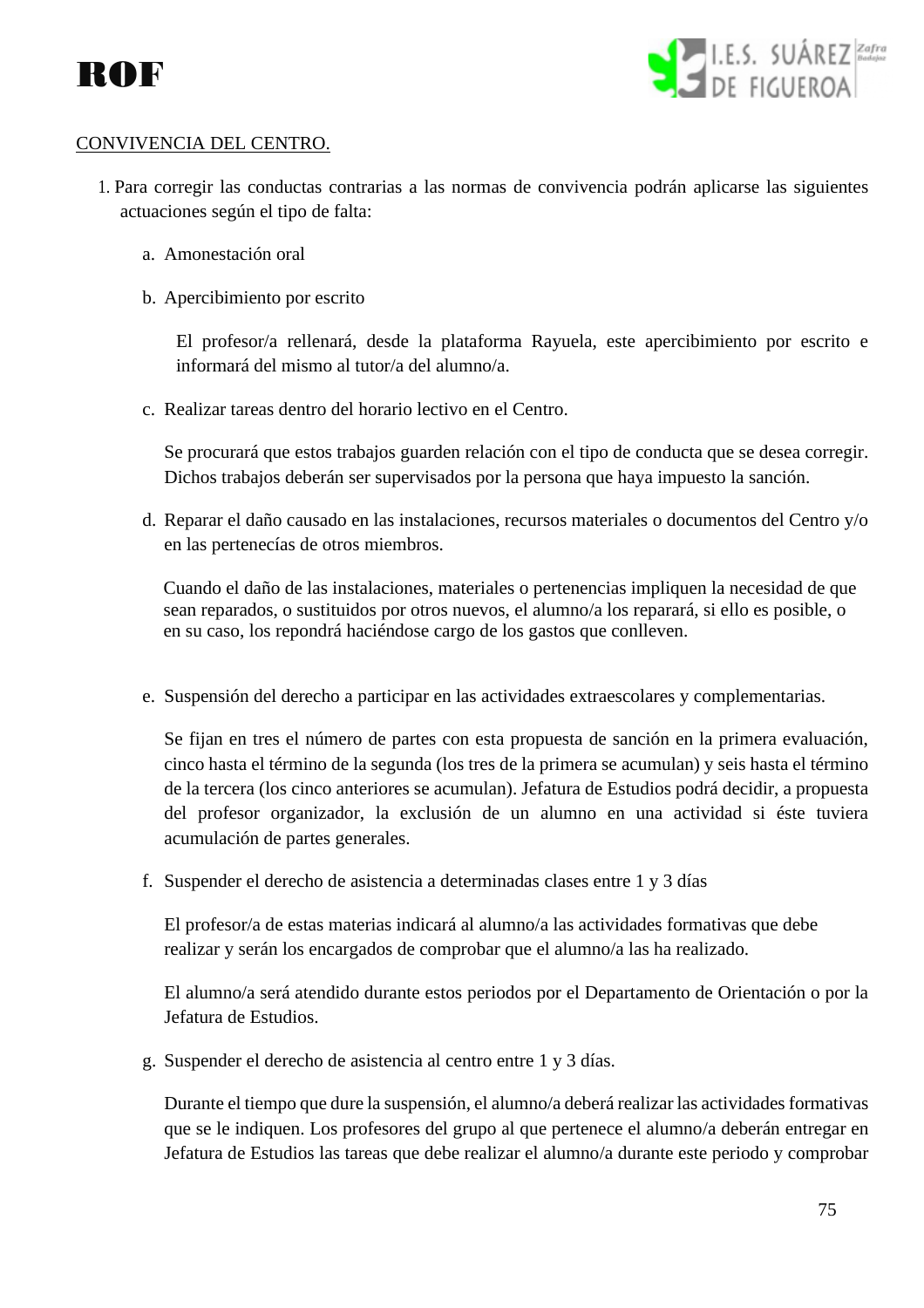



el cumplimiento de éstas. La Jefatura de Estudios informará a los padres y madres y solicitará su colaboración para el efectivo cumplimiento de la sanción.

Los trabajos que se impongan al alumno deberán ser entregados por éste al profesor tutor el mismo día de su incorporación al Centro.

- 2. Las correcciones previstas en las letras b), c), d), e), f), g) siempre se reflejarán en Rayuela y se pondrán en conocimiento de los padres o tutores legales por la Jefatura de Estudios.
- 3. Se aplicarán las correcciones previstas en el párrafo f) y g) siempre que la conducta del alumno/a dificulte el normal desarrollo de las actividades educativas. Si el alumno fuese reincidente en este tiempo, se procedería a la tipificación de su comportamiento como conducta gravemente perjudicial.
- 4. Todas las correcciones impuestas como consecuencia de conductas contrarias a las normas de convivencia prescribirán a la finalización del curso escolar.
- 5. Serán competentes para decidir las correcciones previstas en el apartado anterior:
	- a) Para las correcciones que se establecen en el párrafo a), b) y d) los profesores del Centro y el Educador/a Social, oído al alumno/a y dando cuenta del hecho al tutor/a y al Jefe/a de Estudios. El Jefe/a de Estudios las reflejará en Rayuela y lo pondrá en conocimiento de los padres, madres o tutores legales del alumno/a.
	- b) Para las previstas en los párrafos c), e) y el Jefe/a de Estudios, oído el alumno/a y a su profesor/a o su profesor/a tutor/a. El Jefe/a de Estudios las reflejará en Rayuela y lo pondrá en conocimiento de los padres o tutores legales del alumno.
	- c) Para las previstas en los párrafos f) y g), el Director/a. Siempre será preceptivo el trámite de audiencia al alumno/a y al profesor tutor/a. El Jefe/a de Estudios las reflejará en Rayuela y lo pondrá en conocimiento de los padres o tutores legales del alumno.
- 6. El alumno/a, sus padres o representantes legales, podrán presentar ante el Director/a una reclamación en el plazo de dos días lectivos contra las correcciones impuestas, cuando se correspondan con las determinadas en las letras f) y g) habrán de presentarse ante el Consejo Escolar.

#### 6.4.6. DESCRICCIÓN DE LAS CONDUCTAS GRAVEMENTE PERJUDICIALES PARA LA **CONVIVENCIA**

- 1.Serán conductas gravemente perjudiciales para la convivencia en el Centro las siguientes:
	- a. Las agresiones físicas graves contra los demás miembros de la Comunidad Educativa.
	- b. Las injurias u ofensas muy graves contra los miembros de la Comunidad Educativa.
	- c. Las actuaciones perjudiciales para la salud y la integridad personal de los miembros de la Comunidad Educativa del Centro, o la incitación a las mismas.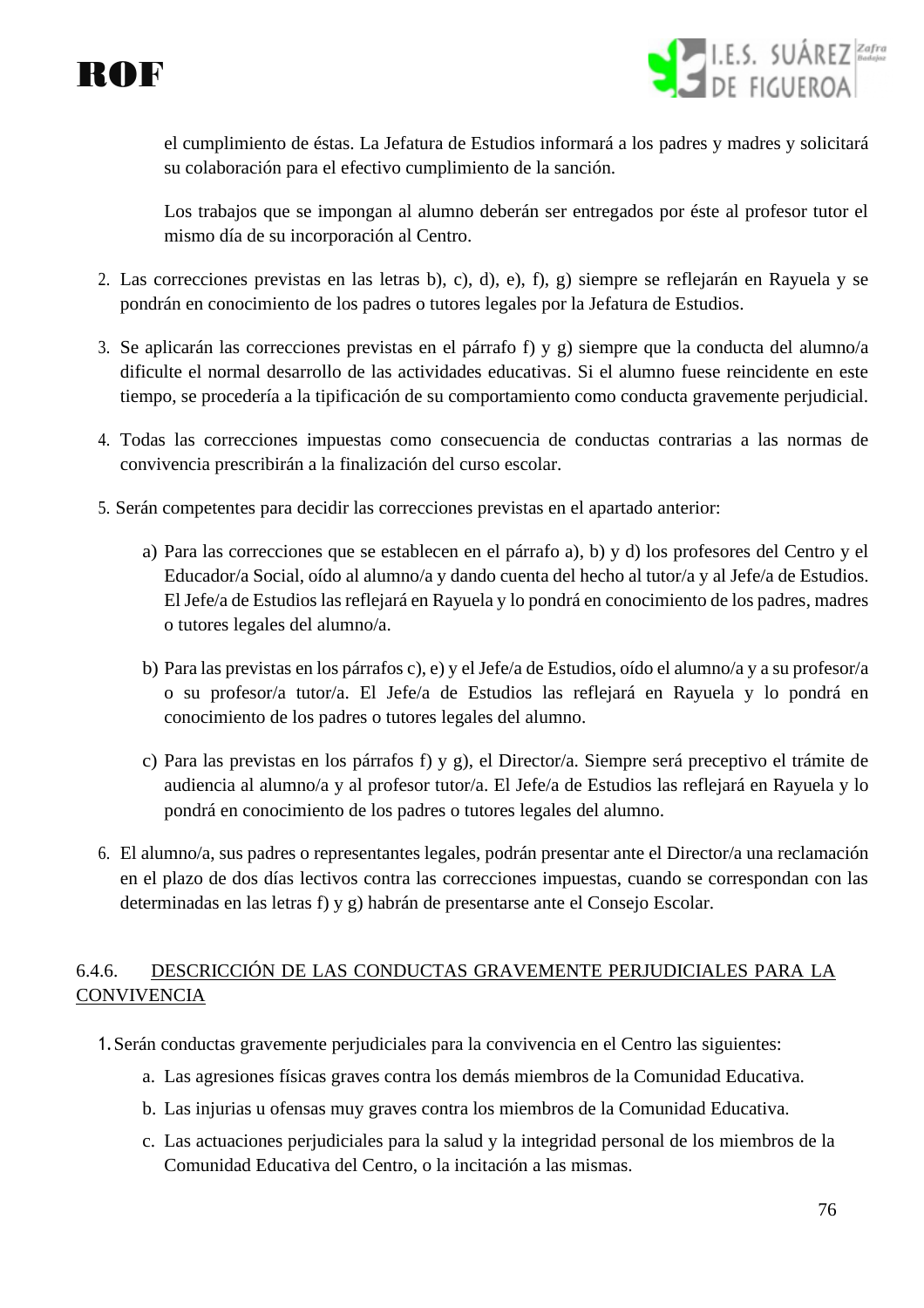



- d. Las vejaciones o humillaciones a cualquier miembro de la comunidad educativa, particularmente si tienen un componente sexual, racial o xenófobo, o se realizan a alumnos o alumnas con necesidades específicas de apoyo educativo.
- e. Las amenazas o coacciones a cualquier miembro de la comunidad educativa
- f. La suplantación de la personalidad en actos de la vida docente y la falsificación o sustracción de documentos académicos.
- g. El deterioro grave de las instalaciones, recursos materiales o documentos del Centro o en las pertenencias de los demás miembros de la comunidad educativa, así como la sustracción de la misma.
- h. La reiteración en un mismo curso escolar de conductas contrarias a las normas de convivencia del Centro.
- i. El uso indebido de medios electrónicos durante las horas lectivas, con fines de causar perturbación de la vida académica o causar daños o lesionar derechos de la comunidad educativa.
- j. Cualquier acto dirigido directamente a impedir el normal desarrollo de las actividades del Centro.
- k. El incumplimiento de las correcciones impuestas, salvo que el Director/a considere que este incumplimiento sea debido a causas justificadas.
- 2. Este tipo de conductas prescribirán en el plazo de cuatro meses, contados a partir de la fecha de su comisión excluyendo los periodos vacacionales establecidos en el calendario escolar.
- 3. Cuando un alumno/a alcance las cuatro amonestaciones leves, se procederá a una entrevista entre este alumno/a, Orientación y Jefatura de Estudios para alanzar una explicación de la actitud y conseguir un compromiso (Anexo) de cambio.
- 4. Se vigilarán los protocolos de seguimiento de compromisos por parte de los alumnos.
- 5. Cuando se produzca una amonestación más, se expulsará entre 1 y 3 días al alumno/a, comunicándolo a las familias. Se priorizarán las expulsiones internas de los alumnos/as.

#### 6.4.7. CORRECCIÓN DE LAS CONDUCTAS GRAVEMENTE PERJUDICIALES PARA LA **CONVIVENCIA**

- 1. Para corregir estas conductas podrán aplicarse las siguientes correcciones:
	- a. Aula de convivencia, mediación, trabajo en habilidades sociales u otras medidas.
	- b. Reparar el daño causado en las instalaciones, recursos materiales o documentos y/o sanción económica.

Cuando el daño de las instalaciones, materiales o pertenencias impliquen la necesidad de que sean reparados, o sustituidos por otros nuevos, el alumno/a los reparará, si ello es posible, o en su caso, los repondrá haciéndose cargo de los gastos que conlleven.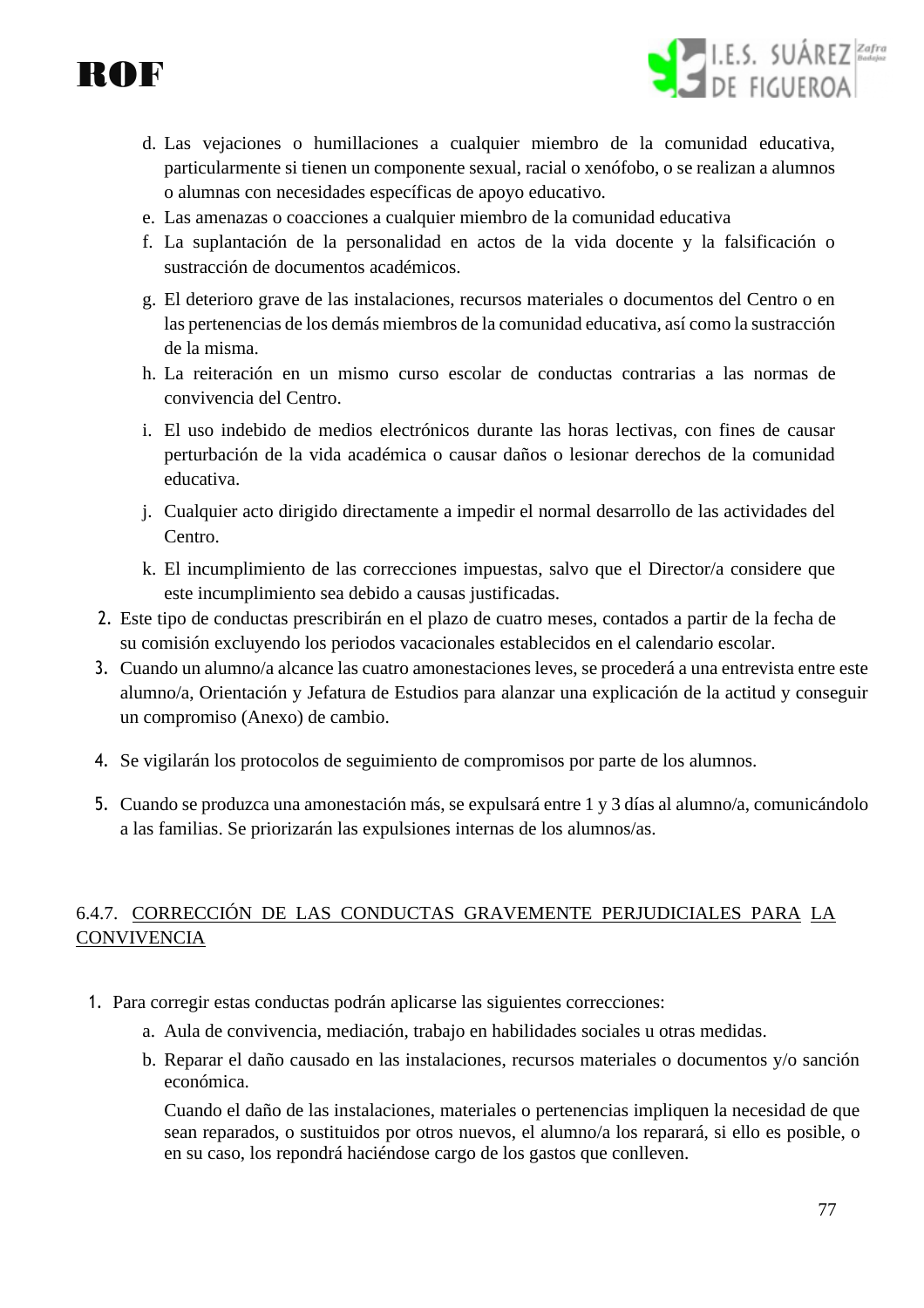



c. Suspender el derecho a asistencia a determinadas clases entre 4 y 14 días.

Durante el tiempo que dure la suspensión, el alumno/a deberá realizar los deberes o trabajos que se determinen para evitar la interrupción en el proceso formativo.

d. Suspender el derecho de asistencia al centro entre 4 y 30 días.

Durante el tiempo que dure la suspensión, el alumno/a deberá realizar los deberes o trabajos que se determinen para evitar la interrupción en el proceso formativo.

- e. Suspender el derecho de participación en actividades extraescolares del Centro.
- f. Cambio de grupo.
- g. Cambio de centro docente.

Esta corrección se hará previo informe y aprobación de los Servicios de Inspección Educativa.

2. Será competente para imponer las correcciones enumeradas en el apartado anterior, el Director/a del Centro, que informará a la Comisión de Convivencia del Consejo Escolar.

3. Para la imposición de estas correcciones, será preceptivo, en todo caso, el trámite de audiencia al alumno/a y al profesor tutor/a.

4. La Dirección del Centro informará al Jefe/a de Estudios, al profesor/a tutor/a y a los representantes legales del alumno/a de las correcciones impuestas.

5. Cuando se imponga la corrección prevista en la letra e), el Director/a podrá levantar la suspensión de su derecho de asistencia al Centro antes del agotamiento del plazo previsto en la corrección, previa constatación de que se ha producido un cambio positivo en la actitud del alumno/a. De esta situación informará a la Comisión de Convivencia del Consejo Escolar.

6. Los padres, madres o representantes legales podrán presentar ante el a la Comisión de Convivencia del Consejo Escolar una reclamación en el plazo de dos días lectivos contra las correcciones impuestas.

7. Las correcciones impuestas como consecuencia de estas conductas prescribirán a la finalización del curso escolar.

#### 6.4.8. PROCEDIMIENTO PARA LA IMPOSICIÓN DE CORRECCIONES

- 1. Para la imposición de correcciones gravemente perjudiciales se puede seguir:
	- a) El procedimiento ordinario
	- b) El procedimiento abreviado
	- c) El procedimiento conciliado.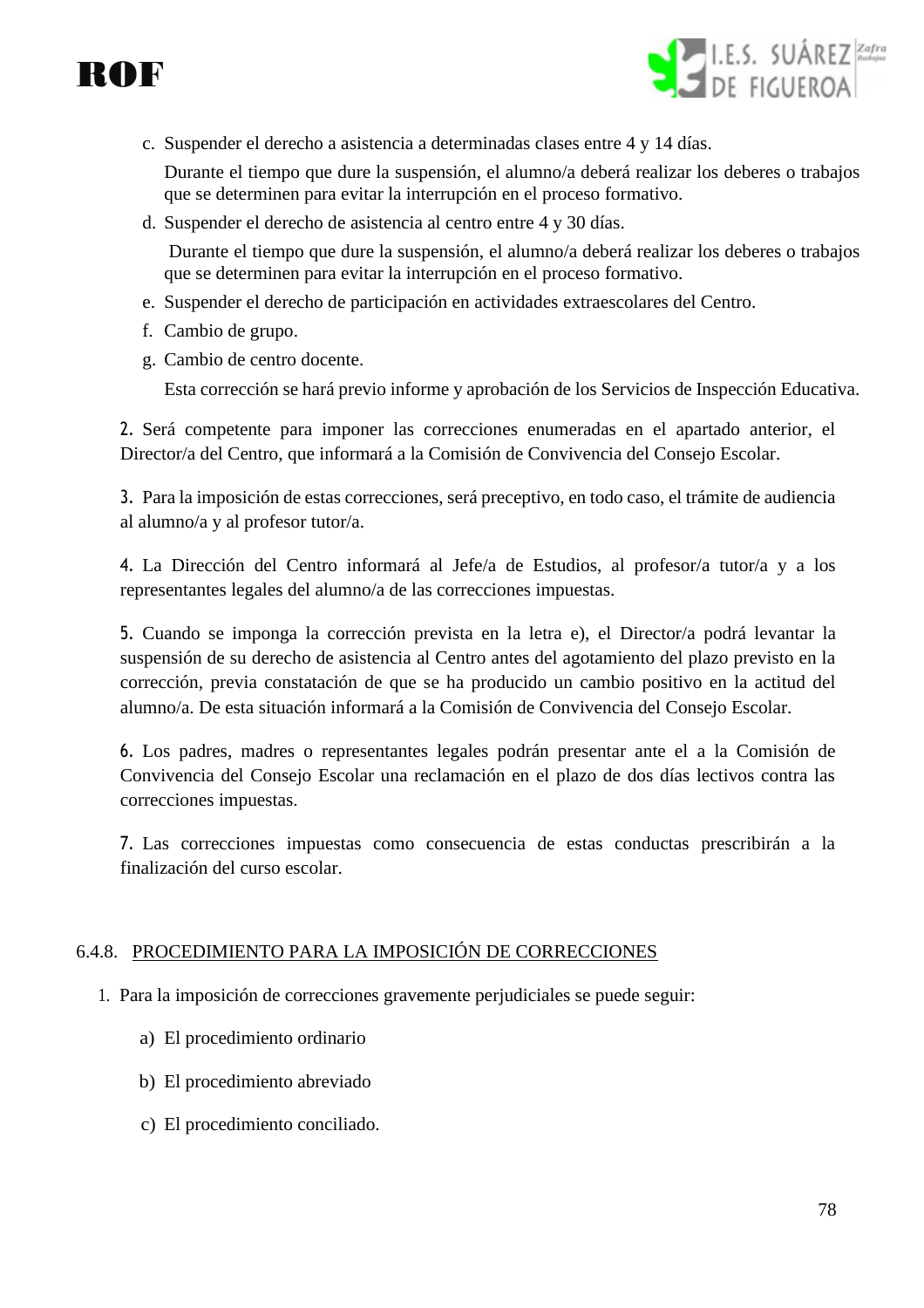



- 2. El procedimiento ordinario.
- a. La instrucción del expediente se llevará a cabo por un profesor del Centro designado por el Director/a; dicha incoación se comunicará a los padres, tutores o responsables del menor.
- b. El alumno/a y, en su caso, sus padres o sus representantes legales podrán recusar al instructor ante el Director/a cuando de su conducta o sus manifestaciones pueda inferirse falta de objetividad en la instrucción del expediente.
- c. Excepcionalmente, al iniciarse el procedimiento o en cualquier momento de su instrucción, cuando las circunstancias lo aconsejen, el Director/a, por decisión propia o a propuesta, en su caso, del instructor, podrá adoptar las medidas provisionales que estime convenientes. Las medidas provisionales podrán consistir en el cambio temporal de grupo o en la suspensión del derecho de asistencia al Centro o a determinadas clases o actividades por un periodo que no será superior a cinco días. Las medidas adoptadas serán comunicadas al Consejo Escolar, que podrá revocarlas en cualquier momento.
- d. La instrucción del expediente deberá acordarse en un plazo no superior a los diez días, desde que se tuvo conocimiento de los hechos o conductas merecedoras de corrección.
- e.Instruido el expediente se dará audiencia al alumno/a y, si es menor de edad, además a los padres o representantes legales de aquel, comunicándoles en todo caso las conductas que se le imputan y las medidas de corrección que se proponen al Consejo Escolar del Centro. El plazo de instrucción del expediente no deberá exceder de siete días.
- f. Se comunicará al Servicio de Inspección Técnica el inicio del procedimiento y le mantendrá informado de la tramitación hasta su resolución.
- g. La resolución del procedimiento deberá producirse en el plazo máximo de un mes desde la fecha de iniciación del mismo y contra la resolución del Consejo Escolar podrá interponerse recurso ordinario ante el Director/a Provincial.
- h. Podrá citarse a los padres, con carácter de urgencia, como condición previa a la instrucción del expediente, para evitar que la demora del procedimiento dificulte el efecto deseado de modificación en la conducta del alumno.
- 3. El procedimiento abreviado.
	- a. El procedimiento a que se refiere esta sección será de aplicación para corregir conductas gravemente perjudiciales para la convivencia a que se refieren los puntos a, b, c, d y e del punto 6.4.6. apartado 1.
	- b. Para el inicio de procedimiento abreviado, el Director/a da audiencia al alumno/a asistido por su profesor/a o tutor/a, dándose cuenta de forma inmediata a los tutores legales.
	- c. En un plazo de tres días, el alumno/a o sus tutores legales deberán realizar las alegaciones pertinentes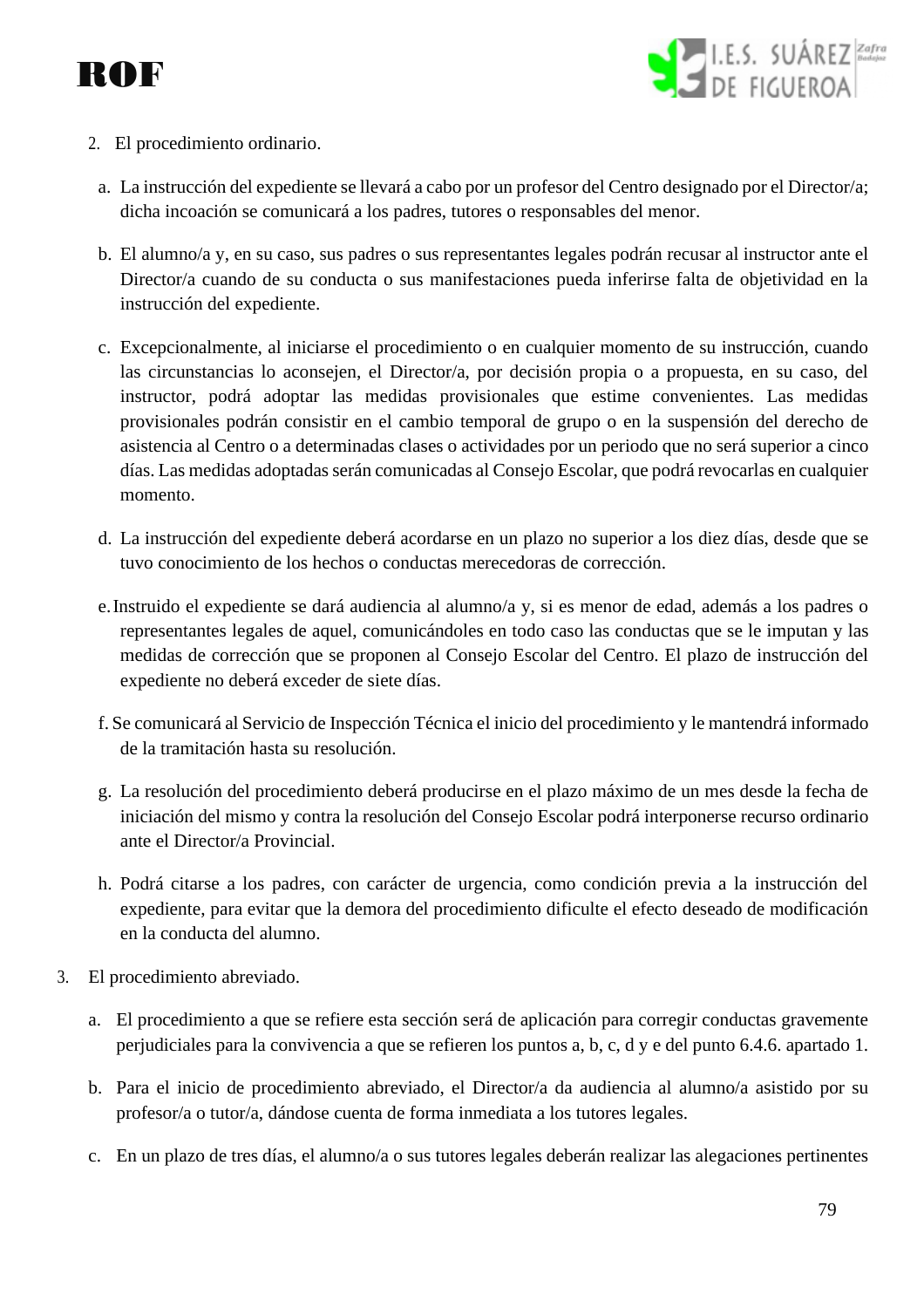



de su defensa a los servicios administrativos del centro.

d. Al día siguiente de recibir las alegaciones, la Dirección resolverá respecto a la corrección que se deba imponer.

La resolución deberá contener la medida correctiva y una descripción de los hechos.

- e. La resolución deberá ser notificada al alumno, padres o representantes legales y al Servicio de Inspección.
- 4. Procedimiento conciliado para la resolución de los conflictos de convivencia.
	- a. Podrán acogerse los alumnos a este procedimiento cuando concurran las siguientes circunstancias:
		- h. Que reconozca la falta cometida o el daño causado.
		- i. Que se disculpe ante el perjudicado, si lo hubiere.
		- j. Que se comprometa a realizar las acciones reparadoras que se determinen y que efectivamente las realice.
		- k. Que se solicite explícitamente por los alumnos o sus representantes legales, siempre que el afectado, en su caso, no se oponga a la tramitación conciliada del procedimiento.
	- b. Quedan excluidos los siguientes supuestos:
		- l. Cuando se aprecie la concurrencia de hechos de especial y notoria gravedad.
		- m.Cuando los tutores legales no comuniquen su aceptación del procedimiento conciliado.
		- n. Cuando el alumno o la alumna hayan hecho uso con anterioridad de este procedimiento.
	- c. El procedimiento llevará las siguientes fases:
	- o. Jefatura de Estudios y el Departamento de Orientación detectarán situaciones en las que consideren necesaria la posibilidad de la mediación.
	- p. Informarán al alumnado de la posibilidad de acogerse a esta herramienta de solución de conflictos. Así mismo, informarán sobre las características de la misma.
	- q. El Departamento de Orientación serán los instructores de los procedimientos de mediación.
	- r. Alumnado formado para la mediación entre iguales serán los mediadores.
	- s. Los alumnos solicitantes de mediación rellenarán un documento oficial (Anexo) de "Solicitud de la Mediación".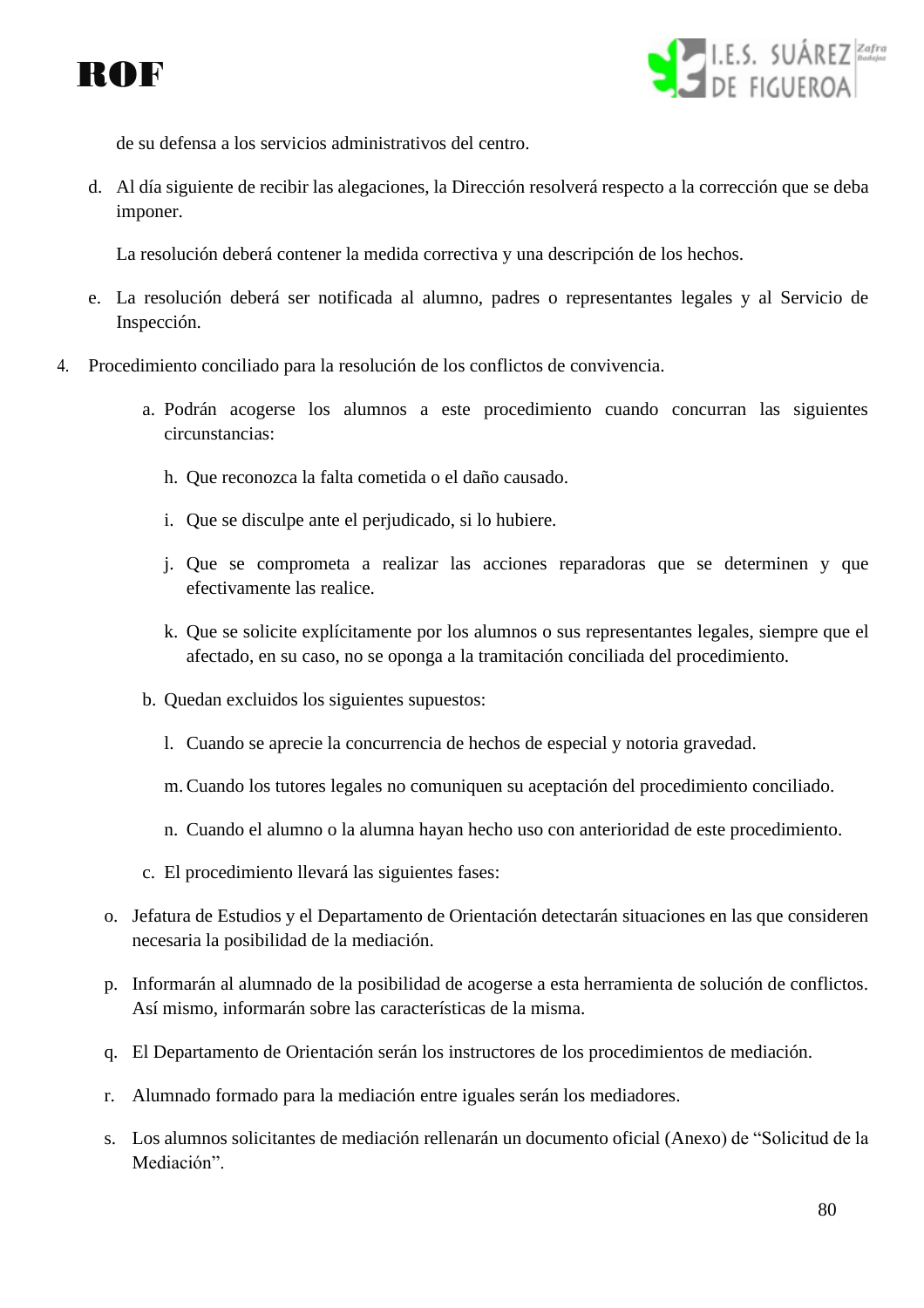



- t. Finalizada la mediación, las personas solicitantes rellenarán un "Acta de Mediación" (Anexo) en el que se establecerá los acuerdos alcanzados (si los hubiera) y los compromisos (si los hubiera) por ambas partes.
- u. Desde Jefatura de Estudios y Departamento de Orientación se seguirá el cumplimiento de los acuerdos alcanzados en el "Acta de Mediación".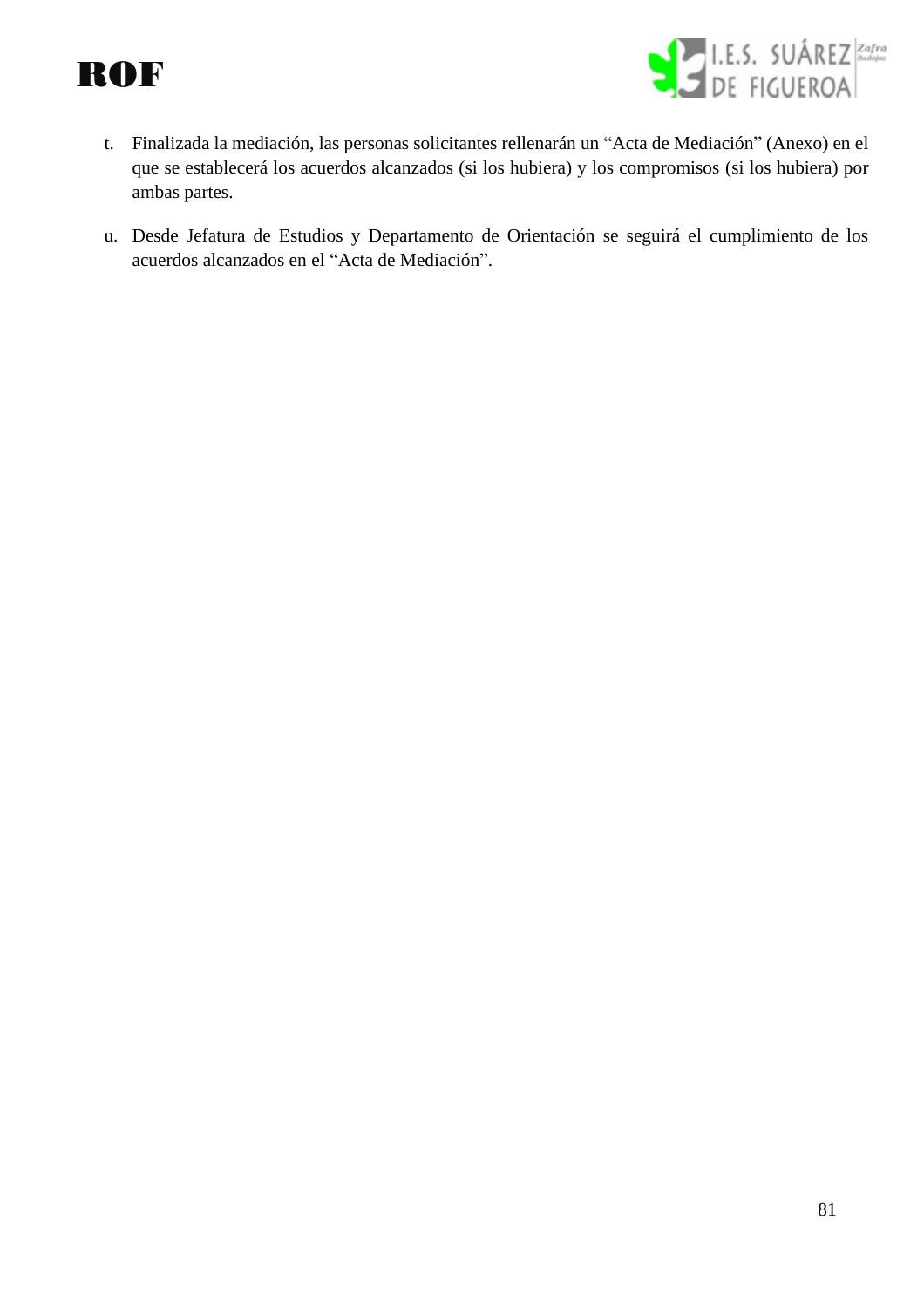# ROF



### **7. SOBRE EVALUACIÓN Y RECLAMACIONES.**

- 1. El proceso de revisión y reclamación de las calificaciones y de las decisiones de promoción, certificación u obtención del título correspondiente se desarrolla a través de la Orden de 3 de junio de 2020 de la Consejería de Educación y Empleo.
- 2. El principio de colaboración y entendimiento mutuo entre el profesorado, el alumnado y los padres, madres o representantes legales presidirá en todo momento el ejercicio del derecho a la evaluación objetiva del alumnado.
- 3. El tutor/a y el profesorado de las distintas áreas, materias o módulos mantendrán una comunicación fluida con los alumnos y las alumnas y, en su caso, con sus padres, madres o representantes legales, en todo lo relativo al proceso de aprendizaje, así como en lo referido a las medidas de atención a la diversidad que se adopten, y facilitarán cuantas aclaraciones sean precisas para la mayor eficacia de la tarea educativa.
- 4. Cada profesor/a tiene establecido una hora en su horario semanal destinada a la atención a las familias.
- 5. Tras cada evaluación, y a lo largo del curso, cuando se considere necesario, el tutor/a informará a las familias del proceso de aprendizaje del alumno/a. Igualmente, cuando las familias lo demanden, el tutor/a deberá informar del alumno/a y de su proceso de aprendizaje.
- 6. El profesor/a, tutor/a llevará registro de las comunicaciones con las familias.
- 7. Rayuela se convertirá en la herramienta principal de comunicación entre profesorado y familias.
- 8. El profesorado facilitará al alumnado y a sus padres, madres o representantes legales las informaciones que se deriven de los instrumentos de evaluación (todos aquellos documentos o registros utilizados por el profesorado para la observación sistemática y el seguimiento del proceso de aprendizaje del alumnado que aparezcan recogidos como tales en las correspondientes programaciones) que hubieran sido utilizados para valorar el proceso de aprendizaje. Cuando la valoración se base en pruebas, ejercicios o trabajos escritos, los alumnos/as tendrán acceso a estos, revisándolos con el profesor/a en el centro.
- 9. Así mismo, los padres, madres y representantes legales tendrán acceso a los documentos oficiales de evaluación y a los instrumentos de las evaluaciones realizadas a sus hijos/as o tutelados.
- 10. El alumnado, si fuera mayor de edad, o sus padres, madres o representantes legales, podrán solicitar copia, de los instrumentos de evaluación que le hayan sido aplicados, una vez que hayan sido valorados en el Centro. También se permitirá hacer reproducción fotográfica de aquellas producciones que no admiten copia.
- 11. El procedimiento de revisión: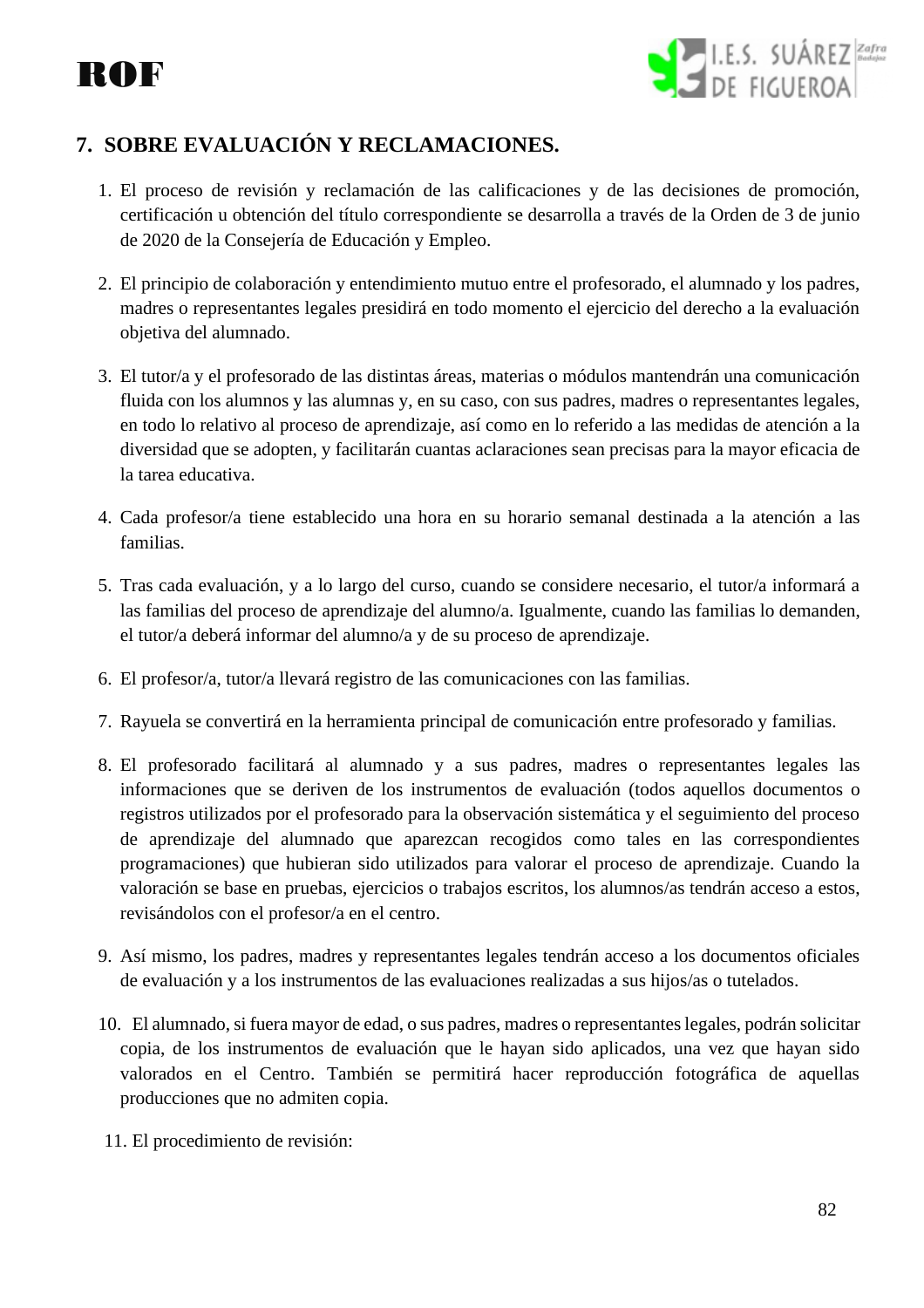

- I.E.S. SUÁREZ *zafra*<br>DE EIGLIEROA
- a) Los alumnos/as, así como tutores legales podrán solicitar al profesorado o tutor/a aclaraciones a los resultados de la evaluación.
- b) En caso de no conformidad con las explicaciones el alumno/a si es mayor de edad y los tutores legales podrán solicitar por escrito a la dirección del centro docente, la revisión de dicha calificación o decisión, en el plazo de dos días lectivos a partir del siguiente a aquel en que se produjo su notificación oficial (publicación de los resultados de la evaluación por Rayuela).

Si se presenta fuera de plazo, será inadmisible.

- c) La solicitud de revisión será presentada en la Secretaría del Centro y en ella se especificarán aquellas alegaciones que justifiquen la reclamación.
- d) La reclamación la enviará Jefatura de Estudios al Departamento Didáctico al que esté dirigida tal reclamación.

Cuando el objeto de la revisión sea la decisión de promoción o titulación, la solicitud se trasladará al profesor/a tutor/a del alumno/a, como responsable de la coordinación de la sesión final de evaluación en que la misma ha sido adoptada.

e) El Departamento que ha recibido una reclamación procederá al estudio de la solicitud de revisión recibida y elaborará el correspondiente informe motivado que recoja la descripción de hechos y actuaciones previas que han tenido lugar y la decisión adoptada de modificación o ratificación de la calificación final objeto de revisión. El informe se trasladará a Jefatura de Estudios.

El informe deberá incluir los siguientes aspectos:

- a. Adecuación de los objetivos (o resultados de aprendizaje) y de cualquier otro elemento curricular de carácter prescriptivo relativo a la evaluación del proceso de aprendizaje del alumno/a, con los recogidos en la correspondiente programación.
- b. Adecuación de los procedimientos e instrumentos de evaluación aplicados con lo señalado en la programación didáctica.
- c. Correcta aplicación de los criterios de calificación y promoción establecidos en la programación didáctica para la superación del área, materia o módulo.
- d. La decisión adoptada respecto a la revisión y alegaciones presentadas.
- f) Jefatura de Estudios comunicará por escrito al alumno/a y, en su caso, a sus padres, madres o representantes legales la decisión razonada de ratificación o modificación de la calificación revisada e informará de la misma al tutor o a la tutora, haciéndole entrega de una copia del escrito cursado.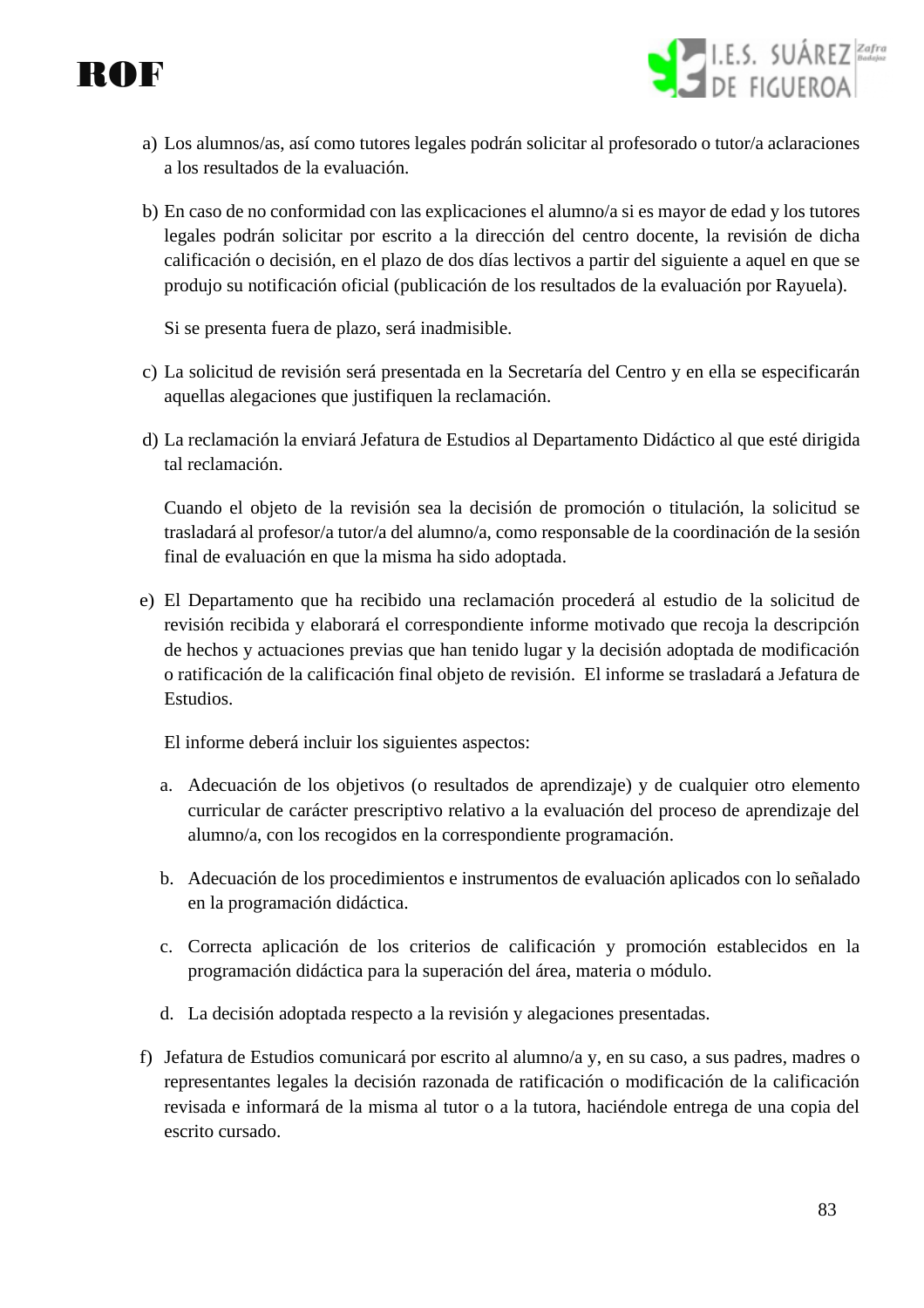g) En la comunicación de la Jefatura de Estudios se indicará la posibilidad de elevar reclamación dirigida a la persona titular de la Delegación Provincial de Educación correspondiente en el plazo de dos días lectivos a partir del día siguiente al de la recepción de la comunicación y siempre a través de la Dirección del Centro.

I.E.S. SUÁREZ Zafra

- h) A la vista del informe, Jefatura de Estudios considerará la procedencia de reunir en sesión extraordinaria al equipo docente a fin de que este, en función de los nuevos datos aportados, valore la necesidad de revisar los acuerdos y las decisiones adoptadas para el alumno/a.
- 12. El procedimiento de promoción:
	- a. Cuando la solicitud de revisión tenga por objeto la decisión de promoción o titulación adoptada para un alumno/a por el equipo docente, se celebrará una reunión extraordinaria en un plazo máximo de dos días lectivos desde la finalización del período de solicitud de revisión. En esa reunión el equipo docente revisará el proceso de adopción de dicha medida a la vista de las alegaciones.
	- b) En el acta de la sesión extraordinaria, el tutor/a del grupo recogerá la descripción de los hechos y las actuaciones previas que hayan tenido lugar, los puntos principales de las deliberaciones del equipo docente y la ratificación o modificación de la decisión objeto de la revisión, que deberá razonarse en conformidad con los criterios generales para la promoción y titulación del alumnado que vengan establecidos en el proyecto educativo.

El acta se trasladará a la Dirección del Centro al término de la sesión.

c) La dirección del centro comunicará por escrito al alumno/a o a sus padres, madres o representantes legales, en el plazo de dos días lectivos contados a partir del de su adopción y con el consiguiente acuse de recibo, la decisión razonada de ratificación o modificación, lo que pondrá término al proceso de revisión en el centro.

Dicha comunicación informará, además, del derecho a elevar contra la decisión adoptada a través de la dirección del centro, una reclamación ante la persona titular de la Delegación Provincial de Educación correspondiente, en el plazo de dos días lectivos contados a partir del día siguiente al de la recepción de la respuesta a la solicitud de revisión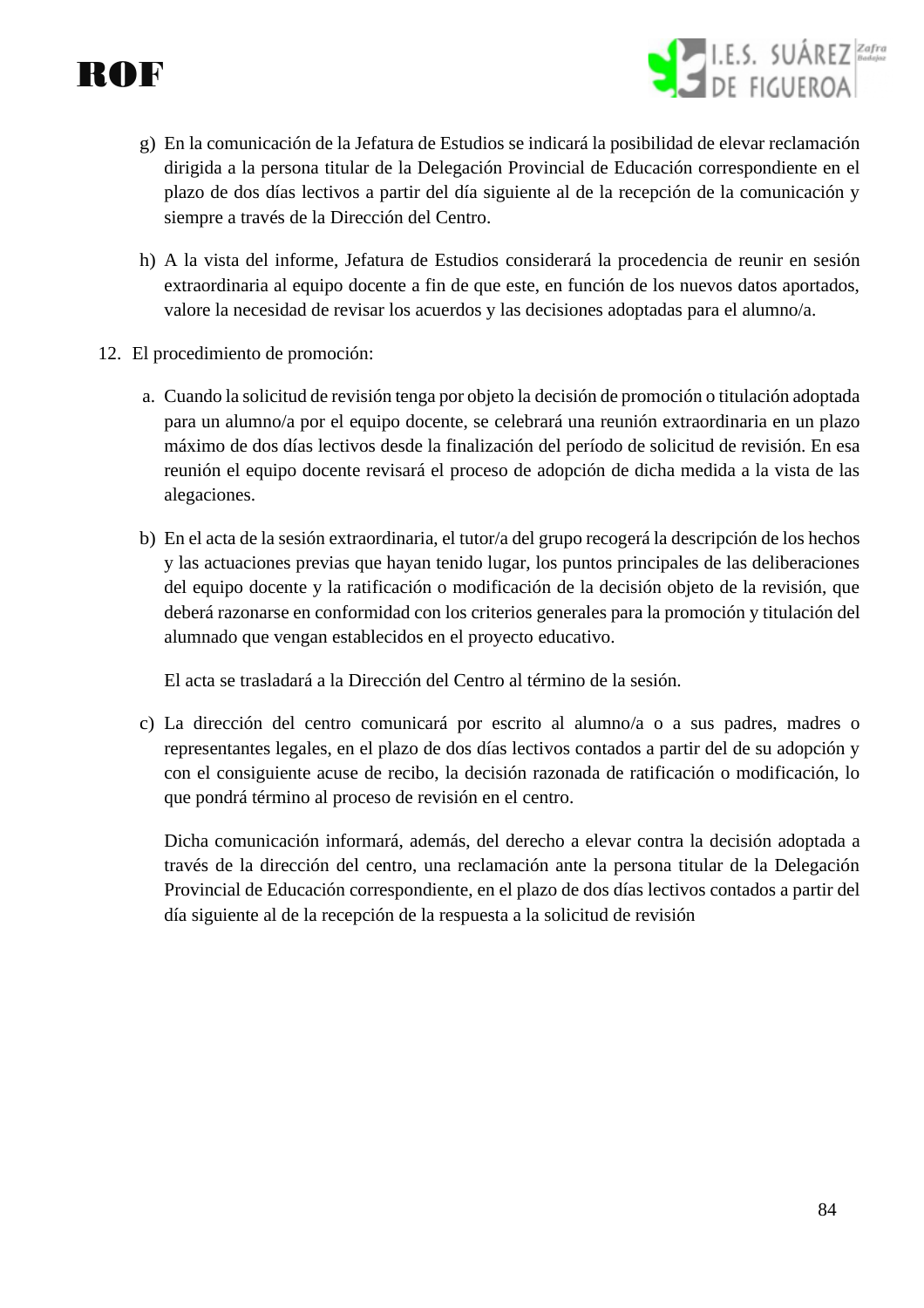

### **8. ACTIVIDADES COMPLEMENTARIAS Y EXTRAESCOLARES**

La INSTRUCCIÓN nº 23/2014, de la Secretaría General de Educación, establece el marco legal y de referencia para las actividades complementarias y extraescolares en Extremadura.

#### **8.1. TIPO DE ACTIVIDADES**

- 1. Son actividades Complementarias aquellas actividades que, realizándose fundamentalmente durante el horario lectivo, dentro o fuera del recinto escolar, tienen un carácter diferenciado con las propiamente lectivas por el momento o el lugar en que se realizan. Están de acuerdo con el Proyecto Curricular al formar parte de la programación didáctica y completan el currículo, por lo que el alumnado tendrá el derecho y el deber de participar en ellas.
- 2. Son actividades Extraescolares aquellas actividades educativas que siendo coherentes con el Proyecto Educativo del Centro y pudiendo formar parte del currículo escolar, han sido organizadas por el centro o por otras entidades para permitir una mayor participación de la comunidad educativa al potenciar la vida del centro y desarrollar valores relacionados con la socialización, la participación, la cooperación y la convivencia. Estas actividades se desarrollarán fuera del horario lectivo, ya sea dentro o fuera del recinto escolar, y tendrán un carácter voluntario para el profesorado y el alumnado.
- 3. Unas y otras deberán estar incluidas en la Programación Anual de Actividades Complementarias y Extraescolares formando parte de la Programación General Anual. La Programación Anual de Actividades Complementarias y Extraescolares incluirá:
	- a) Las actividades complementarias que vayan a realizar los Departamentos Didácticos.
	- b) Las actividades extraescolares de carácter científico, cultural, deportivo y artístico que se realicen en colaboración con los diversos sectores de la Comunidad Educativa o en aplicación de acuerdos con otras entidades.
	- c) Los viajes de estudio y los intercambios escolares que se pretendan realizar.
- 4. Las actividades incluidas en esta Programación deberán especificar de forma diferenciada si son complementarias o extraescolares y al menos los objetivos, el alumnado al que van dirigidas, los Departamentos que las organizan y si se organizan en colaboración con otros Departamentos, los responsables de su desarrollo, así como la fecha y presupuesto previstos para su realización.

#### **8.2. ORGANIZACIÓN DE LAS ACTIVIDADES.**

- 1. Todas las actividades complementarias y extraescolares han de pasar por tres fases: propuesta, concreción y comunicación al Servicio de Inspección.
	- a. Fase de propuesta.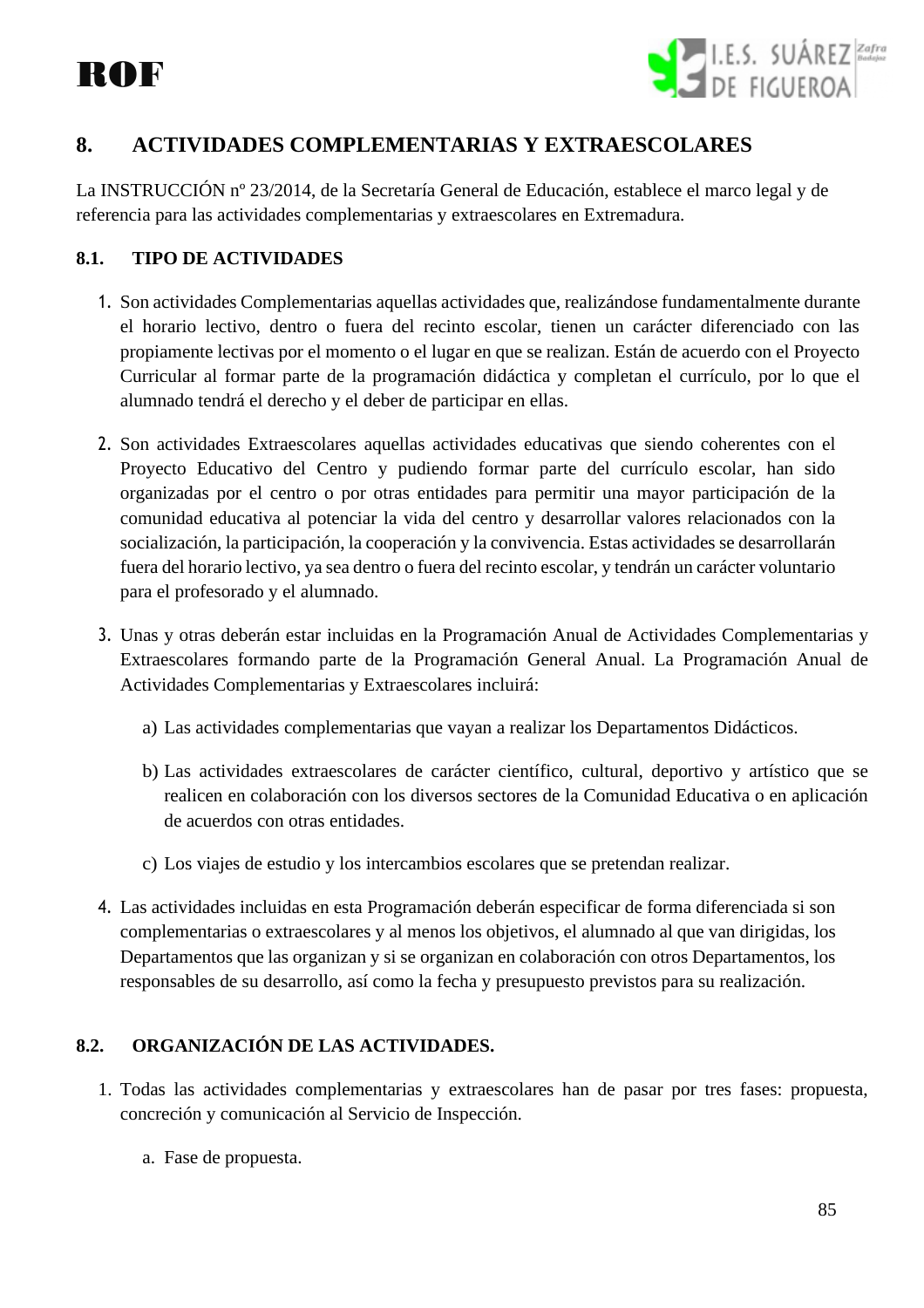

b. A principios de curso y por departamentos se hará una planificación de estas actividades para los distintos niveles. En el caso de que haya numerosas propuestas para los mismos niveles, se realizará un sorteo entre los departamentos.

I.E.S. SUÁREZ Zafra

- c. En la propuesta debe aparecer el nombre de actividad, tipo de actividad, departamento responsable, coordinador de la actividad, fecha probable de realización, curso/s al que se dirige, presupuesto aproximado y forma de financiación (especialmente actividades que tengan un coste superior a 50 euros por persona), así como otros datos de interés (por ejemplo, actividad sujeta a concesión de diferentes programas, etc.).
- d. Toda esta información se recogerá en la Programación General Anual.
- e. Para cualquier actividad no contemplada en la Programación General Anual, a excepción de las actividades extraescolares, la Dirección del centro recabará el visto bueno de la Inspección Educativa para su realización y posterior incorporación como anexo a la misma y en el módulo de Actividades Complementarias y Extraescolares de Rayuela.
- f. Fase de concreción, donde se hace necesaria la autorización de la Dirección del centro para llevar a cabo las actividades, tras lo cual el coordinador de la actividad rellenará los datos que aparecen en el módulo de actividades complementarias y extraescolares de la plataforma Rayuela como mínimo 15 días antes de la celebración de la actividad.
- g. Fase de visado y autorización por parte de la Inspección Educativa.

#### **8.3. REQUISITOS DE LAS ACTIVIDADES.**

- 1. Aparecer en la **Programación General Anual**. En caso de actividades que surjan con posterioridad, se tendrá en cuenta la idoneidad de las mismas y han de pasar por los pasos mencionados anteriormente.
- 2. Rellenar la **ficha inicial de recogida de datos por departamentos** para incluir en las programaciones didácticas del departamento organizador, así como en la del Dpto. de Actividades Extraescolares y Complementarias.
- 3. El departamento responsable de cada actividad extraescolar deberá programar **actividades paralelas para aquellos alumnos no participantes** a los que también va dirigida dicha actividad. Asimismo, los profesores participantes deberán dejar tarea para aquellos grupos que se vean afectados por su ausencia. Dicha tarea se dejará en Jefatura de Estudios y serán los profesores de guardia afectados los que se encarguen de su recogida.
- 4. Las actividades **se programarán, en la medida de lo posible, para todos los grupos de un mismo nivel**, al entenderse como actividades programadas por un Departamento y no por un profesor en particular. Se permiten colaboraciones con otros departamentos para facilitar la programación de actividades por nivel.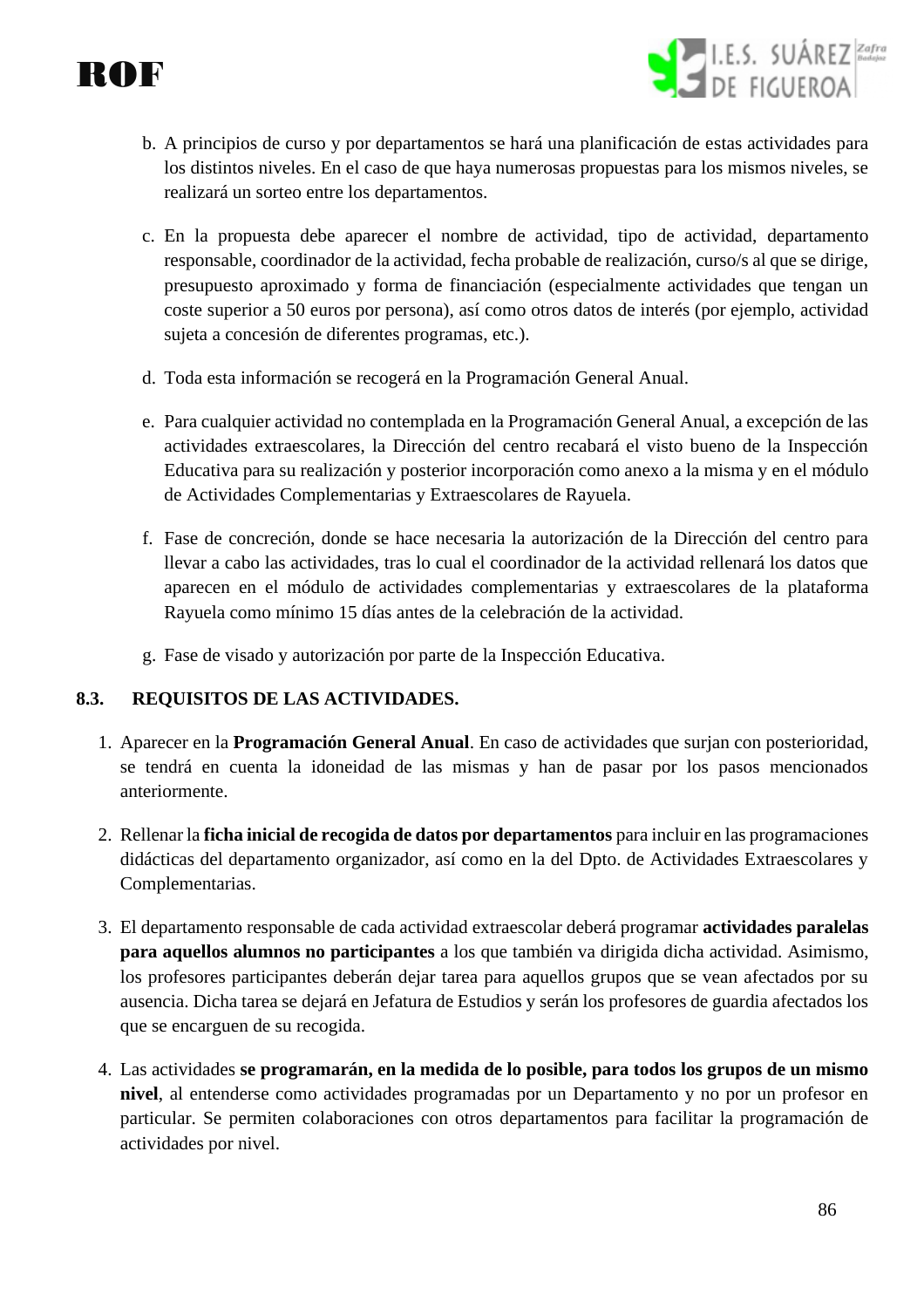



Ante actividades ofertadas por diferentes instituciones con un número limitado de participantes, se buscará la posibilidad de ampliación a todos los alumnos, aunque fuese en turnos diferentes, y, agotada esta posibilidad, se procederá al sorteo según el número de plazas convocadas.

- 5. En la programación de actividades que realice cada Departamento didáctico deberán quedar descritas las actividades previstas para cada nivel, estableciendo en lo posible una **distribución razonable por trimestres** y procurando una vinculación directa con los objetivos del currículo. Siguiendo criterios de racionalidad se procurará **programar menos en el tercer trimestre**, para no incidir en el desarrollo docente de las áreas en el tramo final de curso, y **evitando siempre fechas en las que se concentre la realización de exámenes**.
- 6. En la medida de lo posible se propondrán **actividades conjuntas entre diferentes departamentos**.
- 7. Las actividades se realizarán **antes del 15 de mayo** de cada curso.
- 8. Si por circunstancias excepcionales debe realizarse la actividad durante el mes de junio, será necesario solicitar autorización a la Delegación Provincial de Educación con una antelación mínima de 15 días, justificando dicha petición. La Delegación Provincial podrá autorizar su realización previo informe del Servicio de Inspección Educativa.
- 9. Se potenciarán actividades complementarias en los **días de celebraciones pedagógicas** (día de la paz, día de la salud, etc.).
- 10. En caso de proponerse **actividades con un mismo destino para un mismo nivel, aunque sean diferentes departamentos** los organizadores y diferentes las asignaturas o módulos, en la medida de lo posible se intentará la **realización conjunta** atendiendo a la interdisciplinariedad, complementariedad y con el fin de rentabilizar recursos.
- 11. Para actividades extraescolares en el **territorio español**, el **máximo de días lectivos son 4**; en el caso de actividades en el **extranjero**, **5 días lectivos**. El número de días de viajes institucionales e intercambios escolares se ajustará a su propia normativa.
- 12. Si una actividad finalizara **con posterioridad a la 1 de la mañana**, la hora de entrada al día siguiente, tanto para alumnos como para profesores participantes, será la **3ª hora**. El profesor que la organice hará constar en la autorización esta aclaración a los tutores legales.
- 13. En el caso de **2º de Bachillerato** las actividades complementarias estarán dirigidas a la orientación educativa, aunque podrán autorizarse otras actividades en aquellas áreas que solo sean cursadas en este nivel y otras consideradas emblemáticas como el Seminario Humanístico. Para el **resto de cursos** el número máximo de días lectivos destinados a actividades extraescolares viene recogido en la normativa.
- 14. Para el desarrollo de **actividades complementarias se buscará en la medida de lo posible que afecte en primer lugar a las horas de clase de la asignatura del Dpto. Organizador**, muy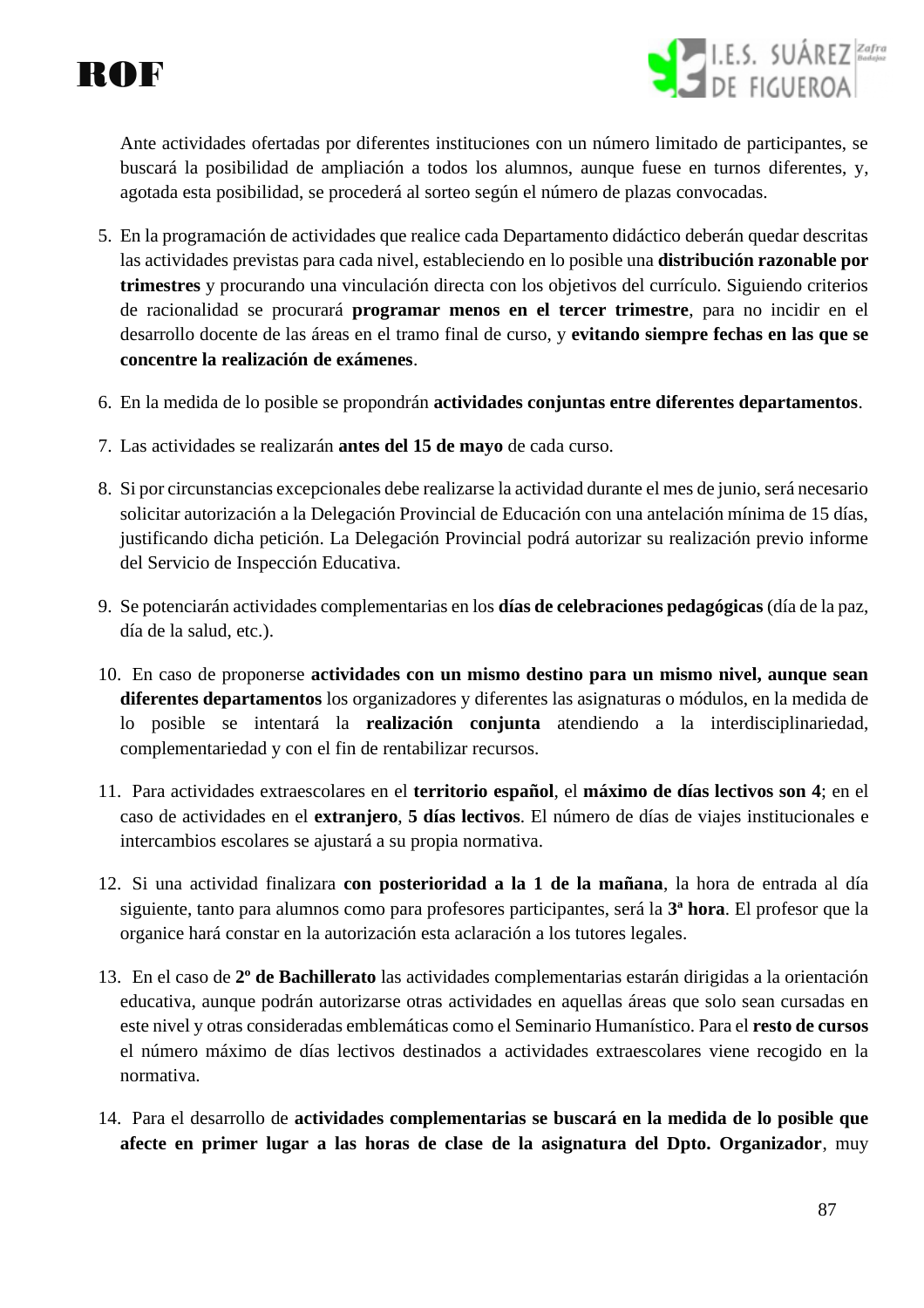



especialmente para el caso de 2º de Bachillerato. La realización de estas actividades deberá ser comunicada al Departamento de Extraescolares con la suficiente antelación y se procurará que causen la menor incidencia posible en el desarrollo de la labor docente.

- 15. Las actividades en las que participen **ACNEAES**, deben contener las adaptaciones necesarias. En esta tarea de adaptar la actividad, el profesorado encargado se pondrá en contacto con el Departamento de Orientación para colaborar en el proceso de adaptación o para considerar la no participación. Para las actividades, salidas, viajes, etc. que se contemplen en grupos con ACNEEs será necesario el **acompañamiento de un miembro del Departamento de Orientación** que le imparta clase y/o le conozca cuya labor es la custodia y cuidado de dicho alumno. Este profesor no computaría para la ratio de 1 profesor por cada 20 alumnos/as contemplada en el punto número 27.
- 16. Se intentará que las actividades tengan el **menor coste posible** para el alumnado, fijando en **600 euros el máximo** permitido.
- 17. Se propiciarán **formas de financiación**, así como una recaudación periódica, evitando la discriminación por razones económicas de algún alumno. La recaudación y recogida de autorizaciones correrá a cargo de los profesores del departamento responsable pudiendo solicitar la colaboración de los tutores.
- 18. Los **gastos** derivados de la actividades Extraescolares y Complementarias **se tramitarán a través de la secretaría del centro**, exigiendo una estrecha colaboración especialmente en cuanto a la contratación de transporte escolar entre el Secretario/a, el Jefe de Extraescolares y el profesor/a coordinador/a de la actividad.
- 19. El **coordinador/a** de la actividad ha de **incluirla en la Plataforma Rayuela con al menos 15 días de antelación** a su realización y al mismo tiempo deberá informar desde dicha plataforma a todos los profesores que imparten clase a los alumnos que participan en la actividad. Asimismo, será el encargado de rellenar la ficha de evaluación final.
- 20. Para que las actividades puedan llevarse a cabo, deberán participar alrededor del **65% de los alumnos a los que van dirigidas** excluyendo las bajas producidas, los sancionados y los casos de absentismo absoluto. Algunas actividades consolidadas tienen un carácter especial en este sentido. Esto mismo puede ser de aplicación para actividades complementarias consolidadas y otras que pudieran surgir vinculadas a proyectos de centro.
- 21. En la distinción entre actividades complementarias y extraescolares, se tendrá en cuenta que **en las complementarias no debería excluirse a ningún alumno** en función del grado de adquisición de los contenidos o cualquier otro aspecto por formar parte de la programación didáctica y completar el currículo. La privación de este derecho solo podrá llevarse a cabo como consecuencia de la aplicación de las correcciones de las conductas contrarias previstas en el Plan de Convivencia del Centro. La no asistencia del alumnado a alguna actividad complementaria debe ser debidamente justificada por los tutores legales.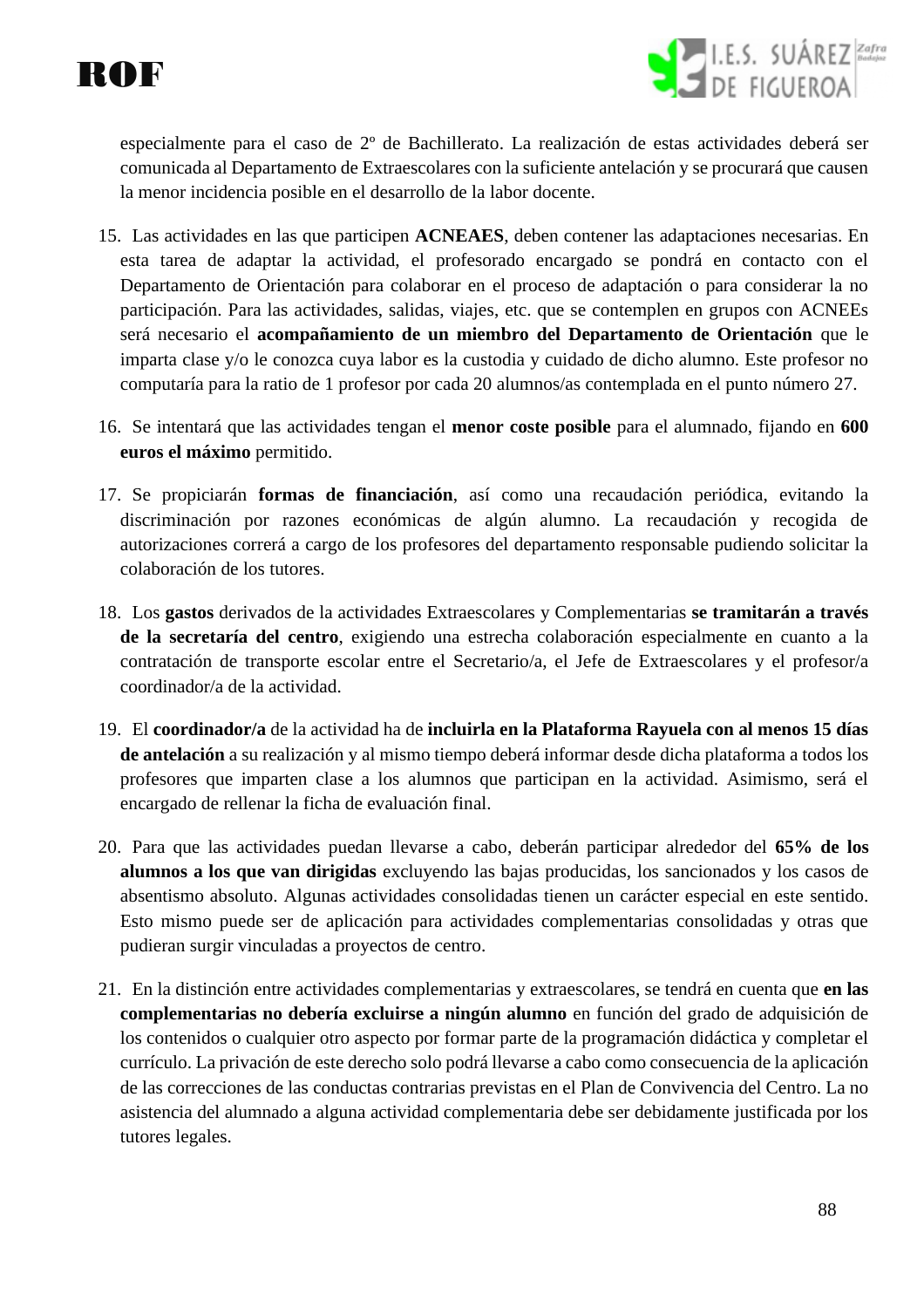



- 22. Se establecen unas **limitaciones de participación del alumnado en las actividades extraescolares**, no pudiendo participar en ellas:
	- Alumnos con expediente disciplinario ya sea resuelto o en vías de resolución.
	- Alumnos con un elevado número de faltas injustificadas.
	- Alumnos con abandono de la asignatura o módulo que la organiza.
	- Alumnos con un comportamiento inadecuado y no aprovechamiento de las clases de manera reiterada.
	- Así como aquellos con esta corrección disciplinaria ante conductas contrarias recogidas en el D 50/2007 sobre derechos y deberes del alumnado, fijando para ello en tres el número de partes con esta propuesta de sanción en la primera evaluación, cinco hasta el término de la segunda (los tres de la primera se acumulan) y seis hasta el término de la tercera (los cinco anteriores se acumulan). Jefatura de Estudios podrá decidir, a propuesta del profesor organizador, la exclusión de un alumno en una actividad si éste tuviera acumulación de partes generales.
- 23. Es necesario contar con la **autorización por escrito del tutor legar del alumno** para todos aquellos alumnos menores de edad, donde se debería incluir cualquier problema de salud, alergia, que pudiera manifestarse durante el desarrollo de la actividad. Se facilitará un modelo de autorización común (Anexo).
- 24. En el desarrollo de TODAS las actividades extraescolares que se organicen, regirán las **mismas normas que en el centro, recogidas en el Plan de Convivencia** sobre derechos y deberes y las correspondientes correcciones en caso de conductas contrarias. En el caso de conductas inadecuadas se considerará un agravante el hecho de desarrollarse la actividad fuera del Centro, por cuanto pueda suponer de comportamiento insolidario con el resto de sus compañeros. Ante cualquier incidencia, el coordinador tomará las medidas según el protocolo acordado según el R.O.F. y puesto en conocimiento de las familias con anterioridad:
	- Si la gravedad de las conductas así lo requiriera, los adultos acompañantes podrán comunicar tal circunstancia a Jefatura de Estudios, que podrá decidir el inmediato regreso de las personas protagonistas de tales conductas. En este caso, se comunicará a las familias y con ellas se acordará la forma de efectuar el regreso en caso de ser menores de edad. Todos los gastos originados de esta situación correrían a cargo de la familia.
	- El alumno que hubiera incurrido en conductas inadecuadas podrá quedar excluido temporalmente o hasta final de curso de participar en determinadas actividades futuras en virtud de la naturaleza de las conductas inadecuadas cometidas.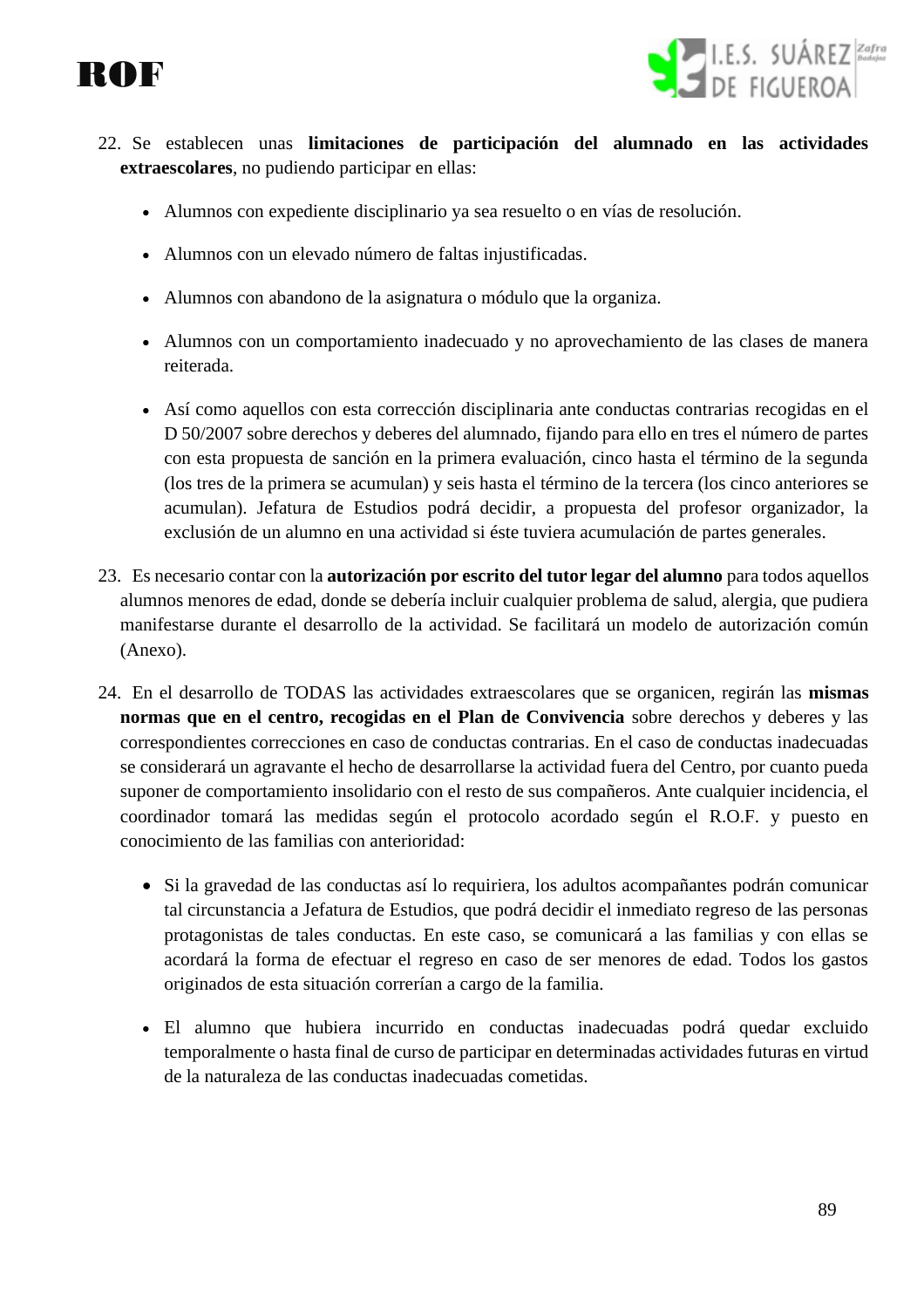

- 25. La **asistencia al Centro será obligatoria para los alumnos que no participen** en la actividad, haciéndose responsable de ellos los profesores con los que tengan clase en su horario habitual o por los profesores de guardia en caso de que alguno de estos participara en la actividad.
- 26. **Finalizada la actividad**, será siempre preceptivo presentar, ante el Departamento de Actividades Complementarias y Extraescolares, una **valoración final** de la misma. Además, en la medida de lo posible, se le dará difusión en la página web del centro; en este fin, el coordinador de la actividad mandará una o varias fotos y un pequeño resumen de la actividad en cuestión.
- 27. Los profesores tomarán parte en las actividades conforme a los siguientes requisitos:
	- a. En la Educación Secundaria Obligatoria y postobligatoria participará **un profesor por cada 20 alumnos**. Cuando las circunstancias lo aconsejen, por la naturaleza de la actividad o por la condición de los participantes, la Dirección del centro podrá señalar ratios inferiores previa autorización del servicio de Inspección Educativa.
	- b. Para la realización de **viajes al extranjero** se establece una ratio aproximada de **un docente cada 15 alumnos**.
	- c. **Siempre vamos a partir de 2 profesores fuera de la localidad** para garantizar un correcto desarrollo de la actividad.
	- d. Los profesores participantes en la actividad serán en la medida de lo posible el coordinador de la misma, profesores del departamento que propone, tutores de grupo o profesores que imparten clase en los niveles convocados.

Para actividades de un día se buscará la implicación de profesores con menor carga lectiva garantizando así un mejor funcionamiento del centro.

Para viajes al extranjero se busca la participación de docentes con dominio del idioma del lugar a visitar.

- e. Cada profesor podrá participar como máximo en una actividad de más de un día de duración por curso escolar.
- f. La compensación de gastos para estos profesores se asignará conforme a la normativa oficial vigente.
- g. Cuando se trate de una actividad de carácter general (charlas, conferencias, etc.) los alumnos deberán ir acompañados por los profesores que tengan clase con el grupo durante el desarrollo de la misma.
- 28. Siempre que concurran **circunstancias excepcionales** en cuanto al número de día, porcentaje, fecha de realización, etc. (por ejemplo, por suspensión de una actividad programada en una fecha anterior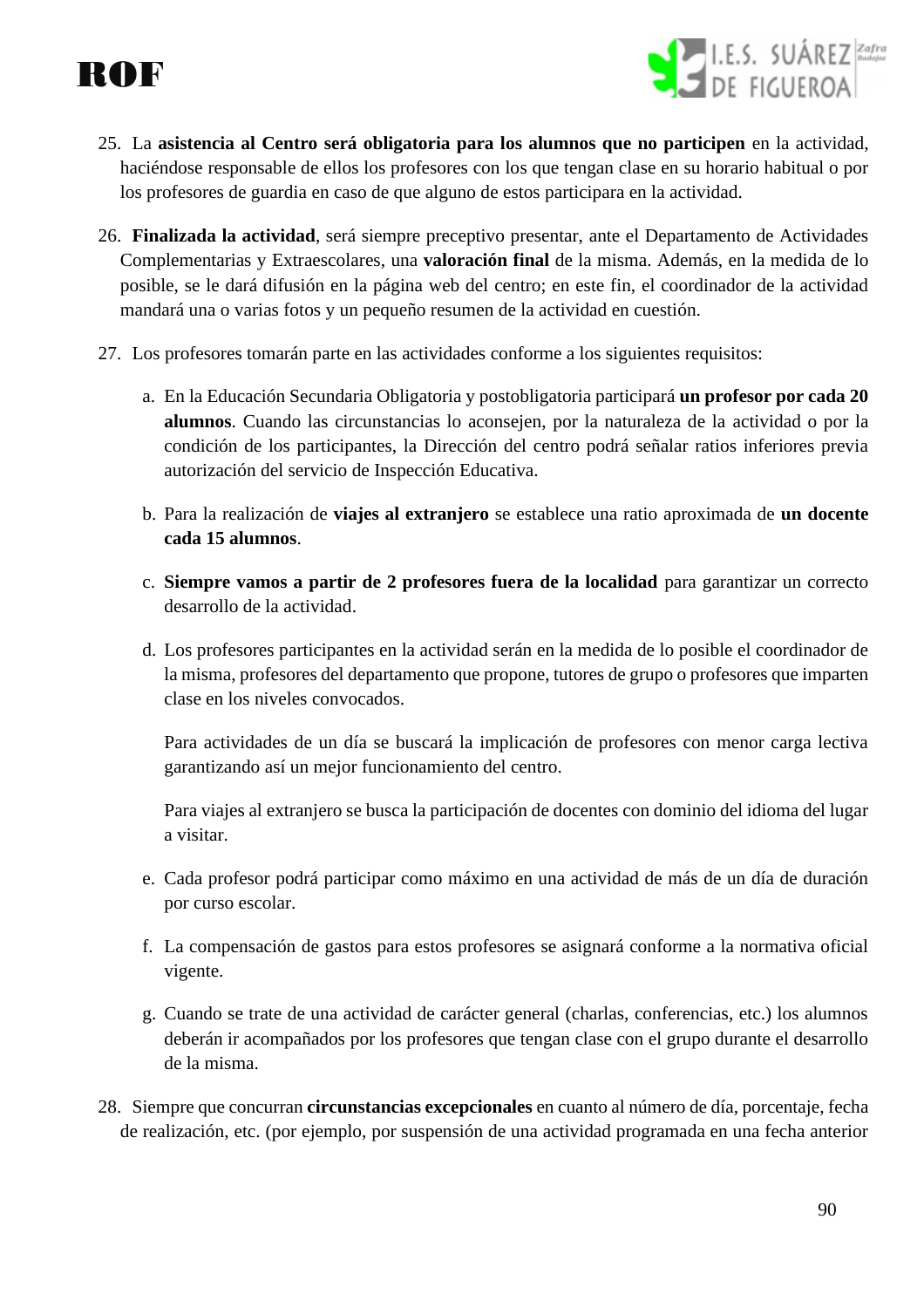



por inclemencias meteorológicas), **deberá ponerse en conocimiento de la Delegación Provincial con una antelación mínima de 15 días previo informe del Servicio de Inspección Educativa.**

29. Estas normas e instrucciones son susceptibles de modificarse eventualmente por instrucciones que desde las autoridades administrativas se dicten.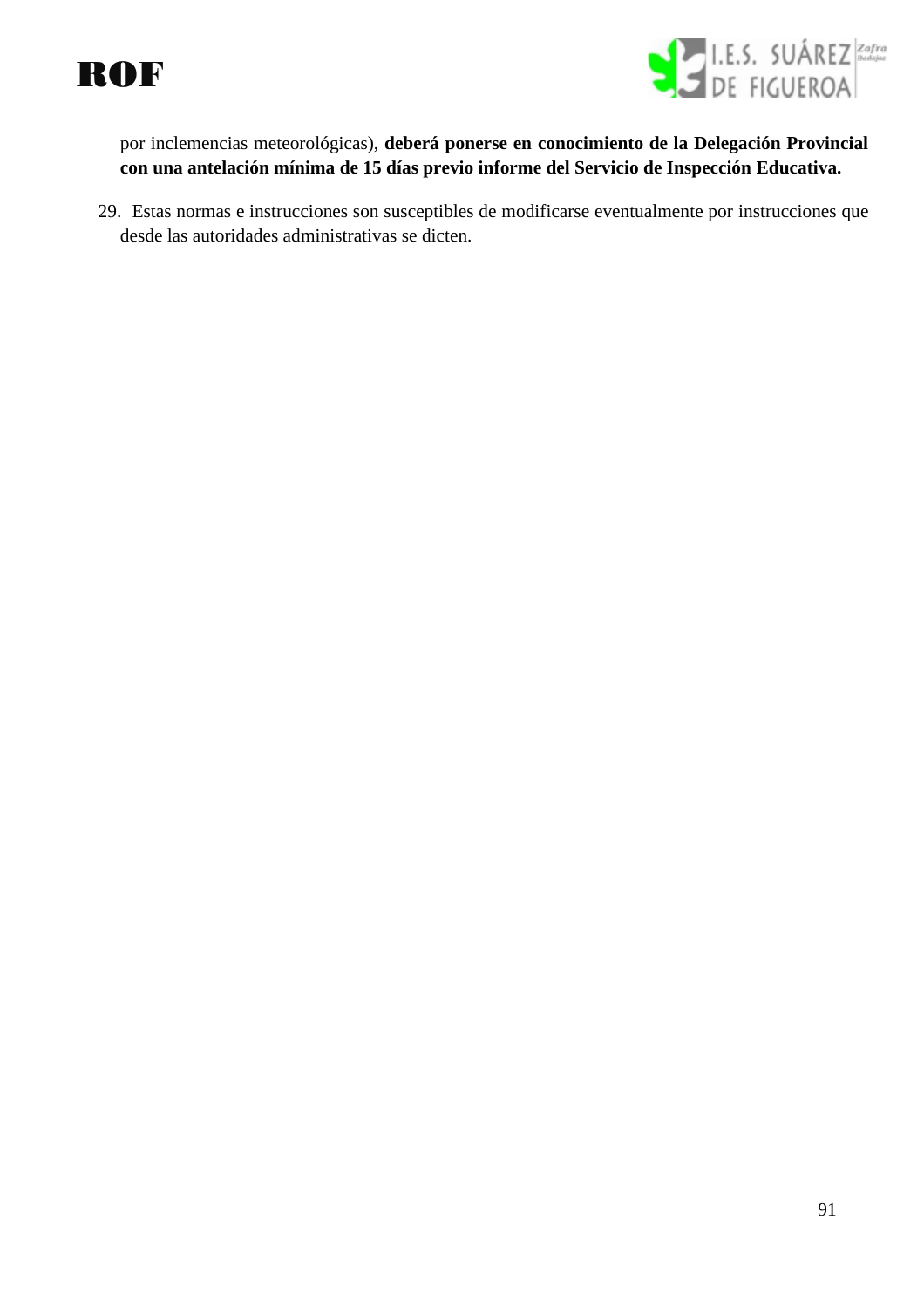



#### ANEXO

#### PROCEDIMIENTO ABREVIADO DEL PROTOCOLO DE ABANDONO DE MATERIA

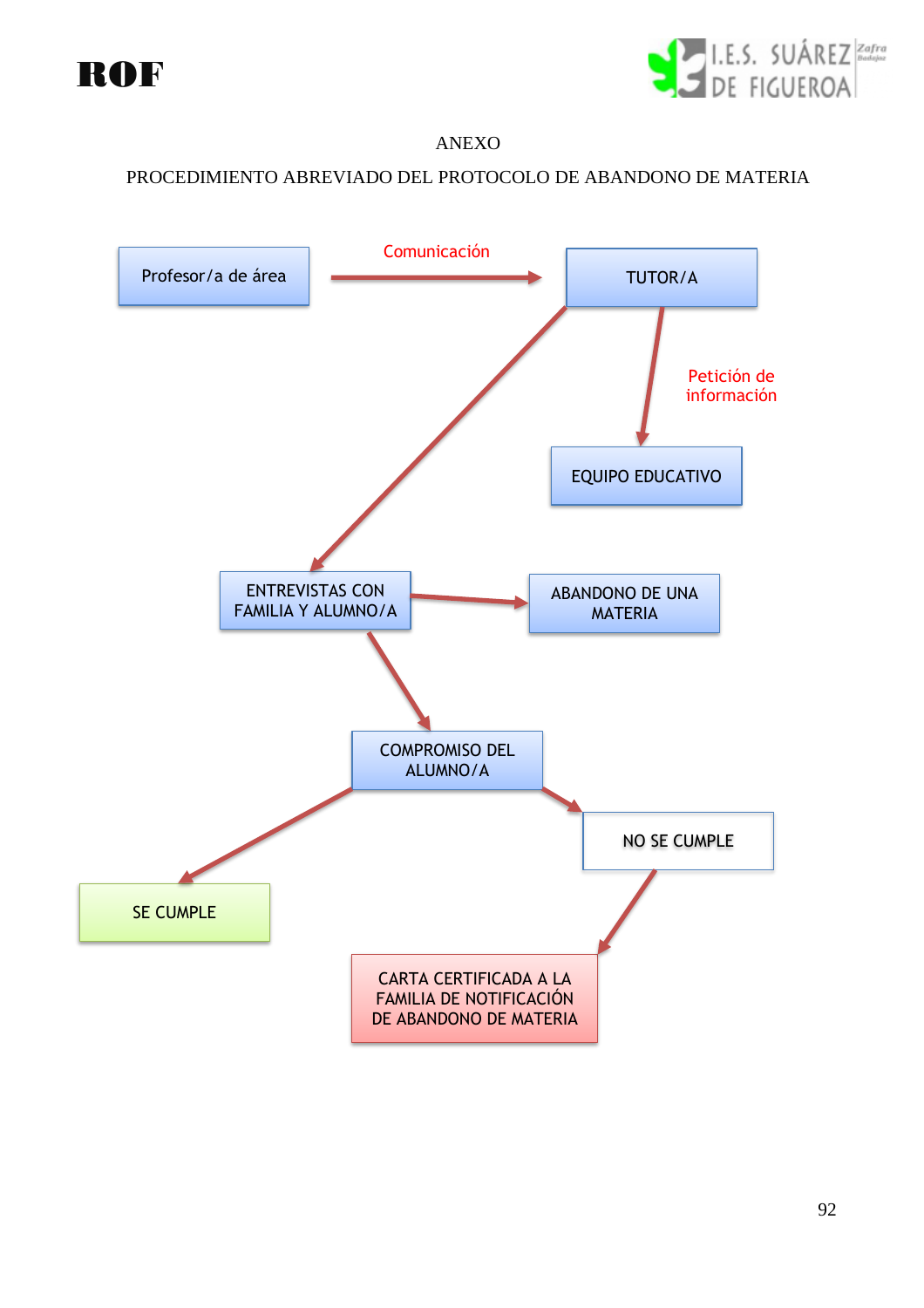



### ANEXO

# Registro del profesor de área ante el posible abandono de materia

Materia:

Profesor o profesora:

Alumno o alumna:

| $\operatorname{Tarea}/\operatorname{Examen}$ | Fecha | Observación |
|----------------------------------------------|-------|-------------|
|                                              |       |             |
|                                              |       |             |
|                                              |       |             |
|                                              |       |             |
|                                              |       |             |
|                                              |       |             |
|                                              |       |             |
|                                              |       |             |
|                                              |       |             |
|                                              |       |             |
|                                              |       |             |
|                                              |       |             |
| En Zafra a<br>$\overline{\text{de}}$         |       | de          |

Profesor o profesora de la asignatura:

Fdo: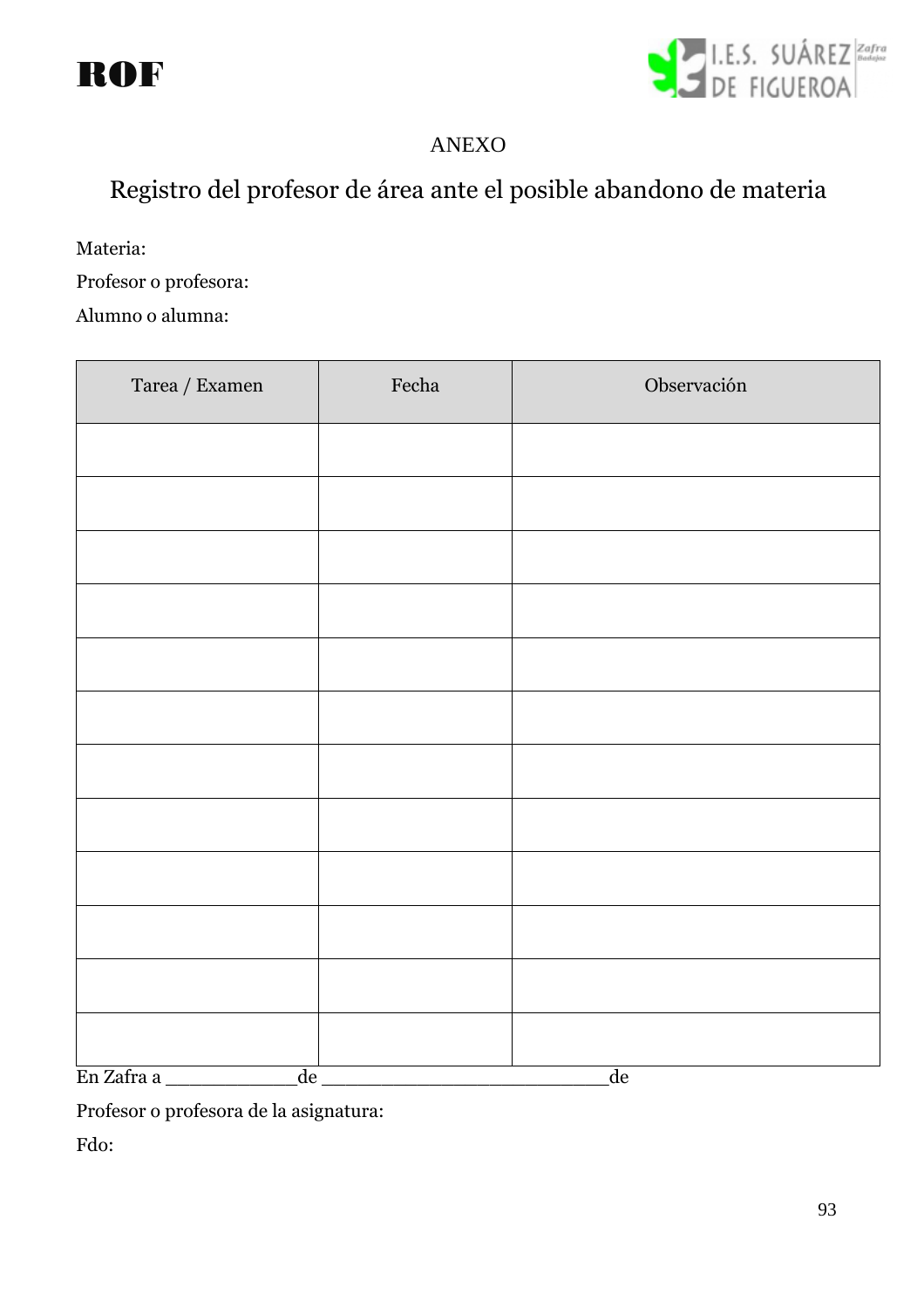



# ABANDONO DE UNA ASIGNATURA

| $D./D^a$           |  |     |       |  |  | profesor/a de la asignatura |
|--------------------|--|-----|-------|--|--|-----------------------------|
| de                 |  | del | grupo |  |  | comunica a $D.P^a$ .        |
|                    |  |     |       |  |  | padre/ madre/ tutor/tutora  |
| legal del alumno/a |  |     |       |  |  | que                         |
| $\cdots$ 1 1 1     |  |     |       |  |  |                             |

tiene abandonada la mencionada asignatura.

El abandono de la asignatura se manifiesta de la siguiente forma (MARCAR CON UN CÍRCULO):

1. Faltas de asistencia, sin justificar adecuadamente, en un 25% ó más de las clases de la asignatura.

2. El alumno o la alumna muestra una actitud en clase de nula o mínima colaboración: no trae materiales, charla, no se centra, mantiene actitud pasiva (no saca material, no participa en el desarrollo de la misma, etc) acumula partes disciplinarios, etc. Así como no presenta las tareas mandadas para casa.

3. Las pruebas escritas las entrega frecuentemente en blanco o prácticamente sin hacer. O bien, no responde frecuentemente a las cuestiones de los exámenes orales, no sale a la pizarra si se le pide, etc. (Anexo registro de exámenes y tareas)

4. Hace ostentación de su actitud de abandono de la asignatura, mientras que en la mayoría de las asignaturas tiene un comportamiento distinto.

5. A pesar de ser informado por el profesorado de la situación de abandono no realiza cambios en los criterios anteriormente descritos.

En Zafra , a ................... de ................................ de .................

Profesor/a de la asignatura Padre/madre/tutor/tutora legal

Firma Firma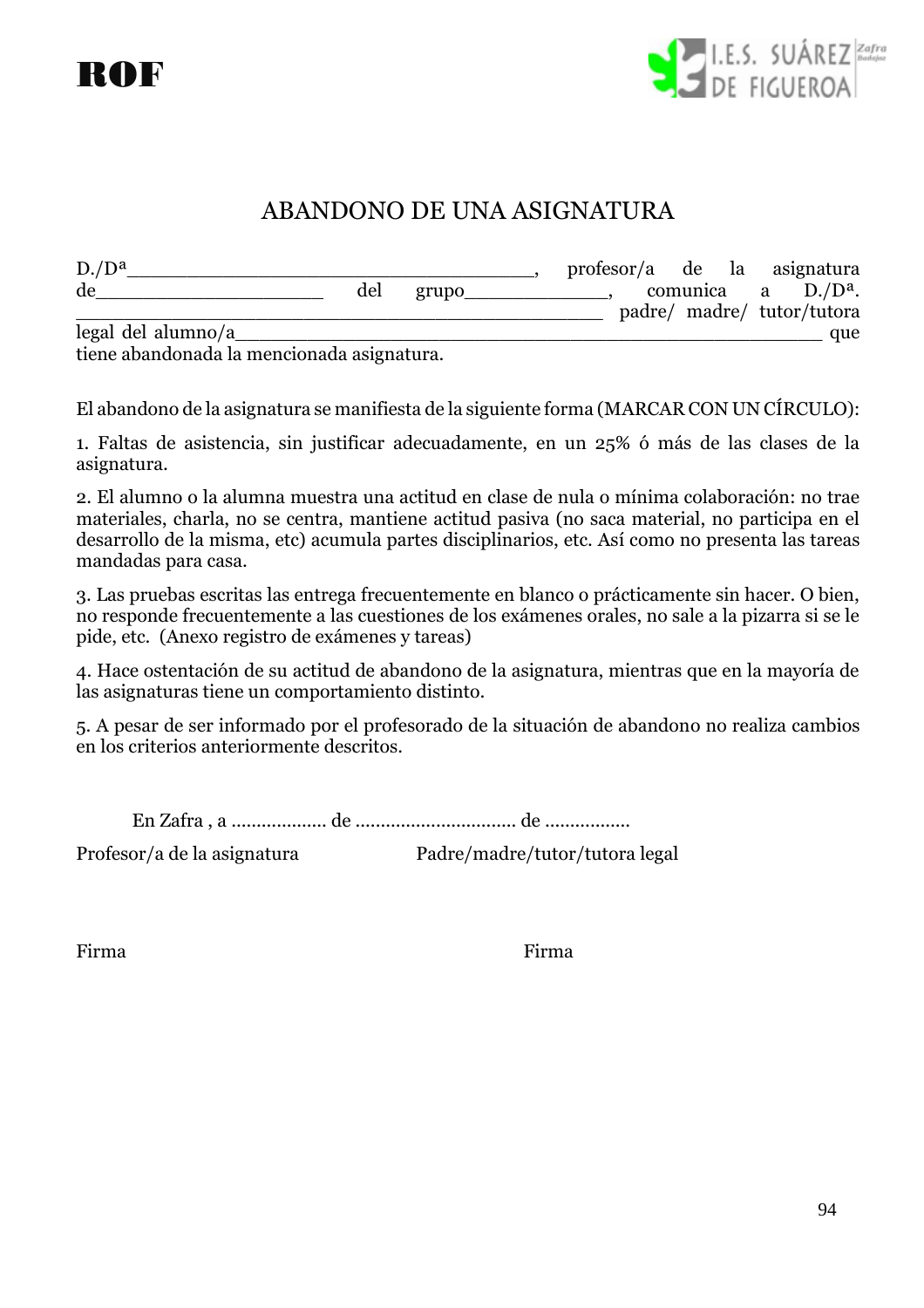



# COMPROMISO EDUCATIVO ANTE ABANDONO DE MATERIA FAMILIA-PROFESOR/A-ALUMNO/A

Ante la información por parte del tutor/a así como del profesor/a del área de \_\_\_\_\_\_\_\_\_\_\_\_\_\_\_\_\_ del IES "Suárez de Figueroa" del abandono de la materia y siendo consciente de las consecuencias que pueden derivarse de tal abandono se establece de forma conjunta el siguiente compromiso con el fin de corregir la actitud del alumno/a \_\_\_\_\_\_\_\_\_\_\_\_\_\_\_\_\_\_\_\_\_\_\_\_\_\_\_\_\_\_\_\_\_-

- 1. Asistencia a clase de forma regular
- 2. Actitud participativa y de interés por la materia en el aula
- 3. Realización de pruebas escritas mostrando trabajo en la materia.
- 4. Además, el profesor o profesora del áreafacilita al alumnado unas batería de actividades asequibles, preferentemente motivadoras, y adaptadas a los contenidos mínimos de la asignatura, que le permitan ponerse al día con sus compañeros.

En Zafra a  $\qquad \qquad \mathrm{de} \qquad \qquad \mathrm{de}$ 

Profesor/a Padre/madre/tutor/tutora legal Alumno o alumna

Firma Firma Firma